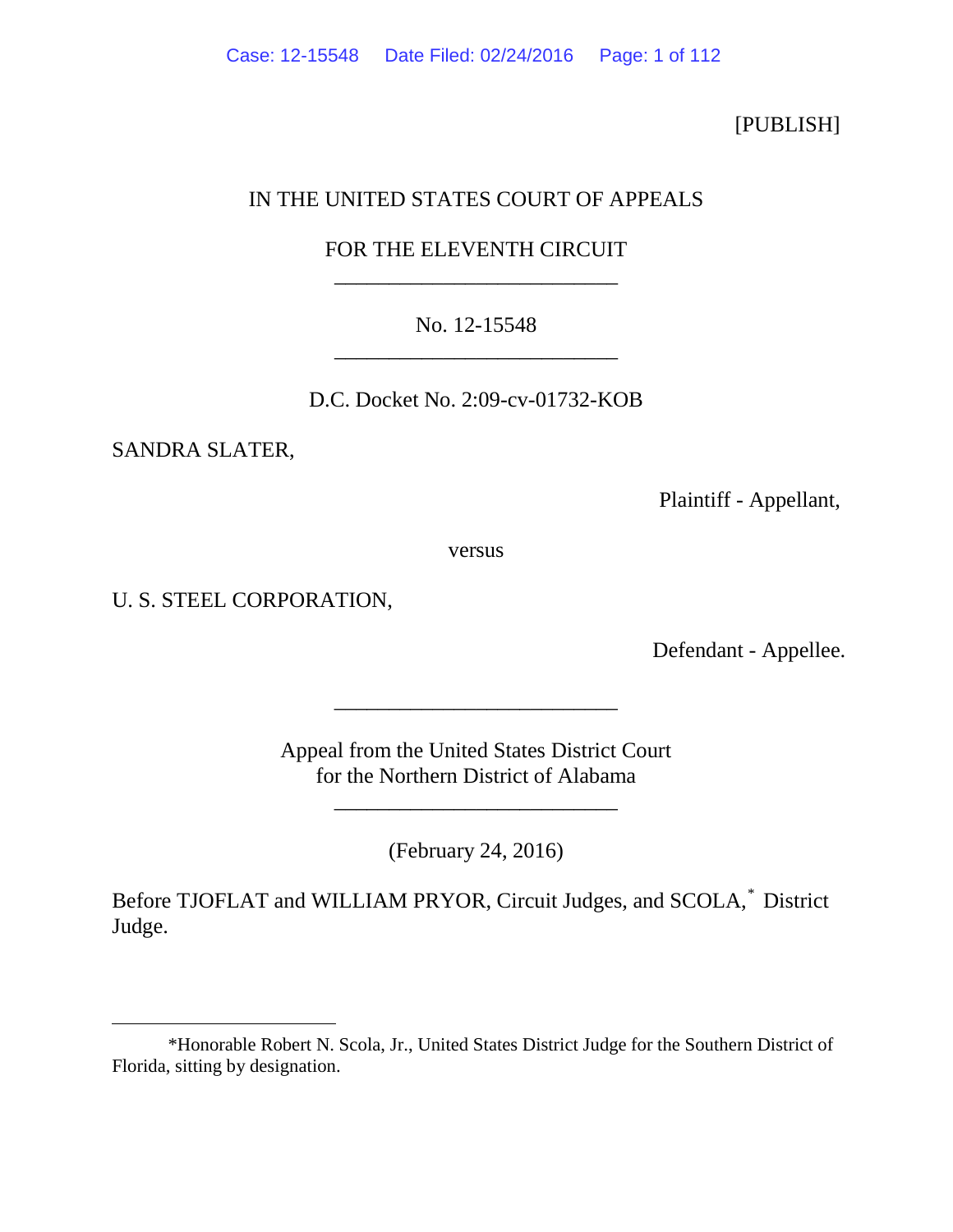### PER CURIAM:

The equitable doctrine of judicial estoppel, also known as the doctrine of preclusion of inconsistent positions, "precludes a party from asserting a . . . position that contradicts or is inconsistent with a prior position taken by the same party." 18 James Wm. Moore et al., Moore's Federal Practice ¶ 131.13[6][a] (3d ed. 2015). The doctrine differs from the doctrines of issue and claim preclusion in that the policy animating it "is not [primarily] concerned with preserving the finality of judgments" but is concerned, instead, with "the orderly administration of justice and regard for the dignity of court proceedings." *Id.* ¶ 131.13[6][c]. The doctrine may be invoked by a third party: that is, someone who was not a party in the adversary's prior proceeding and therefore would suffer no prejudice were the adversary permitted to go forward with the inconsistent position. *Id.* [1](#page-1-0)34.33[1].<sup>1</sup>

This is so in our circuit. We do not require that the party invoking the doctrine have been a party in the prior proceeding. "The doctrine of judicial estoppel protects the integrity of the judicial system, not the litigants; therefore, . . . [w]hile privity and/or detrimental reliance are often present in judicial estoppel cases, they are not required." *Burnes v. Pemco Aeroplex, Inc.*, 291 F.3d 1282, 1286 (11th Cir. 2002) (alteration in original) (quotation marks omitted) (quoting

<span id="page-1-0"></span><sup>&</sup>lt;u>1</u> <sup>1</sup> "The majority rule is that a party is not required to have been a party to the prior proceeding to be able to invoke judicial estoppel." 18 James Wm. Moore et al., Moore's Federal Practice, ¶ 134.33[1] (3d ed. 2015).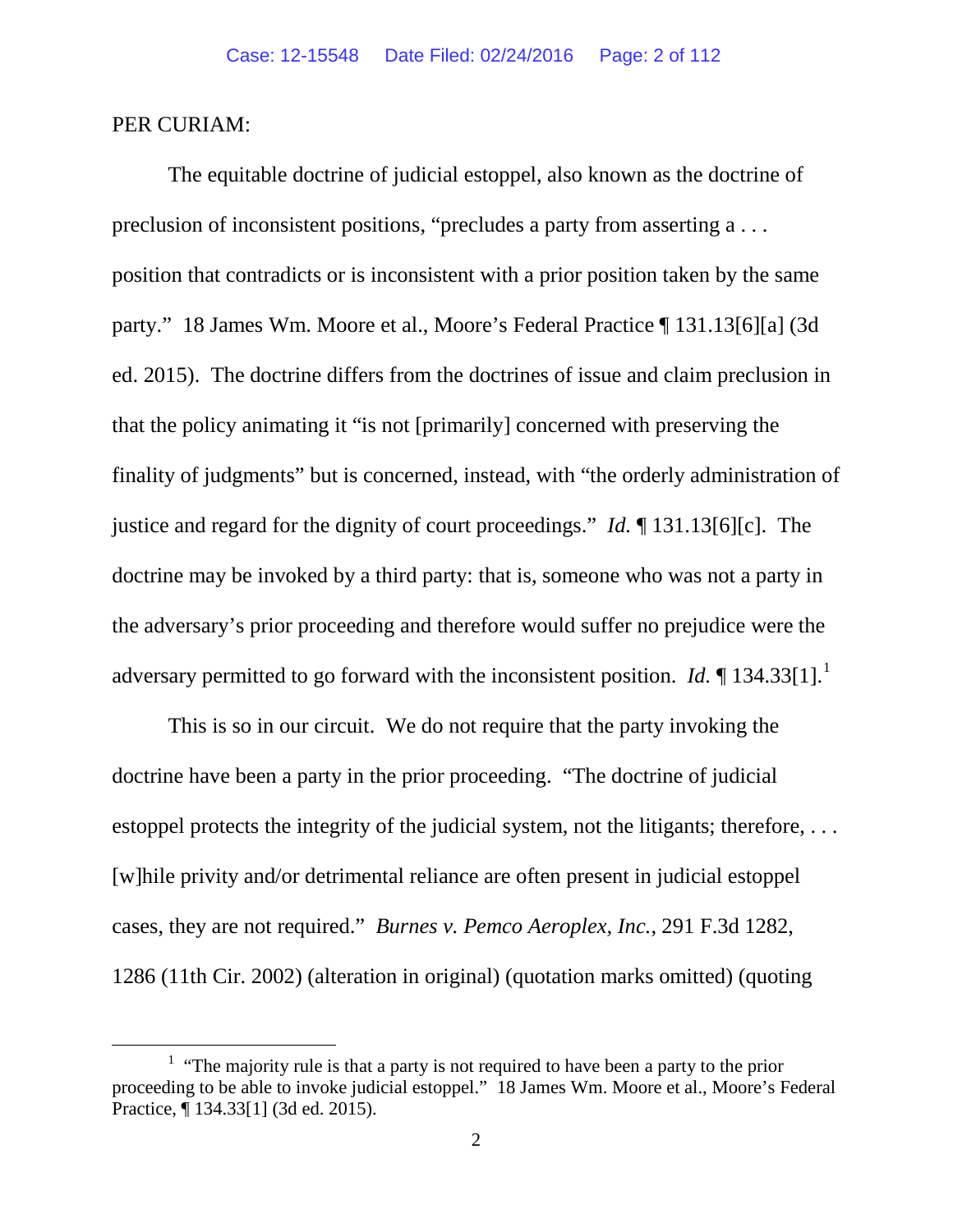*Ryan Operations G.P. v. Santiam-Midwest Lumber Co.*, 81 F.3d 355, 360 (3d Cir. 1996)).

I.

## A.

The case at hand is an employment-discrimination action brought by Sandra

Slater against United States Steel Corporation ("U.S. Steel"), her former

employer.<sup>[2](#page-2-0)</sup> Slater raises two issues on appeal: (1) whether the District Court

correctly granted summary judgment to U.S. Steel on her claim for "racial . . .

discrimination*,*" and (2) whether the District Court correctly dismissed other

employment-discrimination claims based on judicial estoppel that had proceeded

past summary judgment and were set for trial. We affirm the District Court on

both issues.[3](#page-2-1)

<span id="page-2-0"></span> <sup>2</sup>  $2$  Slater's complaint contained three counts. In Count One, Slater alleged that U.S. Steel discriminated against her on the basis of gender, in violation of Title VII of the Civil Rights Act of 1964, 42 U.S.C § 2000e *et seq.* ("Title VII"), when U.S. Steel (1) refused to count the time Slater spent in its Gary, Indiana mill toward her seniority status at its Fairfield, Alabama mill; (2) assigned Slater to perform menial janitorial duties; and (3) refused to train Slater to operate heavy machinery.In addition, the District Court interpreted Count One to make out a "claim for sex discrimination based on *quid pro quo* discrimination."

In Count Two, Slater alleged that U.S. Steel retaliated against her, in violation of Title VII and 42 U.S.C. § 1981, when it laid her off after she complained about (1) "racial and sexual discrimination" and (2) U.S. Steel's decision to retain a white woman with less than three years of service at U.S. Steel, while laying off more-senior African-American employees during a round of layoffs supposedly restricted to employees with three years of service or less.

In Count Three, Slater attempted to recast each of the previous allegations as "racial and sexual discrimination," in violation 42 U.S.C. § 1981.

<span id="page-2-1"></span><sup>&</sup>lt;sup>3</sup> The District Court correctly granted U.S. Steel summary judgment on Slater's claim for racial discrimination based on disparate treatment "because . . . [Slater] failed to present evidence that . . . [U.S. Steel] treated similarly situated white employees more favorably and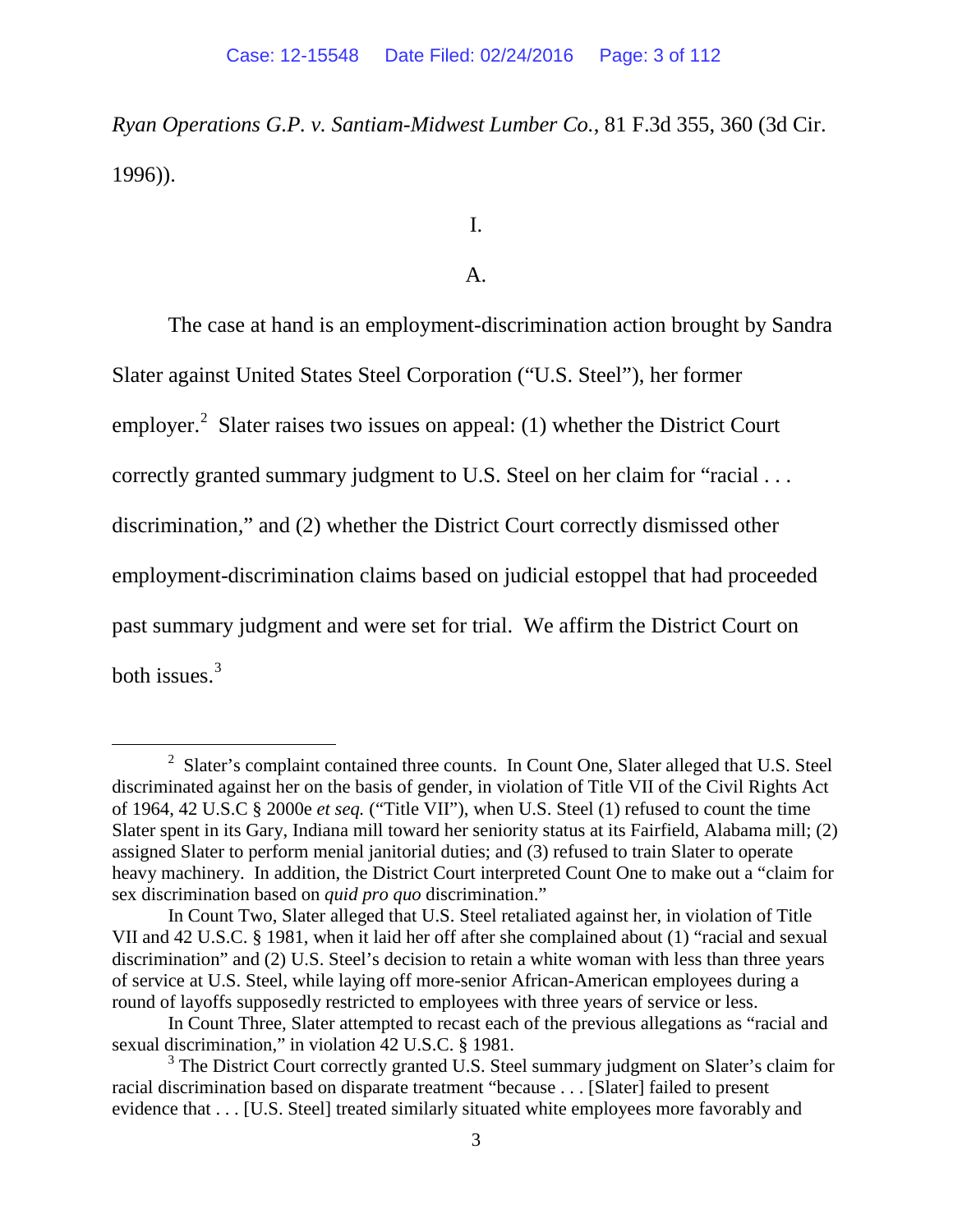Twenty-one months after bringing this lawsuit, Slater, represented by separate counsel, filed a Chapter 7 bankruptcy petition. $4\,$  $4\,$  In filling out the Statement of Financial Affairs part of her petition, Slater, under penalty of perjury, answered "none" to the Personal Property Schedule B question asking whether she had any "contingent and unliquidated claims" and "none" to the Statement of Financial Affairs question asking whether she was, or had been within one year immediately preceding the filing of her petition, "a party" to any "suits and administrative proceedings."

 $\overline{a}$ 

ha[d] failed to establish her *prima facie* case on th[e] claim."We agree. We review the District Court's grant of summary judgment de novo. *Cook v. Bennett*, 792 F.3d 1294, 1298 (11th Cir. 2015). As part of her prima facie case, Slater needed to prove: (1) she belonged to a protected class; (2) she was qualified for her job; (3) she suffered an adverse employment action; and (4) the employer treated a similarly situated employee outside of her protected class more favorably. *Flowers v. Troup Cty. Sch. Dist.*, 803 F.3d 1327, 1336 (11th Cir. 2015); *Maynard v. Bd. of Regents*, 342 F.3d 1281, 1289 (11th Cir. 2003) (citing *McDonnell Douglas Corp. v. Green*, 411 U.S. 792, 802, 93 S. Ct. 1817, 1824, 36 L. Ed. 2d 668 (1973)). Slater, who is black, contended that Carolyn Farless, a white woman, is a similarly situated employee outside of Slater's protected class who was treated more favorably because Farless had been allowed to transfer service time earned at a different worksite to Farless's current worksite to count toward her seniority status, while Slater was not able to transfer her service time. Farless is not a proper comparator because, unlike Slater, she was not a transfer employee. Similarly situated employees must be "nearly identical to the plaintiff in order 'to prevent courts from secondguessing employers' reasonable decisions and confusing apples with oranges.'" *Silvera v. Orange Cty. Sch. Bd.*, 244 F.3d 1253, 1260 (11th Cir. 2001) (quoting *Maniccia v. Brown*, 171 F.3d 1364, 1368–69 (11th Cir. 1999)).

Slater also argues that *Ricci v. DeStefano*, 557 U.S. 557, 577–78, 129 S. Ct. 2568, 2672– 73, 174 L. Ed. 2d 490 (2009) (discussing the prohibition on disparate-impact discrimination), applies to her claim for racial discrimination. Because this argument was raised for the first time on appeal, we decline to address it. *See, e.g.*, *Reider v. Philip Morris USA, Inc.*, 793 F.3d 1254, 1258 (11th Cir. 2015).

The other claims disposed of on summary judgment that Slater has not appealed are affirmed by operation of law.

<span id="page-3-0"></span><sup>4</sup> Chapter 7 Voluntary Pet., *In re Slater*, No. 11-02865 (Bankr. N.D. Ala. June 2, 2011), ECF No. 1.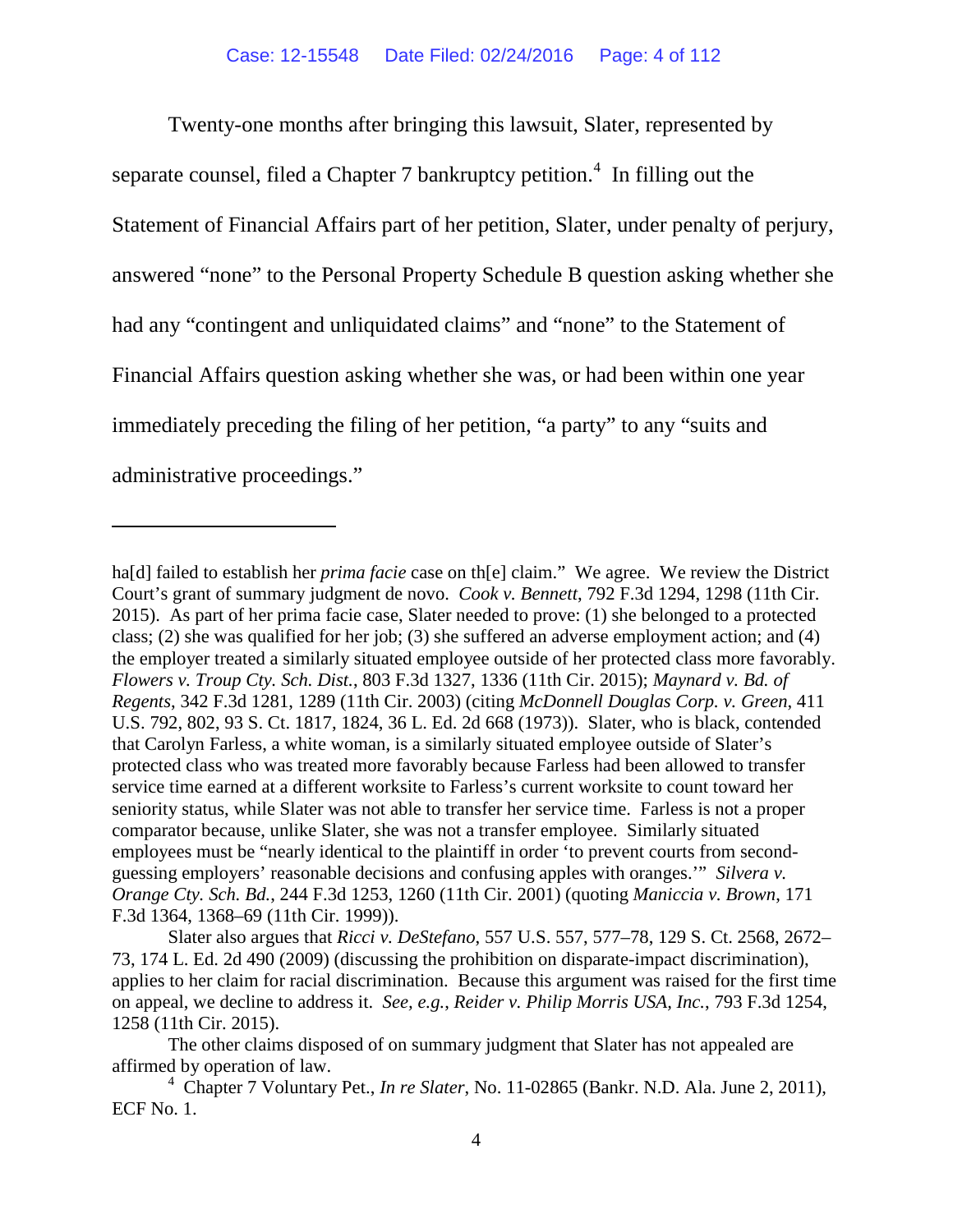When U.S. Steel learned of the bankruptcy case—that Slater's Chapter 7 petition had not disclosed the employment-discrimination claims she was pursuing against it in the District Court and that the Chapter 7 Trustee was treating the bankruptcy as a "no asset" case<sup>[5](#page-4-0)</sup> and had filed a Report of No Distribution with the Bankruptcy Court—it moved the District Court alternatively to dismiss the case or for summary judgment.U.S. Steel argued that the case should be dismissed because Slater lacked standing to prosecute it<sup>[6](#page-4-1)</sup> or that summary judgment should be granted under the doctrine of judicial estoppel pursuant to *Burnes v. Pemco Aeroplex, Inc.*, 291 F.3d 1282 (11th Cir. 2002), and its progeny.[7](#page-4-2) *Burnes* was an employment-discrimination case like Slater's that was dismissed because the plaintiff, who was in bankruptcy, failed to disclose the pendency of federal-districtcourt litigation to the Bankruptcy Court.

<span id="page-4-0"></span> $\frac{1}{5}$  A no-asset bankruptcy case is one in which no non-exempt assets are sold to pay the debtor's creditors. *See Barger v. City of Cartersville,* 348 F.3d 1289, 1291 (11th Cir. 2003) ("Since it was a 'no asset discharge', no assets were distributed and the trustee was relieved of all further duties."); *In re Baitcher*, 781 F.2d 1529, 1530 (11th Cir. 1986) ("It had been a 'no assets' bankruptcy in which all the creditors got nothing.").

<span id="page-4-1"></span><sup>&</sup>lt;sup>6</sup> Once Slater petitioned the Bankruptcy Court for Chapter 7 relief, all of her assets, including her claims against U.S. Steel, became assets of the bankruptcy estate by operation of law. *See* 11 U.S.C. § 541 (2012). Only the trustee of the bankruptcy estate would have standing to pursue her claims against U.S. Steel.

<span id="page-4-2"></span><sup>7</sup> *See* Br. of U.S. Steel in Supp. of Mot. to Dismiss Compl. or, in the alternative, for Summ. J*.* at 6*, Slater v. U*.*S*. *Steel Corp*., No. 2:09-cv-01732-KOB (N.D. Ala. Aug. 16, 2011), ECF No. 67 (citing the following employment-discrimination cases: *Robinson v. Tyson Foods, Inc.*, 595 F.3d 1269,1272 (11th Cir. 2010); *Barger*, 348 F.3d at 1297; *De Leon v. Comcar Indus., Inc.*, 321 F.3d 1289, 1292 (11th Cir. 2003); *Burnes*, 291 F.3d at 1289; *Pavlov v. Ingles Mkts., Inc*., No. 06-16011, 2007 WL 1649099, at \*1 (11th Cir. June 6, 2007); *Casanova v. Pre Sols., Inc.*, No. 06-12417, 2007 WL 934424, at \*2 (11th Cir. Mar. 28, 2007); *Hands v. Winn-Dixie Stores, Inc.*, No. 09-0619-WS-N, 2010 WL 4496798, at \*5 (S.D. Ala. Nov. 1, 2010)).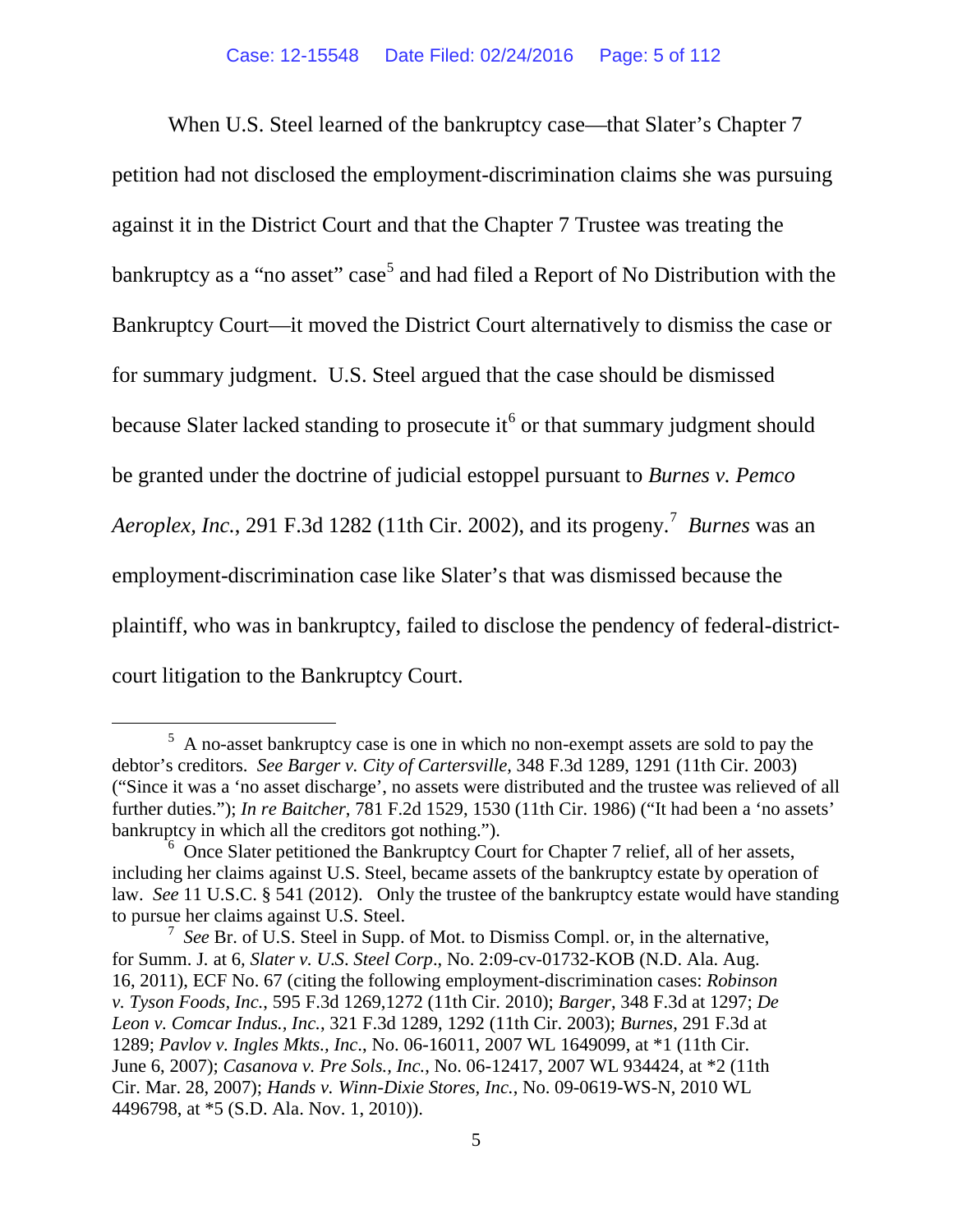On receiving U.S. Steel's alternative motions, Slater immediately amended her bankruptcy petition to identify her lawsuit against U.S. Steel and the claims being litigated.<sup>[8](#page-5-0)</sup> Slater also filed with the District Court a memorandum in opposition to U.S. Steel's motions and an affidavit stating that she did not intentionally withhold mention of her lawsuit in her bankruptcy petition and that when she realized what she had done, she had her bankruptcy attorney amend her answers to the Statement of Financial Affairs questions to reveal the current litigation.

In her memorandum, Slater argued that invoking the doctrine of judicial estoppel would be inappropriate for three reasons, two based on the United States Supreme Court's decision in *New Hampshire v. Maine*, 532 U.S. 742, 121 S. Ct. 1808, 149 L. Ed. 2d 968 (2001), the third based on the Fourth Circuit's decision in *Folio v. City of Clarksburg*, 134 F.3d 1211 (4th Cir. 1998). First, Slater argued that judicial estoppel would be inappropriate under *New Hampshire* because she had not "succeeded in persuading [the bankruptcy] court to accept [her] position" that she had no claims pending against U.S. Steel, because she had not yet received a discharge of her debts by the Bankruptcy Court, and therefore had created "'no risk of inconsistent court determinations'" that could pose a "threat to judicial integrity." Second, Slater contended that judicial estoppel should not be invoked

<span id="page-5-0"></span> <sup>8</sup> Fed. R. Bankr. P. 1009(a) ("A voluntary petition, list, schedule, or statement may be amended by the debtor as a matter of course at any time before the case is closed.").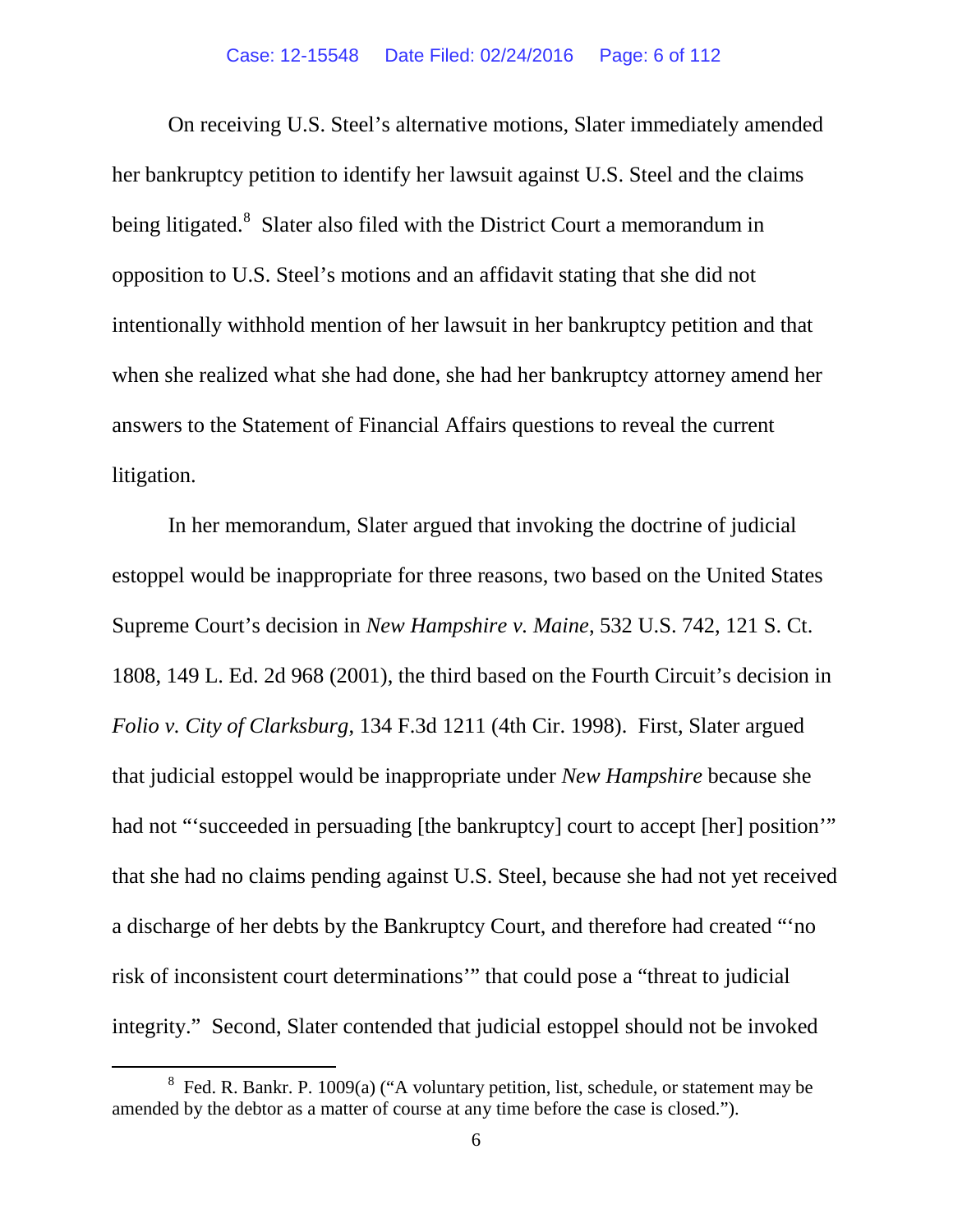#### Case: 12-15548 Date Filed: 02/24/2016 Page: 7 of 112

because allowing her employment-discrimination case to go forward would not give her an "'unfair advantage or impose an unfair detriment on'" U.S. Steel. And third, to be estopped, Slater argued that she "must have acted intentionally, not inadvertently" in failing to disclose the litigation against U.S. Steel in her Chapter 7 petition and, as indicated in her affidavit, her failure to disclose her claims and the litigation was inadvertent.

While U.S. Steel's alternative motions were pending, the following occurred. First, the Bankruptcy Court approved the application of the trustee of Slater's bankruptcy estate to employ the lawyers representing Slater in her case against U.S. Steel as special counsel for the bankruptcy estate and, in that capacity, continue to pursue the claims being litigated. Second, a short time later, Slater, through counsel, petitioned the court to convert her Chapter 7 case to a Chapter 13 case. The court granted her motion, and Slater promptly filed a Chapter 13 petition and an Amended Personal Property Schedule B. Three months later, the Bankruptcy Court affirmed the plan Slater proposed for the payment of her debts over a period of forty-two months.

The District Court ruled on U.S. Steel's alternative motions while Slater's plan was being carried out. The court declared moot U.S. Steel's motion to dismiss the case on the ground that Slater lacked standing. A Chapter 13 debtor

7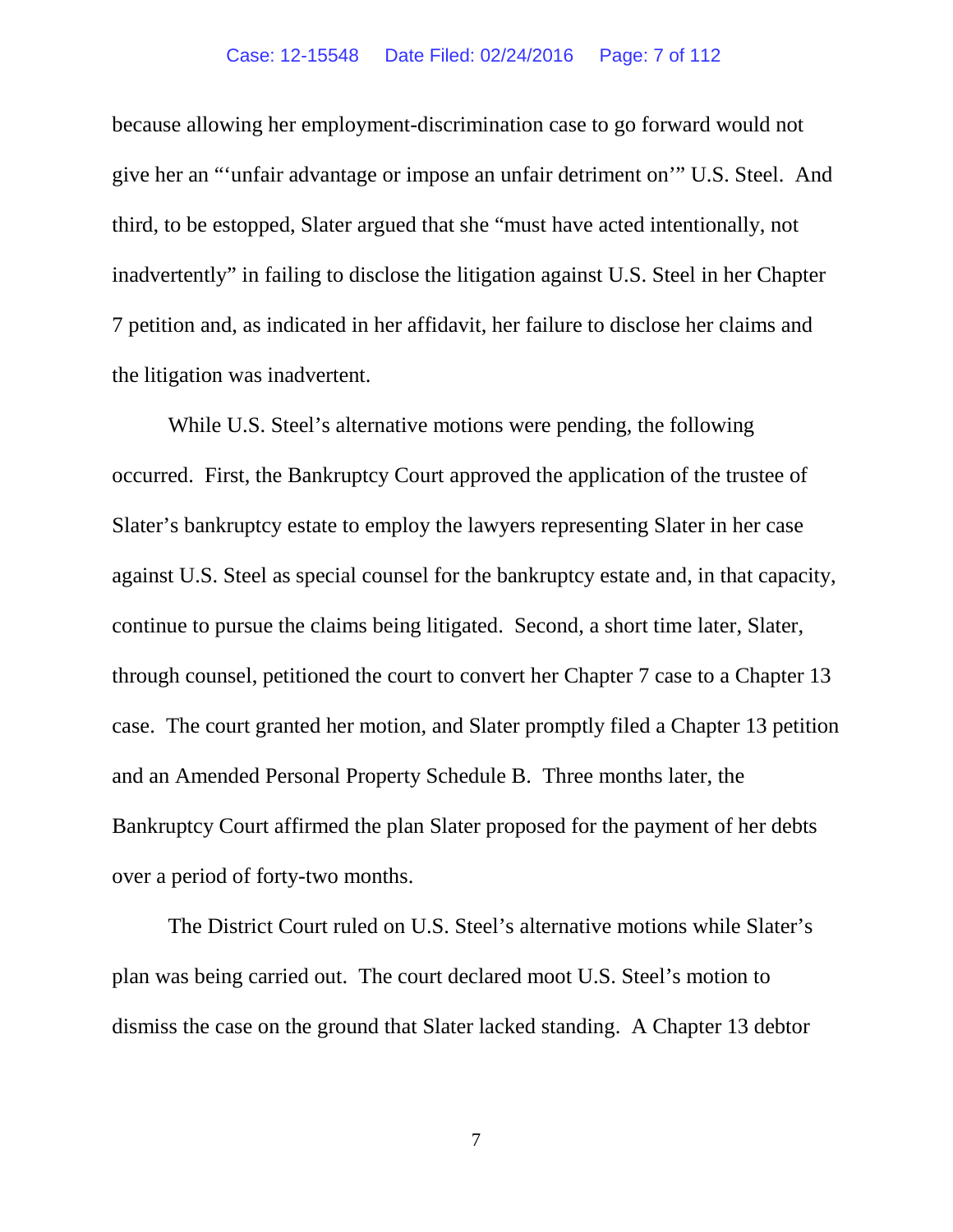has standing to prosecute a claim of the bankruptcy estate as the debtor in

possession,<sup>[9](#page-7-0)</sup> and the court found that Slater was appearing in that capacity.

B.

The District Court concluded that the doctrine of judicial estoppel as

formulated in *Burnes v. Pemco Aeroplex, Inc.*, 291 F.3d 1282 (11th Cir. 2002), and

*Robinson v. Tyson Foods, Inc.*, 595 F.3d 1269 (11th Cir. 2010), controlled its

decision.In *Burnes,* we observed that

[i]n the Eleventh Circuit, courts consider two factors in the application of judicial estoppel to a particular case. First, it must be shown that the allegedly inconsistent positions were made under oath in a prior proceeding. Second, such inconsistencies must be shown to have been calculated to make a mockery of the judicial system.

291 F.3d at 1285 (quotation marks and citation omitted) (quoting *Salomon Smith Barney, Inc. v. Harvey*, 260 F.3d 1302, 1308 (11th Cir. 2001), *vacated on other grounds*, 537 U.S. 1085, 123 S. Ct. 718, 154 L. Ed. 2d 629 (2002)). In *Robinson*, we observed that "[w]hen considering a party's intent [under the second prong of our test] . . . the debtor's failure to satisfy its statutory disclosure duty is 'inadvertent' only when, in general, the debtor either lacks knowledge of the

<span id="page-7-0"></span> <sup>9</sup>  $9$  "The Chapter 13 debtor remains in possession of all property of the estate, both exempt and non-exempt." David S. Kennedy, *Chapter 13 Under the Bankruptcy Code*, 19 Mem. St. U. L. Rev. 137, 139 (1989) (citing 11 U.S.C. § 1306(b) (2012)). The debtor in possession has many of the rights and powers of a trustee. *See* 11 U.S.C. § 1303 (2012). The debtor in possession also retains standing to pursue a claim of the bankruptcy estate. *Crosby v. Monroe Cty.*, 394 F.3d 1328, 1331 n.2 (11th Cir. 2004) (citing 11 U.S.C. § 1303; Fed. R. Bankr. P. 6009; *In re Mosley*, 260 B.R. 590, 595 (Bankr. S.D. Ga. 2000)).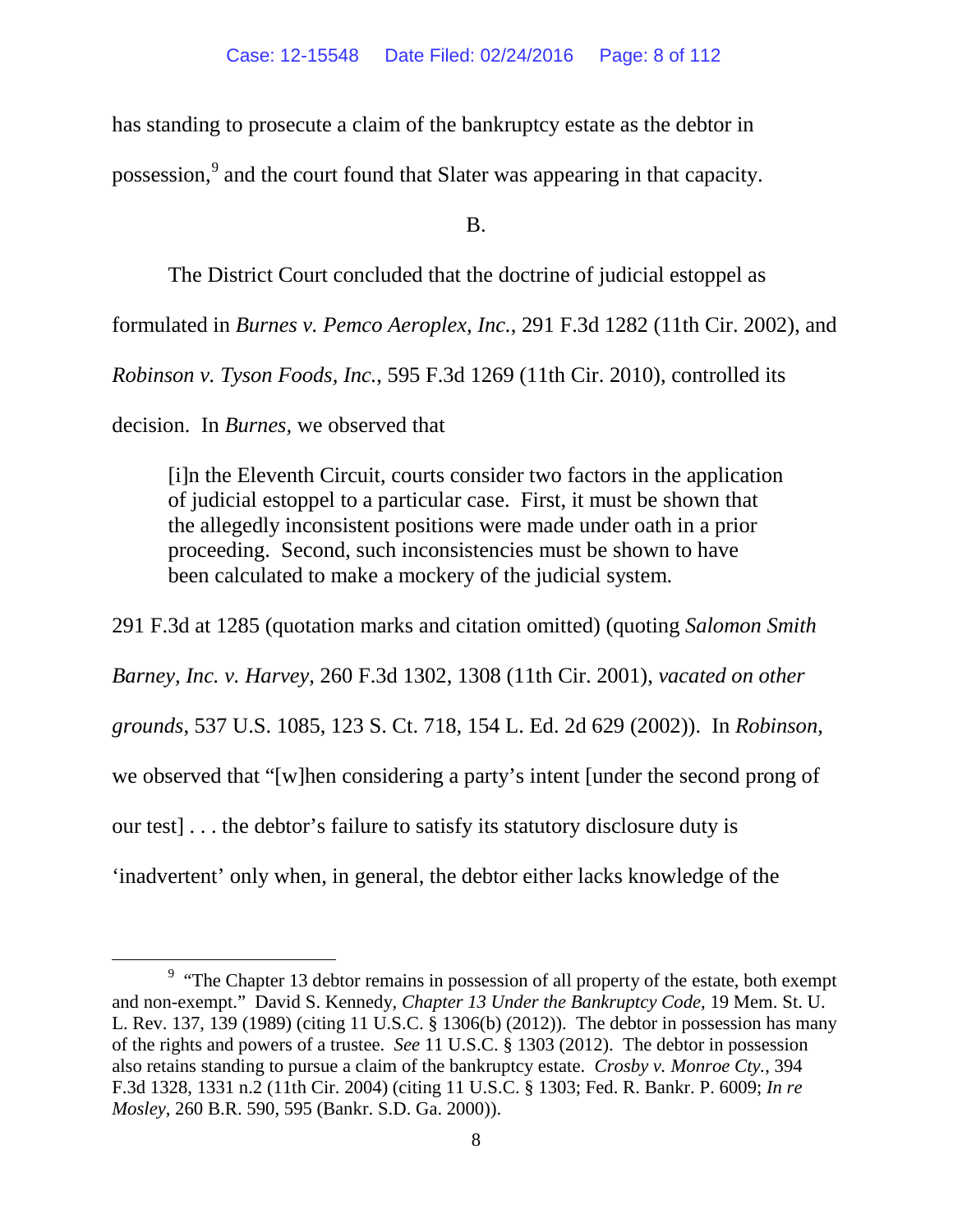#### Case: 12-15548 Date Filed: 02/24/2016 Page: 9 of 112

undisclosed claims or has no motive for their concealment." 595 F.3d at 1275 (quotation marks omitted) (quoting *Barger*, 348 F.3d at 1295–96).

U.S. Steel was entitled to summary judgment, the District Court held, because it established both *Burnes* factors as a matter of law.The court summarily dispatched Slater's argument that U.S. Steel failed to establish the two *New Hampshire* factors she had cited in her memorandum in opposition to U.S. Steel's alternative motions with the statement that *Burnes* "[i]ncorporat[ed] those considerations" in "outlin[ing] [the] two factors whose presence call for the imposition of judicial estoppel."

The District Court viewed *Burnes* and *Robinson* as controlling its decision

because, like Slater's case, they

involved the plaintiff's inconsistent sworn testimony in two separate proceedings, a bankruptcy proceeding and a federal employment discrimination case. In both cases, the plaintiff failed to disclose the existence of the pending lawsuit seeking monetary compensation as an asset in the bankruptcy proceeding. The Eleventh Circuit found in both cases that the plaintiff had a duty to disclose the federal lawsuit as an asset; that the failure to reflect the lawsuit in the bankruptcy case was a breach of that duty resulting in inconsistent positions under oath; that the district court, in its discretion, could infer from the record the requisite intent to make a mockery of the judicial system; and thus, that the court's application of the doctrine of judicial estoppel to grant summary judgment was not clear error.<sup>[10](#page-8-0)</sup>

<span id="page-8-0"></span> <sup>10</sup> The District Court observed that Slater failed to address *Burnes*, *Robinson*, and the similar decisions U.S. Steel cited in its Brief in Support of Motion to Dismiss Complaint or, in the alternative, for Summary Judgment. Slater chose, instead, to rely on the fact that her failure to disclose the claims against U.S. Steel was "inadvertent and has . . . been rectified," that the Bankruptcy Court took "no final action" on the failure, and that U.S. Steel had suffered no harm.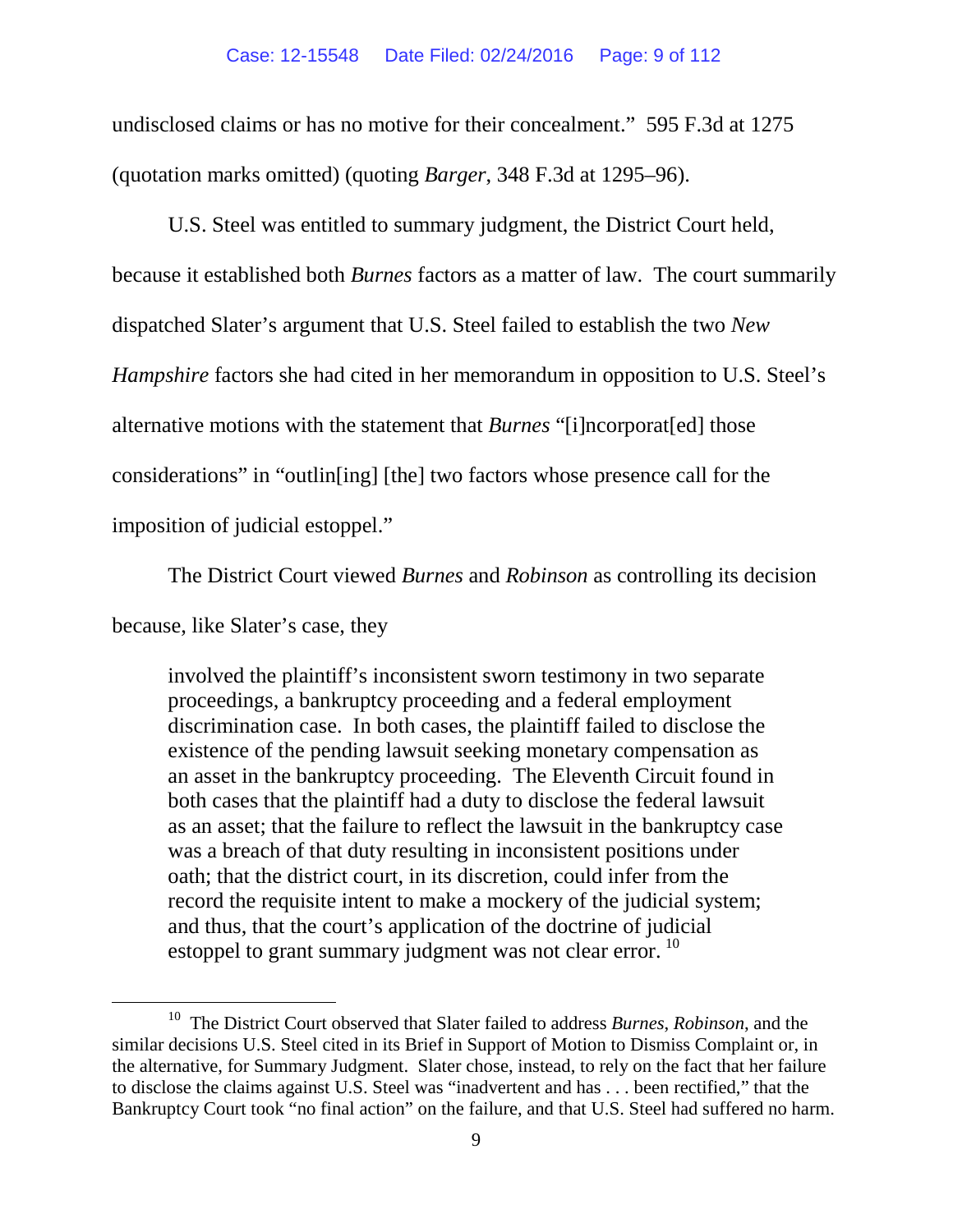Just like the plaintiffs in *Burnes* and *Robinson,* Slater took inconsistent positions under oath when she breached the duty to disclose her ongoing employment discrimination claims in her bankruptcy petition. So the question the District Court had to decide, in order to grant U.S. Steel summary judgment, was whether Slater's inconsistencies were "calculated to make a mockery of the judicial system." *See Burnes*, 291 F.3d at 1285 (quotation marks omitted) (quoting *Salomon*, 260 F.3d at 1308). In the District Court's words, in answering that question, it had to "analyze [Slater's] intent, because the Eleventh Circuit requires intentional contradictions, not simple error or inadvertence." The District Court noted that, in *Robinson*,

the Eleventh Circuit explained that 'the relevant inquiry is intent at the time of non-disclosure'– the motive to conceal is measured prior to the time the adversary discovers and reveals the concealment. It further explained that . . . 'the motive to conceal stems from the *possibility* of defrauding the courts and not from any actual fraudulent *result*.'

The District Court stated, "The Eleventh Circuit emphasized, not only in *Robinson* 

but also in *Burnes*, that waiting until after being caught to rectify the omission is

too little, too late." In *Burnes*, the District Court noted,

the Eleventh Circuit . . . explain[ed] that allowing a plaintiff to amend his bankruptcy petition 'only after his omission has been challenged by an adversary, suggests that a debtor should consider disclosing potential assets only if he is caught concealing them. The so-called remedy would only diminish the necessary incentive to provide the bankruptcy court with a truthful disclosure of the debtors' assets.'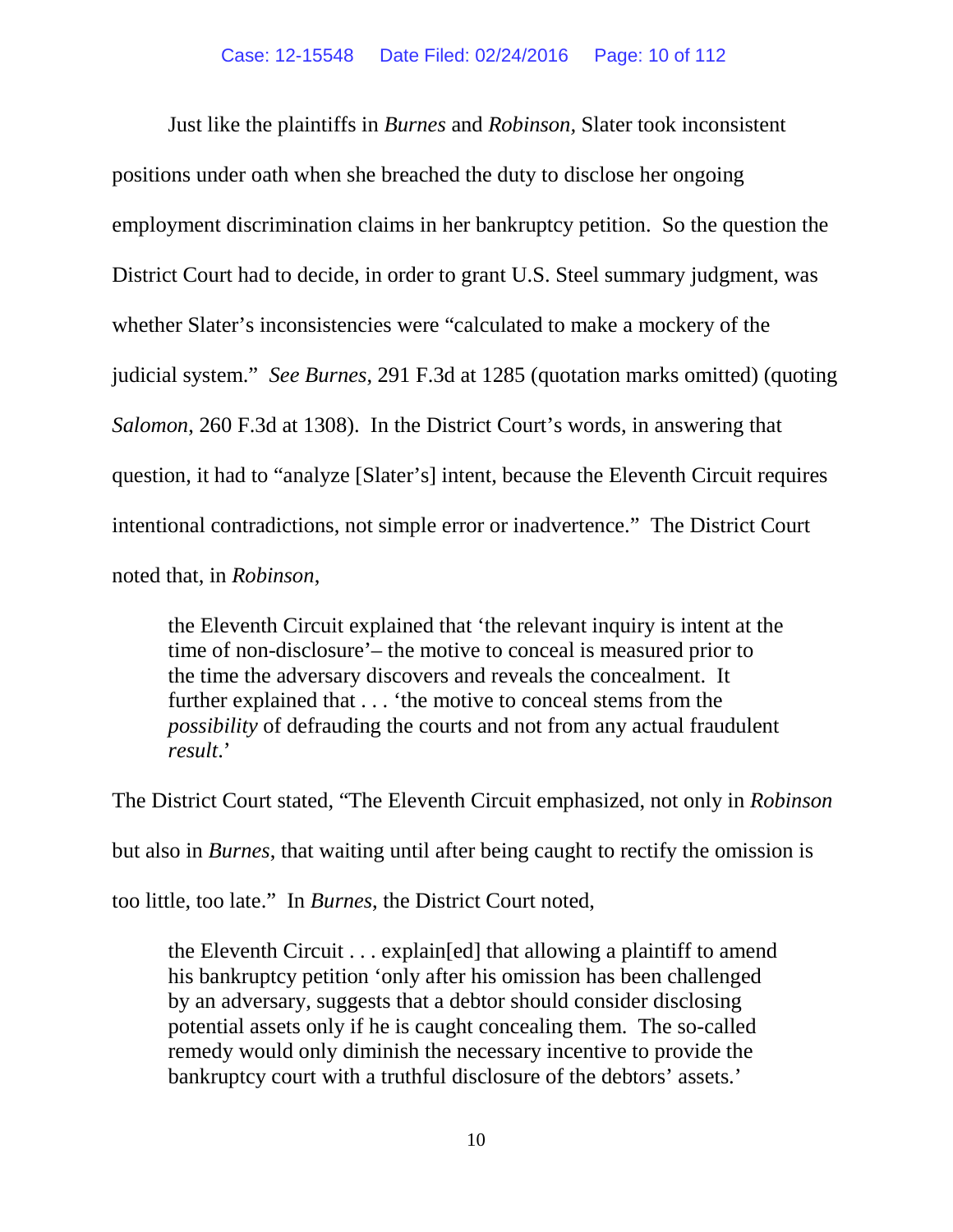Because Slater amended her Chapter 7 petition "only after U.S. Steel caught and exposed her omission," the District Court concluded that "allowing her to do so without penalty would encourage rather than discourage debtors like her to conceal their assets unless or until they are caught." To avoid this consequence, and because it inferred that Slater's concealment of her claims against U.S. Steel when she filed her Chapter 7 petition was intentional and not inadvertent, the District Court concluded that she intended "to make a mockery of the judicial system" and granted U.S. Steel a final judgment dismissing her case.

Slater appeals the District Court's judgment. For the reasons that follow, we affirm.

# II.

Slater seeks the vacation of the District Court's judgment and a remand of the case for further proceedings on two alternative grounds.<sup>11</sup> First, Slater argues that the District Court failed to give appropriate weight to two of the three factors the Supreme Court deemed critical in *New Hampshire* in considering whether to apply the doctrine of judicial estoppel. Second, she contends, the *New Hampshire*  factors aside, that the District Court erred in applying Eleventh Circuit precedent.<sup>12</sup>

<span id="page-10-0"></span> $11$  Slater's opening brief on appeal does not frame the argument alternatively. We do so because, giving the brief a fair reading, we sense that Slater is contending that the District Court misapplied *New Hampshire* and Eleventh Circuit precedent.

<span id="page-10-1"></span> $12$  Slater also argues that judicial estoppel is not applicable here because the bankruptcy trustee is the real party in interest, and the bankruptcy trustee has not made any inconsistent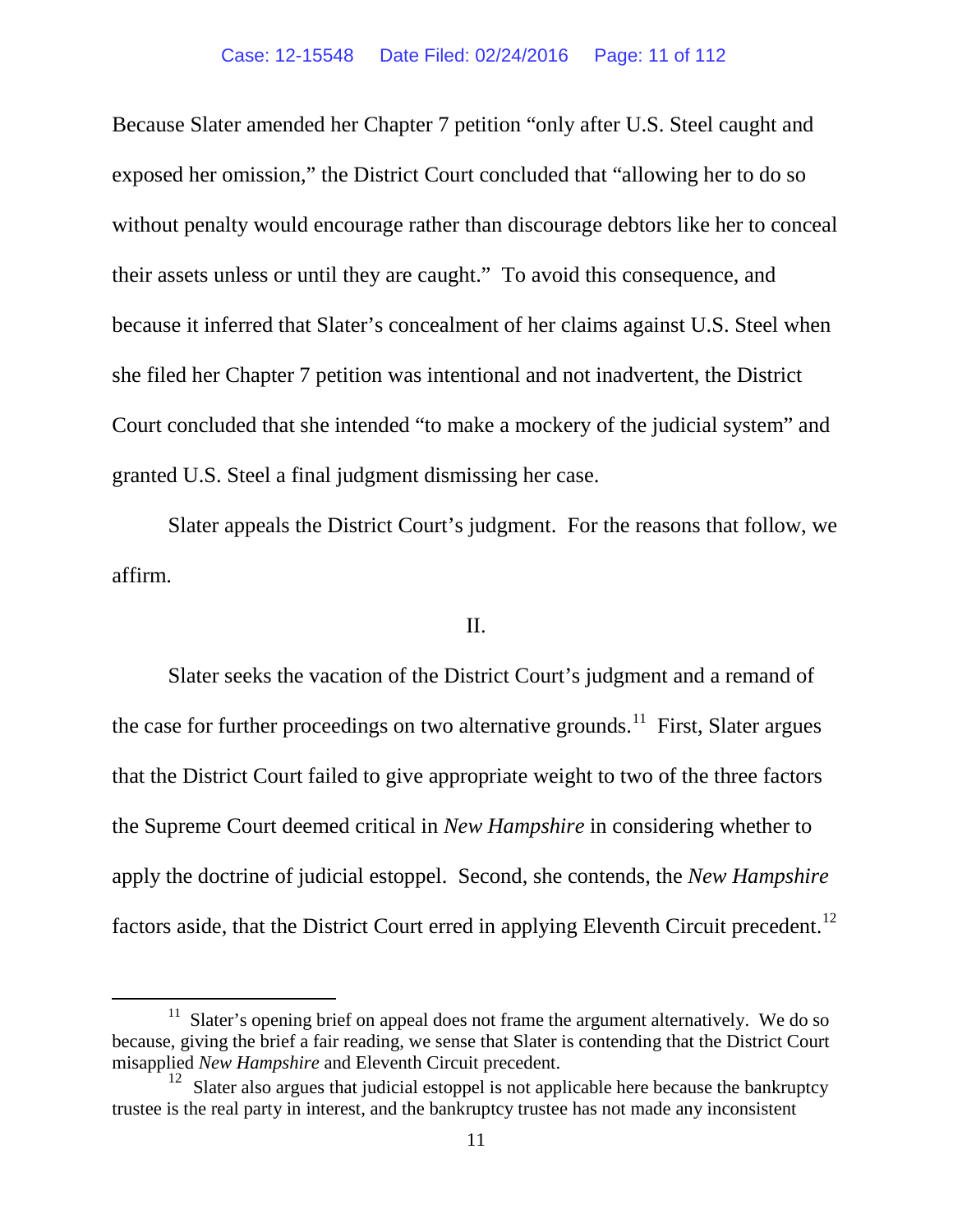Judicial estoppel is an equitable doctrine. We review a trial court's decision whether to apply the doctrine for abuse of discretion. *Robinson v. Tyson Foods, Inc.*, 595 F.3d. 1269, 1273 (11th Cir. 2010). An abuse of discretion occurs when the court bases its ruling on an incorrect legal standard. *Klay v. United Healthgroup, Inc.*, 376 F.3d 1092, 1096 (11th Cir. 2004) (citing *Martin v. Automobili Lamborghini Exclusive, Inc.*, 307 F.3d 1332, 1336 (11th Cir. 2002)).

### III.

The overriding purpose of the doctrine of judicial estoppel as stated in *New Hampshire* and by the federal circuits is "to prevent the perversion of the judicial process," indeed "the essential integrity of [that] . . . process, by prohibiting parties from changing positions according to the exigencies of the moment." *See New Hampshire v. Maine*, 532 U.S. 742, 749–50, 121 S. Ct. 1808, 1814–15, 149 L. Ed. 2d 968 (2001) (quotation marks and citations omitted) (citing the doctrine's purpose as expressed in various federal courts of appeal). The doctrine has been applied broadly to legal proceedings in various contexts before a variety of

 $\overline{a}$ 

statements. This argument fails per our precedent in *Barger*, where we attributed the debtor's inconsistent statements to the bankruptcy trustee. *See Barger v. City of Cartersville*, 348 F.3d 1289, 1292–93, 1296–97 (11th Cir. 2003). Furthermore, Slater's bankruptcy case was converted to a Chapter 13 case by the time the motion for summary judgment was filed, meaning that she was, in fact, a real party in interest as the debtor in possession. 11 U.S.C. § 1303; Fed. R. Bankr. P. 6009; *Crosby v. Monroe Cty.*, 394 F.3d 1328, 1331 n.2 (11th Cir. 2004).

Additionally, Slater argues that judicial estoppel is inapplicable to a claim for injunctive relief. Because this argument was raised for the first time on appeal, we decline to address it. *See, e.g.*, *Reider v. Philip Morris USA, Inc.*, 793 F.3d 1254, 1258 (11th Cir. 2015).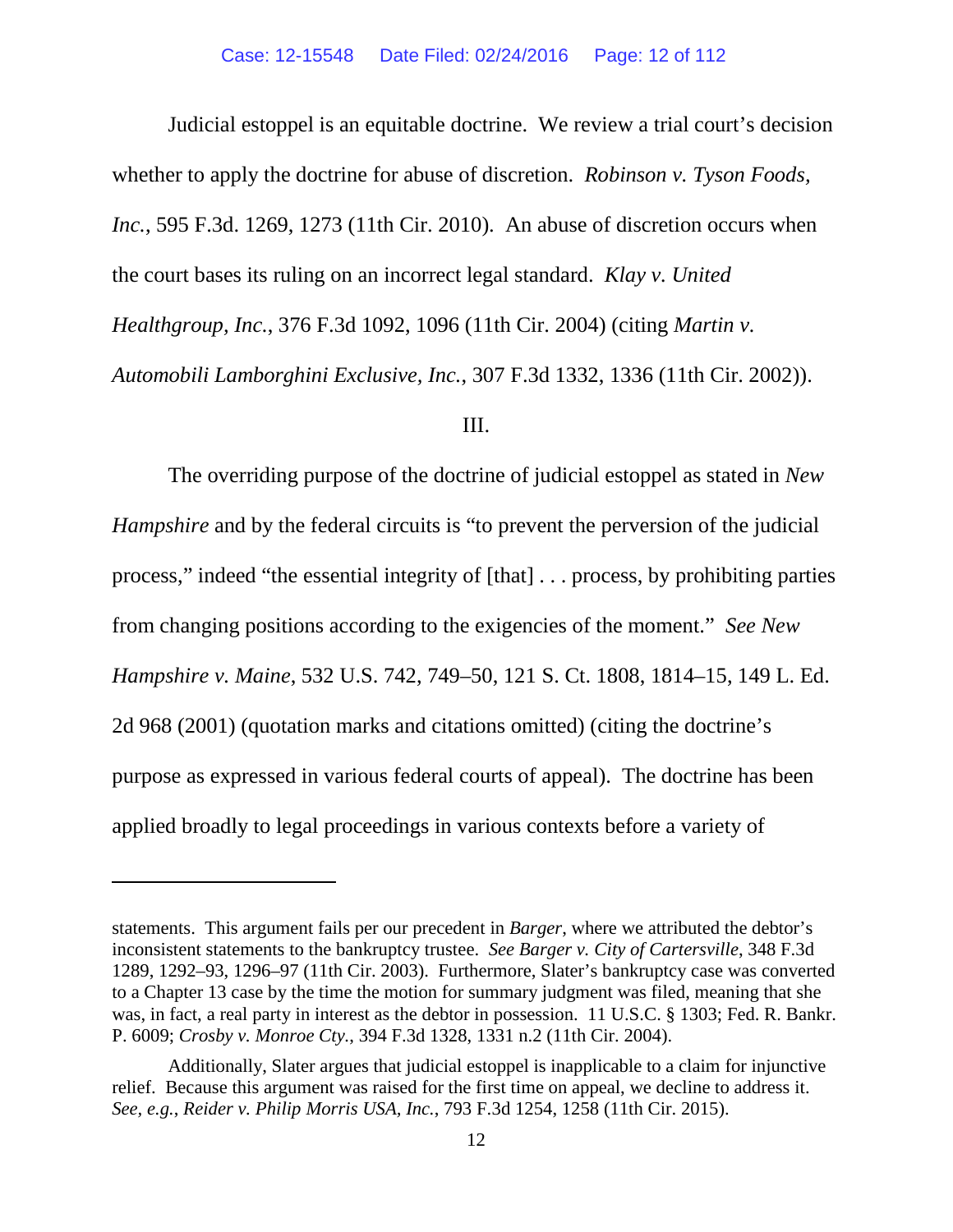tribunals, including administrative forums. 18 James Wm. Moore et al., Moore's Federal Practice ¶ 134.30, at 69–70 (3d ed. 2015).

The doctrine is ordinarily applied in two scenarios. The first is where the party asserting the doctrine was a party in the earlier proceeding in which the party's adversary took a position inconsistent with the position the adversary is currently advancing. *New Hampshire* presents this scenario. The second scenario is where the party asserting the doctrine was not a party in the earlier proceeding and thus did not have to deal with the position its adversary took in that proceeding. *Burnes* presents this scenario.<sup>13</sup>

*Id.* at 807, 119 S. Ct. at 1604.

<span id="page-12-0"></span> $13$  The Supreme Court has implied that the doctrine of judicial estoppel applies in the *Burnes* scenario. *Cleveland v. Policy Mgmt. Sys. Corp.*, 526 U.S. 795, 807, 119 S. Ct. 1597, 1604, 143 L. Ed. 2d 966 (1999). In that case, the Fifth Circuit had affirmed the District Court's application of judicial estoppel to bar summary judgment on the plaintiff's claim against her former employer under the Americans with Disabilities Act of 1990 that "'with . . . reasonable accommodation' she could 'perform the essential functions' of her job," *id.* at 797, 119 S. Ct. at 1599–1600, because in an earlier case she had obtained Social Security disability benefits by taking the position that she was unable to perform her job. The Supreme Court granted certiorari, vacated the Fifth Circuit's judgment, and remanded the case for further proceedings because

<sup>[</sup>w]hen faced with a plaintiff's previous sworn statement asserting "total disability" or the like, the court should require an explanation of any apparent inconsistency with the necessary elements of an ADA claim. To defeat summary judgment, that explanation must be sufficient to warrant a reasonable juror's concluding that, assuming the truth of, or the plaintiff's good-faith belief in, the earlier statement, the plaintiff could nonetheless "perform the essential functions" of her job, with or without "reasonable accommodation."

We note that the Supreme Court did not cite *Cleveland* in its *New Hampshire* decision. In *New Hampshire*, the Court recognized that judicial estoppel applies in a variety of contexts and then went on to articulate factors particularly relevant to cases involving the same parties in two proceedings. *New Hampshire,* 532 U.S. at 749–51, 121 S. Ct. at 1814–15. From this, one might infer that the Supreme Court considers the *New Hampshire* scenario and the *Burnes*  scenario to involve entirely different settings.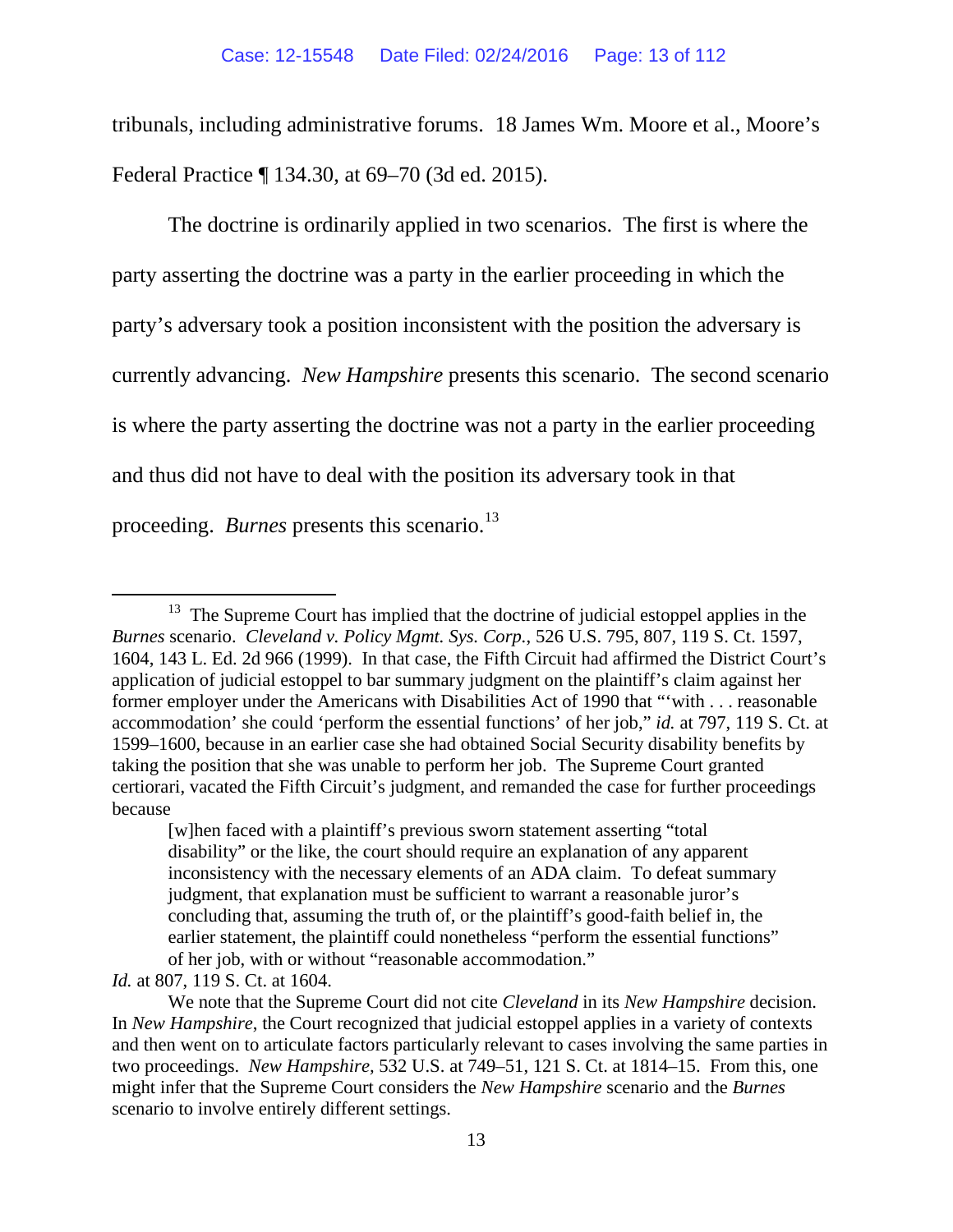In this part of our opinion, we consider whether, as Slater contends, the District Court erred, and thus abused its discretion, in failing to give appropriate weight to two of the three factors that led the Supreme Court to rest its *New Hampshire* decision on judicial estoppel. When we compare the factual predicate that prompted the Court to apply the doctrine in that case with the factual predicate that prompted the District Court to apply the doctrine we articulated in *Burnes*, we find that the factual predicates are materially dissimilar. This being so, we conclude that *New Hampshire* did not govern the District Court's application of judicial estoppel in Slater's case.

### $A<sub>1</sub>$

*New Hampshire v. Maine* involved a boundary dispute. New Hampshire brought an original action in the Supreme Court in 2000 seeking a decree fixing the New Hampshire–Maine boundary that follows the Piscataqua River. *New Hampshire*, 532 U.S. at 745, 121 S. Ct. at 1812. New Hampshire "contend [ed] that the inland river boundary 'run[s] along the low water mark on the Maine shore,' . . . and assert[ed] sovereignty over the entire river." *Id.* at 747, 121 S. Ct. at 1813 (second alteration in the original). Maine moved the Court to dismiss New Hampshire's complaint on the ground that "two prior proceedings—a 1740 boundary determination by King George II and a 1977 consent judgment entered by th[e] Court—definitively fixed the Piscataqua River boundary at the middle of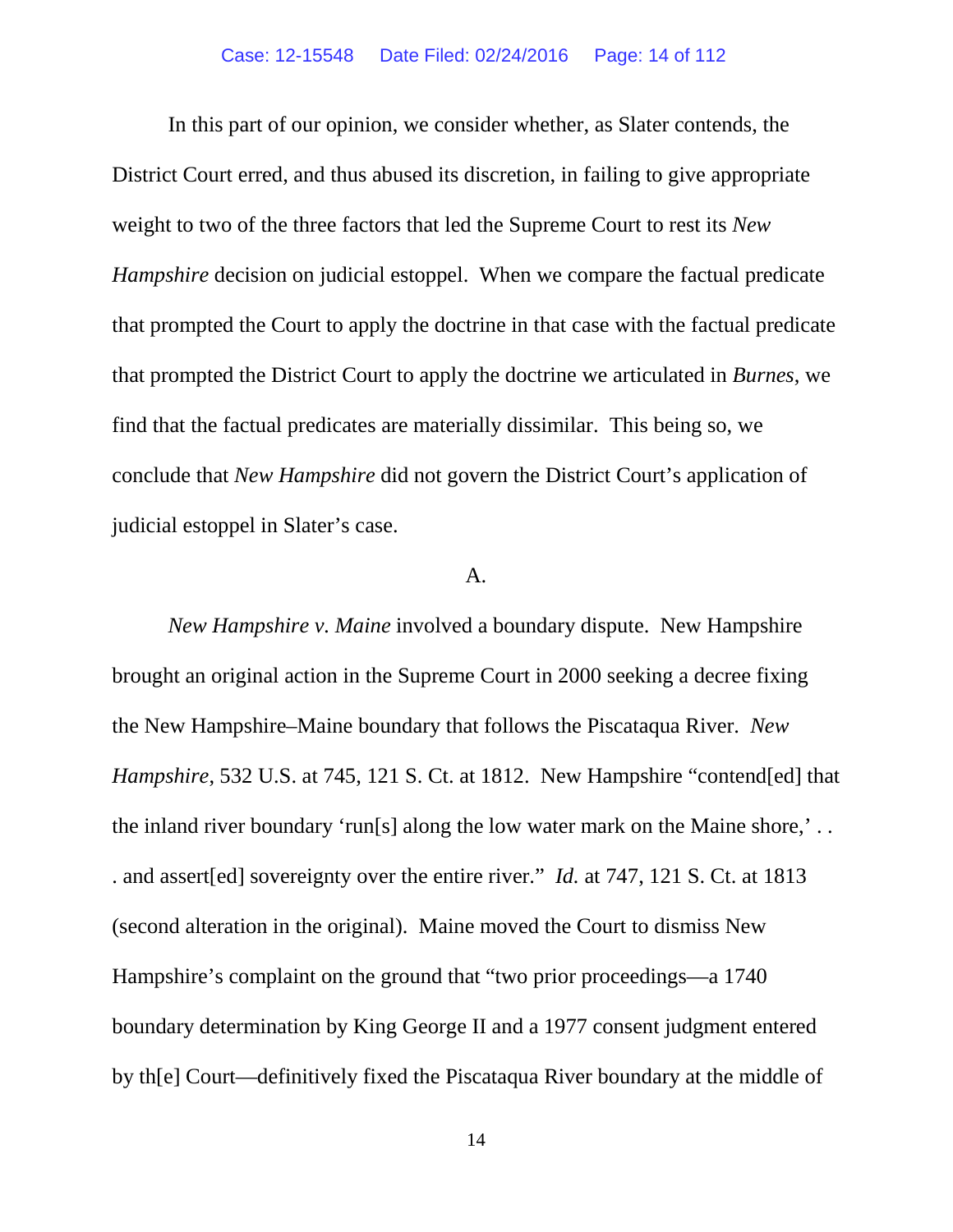the river's main channel of navigation" and thus should be given preclusive effect. *Id.* at 745, 121 S. Ct. at 1812. Maine argued that three distinct doctrines—claim preclusion, issue preclusion, and judicial estoppel—required the complaint's dismissal. Def.'s Mot. to Dismiss and Br. in Supp. of Mot. to Dismiss, *New Hampshire*, 532 U.S. 742, 121 S. Ct. 1808, 149 L. Ed. 2d 968 (2001) (No. 130), 2000 WL 35258927, at \*20–30.

The Court granted Maine's motion. In doing so, it "pretermit[ted] the States' competing historical claims along with their arguments on the application *vel non* of the res judicata doctrines commonly called claim and issue preclusion." *New Hampshire*, 532 U.S. at 748, 121 S. Ct. at 1814. Instead, the Court concluded that "a discrete doctrine, judicial estoppel, best fit[ ] the controversy." *Id.* at 749, 121 S. Ct. at 1814.

After noting that "[c]ourts have observed that the circumstances under which judicial estoppel may appropriately be invoked are probably not reducible to any general formulation of principle," *id.* at 750, 121 S. Ct. at 1815 (alterations and quotation marks omitted) (quoting *Allen v. Zurich Ins. Co.*, 667 F.2d 1162, 1166 (4th Cir. 1982)), the Court identified the three factors that "typically inform the decision whether to apply the doctrine in a particular case":

First, a party's later position must be "clearly inconsistent" with its earlier position. Second, . . . whether the party has succeeded in persuading a court to accept that party's earlier position, so that judicial acceptance of an inconsistent position in a later proceeding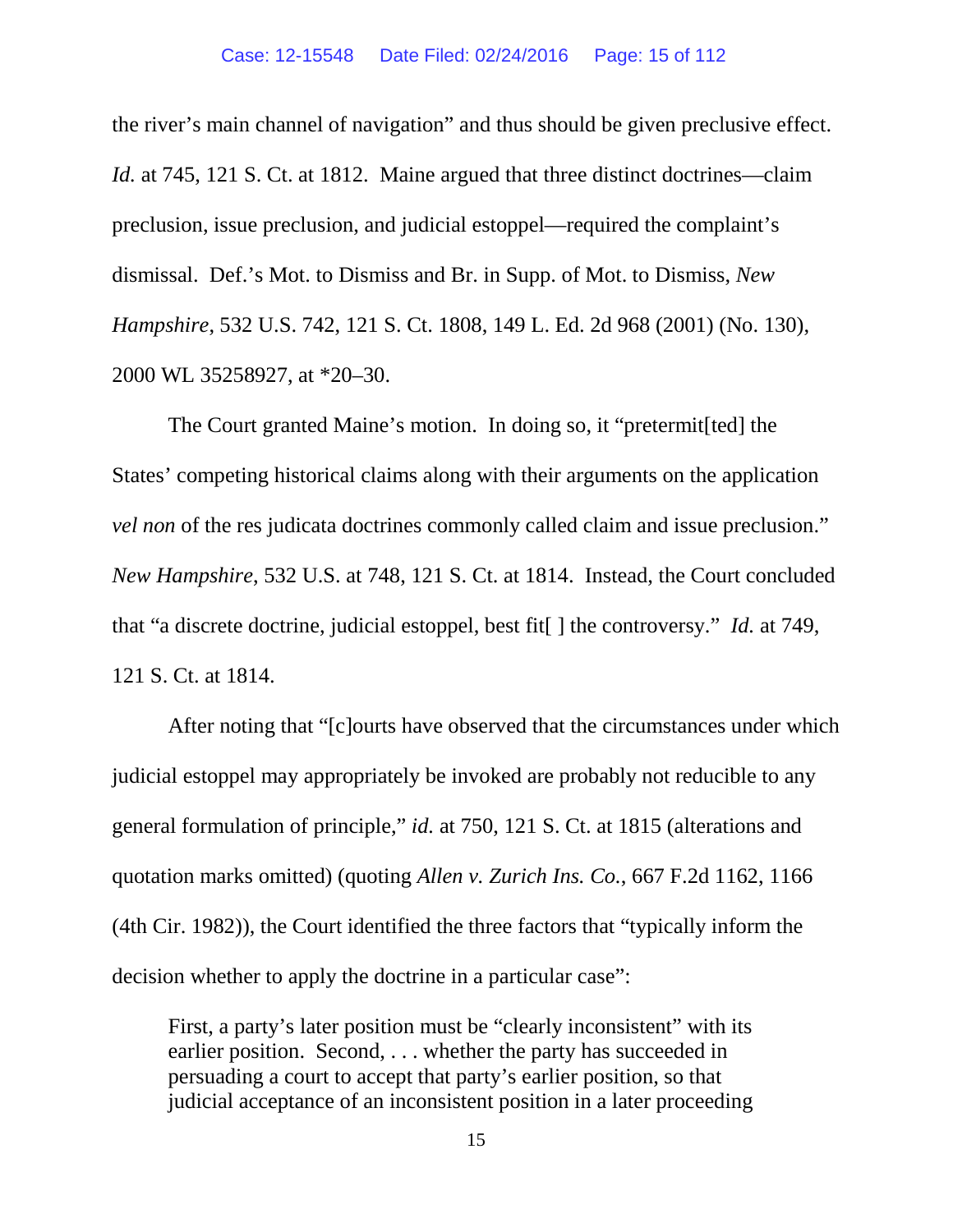would create "the perception that either the first or the second court was misled." Absent success in a prior proceeding, a party's later inconsistent position introduces "no risk of inconsistent court determinations," and thus poses little threat to judicial integrity.... [T]hird[,] . . . whether the party seeking to assert an inconsistent position would derive an unfair advantage or impose an unfair detriment on the opposing party if not estopped.

*Id.* at 750–51, 121 S. Ct. at 1815 (quotation marks and citations omitted).

The Court found the second and third factors dispositive, as the following

passage of its opinion indicates:

[C]onsiderations of equity persuade us that application of judicial estoppel is appropriate in this case. Having convinced this Court to accept one interpretation of "Middle of the River," and having benefited from that interpretation, New Hampshire now urges an inconsistent interpretation to gain an additional advantage at Maine's expense. Were we to accept New Hampshire's latest view, the "risk of inconsistent court determinations" would become a reality. We cannot interpret "Middle of the River" in the 1740 decree to mean two different things along the same boundary line without undermining the integrity of the judicial process.

*Id.* at 755, 121 S. Ct. at 1817 (citation omitted) (quoting *United States v. C.I.T.* 

*Constr. Inc.*, 944 F.2d 253, 259 (5th Cir. 1991)).

The factual predicate that prompted the Court to apply the doctrine was this:

permitting New Hampshire to go forward would be unfair to Maine. New

Hampshire got what it wanted in the 1977 consent decree. Now it wanted the

Court to effectively undo that decree and afford it an additional advantage at

Maine's expense. The Court dismissed New Hampshire's complaint because it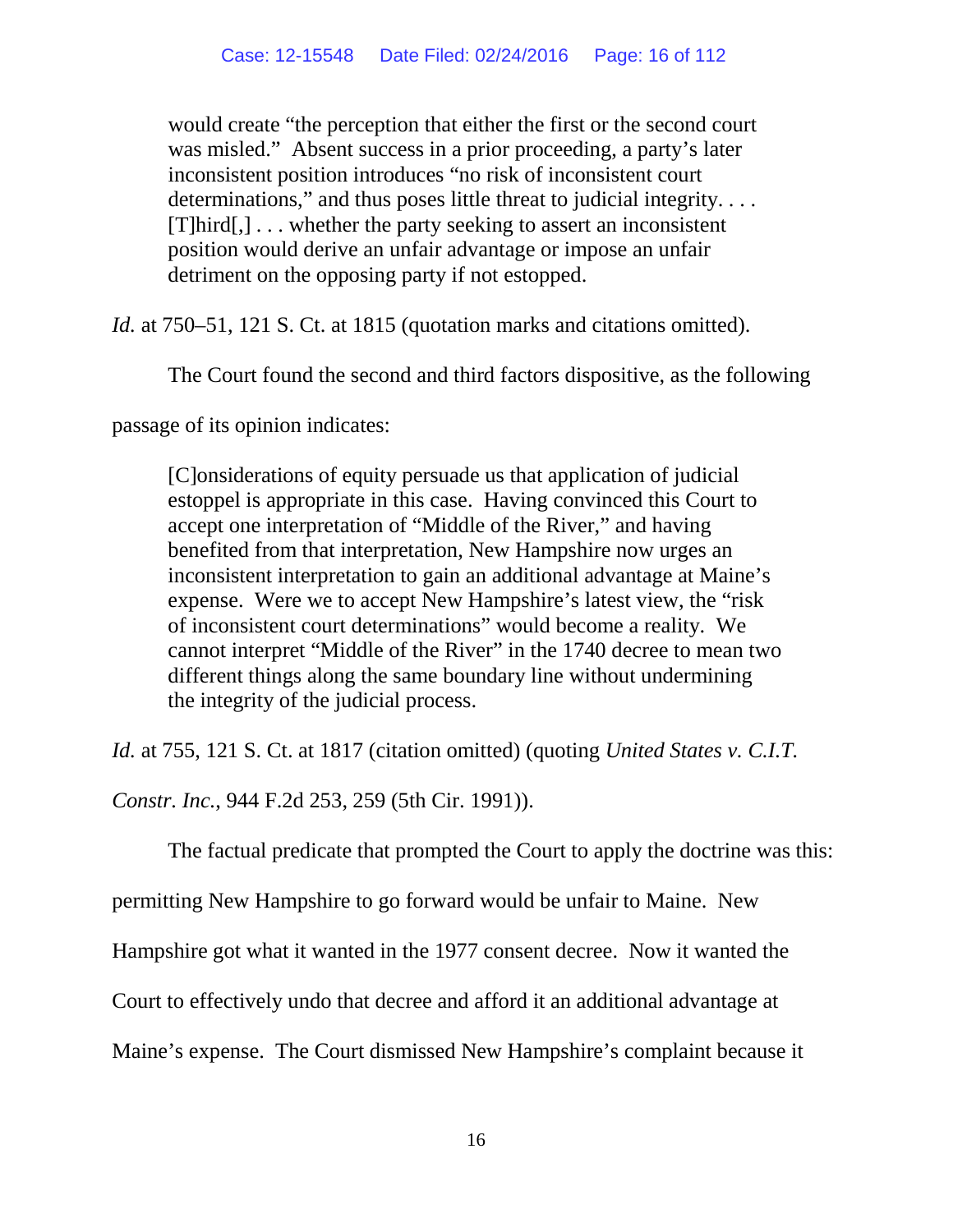could not give New Hampshire what it wanted without undermining the integrity of the judicial process.

B.

*Burnes v. Pemco Aeroplex, Inc.* involved inconsistent positions taken by a debtor in a Chapter 7 bankruptcy case and in an employment-discrimination case.<sup>14</sup> 291 F.3d 1282, 1284 (11th Cir. 2002). The salient facts were these.

In July 1997, Levi Billups petitioned the Bankruptcy Court for the Northern District of Alabama for Chapter 13 relief. *Id.* On January 30, 1998, "Billups filed a charge of discrimination with the EEOC against Pemco." *Id.* In December 1999, he and thirty-five other Pemco employees brought a lawsuit against Pemco alleging discrimination in the workplace in violation of Title VII of the Civil Rights Act of 1964. *Id.* Billups, however, did not amend his Chapter 13 schedule of assets to reflect the lawsuit. *Id.* 

In October 2000, the Bankruptcy Court converted Billups's Chapter 13 case to a Chapter 7 case and "ordered Billups to [submit] amended or updated schedules to the Chapter 7 trustee reflecting any financial changes since he first filed schedules with the bankruptcy court." *Id.* Billups filed the amended schedules,

<span id="page-16-0"></span> <sup>14</sup> We pause here to state that the instant case and *Burnes* differ in one respect. In *Burnes*, the bankruptcy case in which the debtor, Billups, asserted the inconsistent position was no longer pending when the District Court applied judicial estoppel to bar his employmentdiscrimination claims. In the instant case, by contrast, Slater's bankruptcy case was still pending when the District Court applied the doctrine. As we indicate *infra* Part IV., this difference is not material.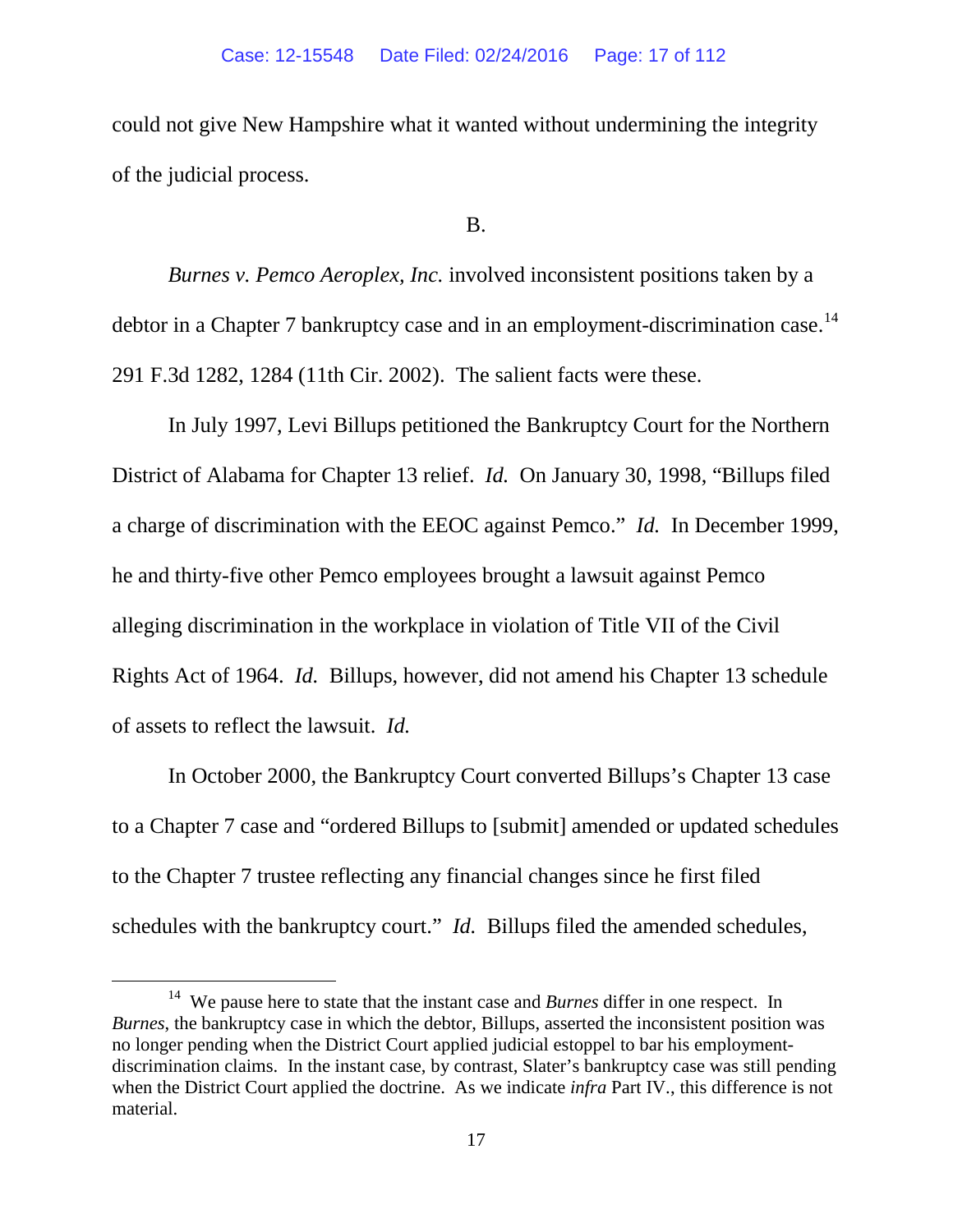but he failed to update them to reflect the lawsuit. *Id.* In January 2001, after the bankruptcy trustee filed a "no asset" report, the Bankruptcy Court, acting on the report, ordered Billups's debts discharged. *Id.* Pemco learned of Billups's bankruptcy after his Chapter 7 case had closed. *See id.* After it discovered that Billups failed to disclose the Title VII litigation in his bankruptcy filings, it moved the District Court for summary judgment, asserting judicial estoppel.

The District Court granted the motion because the material facts before it fit hand in glove with the facts in *Chandler v. Samford University*, 35 F. Supp. 2d 861 (N.D. Ala. 1999). Mem. Op. at 5, *Burnes v. Pemco Aeroplex, Inc.*, No. 2:99-cv-03280-WMA (N.D. Ala. June 4, 2001), ECF No. 53. In that case*,* the plaintiff, Joycealyn Chandler, filed a Title VII race-discrimination suit against Samford University, her former employer. *Chandler*, 35 F. Supp. 2d at 862. After her Chapter 13 bankruptcy case had been converted to a Chapter 7 case, she failed to inform the Bankruptcy Court of the lawsuit. *Id.* at 862–63. The Bankruptcy Court, finding that she had no reachable assets, ordered Chandler's debts discharged. *Id.* at 863. Samford University, having learned of the bankruptcy and Chandler's failure to reveal her lawsuit during the bankruptcy proceedings, moved the District Court for summary judgment, asserting judicial estoppel. *Id.* 

The District Court in *Chandler* considered the application of judicial estoppel "to be one of first impression for . . . the Eleventh Circuit," but

18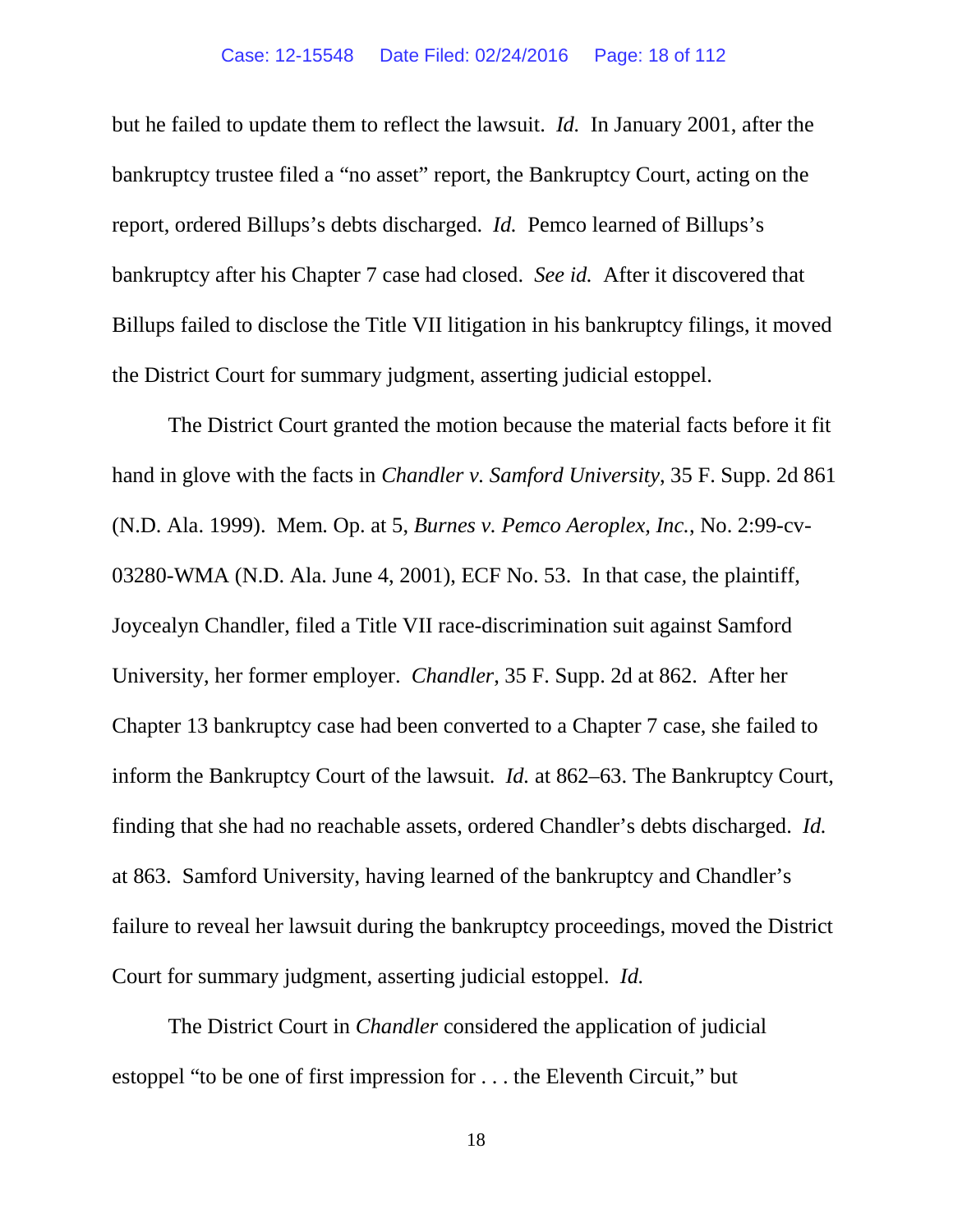join[ed] the multitude of courts recognizing the doctrine of judicial estoppel as a bar to a debtor's assertion of a claim not identified as an asset in an earlier bankruptcy proceeding. In doing so, th[e] court accept[ed] the two-pronged analysis requiring a demonstration that the assertion of the claim is inconsistent with the earlier non-disclosure and that the assertion of inconsistent positions is an attempt to deliberately manipulate the judicial system.

*Id.* at 864. Finding that Chandler had been well aware of her duty to inform the Bankruptcy Court of her pending Title VII suit<sup>[15](#page-18-0)</sup> and had "an obvious motive for concealing her claims against Samford," the court applied the doctrine and refused to entertain her claims. *Id.* at 865.

The District Court granted Pemco's motion for summary judgment on June 4, 2001, six days after the opinion in *New Hampshire* came down.[16](#page-18-1) Mem. Op. at 1, *Burnes v. Pemco Aeroplex, Inc.*, No. 2:99-cv-03280-WMA (N.D. Ala. June 4, 2001), ECF No. 53. One of the issues Billups presented to this court on appeal was whether *New Hampshire* effectively overruled *Chandler*'s judicial-estoppel analysis, which the District Court had applied in reaching its decision. We addressed the issue after restating the *Chandler* analysis to conform to Eleventh Circuit precedent. *Burnes*, 291 F.3d at 1285–86. Citing *Salomon Smith Barney, Inc. v. Harvey*, 260 F.3d 1302, 1308 (11th Cir. 2001), *vacated on other grounds*,

<span id="page-18-0"></span><sup>&</sup>lt;sup>15</sup> Chandler had attended law school and testified that bankruptcy law was one of her favorite classes. *Chandler*, 35 F. Supp. 2d at 865.

<span id="page-18-1"></span><sup>&</sup>lt;sup>16</sup> The opinion in *New Hampshire* issued on May 29, 2001. Rehearing was denied on August 6, 2001. *New Hampshire v. Maine*, 533 U.S. 968, 122 S. Ct. 10, 150 L. Ed. 2d 793 (2001) (Mem.).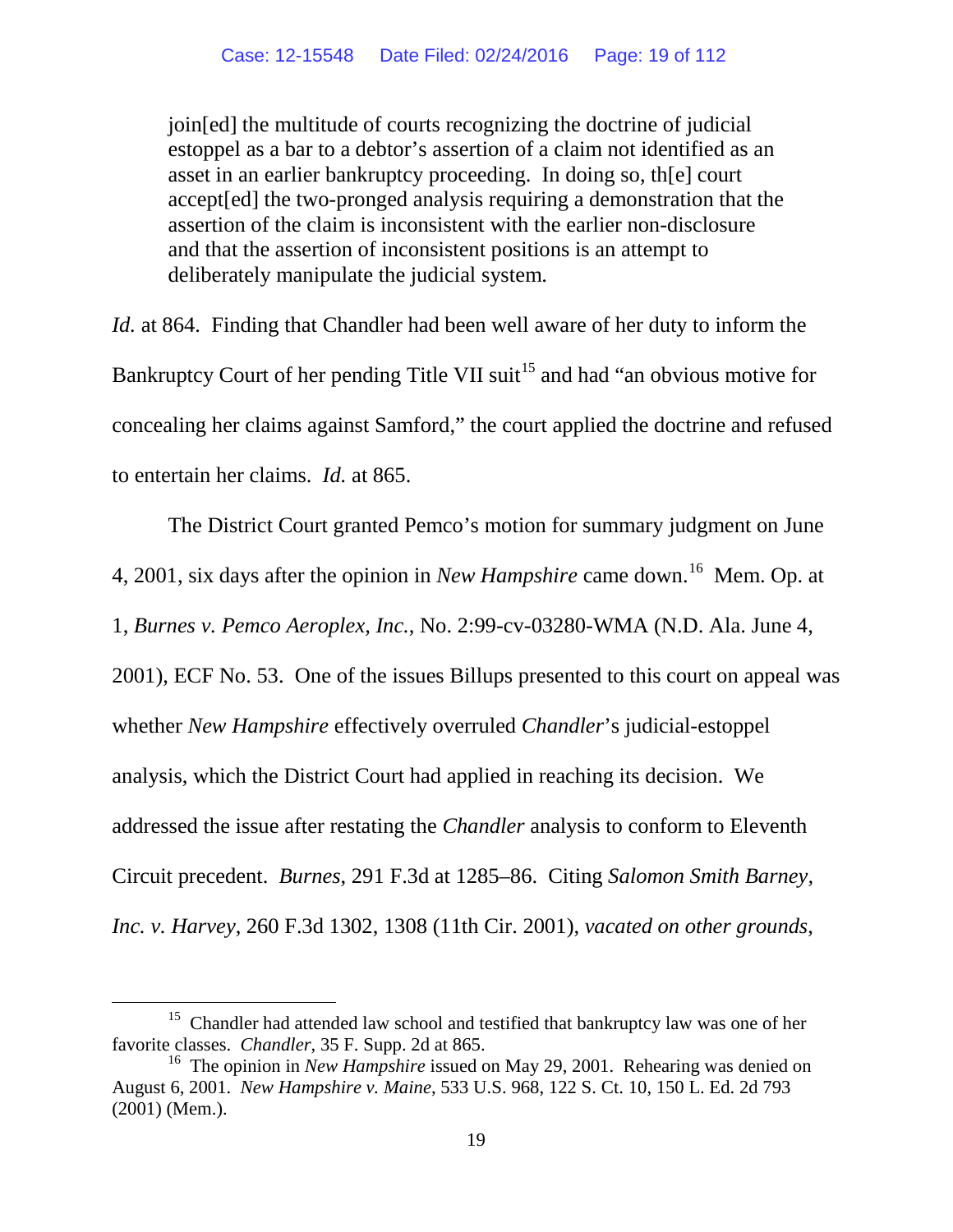537 U.S. 1085, 123 S. Ct. 718, 154 L. Ed. 2d 629 (2002), we said that in deciding whether to apply judicial estoppel, two factors are considered: (1) whether the party against whom the doctrine is invoked is asserting a position that is inconsistent with a position the party took in a prior proceeding under oath; and (2) whether the party is asserting the inconsistent position with the intent to make a mockery of the judicial system.<sup>17</sup> *Burnes*, 291 F.3d at 1285. We then acknowledged the three factors that informed the *New Hampshire* decision:

Although the panel did not estop Smith Barney—because it had not pursued inconsistent positions in the two cases—it described judicial estoppel thusly:

<span id="page-19-0"></span><sup>&</sup>lt;sup>17</sup> *Salomon Smith Barney, Inc.* involved a dispute over the arbitrability of certain claims. Salomon Smith Barney ("Smith Barney"), an investment firm, recommended that Harvey and others purchase limited partnerships that were unsuitable for their investment objectives. 260 F.3d at 1304–05. The case did not present a *Burnes* scenario. Rather, it presented a *New Hampshire* scenario in that the party asserting judicial estoppel, Harvey, was a party in the prior proceeding, which was an appeal taken by Smith Barney to the Florida District Court of Appeal. *Id.* at 1305. Nor did the case before the District Court involve a false statement made under oath in that case or the state-court case on appeal. The allegedly inconsistent statement was in the form of an argument Smith Barney made in that appeal, an argument the panel held was not inconsistent with the position Smith Barney was taking in the District Court. *Id.* at 1308 ("Smith Barney did not maintain inconsistent positions, but rather it continuously argued that Florida was an inconvenient forum."). The *Salomon* Court therefore rejected Harvey's argument that the District Court should have estopped Smith Barney from pursuing the position it was taking, i.e., that the District Court should exercise jurisdiction over the case it had filed. *Id.* 

Judicial estoppel "is applied to the calculated assertion of divergent sworn positions . . . [and] is designed to prevent parties from making a mockery of justice by inconsistent pleadings." *McKinnon v. Blue Cross & Blue Shield of Ala.,* 935 F.2d 1187, 1192 (11th Cir. 1991) (citation omitted). This circuit's approach contemplates two elements. First, it must be shown that the allegedly inconsistent positions were made under oath in a prior proceeding. Second, such inconsistencies must be shown to have been calculated to make a mockery of the judicial system.

*Id. Salomon* was decided on August 9, 2001, three days after the Supreme Court denied rehearing in *New Hampshire*, and thus, quite understandably, did not cite the *New Hampshire*  decision.

By way of historical background, the quotation attributed to *McKinnon* was taken from *American National Bank v. Federal Deposit Insurance Corporation,* 710 F.2d 1528, 1536 (11th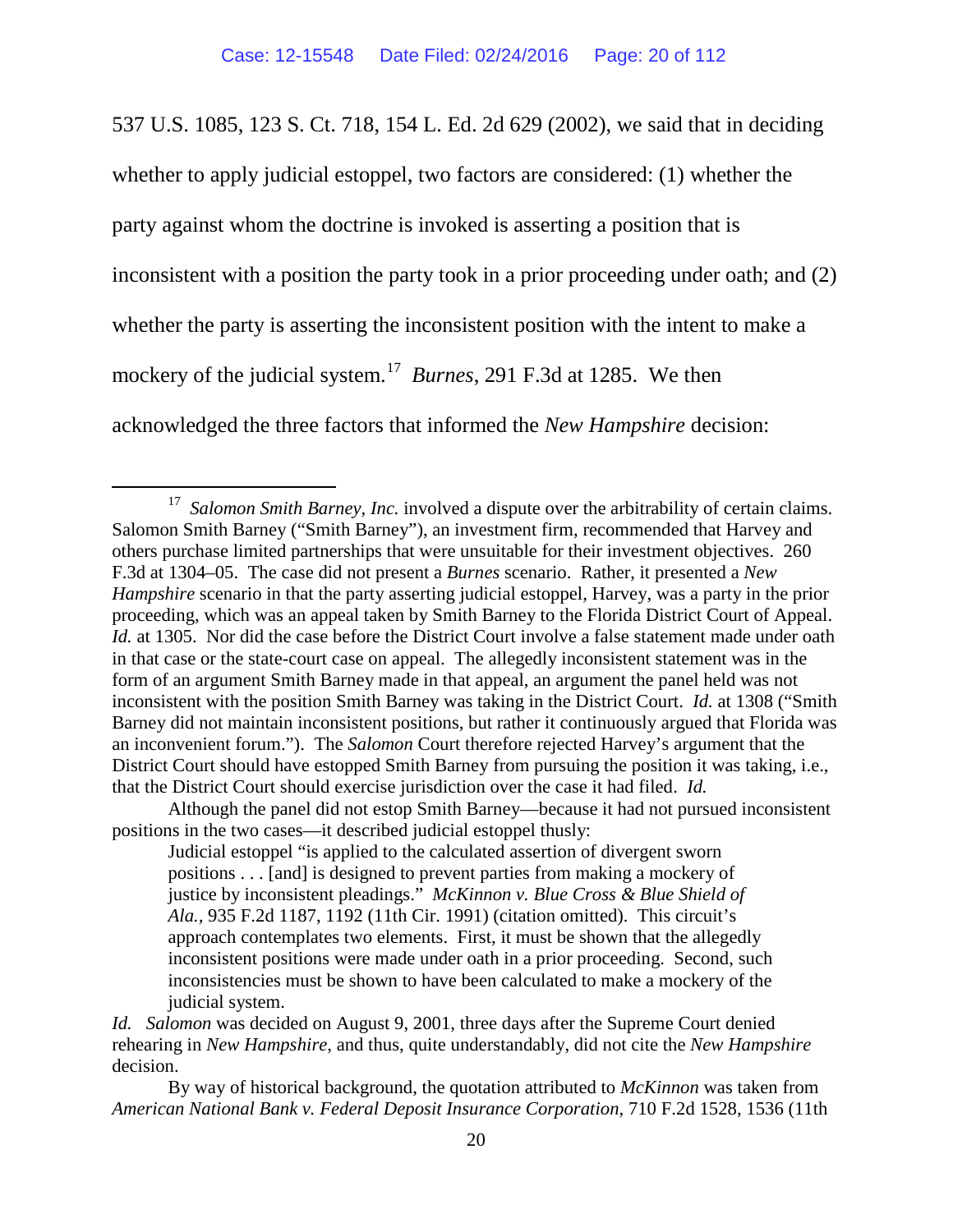(1) whether the present position is 'clearly inconsistent' with the earlier position; (2) whether the party succeeded in persuading a tribunal to accept the earlier position, so that judicial acceptance of the inconsistent position in a later proceeding creates the perception that either court was misled; and (3) whether the party advancing the inconsistent position would derive an unfair advantage on the opposing party.

*Id.* (citing *New Hampshire*, 532 U.S. at 750-51, 121 S. Ct. at 1815).We noted that

the Supreme Court had been quick to say that these factors did not constitute

 $\overline{a}$ 

"'inflexible prerequisites or an exhaustive formula for determining the applicability

The *Salomon* Court relied specifically on two cases in articulating the elements of judicial estoppel. The first case was *Taylor v. Food World, Inc.*, 133 F.3d 1419 (11th Cir. 1998). *Taylor* presented a *Burnes* scenario. Gary Taylor's guardian sued Taylor's employer claiming that the employer had terminated Taylor in violation of his rights under the Americans with Disabilities Act ("ADA"), 42 U.S.C. § 12101 *et seq.*, and seeking reinstatement. *Id.* at 1421. While the suit was pending, the guardian obtained supplemental security income benefits on Taylor's behalf. *Id.* The District Court, applying the doctrine of judicial estoppel, dismissed the ADA claim. On appeal, we described judicial estoppel in the words the court in *McKinnon* used: "Judicial estoppel 'is applied to the calculated assertion of divergent sworn positions . . . [and] is designed to prevent parties from making a mockery of justice by inconsistent pleadings.'" *Id.* at 1422 (quoting *McKinnon*, 935 F.2d at 1192). We reversed the dismissal on the ground that "[t]he medical records [Taylor] submitted to the SSA do not clearly contradict his assertion that he is 'qualified' under the ADA." *Id.* at 1423.

The second case was *Johnson Service.* In that case, the former Fifth Circuit applied the doctrine of judicial estoppel as formulated by Texas common law. 485 F.2d at 174. In *Chrysler Credit Corporation v. Rebhan*, which presented a *New Hampshire* scenario, this court cited *Johnson Service* in formulating for the first time in the Eleventh Circuit the doctrine of judicial estoppel as a matter of federal law. *Chrysler Credit Corp. v. Rebhan*, 842 F.2d 1257, 1261 (11th Cir. 1988), *abrogated on other grounds by Grogan v. Garner*, 498 U.S. 279, 111 S. Ct. 654, 112 L. Ed. 2d 755 (1991) ("The policy interests [which gave rise to the doctrine] are simply stated by the doctrine itself. The doctrine of judicial estoppel 'is directed against those who would attempt to manipulate the court system through the calculated assertion of divergent sworn positions in judicial proceedings.'" (quoting *Johnson Serv.*, [485 F.2d at 174\)\).](https://web2.westlaw.com/find/default.wl?mt=Westlaw&db=350&tc=-1&rp=%2ffind%2fdefault.wl&findtype=Y&ordoc=1988044711&serialnum=1973111686&vr=2.0&fn=_top&sv=Split&tf=-1&referencepositiontype=S&pbc=04CDE1ED&referenceposition=174&rs=WLW15.04) 

Cir. 1983). *American National Bank* cited *Johnson Service Co. v. TransAmerica Insurance Co.,* 485 F.2d 164, 174 (5th Cir. 1973), a diversity case based on Texas common law, as the authority for the doctrine. "Judicial estoppel is applied to the calculated assertion of divergent sworn positions. The doctrine is designed to prevent parties from making a mockery of justice by inconsistent pleadings." *Am. Nat'l Bank*, 710 F.2d at 1536 (citing *Johnson Serv.*, 485 F.2d at 174).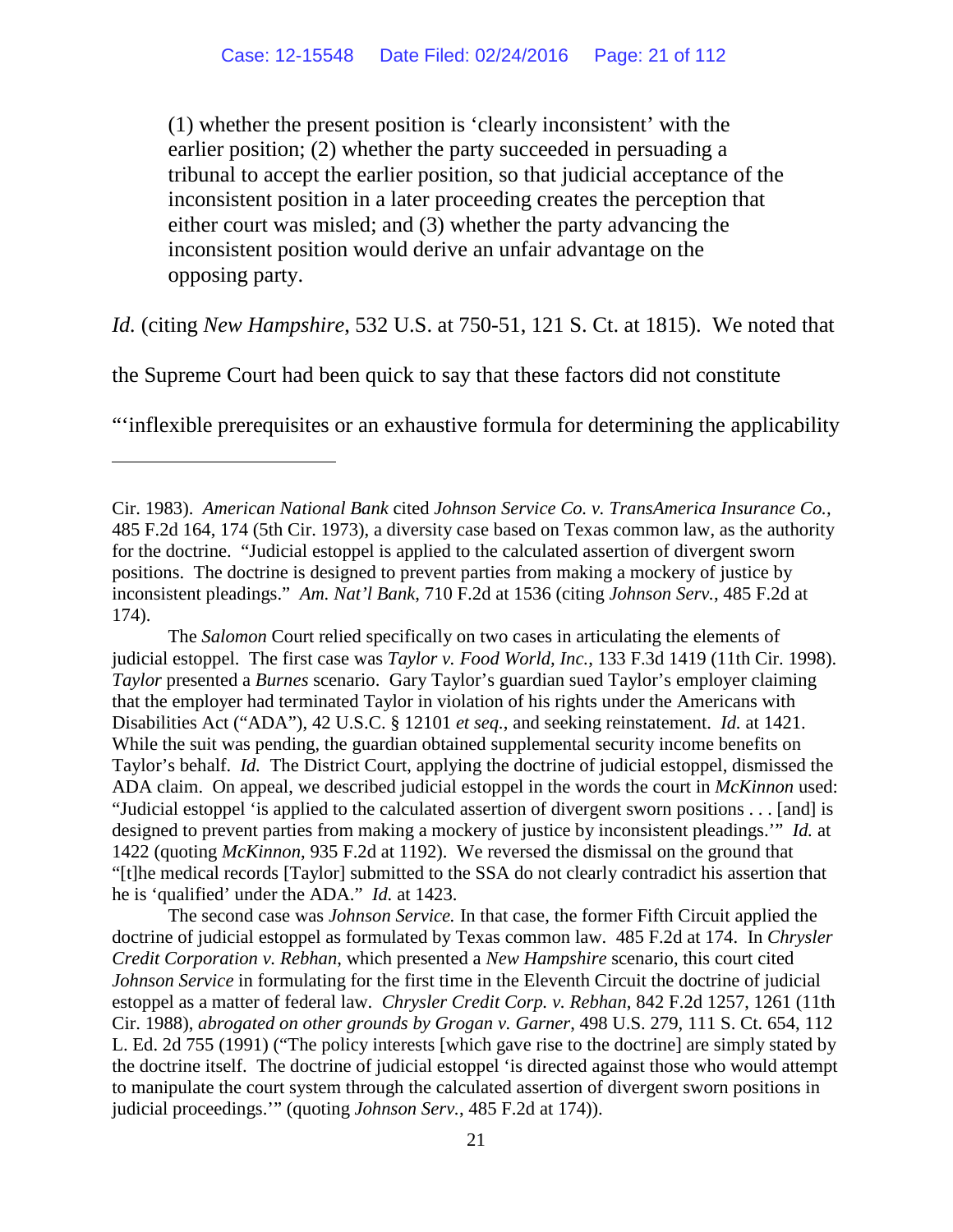of judicial estoppel,'" as "'[a]dditional considerations may inform the doctrine's application in specific factual contexts.'" *Id.* (quoting *New Hampshire,* 532 U.S. at 750–51, 121 S. Ct. at 1815). We accordingly concluded that "the two factors applied in the Eleventh Circuit are consistent with the Supreme Court's instructions [in *New Hampshire*], and provide courts with sufficient flexibility in determining the applicability of the doctrine of judicial estoppel based on the facts of a particular case." *Id.* at 1285–86.

We then held that each of the two judicial-estoppel factors spelled out in *Salomon* had been met. *Id.* at 1286–88.First, Billups took an inconsistent position under oath when he represented that he had no assets in the form of pending legal claims despite the fact that he was in the process of pursuing a Title VII claim against Pemco.[18](#page-21-0) *Id.* at 1286. Second, the District Court did not err when it

<span id="page-21-0"></span><sup>&</sup>lt;sup>18</sup> The Chapter 13 schedule-of-assets form Billups filed with his Chapter 13 petition "specifically asked [him] to report any contingent or unliquidated claims of any kind." *Burnes*, 291 F.3d at 1284. We held that Billups's duty to disclose all of his assets was a "continuing one" that did not end with his submission of the form. *Id.* at 1286. Rather, he was required to amend the form to reveal the lawsuit against Pemco. The Bankruptcy Court reinforced this continuing duty to disclose when, as part of its conversion of his Chapter 13 case to a Chapter 7 case, the court ordered Billups to submit "amended or updated schedules . . . [to] reflect[] any financial changes" that had occurred since the filing of his Chapter 13 petition. *Id.* at 1284. Billups amended his schedules, but he failed to list his Title VII claim and the pending litigation. We treated the failure as a false statement under oath that he had no Title VII claim.

In *Ajaka v. BrooksAmerica Mortgage Corporation*, 453 F.3d 1339 (11th Cir. 2006), we considered the debtor's failure to "amend his Chapter 13 reorganization plan to reflect his contingent [Truth in Lending Act] claim" as taking an "inconsistent position[ ] . . . under oath in a prior proceeding." 453 F.3d at 1344 (quoting *Burnes*, 291 F.3d at 1285). "Because . . . Ajaka failed to assert his TILA claim as an asset in the bankruptcy proceeding, the first [factor] of our judicial estoppel test is satisfied. *See* [*Burnes,* 291 F.3d] at 1285 (finding similar failure to disclose in bankruptcy proceeding to satisfy the first factor)." *Id.*; *see also Robinson v. Tyson*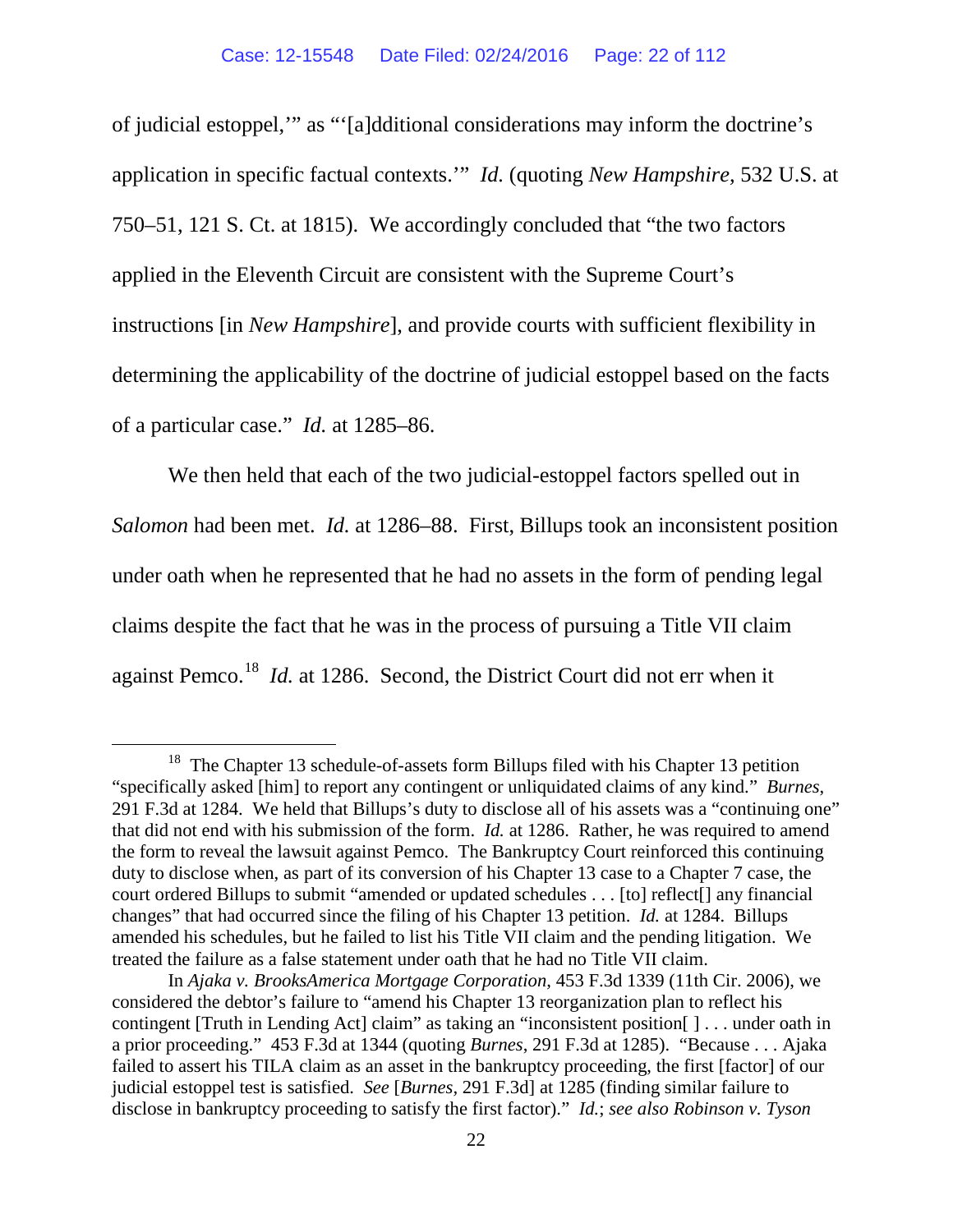inferred from the record that Billups intended to make a mockery of the judicial system because he had knowledge of his undisclosed claims and a motive to conceal them.[19](#page-22-0) *Id.* at 1286–88. That Billups stood to gain an advantage by concealing the claims from the Bankruptcy Court was undisputed. *Id.* at 1288. "It is unlikely he would have received the benefit of a conversion to Chapter 7 followed by a no asset, complete discharge had his creditors, the trustee, or the bankruptcy court known of a lawsuit claiming millions of dollars in damages." *Id.*

In an attempt to avoid the dismissal of his claims, Billups argued that he should be permitted to re-open his bankruptcy case to comply with the Bankruptcy Court's order that he inform the Chapter 7 trustee of his lawsuit against Pemco. *Id.* We rejected the argument and affirmed the District Court's judgment. Allowing Billups to re-open his case and amend his bankruptcy filings to reveal his lawsuit

 $\overline{a}$ 

*Foods, Inc.,* 595 F.3d 1269, 1275 (11th Cir. 2010) ("By failing to update her bankruptcy schedule to reflect her pending claim, Robinson represented that she had no legal claims to the bankruptcy court while simultaneously pursuing her legal claim against Tyson in the district court. These actions, both taken under oath, are clearly inconsistent. Therefore, in accordance with *Ajaka,* Robinson took inconsistent positions under oath and the issue of judicial estoppel centers on her intent.").

<span id="page-22-0"></span> $19$  Billups argued that he did not have "the requisite intent to mislead the bankruptcy court." *Burnes,* 291 F.3d at 1286. He claimed that an "inadvertent error resulted in the continued omission of his discrimination claim from his bankruptcy schedules." *Id.* But, as we indicate *supra* Part I.B., Billups's failure to inform the Bankruptcy Court of his discrimination claim was not inadvertent. Such failure is "inadvertent only when, in general, the debtor either lacks knowledge of the undisclosed claims or has no motive for their concealment." *Id.* at 1287 (quotation marks omitted) (quoting *In re Coastal Plains, Inc.*, 179 F.3d 197, 210 (5th Cir. 1999)); *see also Robinson*, 595 F.3d at 1275. In *Burnes*, the "undisputed facts ma[d]e it clear that Billups had knowledge of his claims during the bankruptcy proceedings . . . . [and] stood to gain an advantage by concealing the claims from the bankruptcy court." *Burnes*, 291 F.3d at 1288.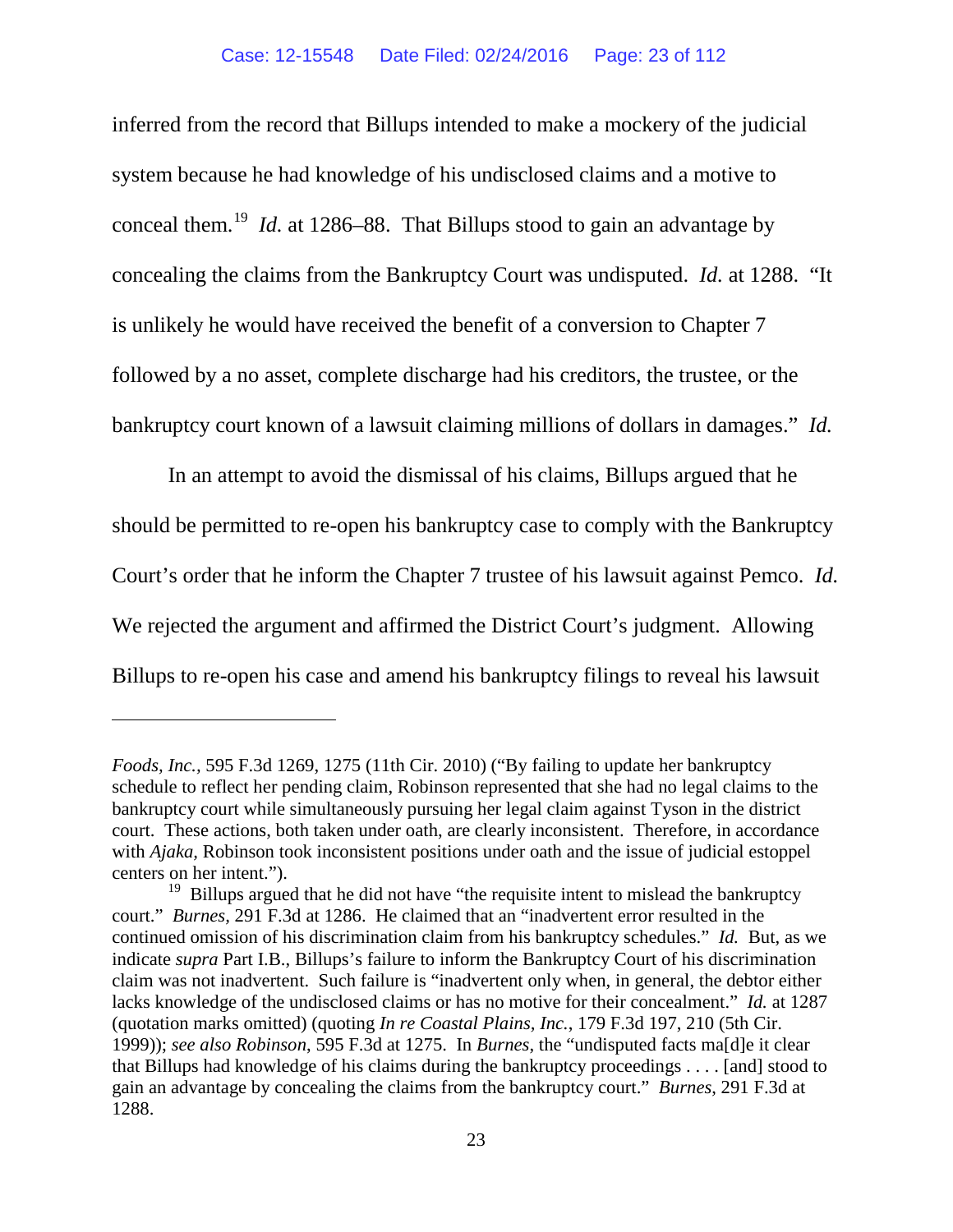against Pemco, "would only diminish the necessary incentive to provide the bankruptcy court with a truthful disclosure of the debtors' assets." *Id.*

The factual predicate that prompted this court to apply the doctrine was this: Billups intentionally concealed from the Bankruptcy Court his claim against Pemco thereby depriving the Chapter 7 trustee of the ability to intervene and prosecute his claim for the benefit of the bankruptcy estate and his creditors. If this court permitted Billups to re-open his bankruptcy case, it would be condoning his behavior, and, to the extent that such behavior would be noised about, it would be encouraging future debtors to follow suit. In short, we would be undermining the administration of the bankruptcy law and the integrity of the judicial process.

We reiterated this concern in *Barger v. City of Cartersville*, 348 F.3d 1289 (11th Cir. 2003). The City of Cartersville demoted Barger from her position as Personnel Director to customer-sales representative on January 8, 2001. *Id.* at 1291. On July 18, 2001, Barger sued the City in the District Court claiming that her demotion violated the Americans with Disabilities Act, the Age Discrimination in Employment Act, and the Family Medical Leave Act. *Id.* For relief, she sought reinstatement to her Personnel Director position. *Id.* On September 4, 2001, Barger, represented by a bankruptcy attorney, petitioned the Bankruptcy Court for Chapter 7 protection. *Id.* The lawsuit with the City was not disclosed in the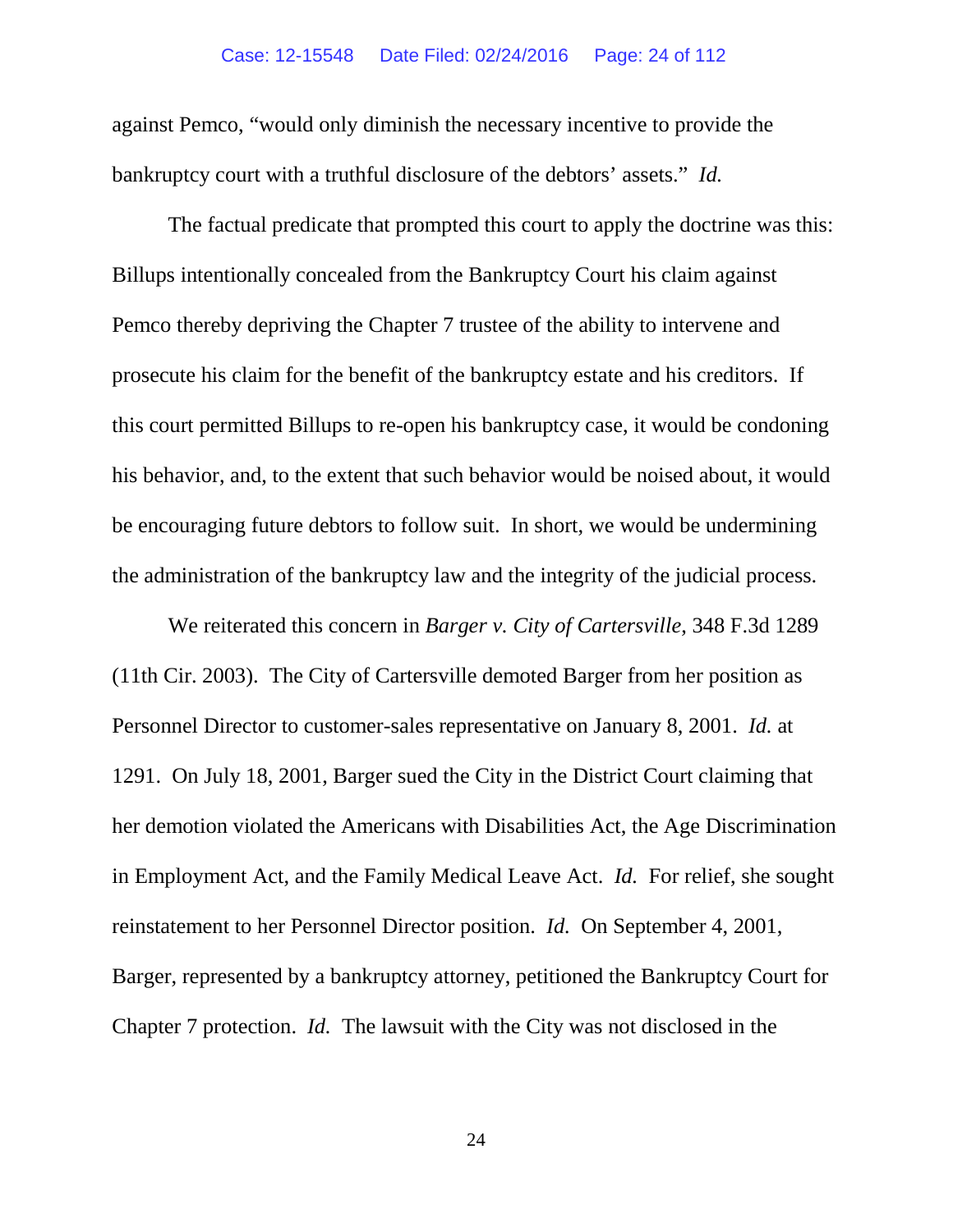Statement of Financial Affairs and Personal Property Schedule B, which the attorney prepared and she signed under penalty of perjury. *Id.*

On November 7, 2001, after negotiations with the City failed, her employment attorney amended her complaint against the City to add claims for compensatory and punitive damages. *Id.* The next day, at a meeting of creditors, Barger told her bankruptcy attorney, and in turn, the trustee, about her case against the City. *Id.* She told them that she was seeking reinstatement to her former position, as Personnel Director, but omitted to say that she was also seeking damages. *Id.* Despite this, no amendment was made to the Statement of Financial Affairs and Personal Property Schedule B to reflect the pending lawsuit. *See id.*

The Bankruptcy Court subsequently granted Barger a complete discharge of her debts; it was a "no asset discharge." *Id.* When the City learned that Barger had been in bankruptcy and had concealed her case against the City from the Bankruptcy Court, it moved the District Court for summary judgment, asserting that the doctrine of judicial estoppel barred Barger's claims. *Id.* Barger responded by moving the Bankruptcy Court to reopen her Chapter 7 case, so that the trustee of her bankruptcy estate could prosecute the pending lawsuit in her stead. *Id.* at 1291–92.The Bankruptcy Court, over the City's objection, granted her motion and reopened the case for that purpose, finding that Barger "'did not conceal the [discrimination] claim or attempt to obtain a financial advantage for herself'. In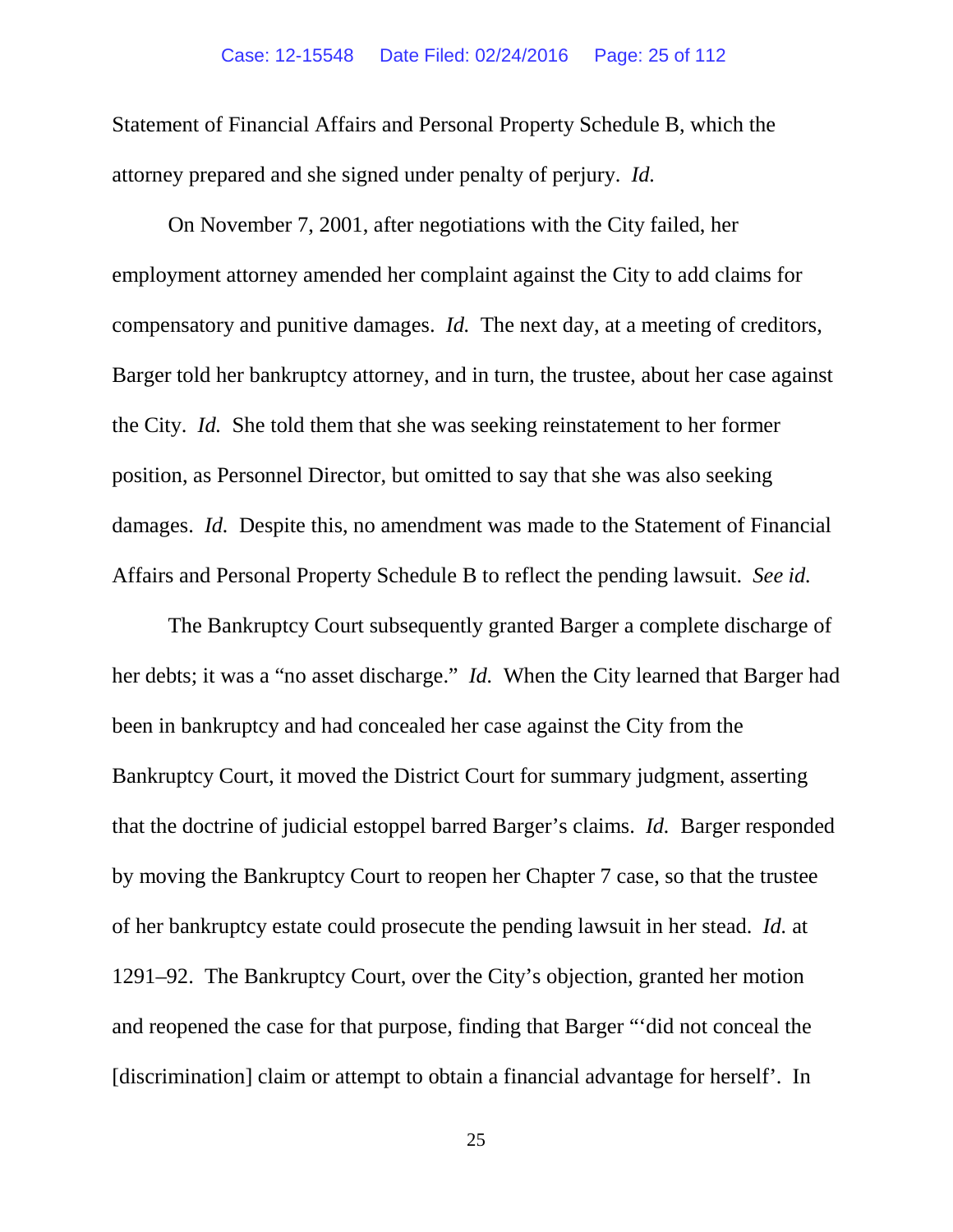the Bankruptcy Court's estimation, the failure to list the discrimination suit in Barger's Statement of Financial Affairs was caused by her bankruptcy attorney's 'inadvertence' and had no substantive effect on the bankruptcy petition." *Id.* at 1292 (alteration in original).Despite these findings, the District Court granted the City's motion for summary judgment. *Id.* 

On appeal, we considered the trustee of Barger's bankruptcy estate the appellant since Barger's claims constituted property of the estate. *Id.* at 1292–93. But we attributed to the trustee Barger's conduct in determining whether the District Court had abused its discretion in invoking judicial estoppel to bar the claims. *Id.* at 1295.

In seeking the reversal of the District Court's judgment, the trustee focused on the District Court's rejection of the Bankruptcy Court's findings and its substitution for such findings the determination that Barger intended to manipulate the judicial system. *Id.* The trustee cited the following undisputed facts: (1) Barger's attorney failed to list her lawsuit against the City in the Statement of Financial Affairs despite the fact that she specifically told him about the suit; (2) Barger informed the trustee about her suit against the City during the creditors' meeting; and (3) the Bankruptcy Court reopened Barger's Chapter 7 case so that the trustee could prosecute the suit against the City. *Id.*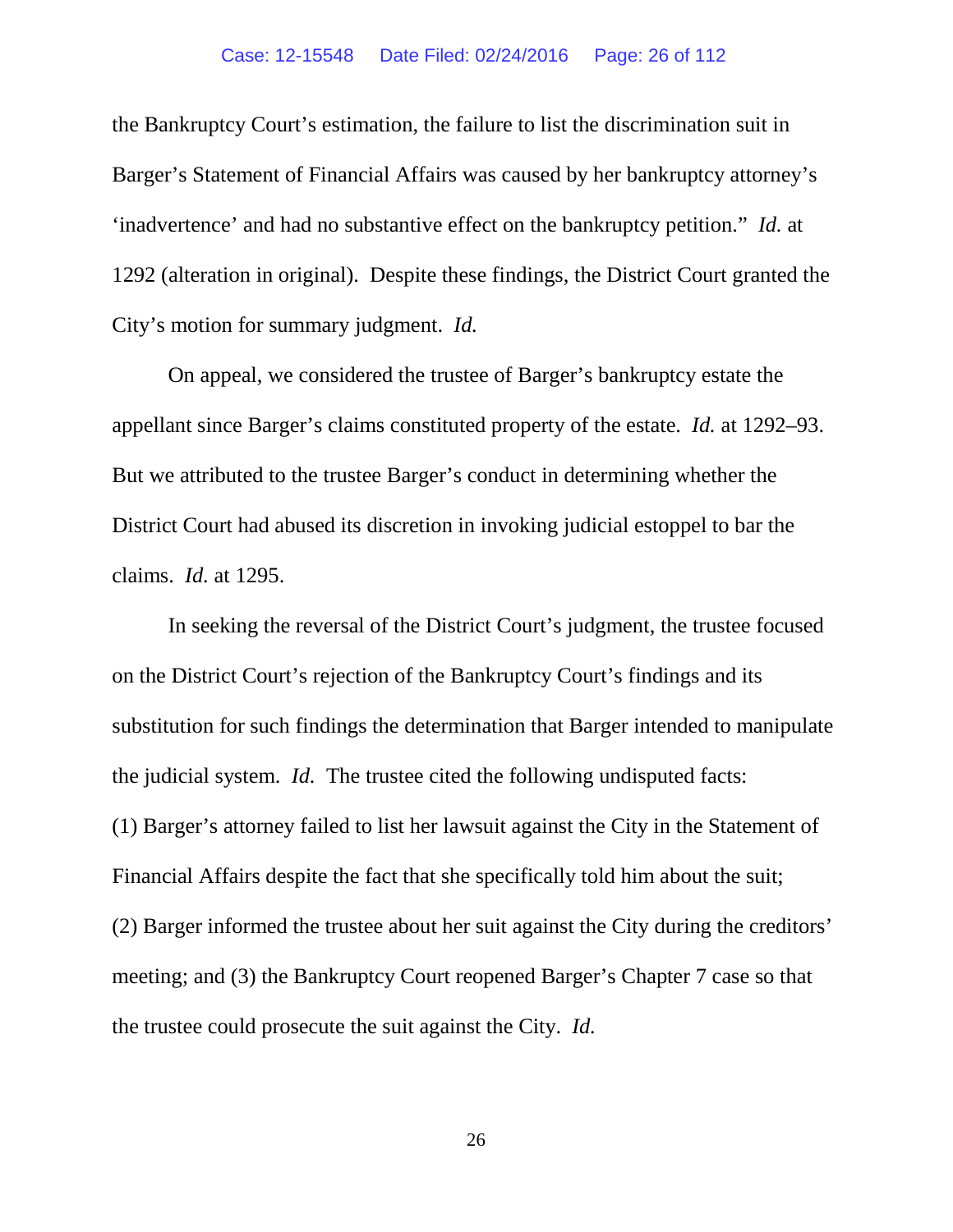We upheld the District Court's determination not with standing those undisputed facts. As for the first fact, we attributed to Barger her attorney's failure to list the lawsuit against the City as an asset of the bankruptcy estate because she voluntarily hired the attorney and could not avoid the consequences of his acts or omissions. *Id.* Her "remedy is against the attorney in a suit for malpractice." *Id.* (quotation marks omitted) (quoting *Link v. Wabash R.R. Co.*, 370 U.S. 626, 634 n.10, 82 S. Ct. 1386, 1390 n.10, 8 L. Ed. 2d 734 (1962)). But "[e]ven if [her] failure to disclose could be blamed on her attorney, the nondisclosure could not in any event be considered inadvertent" and thus excusable for judicial-estoppel purposes. *Id.* A "debtor's failure to satisfy [her] statutory disclosure duty is 'inadvertent' only when . . . the debtor either lacks knowledge of the undisclosed claims or has no motive for their concealment." *Id.* at 1296 (quotation marks omitted) (quoting *In re Coastal Plains, Inc.*[, 179 F.3d 197, 210 \(5th Cir. 1999\)\).](https://web2.westlaw.com/find/default.wl?mt=Westlaw&db=506&tc=-1&rp=%2ffind%2fdefault.wl&findtype=Y&ordoc=2003728952&serialnum=2002315504&vr=2.0&fn=_top&sv=Split&tf=-1&referencepositiontype=S&pbc=517F2C47&referenceposition=1287&rs=WLW15.07)  Barger obviously had knowledge of the undisclosed claims against the City and she had a motive to conceal the claims because "by omitting the claims, she could keep any proceeds for herself and not have them become part of the bankruptcy estate. Thus, [her] knowledge of her discrimination claims and motive to conceal them [were] sufficient evidence from which to infer her intentional manipulation." *Id*. (citing *Burnes*, 291 F.3d at 1287).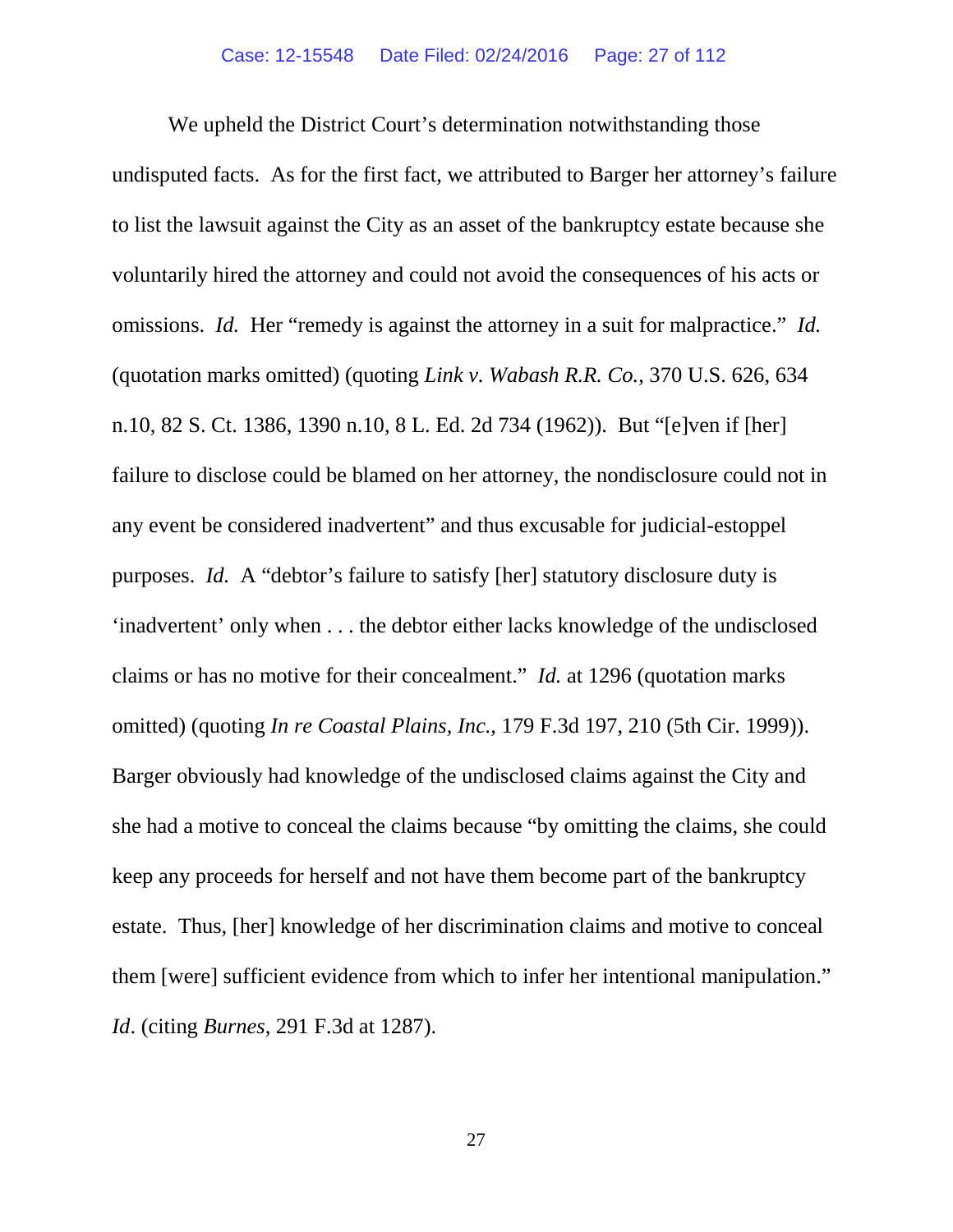We discounted the second fact for the reason that when asked by the trustee for "the monetary value of the lawsuit, [Barger] informed him that she only sought reinstatement of her previous position with the City of Cartersville. Barger did not tell the trustee that she was also seeking backpay, liquidated damages, compensatory damages, and punitive damages." *Id.* As for the third fact, we said this:

Barger's attempt to reopen the bankruptcy estate to include her discrimination claim hardly casts her in the good light she would like. She only sought to reopen the bankruptcy estate after the defendants moved the district court to enter summary judgment against her on judicial estoppel grounds. "Allowing [a debtor] to back-up, re-open the bankruptcy case, and amend his bankruptcy filings, only after his omission has been challenged by an adversary, suggests that a debtor should consider disclosing potential assets only if he is caught concealing them. This so-called remedy would only diminish the necessary incentive to provide the bankruptcy court with a truthful disclosure of the debtor's assets." As such, Barger's disclosure upon re-opening the bankruptcy estate deserves no favor.

*Id.* at 1297 (alteration in original and citation omitted) (quoting *Burnes*, 291 F.3d at

 $1288$ ).<sup>20</sup>

<span id="page-27-0"></span> <sup>20</sup> We note in passing that *Parker v. Wendy's International, Inc.*, 365 F.3d 1268 (11th Cir. 2004), is factually on all fours with *Barger*, but reached the opposite result. In that case, the District Court attributed to the trustee of Parker's bankruptcy estate Parker's failure to disclose a Title VII claim of racial discrimination she had brought against Wendy's and then applied the doctrine of judicial estoppel to bar the trustee's prosecution of the claim. *Id.* at 1270–71*.* The trustee appealed. We reversed, observing that "the claim against Wendy's belong[ed] to the bankruptcy estate and its representative, the trustee[,]" not Parker, the debtor. *Id.* at 1273. "The trustee made no false or inconsistent statement under oath in a prior proceeding and [was] not tainted or burdened by the debtor's misconduct." *Id.* 

In contrast, *Barger* held that the trustee was bound by the debtor's failure to disclose in her bankruptcy filings that the claims she was prosecuting were assets of the bankruptcy estate.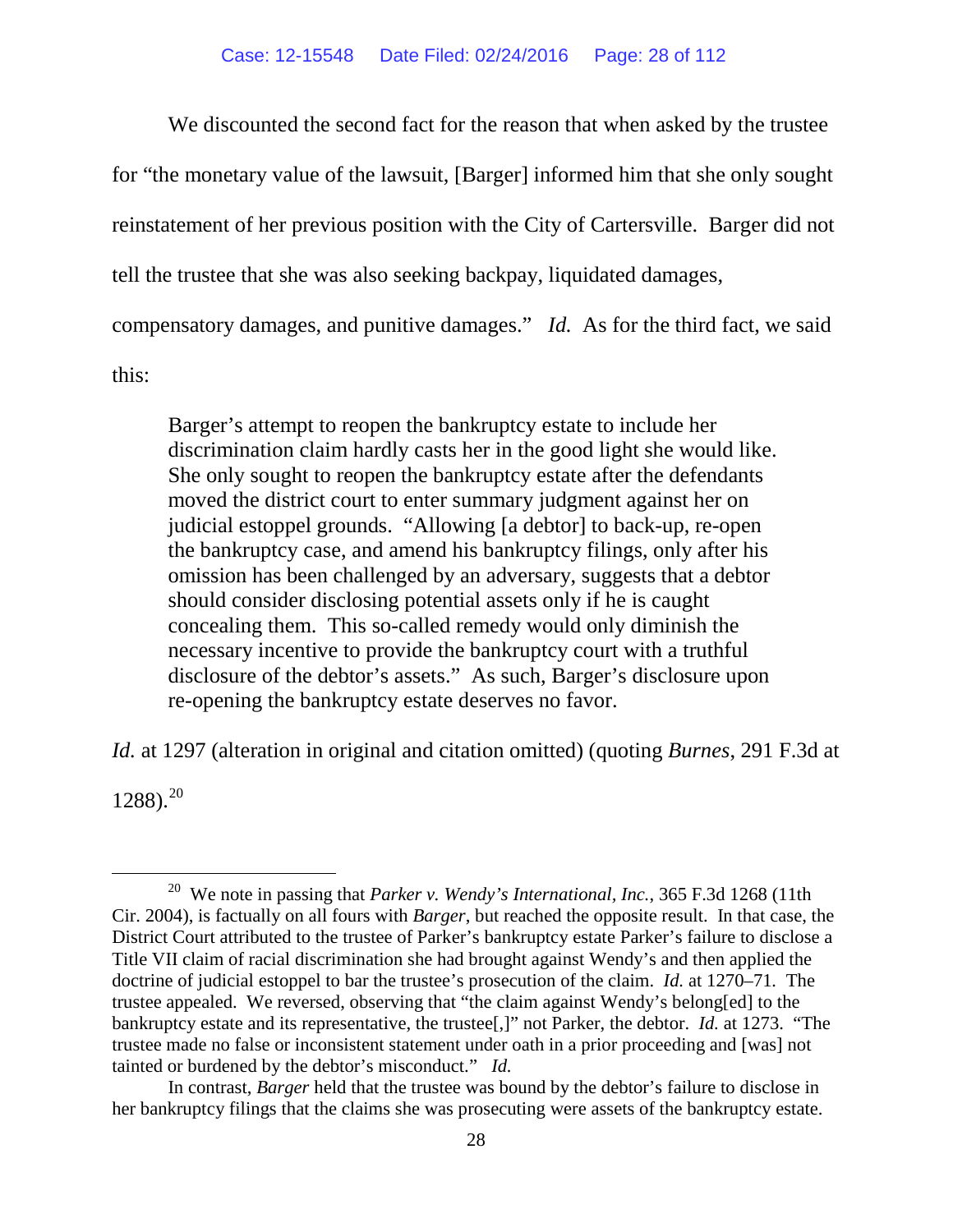C.

The policy the Supreme Court implemented in *New Hampshire* and this court implemented in *Burnes* was the same: the protection of "the integrity of the judicial process" by preventing "the perversion" of that process by parties who would "deliberately chang[e] positions according to the exigencies of the moment." *New Hampshire*, 532 U.S. at 749–50, 121 S. Ct. at 1814 (quotation marks omitted). While the policy was the same, the factual contexts of the two cases were as different as night and day. In *Burnes*, the issue was whether the debtor intentionally concealed the claims he was prosecuting against his employer from the Bankruptcy Court, and if so, whether in prosecuting those same claims in District Court, he intended to make a mockery of the judicial system. The fact that Pemco had established *New Hampshire*'s second factor—that Billups had "succeeded in persuading [that] court to accept" his position—was not dispositive. The concealment of his claims against Pemco had already performed its odious service, undermining the orderly administration of justice in his bankruptcy case. The concealment continued to do that until he was caught. In short, to give dispositive weight to *New Hampshire*'s second factor would be to hold that judicial

 $\overline{a}$ 

Under our prior-panel-precedent rule, *United States v. Puentes-Hurtado*, 794 F.3d 1278, 1287 (11th Cir. 2015), we are bound to follow *Barger* and to disregard *Parker's* holding to the contrary.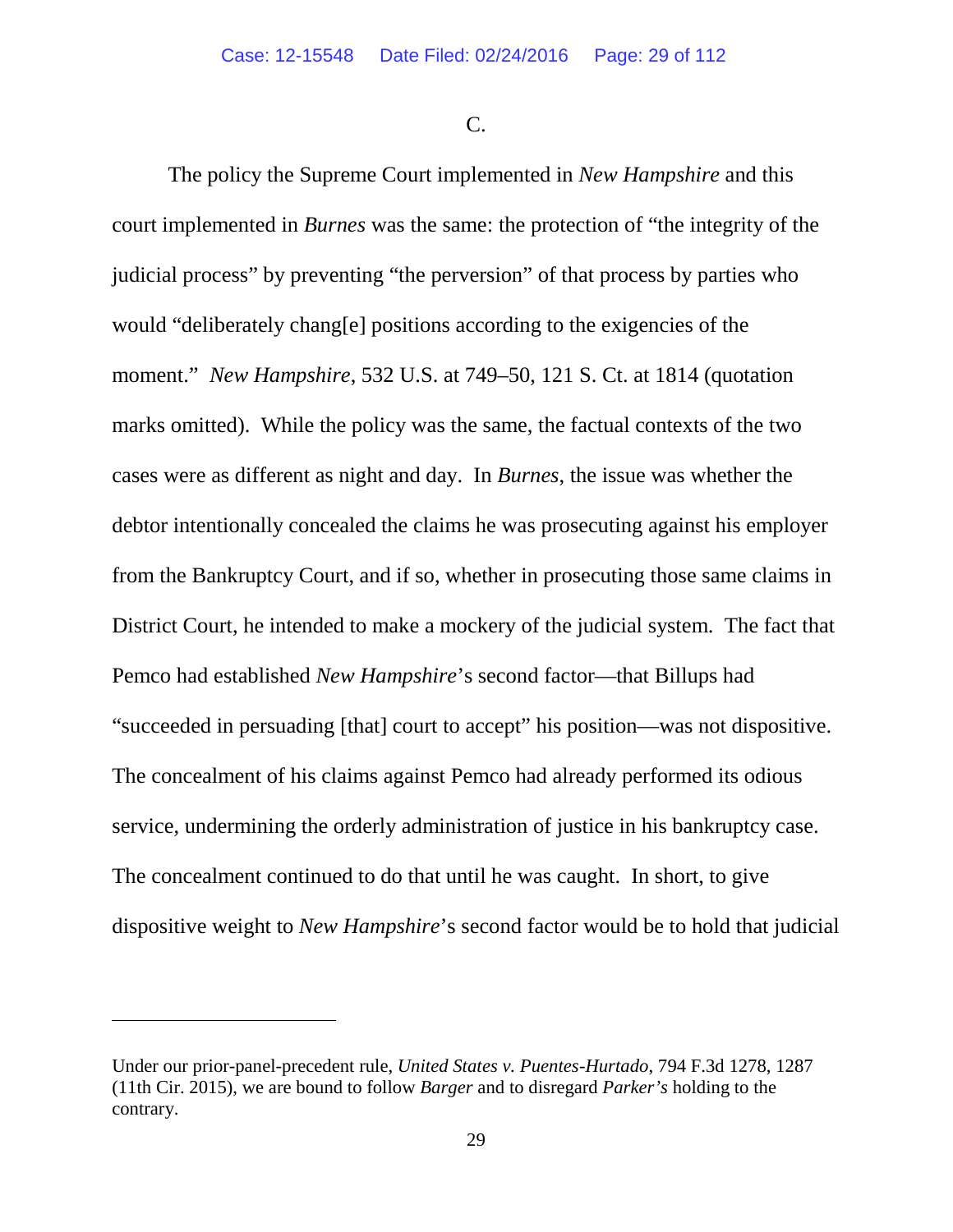estoppel is inapplicable in the *Burnes* scenario until after the bankruptcy case has run its course and plaintiff's debts have been discharged.

*New Hampshire*'s third factor is also not dispositive. That factor applies in the *New Hampshire* scenario but not the *Burnes* scenario, as is presented in the instant case. Allowing Slater's claims to go forward could not—in *New Hampshire*'s sense of the words—give Slater an "unfair advantage" or impose on U.S. Steel an "unfair detriment" because U.S. Steel had not been burdened with opposing Slater's claims in the Bankruptcy Court. These words apply only in a two-case setting, where the party asserting the doctrine was a party in the earlier proceeding.

In sum, Slater's argument that the District Court erred in failing to give these *New Hampshire* factors appropriate weight, and thus abused its discretion in barring her claims on the judicial estoppel ground, fails.<sup>[21](#page-29-0)</sup>

<span id="page-29-0"></span> <sup>21</sup> This court has applied the three *New Hampshire* factors in cases presenting the *New Hampshire* scenario. *See*, *e.g., Tampa Bay Water v. HDR Eng'g, Inc.,* 731 F.3d 1171 (11th Cir. 2013); *Riviera Beach v. That Certain Unnamed Gray, Two-Story Vessel Approximately Fifty-Seven Feet in Length*, 649 F.3d 1259 (11th Cir. 2011), *rev'd on other grounds sub nom. Lozman v. City of Riviera Beach*, 568 U.S. \_\_\_, 133 S. Ct. 735, 184 L. Ed. 2d 604 (2013). Both of these decisions involved straightforward applications of *New Hampshire* and *Zedner v. United States*, 547 U.S. 489, 126 S. Ct. 1976, 164 L. Ed. 2d 749 (2006), which applied *New Hampshire's* three dispositive factors. Neither Eleventh Circuit decision cites the two judicial-estoppel factors *Burnes* relied on, (1) the party against whom the doctrine is invoked is asserting a position that is inconsistent with a position the party took in a prior proceeding under oath and (2) the party is asserting the inconsistent position with the intent to make a mockery of the judicial system. And neither decision refers to the prior inconsistent position as being under oath. The impression is thus created that the oath requirement applies only in cases presenting the *Burnes* scenario, with its focus on false statements made in the Bankruptcy Court under penalty of perjury.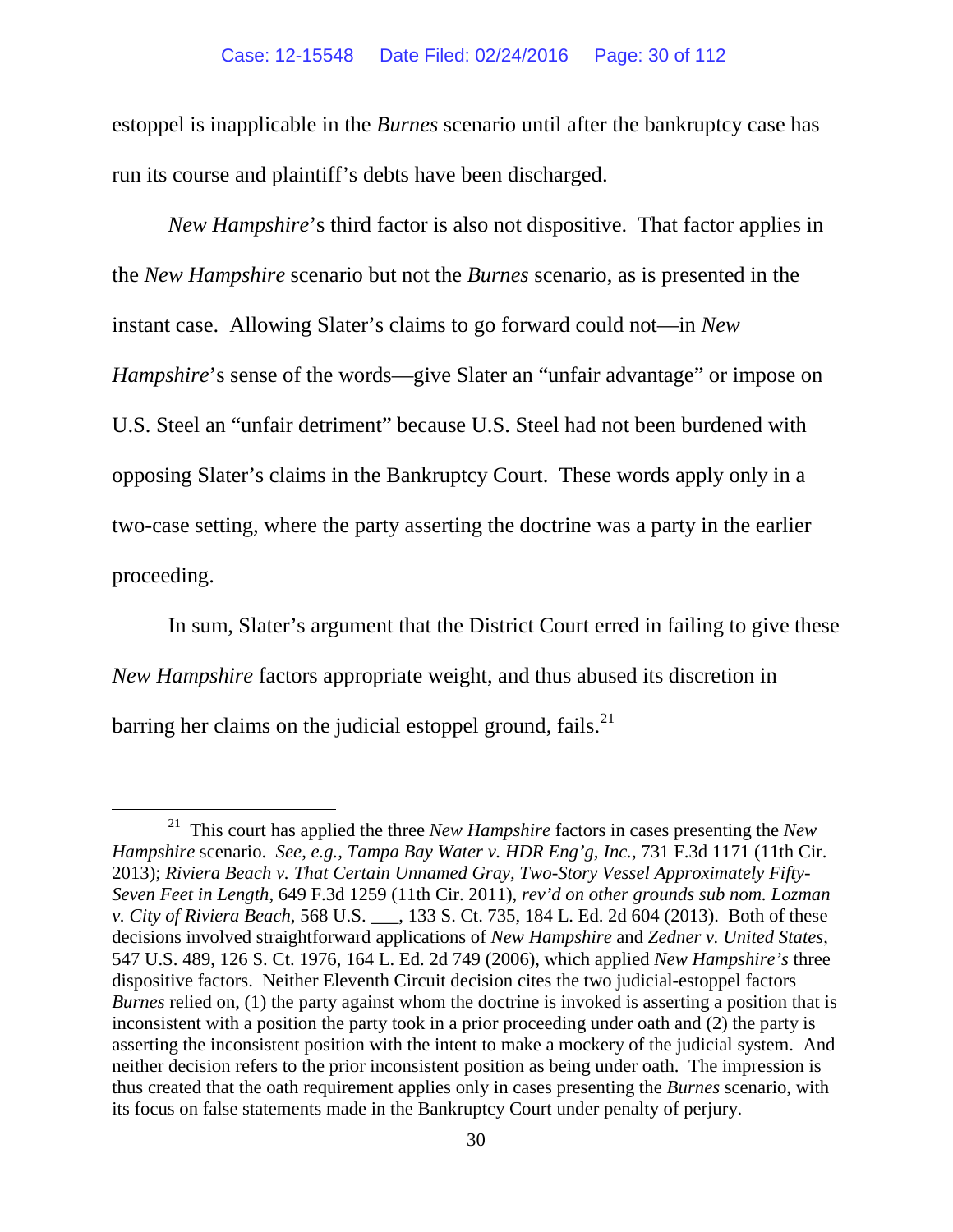### IV.

Slater argues alternatively that the District Court erred in applying Eleventh Circuit precedent, namely *Burnes v. Pemco Aeroplex, Inc.*, 291 F.3d 1282 (11th Cir. 2002), and *Robinson v. Tyson Foods, Inc.*, 595 F.3d 1269 (11th Cir. 2010). In both of those cases, the Bankruptcy Court had accepted, albeit tacitly, the debtor's failure to disclose as property of the bankruptcy estate claims the debtor was litigating in federal district court. That is, in each case, the bankruptcy proceeding had run its course. We find no merit in Slater's argument for two reasons.

First, this court's precedent in cases involving the non-disclosure in bankruptcy of claims the debtor is simultaneously prosecuting in federal district court does not require, as a condition precedent to the application of judicial estoppel, the termination of the bankruptcy proceedings. Whether the bankruptcy proceeding has ended is not dispositive. The factors that trigger the application of the doctrine are (1) an inconsistent position taken under oath in the Bankruptcy Court, and (2) advancing an inconsistent position in the District Court with the intent to make a mockery of justice.

Second, to condition the invocation of judicial estoppel on what transpires in the bankruptcy case after the debtor's failure to list the claim being litigated in the District Court has been discovered would, as the *Burnes* Court explained, "only

31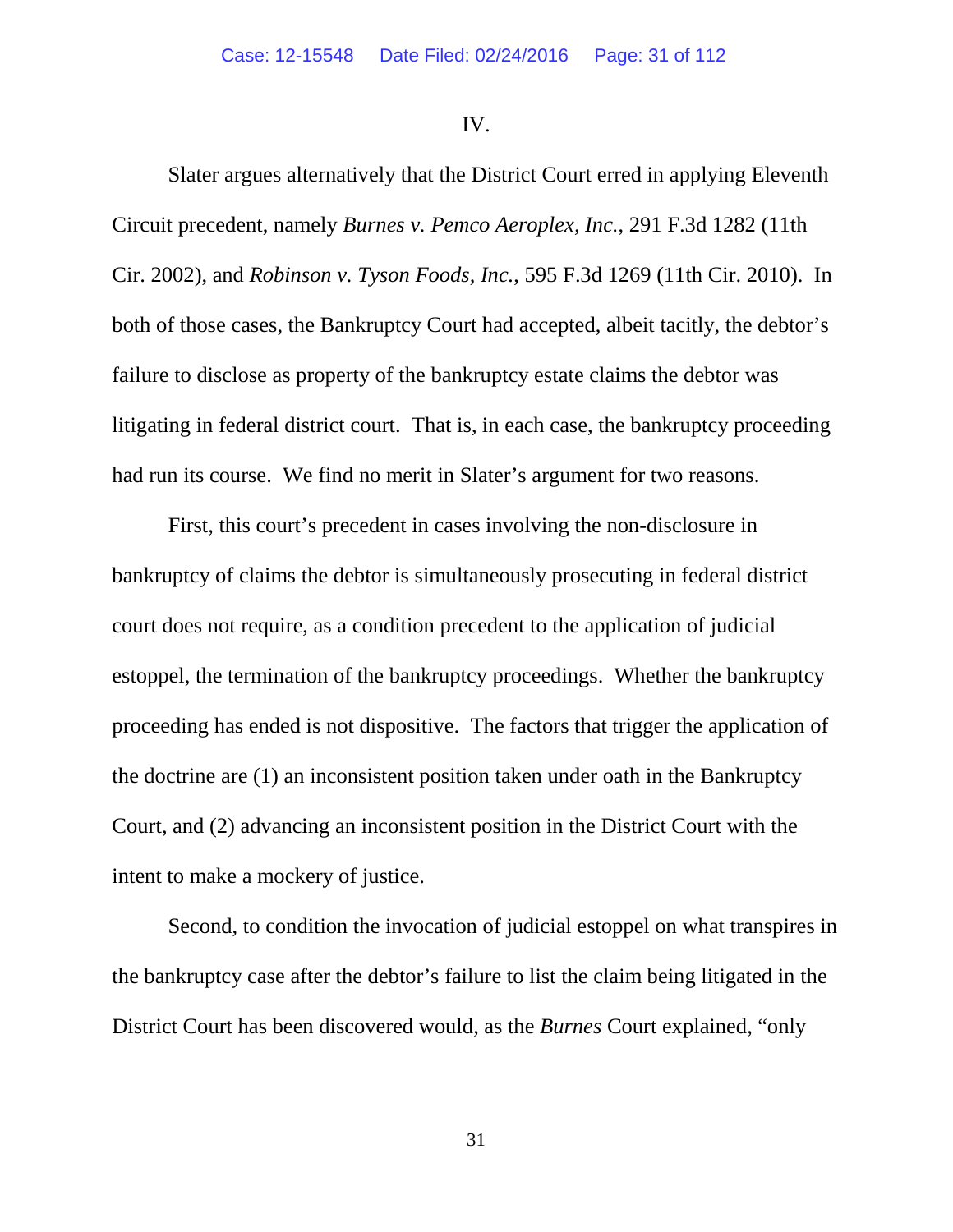diminish the necessary incentive to provide the bankruptcy court with a truthful disclosure of the debtors' assets." *Burnes*, 291 F.3d at 1288.

V.

For the foregoing reasons, the judgment of the District Court is

AFFIRMED.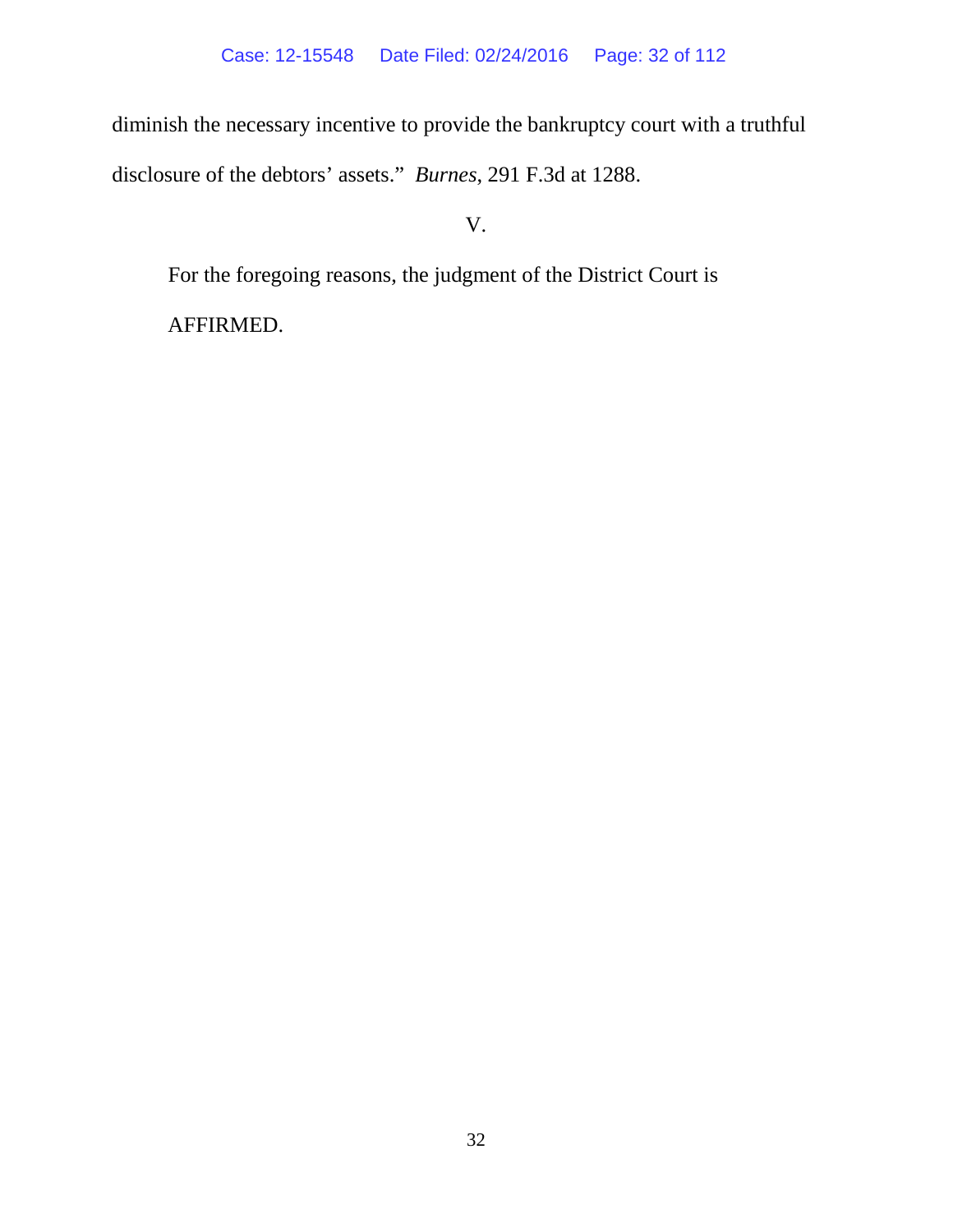TJOFLAT, Circuit Judge, specially concurring:

I concur in the court's judgment because the result is dictated by Eleventh Circuit precedent. I write separately because that precedent, the doctrine of judicial estoppel as laid out in *Burnes v. Pemco Aeroplex, Inc.* [1](#page-32-0) and *Barger v. City of Cartersville*, [2](#page-32-1) was wrongly decided. The consequences of today's decision make the problem clear: U.S. Steel is granted a windfall, Slater's creditors are deprived of an asset, and the Bankruptcy Court is stripped of its discretion.

Sandra Slater filed a Chapter 7 bankruptcy petition twenty-one months after bringing suit for employment discrimination against her former employer, U.S. Steel. $3$  Under oath, she failed to list that suit as a contingent asset on her bankruptcy petition. Upon discovery, U.S. Steel moved the District Court to bar the suit on judicial-estoppel grounds. According to U.S. Steel, Slater's inconsistent positions would "make a mockery of the judicial system."<sup>[4](#page-32-3)</sup>

While U.S. Steel's motion was pending, the Bankruptcy Court first learned of Slater's nondisclosed suit during a hearing on a related matter.<sup>[5](#page-32-4)</sup> The bankruptcy

<span id="page-32-0"></span> $\overline{a}$ 

<sup>1</sup> *Burnes v. Pemco Aeroplex, Inc*., 291 F.3d 1282 (11th Cir. 2002).

<sup>2</sup> *Barger v. City of Cartersville*, 348 F.3d 1289 (11th Cir. 2003).

<sup>3</sup> *See In re Slater*, No. 11-02865 (Bankr. N.D. Ala. June 2, 2011).

<span id="page-32-3"></span><span id="page-32-2"></span><span id="page-32-1"></span><sup>4</sup> *See Burnes*, 291 F.3d at 1285 (quotation marks omitted) (quoting *Salomon Smith Barney, Inc. v. Harvey*, 260 F.3d 1302, 1308 (11th Cir. 2001), *vacated on other grounds*, 537 U.S. 1085, 123 S. Ct. 718, 154 L. Ed. 2d 629 (2002)).

<span id="page-32-4"></span><sup>&</sup>lt;sup>5</sup> Slater amended her petition to reflect her suit against U.S. Steel only after U.S. Steel submitted to the District Court its motion for summary judgment based on judicial estoppel.Per Rule 1009(a) of the Federal Rules of Bankruptcy Procedure, Slater was allowed to amend her petition as a matter of course since the case was still open. *See* Fed. R. Bankr. P. 1009(a). The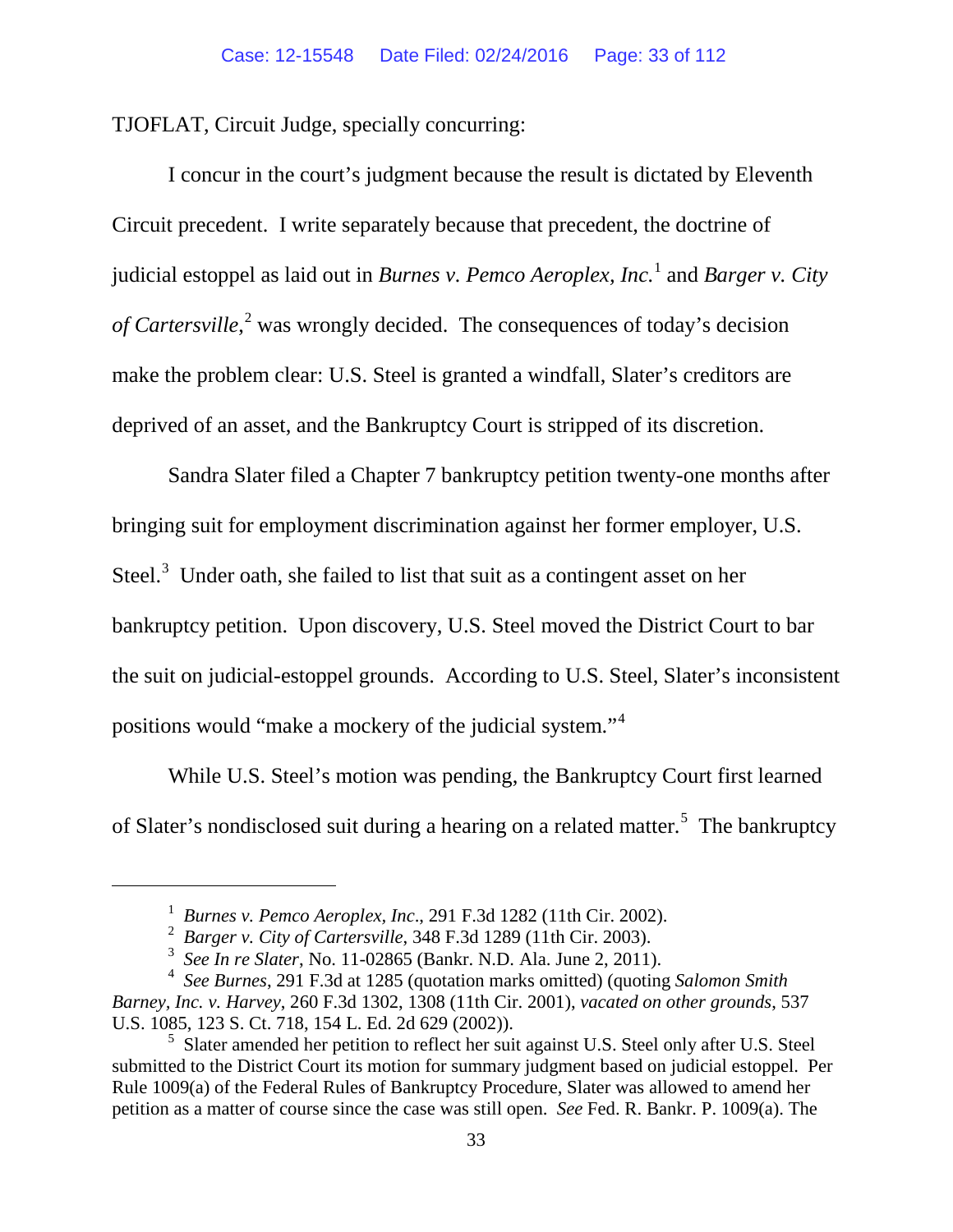judge noted that he "normally . . . g[ot] [motions based on nondisclosed lawsuits] after they've settled them."<sup>[6](#page-33-0)</sup> The Bankruptcy Judge's statement suggests that he hears about contingent assets, like lawsuits, somewhat regularly and usually only after their values become fixed. Having Slater's employment-discrimination claims go undisclosed, then, did not appear particularly troubling from the judge's perspective. He was willing to let Slater pursue her claims.

The District Court then granted summary judgment to U.S. Steel. The District Judge, concluding—correctly—that *Burnes* and *Barger* eliminated the Bankruptcy Judge's reasoned discretion in such circumstances, found that judicial estoppel barred Slater's claim. Judicial estoppel requires the court to consider two factors: "First, it must be shown that the allegedly inconsistent positions were

 $\overline{a}$ 

hearing at which Slater's suit was discovered by the Bankruptcy Court concerned a motion to convert the case from Chapter 7 bankruptcy to Chapter 13 bankruptcy and an application to employ counsel. Both the motion and the application were eventually granted. U.S. Steel had also moved the District Court to bar Slater's claim for lack of standing because the trustee of the bankruptcy estate, not Slater, was the only party who could properly maintain the employmentdiscrimination suit when it was in Chapter 7 bankruptcy. The District Court ultimately declared the standing question moot because, once she became a Chapter 13 debtor in possession, Slater had standing herself to sue on behalf of the bankruptcy estate.

<span id="page-33-0"></span><sup>&</sup>lt;sup>6</sup> Hr'g on Mot. to Convert to Chapter 13 Bankruptcy and Trustee Appl. to Employ Roderick Graham and Charles Tatum at 8:35–8:38, *In re Slater*, No. 11-02865 (Bankr. N.D. Ala. Sept. 27, 2011). Nondisclosed lawsuits and settlements would normally come to the Bankruptcy Judge's attention on a motion to reopen the case pursuant to 11 U.S.C. § 350. If a case were still open, the debtor would not need to bring the matter to the court's attention because Rule 1009 of the Federal Rules of Bankruptcy Procedure gives the debtor the right to amend his schedules "as a matter of course at any time" while the case is open, without obtaining leave of court. *See infra* note [85.](#page-59-0) The reason why the Judge commented on the matter was because the trustee was requesting the court's approval to employ counsel to pursue Slater's claims against U.S. Steel.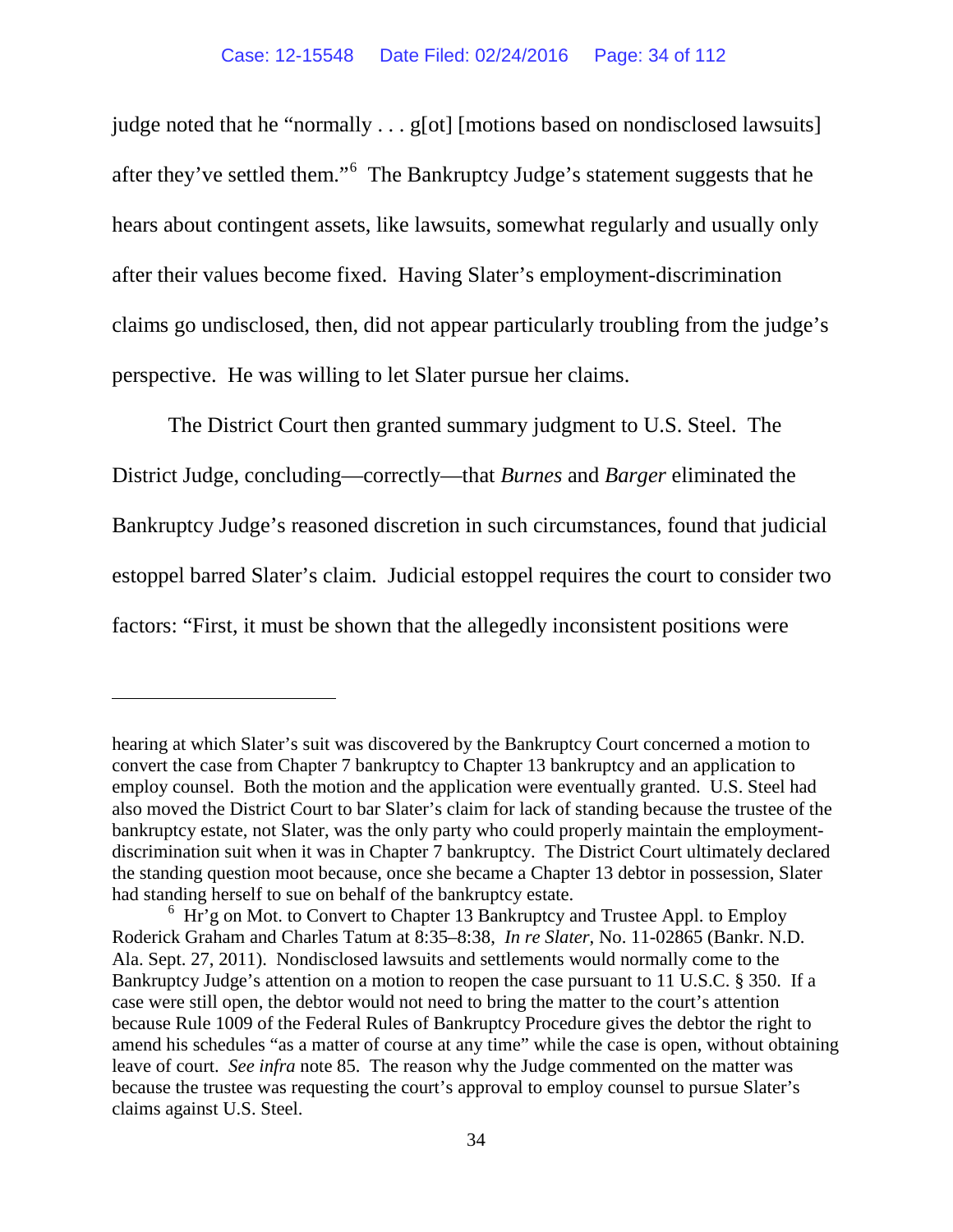made under oath in a prior proceeding. Second, such inconsistencies must be shown to have been calculated to make a mockery of the judicial system."<sup>[7](#page-34-0)</sup> That Slater took inconsistent positions was uncontested and the District Court inferred the requisite intent to "make a mockery of the judicial system" from Slater's failure to list her claims on the bankruptcy petition. It granted summary judgment based on judicial estoppel in part to protect the integrity of the Bankruptcy Court. Today we affirm that decision.

The results of today's decision speak for themselves. U.S. Steel no longer faces a set of potentially meritorious employment-discrimination claims. Judicial estoppel disposes of Slater's claims, without examination on the merits; indeed, the doctrine blocks them altogether. U.S. Steel is free and clear from any liability it may have owed to Slater. Conversely, for Slater's creditors, there will be no recovery on the claims, which belonged, by operation of law, to the bankruptcy estate the moment Slater filed her bankruptcy petition. And, the Bankruptcy Court, despite expressing no concern about the late-arriving claim, receives no "protection" through the doctrine. Instead, its experience and discretion are disregarded in favor of the District Court's judgment.

<span id="page-34-0"></span> <sup>7</sup> *Burnes*, 291 F.3d at 1285 (quotation marks omitted) (quoting *Salomon*, 260 F.3d at 1308).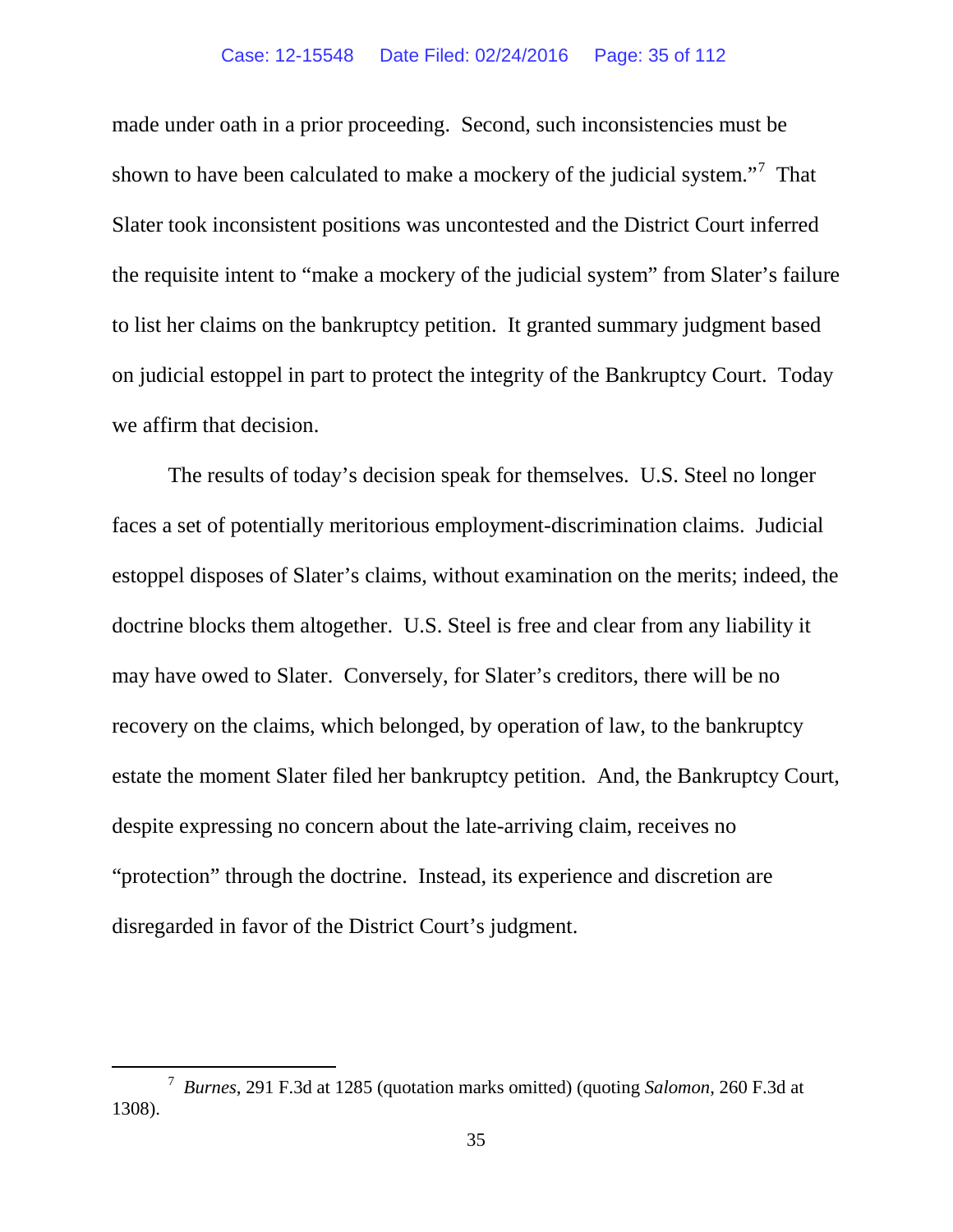This special concurrence proceeds in three parts.<sup>[8](#page-35-0)</sup> In Part I., I provide a brief overview of how the bankruptcy process is designed to work in the absence of judicial estoppel, with particular emphasis placed on the roles played by the trustee and the bankruptcy judge. In Part II., I trace the doctrine of judicial estoppel's historical development in the Eleventh Circuit. In Part III., I turn to the stark implications that stem from the continued application of judicial estoppel as required by *Burnes* and *Barger*. I conclude by calling for en banc review to set straight the doctrine of judicial estoppel.

I.

The Eleventh Circuit's judicial-estoppel precedent to be applied by Article III courts in bankruptcy proceedings, which works instead against the structure and purpose of the bankruptcy system, fails to accord the broad deference to the bankruptcy courts that Congress intended. Before explaining why this is so, I begin with an overview of the relevant dynamics present in these proceedings for the those not already familiar.

The federal bankruptcy laws are designed to "give[] . . . the honest but unfortunate debtor . . . a new opportunity in life and a clear field for future effort,

<span id="page-35-0"></span> <sup>8</sup> <sup>8</sup> Also included in two appendices to this opinion, in order to assist the reader to make out the development of the doctrine of judicial estoppel in the Eleventh Circuit, are a chart and timeline laying out the relevant case law and a compendium of the hundreds of cases invoking *Burnes* and *Barger* in the Eleventh Circuit.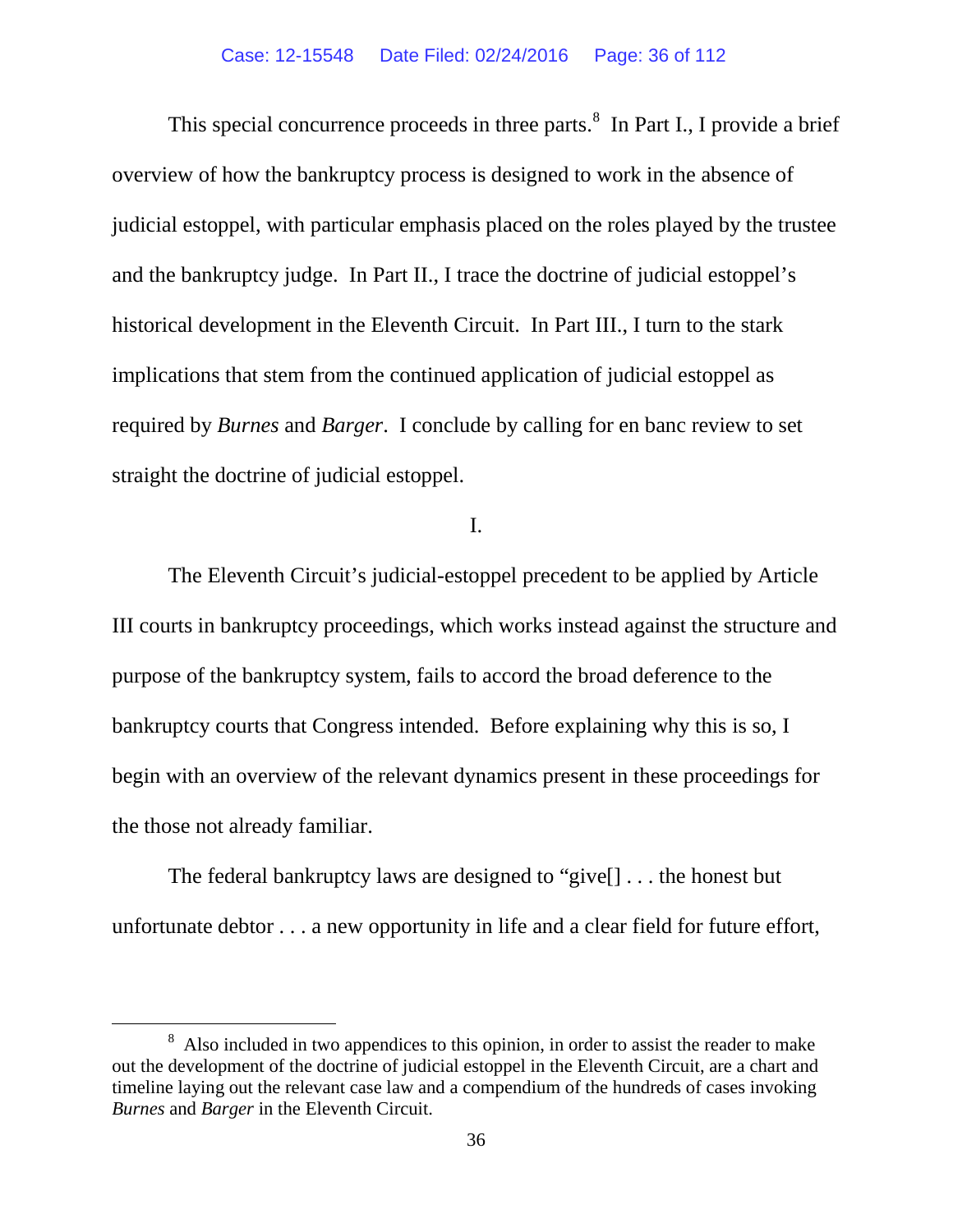unhampered by the pressure and discouragement of pre-existing debt."<sup>[9](#page-36-0)</sup> In exchange for the discharge of his debts, the debtor is required, to the extent possible, to make his creditors whole with the property he owns at the time of bankruptcy.<sup>[10](#page-36-1)</sup> Because the debtor's property is self-reported, "the importance of full and honest disclosure [in a bankruptcy case] cannot be overstated."<sup>11</sup> Candor is unquestionably "crucial to the effective functioning of the federal bankruptcy system."<sup>[12](#page-36-3)</sup>

The role of the bankruptcy judge is, of course, to resolve disputes that arise.

But the bankruptcy judge's time is also often occupied in a broad supervisory

manner, generally ensuring that the case is administered in a "just, speedy, and

inexpensive" manner.<sup>13</sup> "[T]he bankruptcy court is the ultimate custodian of the estate."<sup>[14](#page-36-5)</sup>

<span id="page-36-0"></span> <sup>9</sup> *Local Loan Co. v. Hunt*, 292 U.S. 234, 244, 54 S. Ct. 695, 699, 78 L. Ed. 1230 (1934). 10 *Id.*

<span id="page-36-5"></span><span id="page-36-2"></span><span id="page-36-1"></span><sup>11</sup> *Burnes v. Pemco Aeroplex, Inc*., 291 F.3d 1282, 1286 (11th Cir. 2002) (quotation marks omitted).

<sup>&</sup>lt;sup>12</sup> *Id.* (quotation marks omitted).

<span id="page-36-4"></span><span id="page-36-3"></span><sup>13</sup> Fed. R. Bankr. P. 1001; *see* Hon. Stephen A. Stripp, *An Analysis of the Role of the Bankruptcy Judge and the Use of Judicial Time*, 23 Seton Hall L. Rev. 1329, 1336–37 (1993) ("The bankruptcy judge . . . has traditionally had other, nonadjudicative duties which are unique to the bankruptcy process." (citing H.R. Rep. No. 95-595, at 88 (1978), *as reprinted in* 1978 U.S.C.C.A.N. 5963, 6050)).

H.R. Rep. No. 95-595, at 88 (1978), *as reprinted in* 1978 U.S.C.C.A.N. 5963, 6050 provides:

Bankruptcy is an area where there exists a significant potential for fraud, for selfdealing, and for diversion of funds. In contrast to general civil litigation, where cases affect only two or a few parties at most, bankruptcy cases may affect hundreds of scattered and ill-represented creditors. . . . In bankruptcy cases, . . .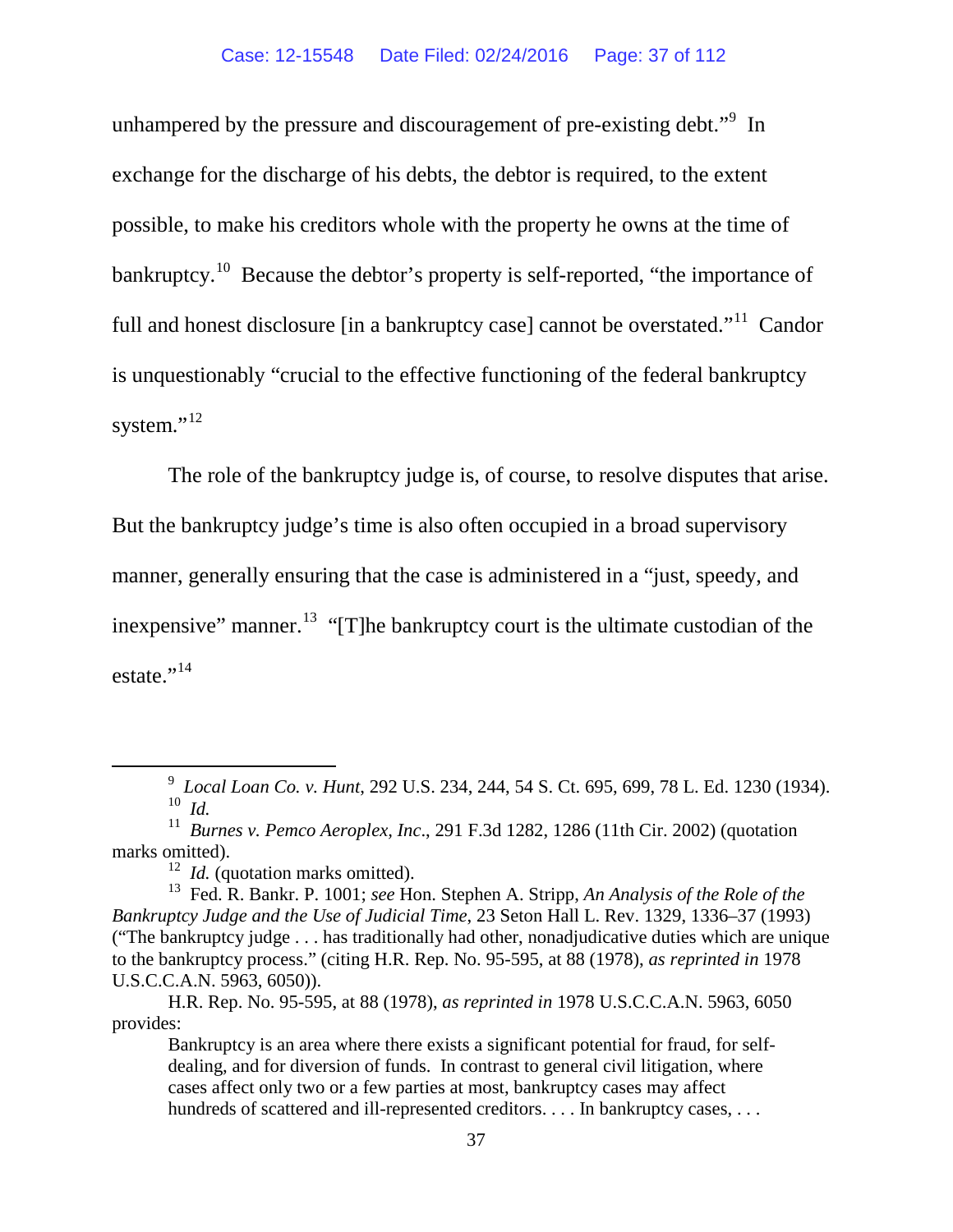Filing a petition "creates an estate [that is] comprised of . . . all legal or equitable interests of the debtor in property as of the commencement of the case," regardless of where such property is located or who holds it.<sup>15</sup> Thus, as a matter of law, the estate—not the debtor—owns all assets the moment the debtor files his bankruptcy petition. Additionally, an automatic stay protects all assets of the estate, also as a matter of law, as soon as the petition is filed.<sup>[16](#page-37-1)</sup> The stay protects against, as relevant here, "any act to obtain possession of property of the estate or of property from the estate or to exercise control over property of the estate."<sup>[17](#page-37-2)</sup>

A bankruptcy trustee<sup>[18](#page-37-3)</sup> is appointed to represent the estate and guide the bankruptcy case through the process to its conclusion.<sup>[19](#page-37-3)</sup> The trustee is an

active supervision is essential. Bankruptcy affects too many people to allow it to proceed untended by a[n] impartial supervisor.

 $\overline{a}$ 

<sup>(</sup>footnotes omitted). As a caveat, the above language is in reference to the Bankruptcy Act of 1898, which was superseded by the Bankruptcy Act of 1978, which in turn was held unconstitutional. *See N. Pipeline Constr. Co. v. Marathon Pipe Line Co.*, 458 U.S. 50, 87–88, 102 S. Ct. 2858, 2880, 73 L. Ed. 2d 598 (1982) (plurality opinion); *see also Stern v. Marshall*, 564 U.S. \_\_, 131 S. Ct. 2594, 2620, 180 L. Ed. 2d 475 (2011). The sentiment still holds generally true.

<span id="page-37-0"></span><sup>14</sup> *United States v. Dennis*, 237 F.3d 1295, 1299 (11th Cir. 2001) (quotation marks omitted).

 $15$  11 U.S.C. § 541(a).

<sup>&</sup>lt;sup>16</sup> 11 U.S.C. § 362.

<sup>17</sup> *Id.* § 362(a)(3).

<span id="page-37-3"></span><span id="page-37-2"></span><span id="page-37-1"></span><sup>&</sup>lt;sup>18</sup> In a Chapter  $\tilde{7}$  bankruptcy, the trustee and the debtor are two separate individuals, whereas in Chapter 13 proceedings, the debtor may step into the shoes of a trustee, and in this capacity is named the "debtor in possession." *See* 11 U.S.C. § 1303; Fed. R. Bankr. P. 6009. In Chapter 7 proceedings, only the trustee has standing to pursue claims on behalf of the estate, 11 U.S.C. § 323(a); *Barger v. City of Cartersville*, 348 F.3d 1289, 1292 (11th Cir. 2003), whereas in Chapter 13 proceedings, when the debtor is acting as the debtor in possession, she retains standing to pursue claims on behalf of the estate. 11 U.S.C. § 1303; Fed. R. Bankr. P. 6009; *Crosby v. Monroe Cty.*, 394 F.3d 1328, 1331 n.2 (11th Cir. 2004).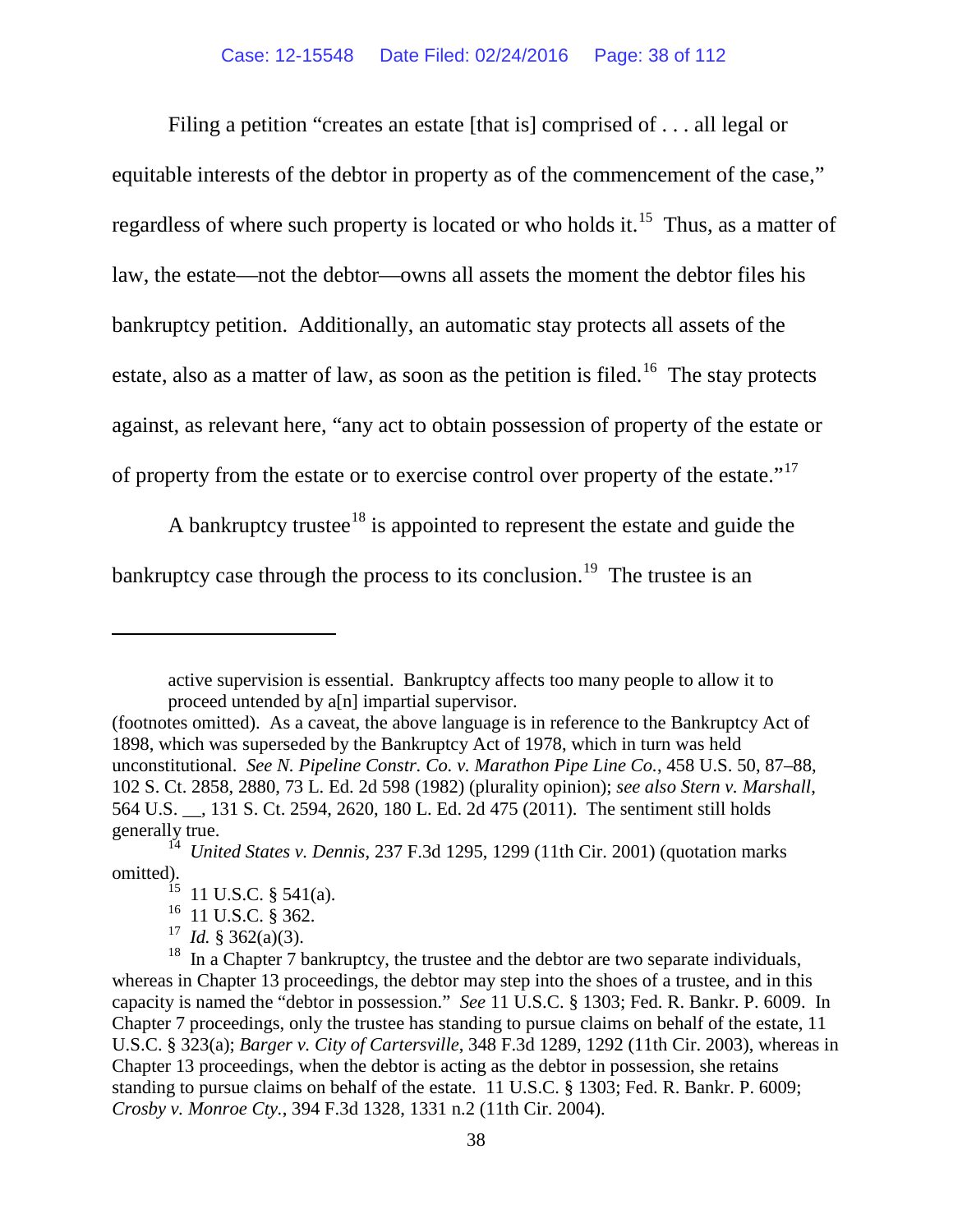indispensable party to the bankruptcy because the bankruptcy process is complex, is not self-executing, and requires the good faith of all involved. The trustee is a fiduciary to the estate.<sup>[20](#page-38-0)</sup> The Bankruptcy Court and the trustee work together supervising the case, marshalling all of the debtor's assets for distribution to the creditors.

The district courts have jurisdiction over bankruptcy cases,  $2<sup>1</sup>$  though the district courts may provide in their local rules that bankruptcy cases be referred to the bankruptcy courts.<sup>[22](#page-38-2)</sup> If an order of the Bankruptcy Court is appealed, the District Court sits as an appellate court in reviewing the Bankruptcy Court's order.<sup>23</sup> The District Court is bound to a clear-error standard for the Bankruptcy Court's factual findings and an abuse-of-discretion standard for the Bankruptcy Court's discretionary decisions, such as the decision whether to reopen a case.  $24$ Orders resulting from the District Court's review may then move through the normal federal appellate process.<sup>[25](#page-38-5)</sup>

I now turn to the evolution of judicial estoppel, a supposedly equitable doctrine overlaying this intricately designed bankruptcy system, which has

<span id="page-38-0"></span> $\overline{a}$ 

<sup>19</sup> *See* 11 U.S.C. § 323(a).

<sup>20</sup> *See Mosser v. Darrow*, 341 U.S. 267, 271, 71 S. Ct. 680, 682, 95 L. Ed. 927 (1951).

<sup>21 28</sup> U.S.C. § 1334.

<sup>&</sup>lt;sup>22</sup> *Id.* § 157(a).

<sup>23</sup> *Id.* § 158(a).

<span id="page-38-5"></span><span id="page-38-4"></span><span id="page-38-3"></span><span id="page-38-2"></span><span id="page-38-1"></span><sup>24</sup> Fed. R. Bankr. P. 7052; Fed. R. Bankr. P. 9014(c); Fed. R. Civ. P. 52; *e.g.*, *In re Herman*, 737 F.3d 449, 452 (7th Cir. 2013).

<sup>&</sup>lt;sup>25</sup> 28 U.S.C. §§ 158(d)(1), 1254(1), 1291.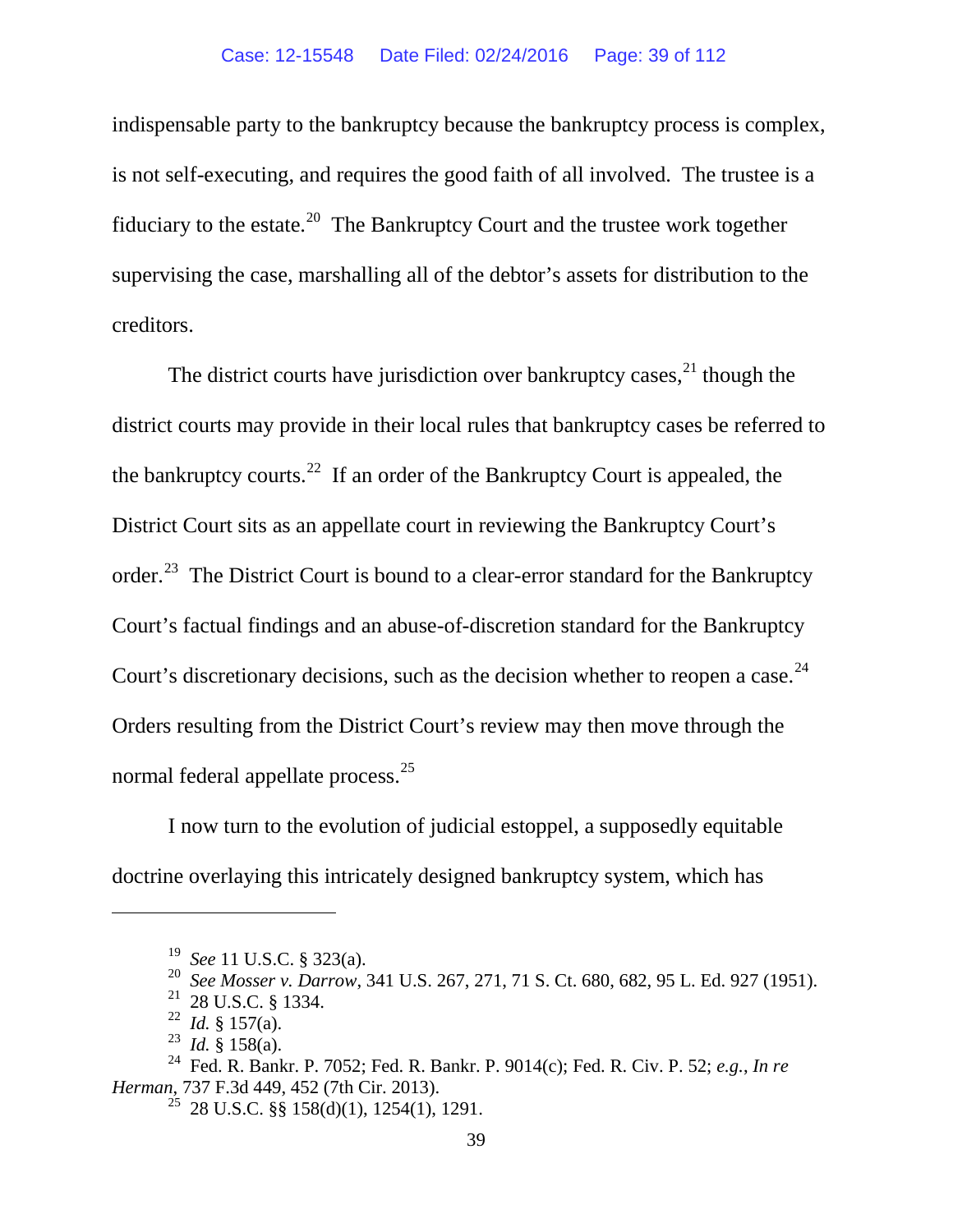managed to strip the Bankruptcy Court of its broad discretion as the "ultimate custodian of the estate."<sup>[26](#page-39-0)</sup>

II.

As Wright, Miller & Cooper, Federal Practice and Procedure: Jurisdiction 2d

§ 4477 observes, "[T]he number of federal appellate decisions grappling with [the

doctrine of judicial estoppel] has grown dramatically."

The cases tend to cluster around a few salient points, leaving uncertainty in between. Some sense of order can be found by focusing on three major approaches. The *narrowest approach* precludes inconsistent positons only on a theory akin to equitable estoppel, requiring reliance by a party who would be injured by permitting a change of position. A *more open approach*, which has become dominant in the federal courts, looks for reliance by an adjudicating tribunal. This approach in turn blends into a *still more open-ended approach* that, by seeking to prevent a party from "playing fast and loose" with the courts, implies distinctions between seemly and unseemly adversary behavior. All of these approaches must come to terms with the well-entrenched principle that modern procedure welcomes inconsistent positions in the course of a single litigation. $27$ 

Each of these approaches is solicitous of one or more discrete interests. The

"narrowest approach" protects a party who has relied on its adversary's former

position from the injury it would suffer if the court allowed the adversary to

abandon its former position and pursue a contrary position. This approach also

protects the court's integrity, which may be called into question if it issues a

<span id="page-39-0"></span> <sup>26</sup> *United States v. Dennis*, 237 F.3d 1295, 1299 (11th Cir. 2001) (quotation marks omitted)

<span id="page-39-1"></span><sup>27 18</sup>B Charles Alan Wright, Arthur R. Miller & Edward H. Cooper, *Federal Practice and Procedure: Jurisdiction* § 4477 (2d ed. 2002) (emphasis added).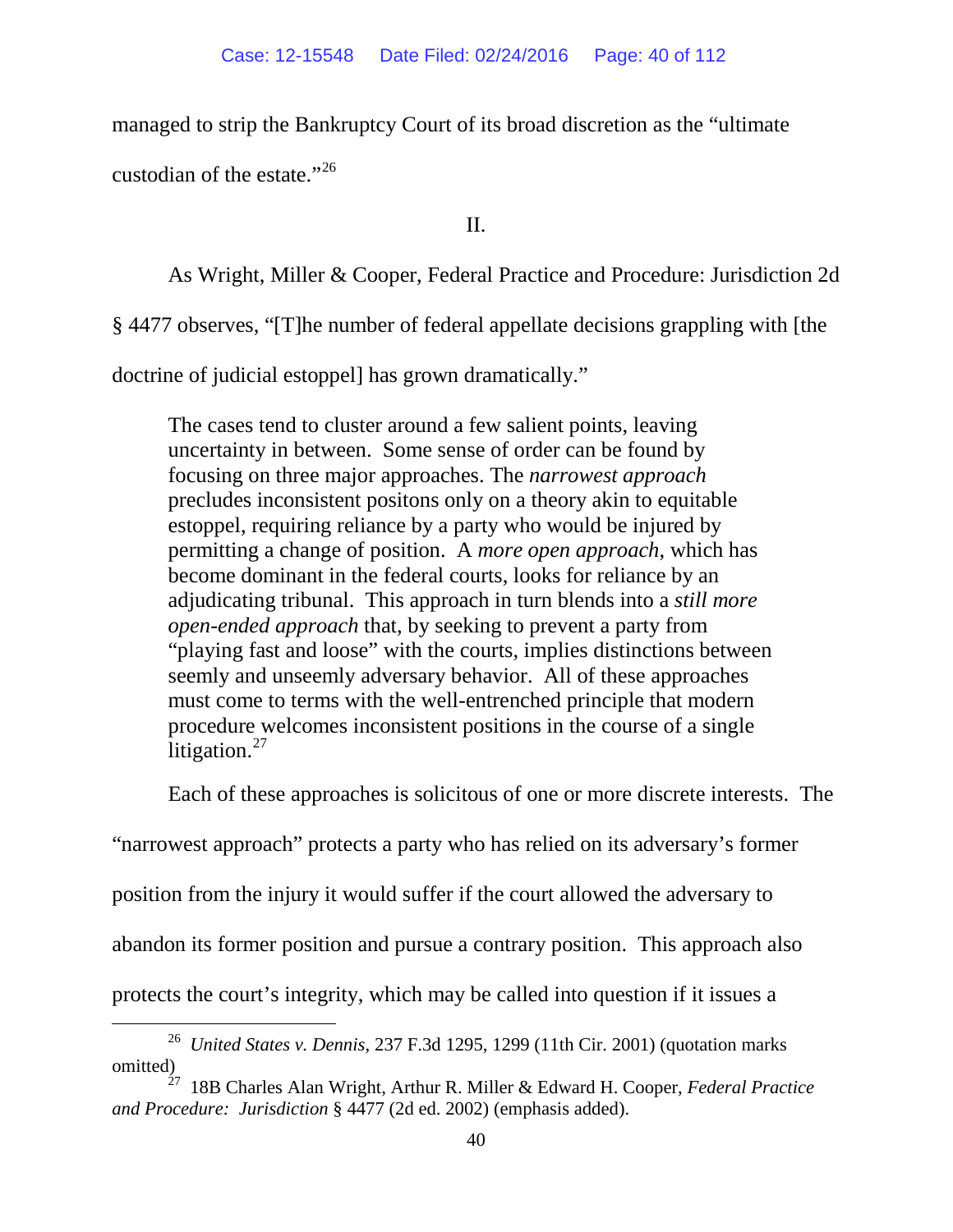decision that appears to be unjust. The "more open approach" protects the previous court's appearance of competence by not issuing a ruling the previous court should have made but did not. The "still more open-ended approach" protects the court from inconsistent pleadings that are not barred by the doctrines of issue and claim preclusion but are disrespectful of the judicial process. This Circuit's doctrine best resembles the "still more open-ended approach."[28](#page-40-0)

<span id="page-40-1"></span>In the remainder of Part II., I trace the evolution of judicial estoppel in this circuit. In its first iteration, the doctrine required that the inconsistent positions at issue be taken under oath in separate judicial proceedings. To invoke the doctrine, a party had to show that its adversary was advancing a position in the District Court that was inconsistent with a position it took in an earlier judicial proceeding.

<span id="page-40-0"></span> <sup>28</sup> There are two exceptions: *City of Riviera Beach v. That Certain Unnamed Gray, Twostory Vessel Approximately Fifty-seven Feet in Length*, 649 F.3d 1259 (11th Cir. 2011), *rev'd on other grounds sub nom. Lozman v. City of Riviera Beach*, 568 U.S. \_\_\_, 133 S. Ct. 735, 184 L. Ed. 2d 604 (2013) and *Tampa Bay Water v. HDR Eng'g, Inc.*, 731 F.3d 1171 (11th Cir. 2013). *See ante* at 31 n.21. The party asserting the doctrine in *Riviera Beach* was a party in the earlier proceeding in which its adversary took the allegedly inconsistent position—the *New Hampshire*  scenario. *Ante* at 13. *Tampa Bay Water* presented a one-case scenario, in which a party took the allegedly inconsistent positions in the same suit. *See infra* note [129.](#page-71-0) The doctrine of judicial estoppel the court considered in these two cases resembled a combination of the "narrowest approach" and the "more open approach" Wright, Miller & Cooper describe because in each case, the court considered whether there was reliance by a party, in accordance with the "narrowest approach," and whether there was reliance by a court, in accordance with the "more open approach." Specifically, the court considered the following factors in each of the two cases:

<sup>(1)</sup> whether there is a clear inconsistency between the earlier position and the later position; (2) a party's success in convincing a court of the earlier position, so that judicial acceptance of the inconsistent later position would create the perception that either the earlier or later court was misled; and (3) whether the inconsistent later position would unfairly prejudice the opposing party.

*Tampa Bay Water*, 731 F.3d at 1182; *Riviera Beach*, 649 F.3d at 1273.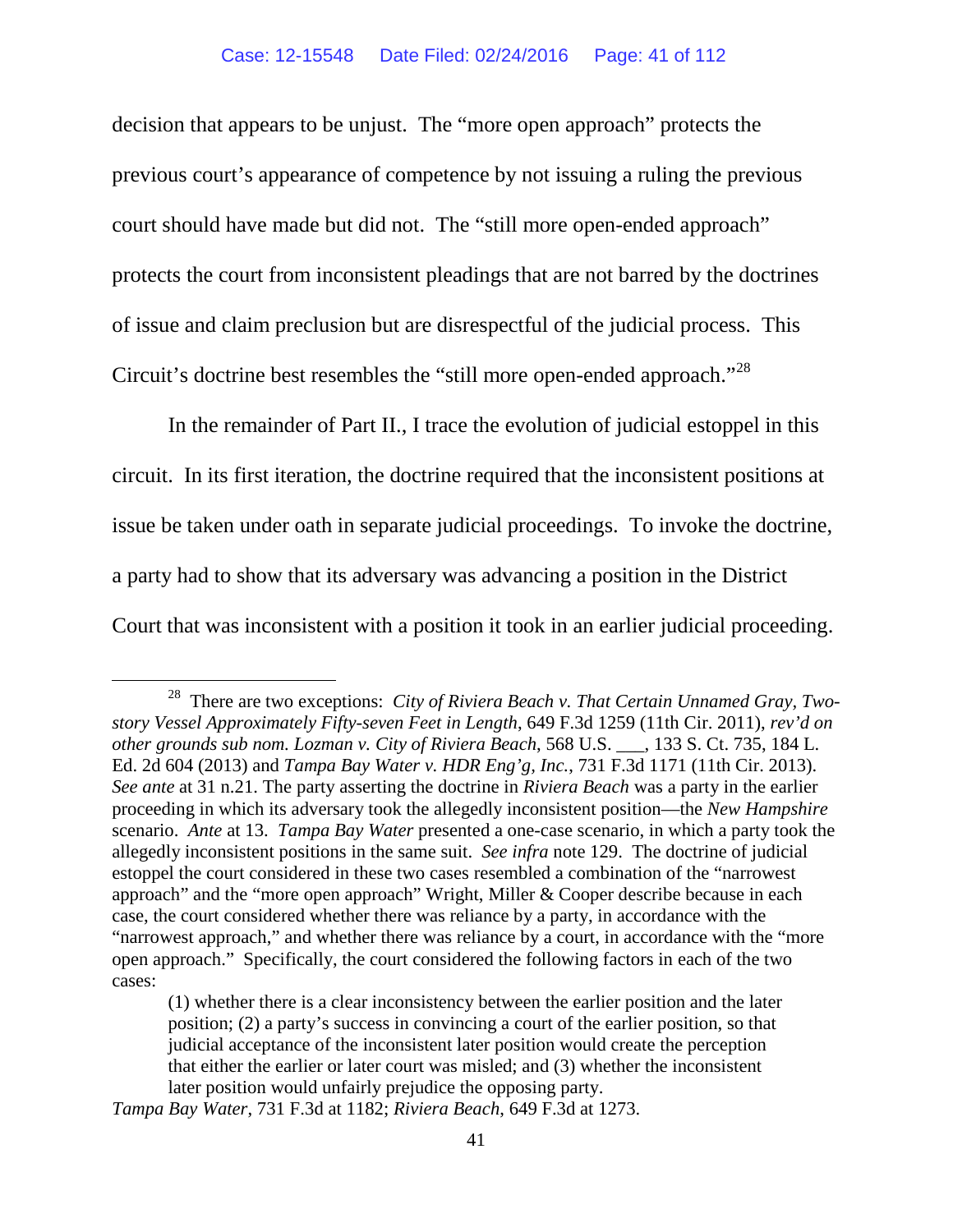The doctrine assumed that the adversary's first position was true, and its second position false. The District Court invoked the doctrine and estopped the adversary from asserting the second position to protect the judicial system's integrity. Allowing the adversary to go forward with a false claim would be to tolerate the perversion of the judicial process and that, obviously, would undermine the integrity of the judicial process.

Over time, this formulation of the doctrine changed. The requirement of an oath in both the prior proceeding and the District Court was modified to exclude the oath in the District Court.<sup>29</sup> Moreover, the "prior proceeding" requirement was also changed such that the "prior" proceeding no longer needs to come first in time. If, for example, the adversary's position under oath is that the claim he is litigating in the District Court does not exist, the District Court must dismiss the claim on the merits. That is, the doctrine assumes that the position stated under oath is true, and that the position in the District Court is therefore false. The District Court therefore invokes the doctrine and estops the adversary's position to vindicate the integrity of the prior proceeding.

<span id="page-41-0"></span> <sup>29</sup> *Burnes* cited both the two-oath and the one-oath requirement. *Burnes*, 291 F.3d at 1285. *Burnes* applied judicial estoppel when only one oath was present thereby making clear that it was modifying the doctrine to only require one oath. *Id.* at 1286. The development in *Burnes* dropping the second-oath requirement likely occurred in recognition that the Federal Rules of Civil Procedure do not require verified pleadings.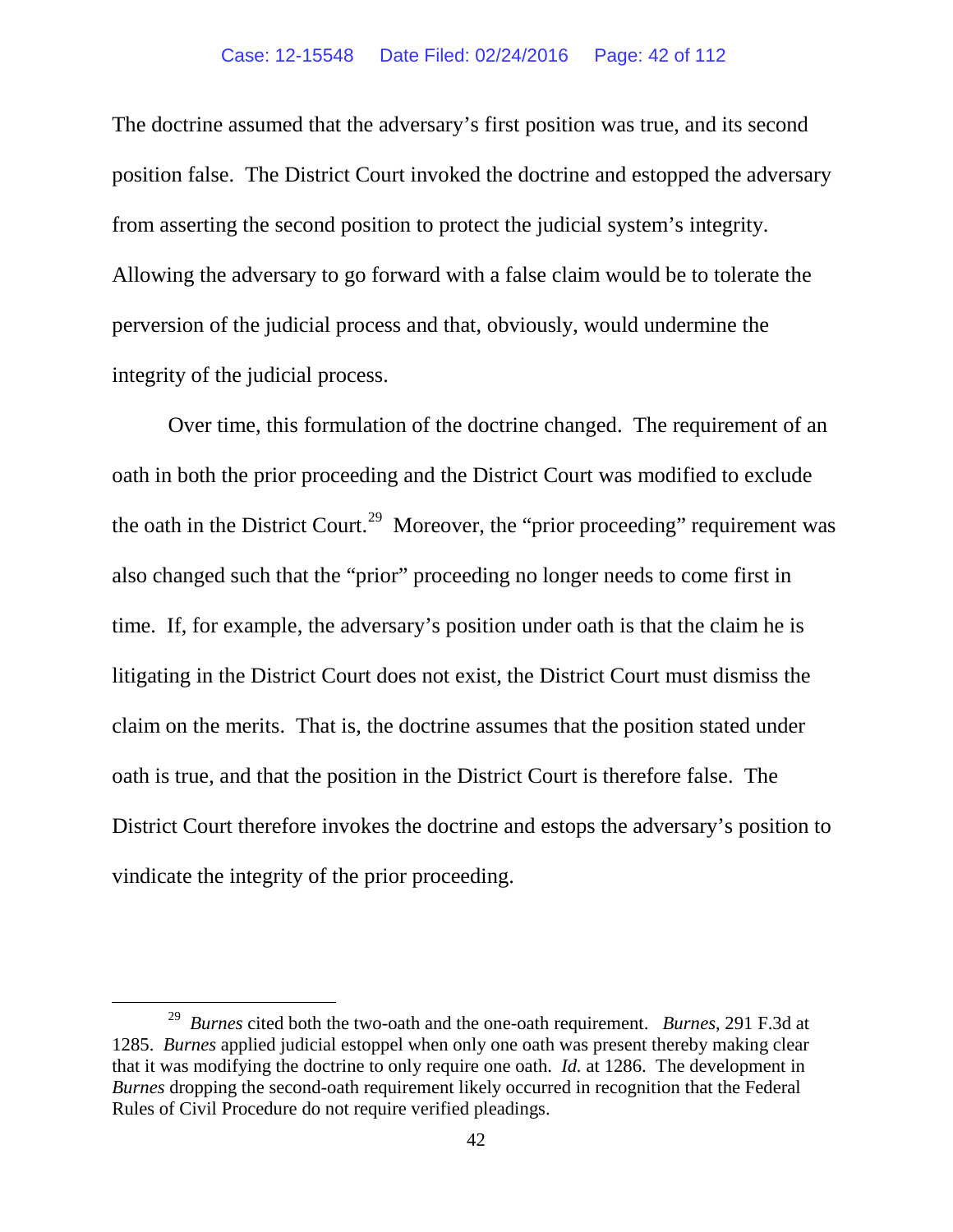## $A<sup>30</sup>$  $A<sup>30</sup>$  $A<sup>30</sup>$

The doctrine of judicial estoppel first appeared in Eleventh Circuit

precedent<sup>[31](#page-42-1)</sup> in 1953, in *Livesay Industries, Inc. v. Livesay Window Co.*<sup>32</sup> For our

purposes, however, the doctrine expressed in *Burnes* and *Barger* sprouts from a

1973 decision, *Johnson Service Co. v. Transamerica Insurance Co*. [33](#page-42-3) In *Johnson* 

*Service*, the party asserting the doctrine was not a party in the prior proceeding—

the *Burnes* scenario.<sup>34</sup> Sitting in diversity and therefore bound to apply the

<span id="page-42-4"></span><span id="page-42-3"></span>560 F. Supp. 1302, 1305–06 (N.D. Tex. 1983) (footnote omitted).

<span id="page-42-0"></span> $30$  As mentioned above, a timeline and chart tracking the progress of these cases is included in Appendix I.

<span id="page-42-1"></span> $31$  Eleventh Circuit precedent includes the decisions of the former U.S. Court of Appeals for the Fifth Circuit handed down prior to October 1, 1981, the effective date of the division of the Fifth Judicial Circuit into the current Fifth Judicial Circuit and the Eleventh Judicial Circuit. *See Bonner v. City of Prichard*, 661 F.2d 1206, 1207 (11th Cir. 1981) (en banc).

<span id="page-42-2"></span><sup>32</sup> *Livesay Indus., Inc. v. Livesay Window Co*., 202 F.2d 378 (5th Cir. 1953). *Livesay*  was a patent infringement action. The District Court held that on the basis of the judgment in *Livesay v. Drolet,* 38 F. Supp. 885 (S.D. Fla. 1941), which upheld the validity of the plaintiff's patent, the defendant was barred "on the grounds of res adjudicata and estoppel" from contesting the validity of the plaintiff's patent. The Fifth Circuit affirmed, holding that the judgment in *Livesay v. Drolet* estopped the defendant on the validity issue: "where one in whose favor a judgment is rendered accepts the benefits, he is estopped from questioning the validity, of the judgment in any subsequent litigation." *Livesay Indus.*, 202 F.2d at 382. After so holding, the court added this statement about the doctrine: "[I]t ought to be, we think it is, clear that, upon every principle of judicial estoppel, including the estoppel arising out of inconsistent positions in legal proceedings, defendant may not, as it attempts to do here, so trifle with the judicial process." *Id.* (footnote omitted).

As the late Judge Robert M. Hill subsequently observed in *USLIFE Corp. v. U.S. Life Insurance Co.*,

The law of the Fifth Circuit . . . is scant on the subject of judicial estoppel. . . . It may be observed that in each of the cases that this Court has discovered where the doctrine was applied, the party to be estopped was, in fact, previously successful in its urging of its inconsistent position. However, in none of these cases did the Fifth Circuit undertake an elaboration of the requisites for the application of judicial estoppel.

<sup>33</sup> *Johnson Serv. Co. v. Transamerica Ins. Co.*, 485 F.2d 164 (5th Cir. 1973). 34 *See ante* 13–14.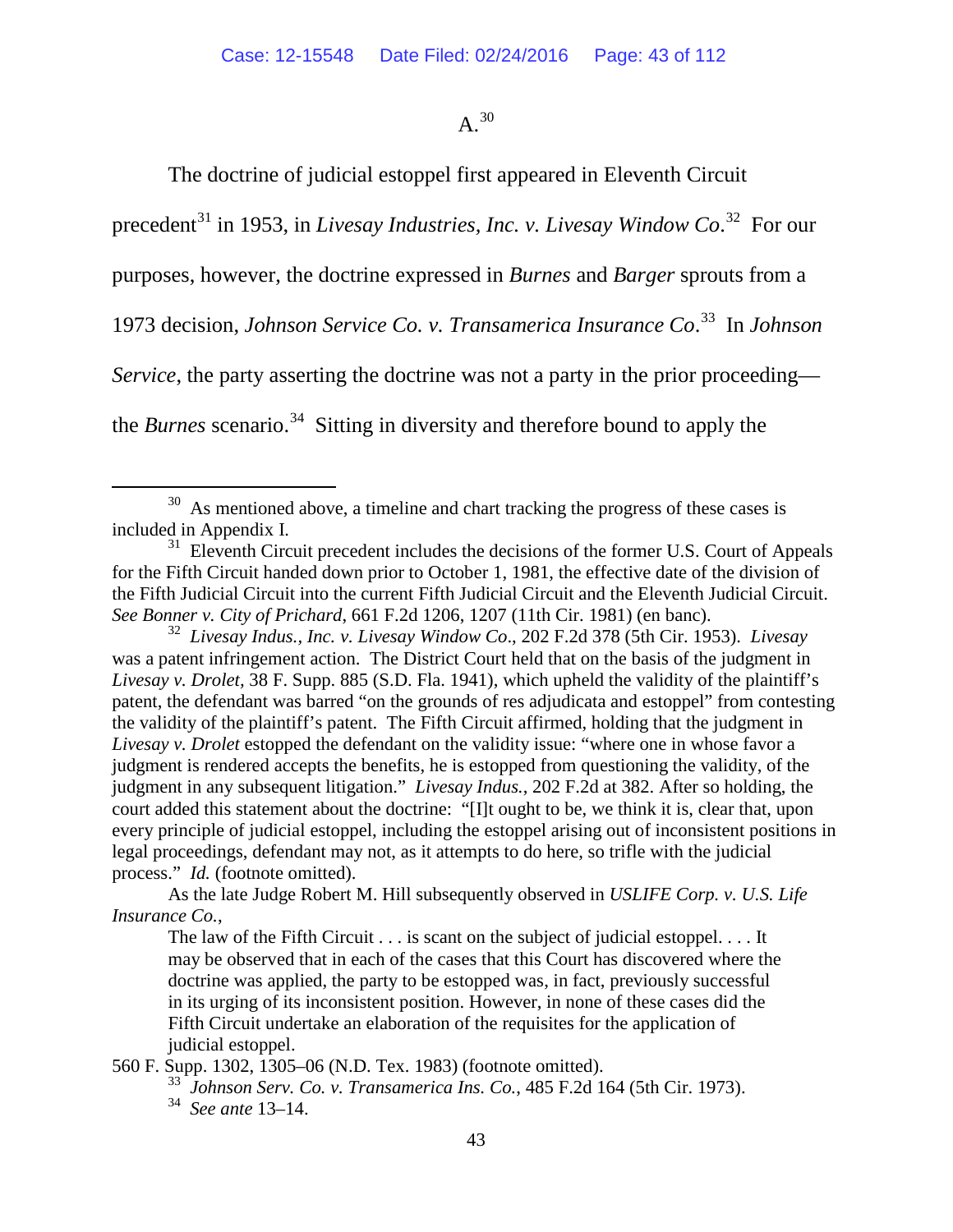relevant state law, the *Johnson Service* Court looked to the Supreme Court of

Texas's pronouncement in *Long v. Knox*, [35](#page-43-0) which provided that

"[t]he doctrine of judicial estoppel is not strictly speaking estoppel at all but arises from positive rules of procedure based on justice and sound public policy. It is to be distinguished from equitable estoppel based on inconsistency in judicial proceedings because the elements of reliance and injury essential to equitable estoppel need not be present. Under the doctrine of judicial estoppel . . . a party is estopped merely by the fact of having alleged or admitted in his pleadings in a former proceeding under oath the contrary to the assertion sought to be made. It . . . is not necessary that the party invoking this doctrine have been a party to the former proceeding."<sup>[36](#page-43-1)</sup>

The *Johnson Service* Court then explained that,

*Judicial estoppel* is a technical rule designed to meet needs of broad public policy. It *is directed against those who would attempt to manipulate the court system through the calculated assertion of divergent sworn positions in judicial proceedings*. Because the rule looks toward cold manipulation and not an unthinking or confused blunder, it has never been applied where plaintiff's assertions were based on  $\dots$  inadvertence<sup>[]</sup> or mistake.<sup>[37](#page-43-2)</sup>

Thus, Wright, Miller & Cooper's "still more open-ended approach" gained its first

foothold.

Having already been applied when the party asserting judicial estoppel was

not a party to the prior proceeding, the next appearance of the doctrine involved the

 <sup>35</sup> *Long v. Knox*, 291 S.W.2d 292 (Tex. 1956).

<span id="page-43-1"></span><span id="page-43-0"></span><sup>36</sup> *Johnson Serv.*, 485 F.2d at 174 (quotation marks omitted) (citations omitted) (quoting *Long*, 291 S.W.2d at 295).

<span id="page-43-2"></span><sup>37</sup> *Id.* at 175 (emphasis added). The *Johnson Service* Court ultimately held the doctrine inapplicable. *See id.* at 175.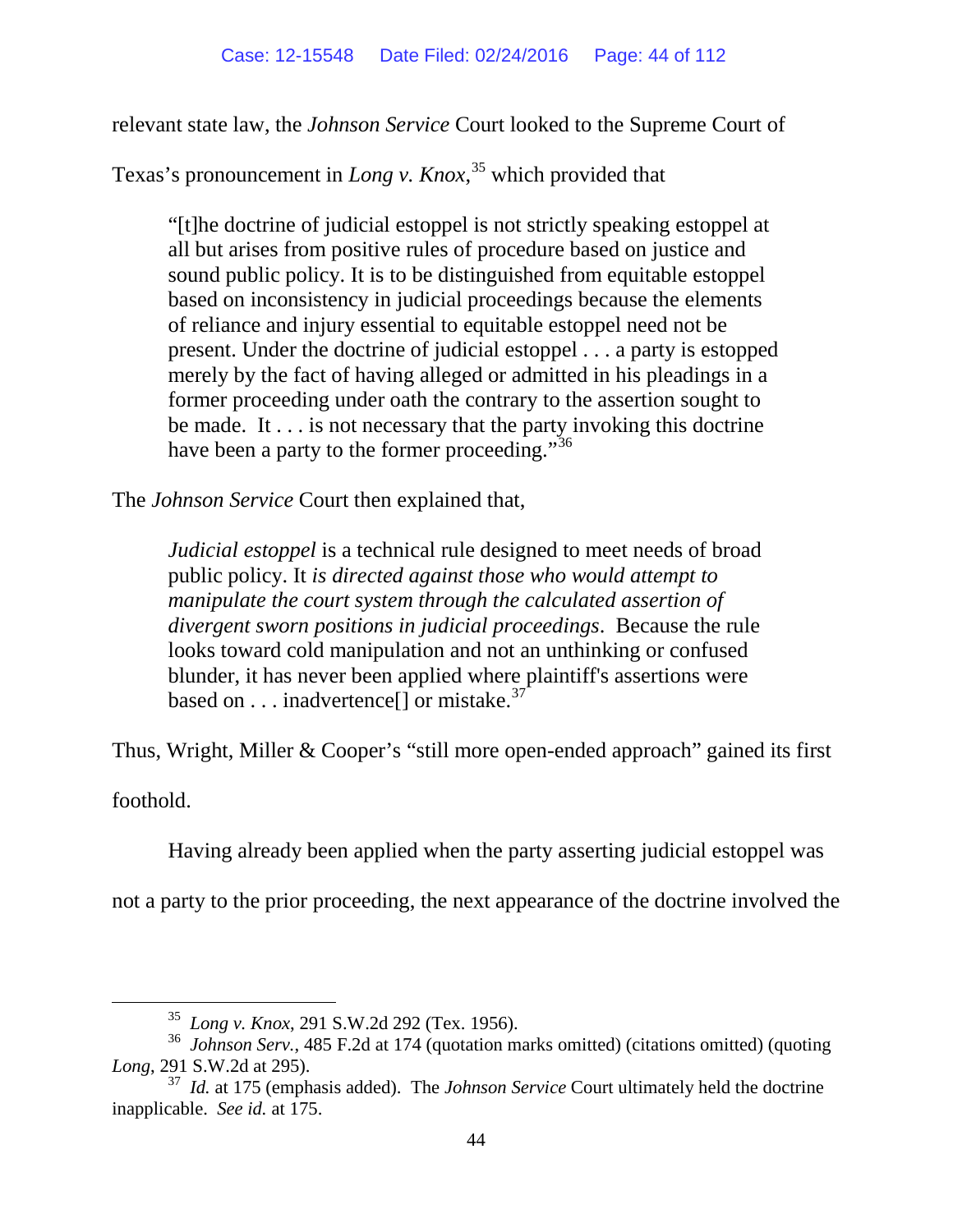*New Hampshire* scenario<sup>[38](#page-44-0)</sup> in which the party asserting estoppel was a party to the prior proceeding. Like *Johnson Service*, *American National Bank of Jacksonville v. Federal Deposit Insurance Corp.* [39](#page-44-1) was a diversity case in which the court was tasked with applying state law.[40](#page-44-2) The *American National Bank* Court cited *Johnson Service* for the proposition that "[j]udicial estoppel is applied to the calculated assertion of divergent sworn positions."[41](#page-44-3) It also noted that "[t]he doctrine is designed to prevent parties from making a mockery of justice by inconsistent pleadings."[42](#page-44-4)

<span id="page-44-2"></span><sup>40</sup> This court's opinion does not indicate the state-law source of the doctrine the court applied. The opinion cites *Johnson Service*'s formulation of judicial estoppel*,* so I assume that the parties' briefs cited *Johnson Service* for the state-law source of the doctrine. As it turned out, the court held the doctrine inapplicable.<br><sup>41</sup> See Am. Nat'l Bank, 485 F.2d at 1536 (citing Johnson Serv., 485 F.2d at 174).

<span id="page-44-4"></span><span id="page-44-3"></span><sup>42</sup> Id. American National Bank was this court's initial use of the phrase "mockery of justice" and "making a mockery of justice by inconsistent pleadings." *Id.* Webster's defines "mockery" variously as "insulting or contemptuous action or speech: derision"; "a subject of laughter, derision, or sport"; "a counterfeit appearance: imitation"; "something ridiculously or imprudently unsuitable"; and "an insincere, contemptible, or impertinent imitation." *Mockery*, Webster's Third New International Dictionary (3d ed. 1993). Under this last definition, the usage "arbitrary methods that made a mockery of justice" is given as an example. *Id.*

The former Fifth Circuit had used the phrase "mockery of justice" but only in habeas cases. *Williams v. Beto*, the seminal case for the phrase, expressed it in these words: It is the general rule that relief from a final conviction on the ground of incompetent or ineffective counsel will be granted only when the trial was a farce, *or a mockery of justice*, or was shocking to the conscience of the reviewing court, or the purported representation was only perfunctory, in bad faith, a sham, a pretense, or without adequate opportunity for conference and preparation.

<span id="page-44-1"></span><span id="page-44-0"></span><sup>38</sup>*Ante* at 13. <sup>39</sup>*Am. Nat'l Bank of Jacksonville v. Fed. Deposit Ins. Corp.*, 710 F.2d 1528 (11th Cir. 1983).

<sup>354</sup> F.2d 698, 704–05 (5th Cir. 1965) (emphasis added) (citations omitted).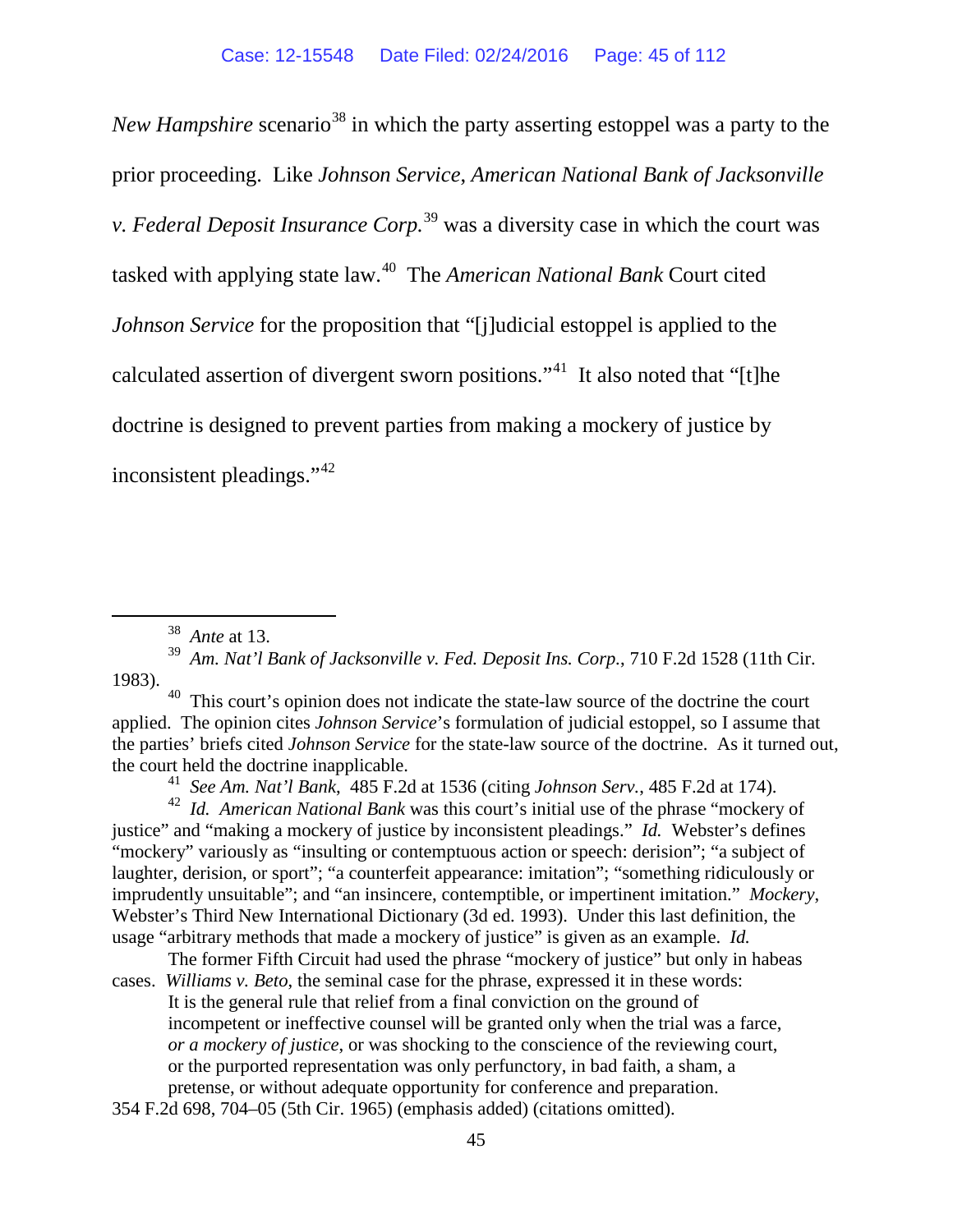B.

In 1988, this court, in *Chrysler Credit Corp. v. Rebhan*, [43](#page-45-0) considered for the first time whether to recognize judicial estoppel as a federal rule and thus part of the law of the Eleventh Circuit. *Chrysler Credit* presented the *New Hampshire*  scenario and involved the application of the Bankruptcy Code.<sup>[44](#page-45-1)</sup> The debtor,  $45$ Rebhan, was attempting to maintain a factual position under oath in an adversary proceeding initiated by Chrysler Credit that was directly contrary to the factual position he had pursued under oath against Chrysler Credit in a state court.<sup>[46](#page-45-3)</sup> Chrysler Credit objected, arguing that judicial estoppel barred Rebhan's position. The Bankruptcy Court agreed, the District Court affirmed, and Rebhan appealed to

<span id="page-45-3"></span><sup>46</sup> Chrysler Credit sued Rebhan in a North Carolina court, and Rebhan counterclaimed, asserting a position contrary to the position he was advancing in the Bankruptcy Court. Unlike the situation in *New Hampshire,* where New Hampshire *prevailed* against Maine in the prior proceeding and Maine pled judicial estoppel as a defense in the second proceeding, Rebhan *did not prevail* in the prior proceeding on his counterclaim against Chrysler Credit. The Bankruptcy Court applied the doctrine merely because Rebhan made inconsistent statements under oath in each of the two proceedings. *In re Rebhan*, 45 B.R. 609, 612 (Bankr. S.D. Fla. 1985). In doing so, the Bankruptcy Court, and this court on appeal, effectively reiterated what the *Johnson Service* Court, referring to Texas common law, had said: "[Judicial estoppel] is to be distinguished from equitable estoppel based on inconsistency in judicial proceedings because the elements of reliance and injury essential to equitable estoppel need not be present." *Johnson Serv.*, 485 F.2d at 174. In brief, Rebhan was estopped solely because the position he was asserting under oath in the Bankruptcy Court was contrary to the position he had previously asserted before the North Carolina court.

<span id="page-45-0"></span> <sup>43</sup> *Chrysler Credit Corp. v. Rebhan*, 842 F.2d 1257 (11th Cir. 1988), *abrogated on other grounds by Grogan v. Garner*, 498 U.S. 279, 111 S. Ct. 654, 112 L. Ed. 2d 755 (1991).

<span id="page-45-1"></span><sup>&</sup>lt;sup>44</sup> The issue was whether a debt was dischargeable under 11 U.S.C. §§ 523(a)(4) and (6). See Chrysler Credit, 842 F.2d at 1258.

<span id="page-45-2"></span><sup>&</sup>lt;sup>45</sup> For consistency, brevity, and clarity, I use the terms "debtor," "trustee," and "defendant" to the extent practicable. The "debtor" is, of course, the debtor in bankruptcy. The "trustee" is the appointed trustee in the bankruptcy proceeding. The "defendant" is the party against which the debtor or trustee is asserting a claim in District Court. This claim is typically the claim that has not been listed as an asset in the bankruptcy proceeding.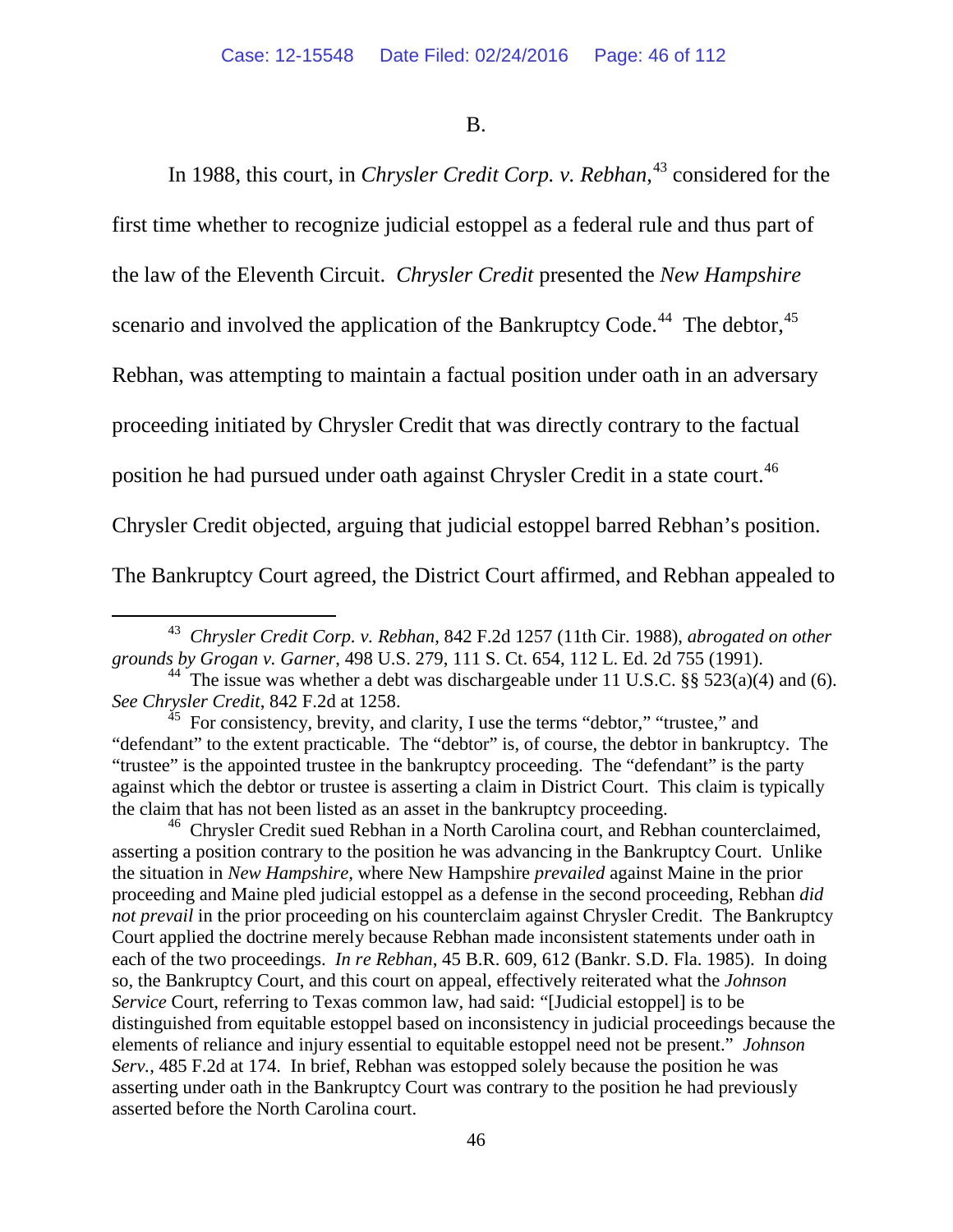this court. In that this court was "not bound . . . to apply any rigid formulation of the doctrine," having previously applied judicial estoppel only as state law, it looked to "common law or to the policies supporting the doctrine itself for guidance," and specifically to the Texas law that had informed the *Johnson Service*  Court's decision.<sup>[47](#page-46-0)</sup> Importantly, the court commented on the purpose of judicial estoppel. It found that the doctrine's purpose was to prevent parties from "attempt[ing] to manipulate the court system through the calculated assertion of divergent sworn positions in judicial proceedings,"[48](#page-46-1) and affirmed the lower courts' rejection of Rebhan's position because he was attempting to manipulate the Bankruptcy Court's decision.<sup>[49](#page-46-2)</sup>

Three years later, this court once again applied the doctrine of judicial estoppel as federal law in a case presenting the *New Hampshire* scenario. In *McKinnon v. Blue Cross & Blue Shield of Alabama*, [50](#page-46-3) we adopted the state-law formulation articulated in *American National Bank*: "Judicial estoppel is applied

 <sup>47</sup> *Chrysler Credit,* 842 F.2d at 1261.

<span id="page-46-1"></span><span id="page-46-0"></span><sup>48</sup> *Id.* (quoting *Johnson Serv.*, 485 F.2d at 174 (quotation marks omitted)). The same language the court took from *Johnson Service* appears in the *American National Bank* opinion, which the *Chrysler Credit* opinion does not cite.

<span id="page-46-2"></span><sup>49</sup> The *Chrysler Credit* opinion does not mention the *Johnson Service* opinion's statement that "[b]ecause [judicial estoppel] looks toward cold manipulation and not an unthinking or confused blunder, it has never been applied where plaintiff's assertions were based on fraud, inadvertence, or mistake." *See Johnson Serv.*, 485 F.2d at 175. A statement by this court to the effect that judicial estoppel does not apply where the plaintiff's position in the prior proceeding was inadvertent or mistaken next appeared in *Burnes*, 291 F.3d at 1286–87.

<span id="page-46-3"></span><sup>50</sup> *McKinnon v. Blue Cross & Blue Shield of Ala.*, 935 F.2d 1187 (11th Cir. 1999). The lawsuit was a private cause of action brought under 29 U.S.C. § 1132 for an alleged violation of 29 U.S.C. § 1140, the anti-retaliation provision of the Employee Retirement Income Security Act of 1974, 88 Stat. 829, as amended, 29 U.S.C. § 1001 *et seq*. *McKinnon*, 935 F.2d at 1189–90.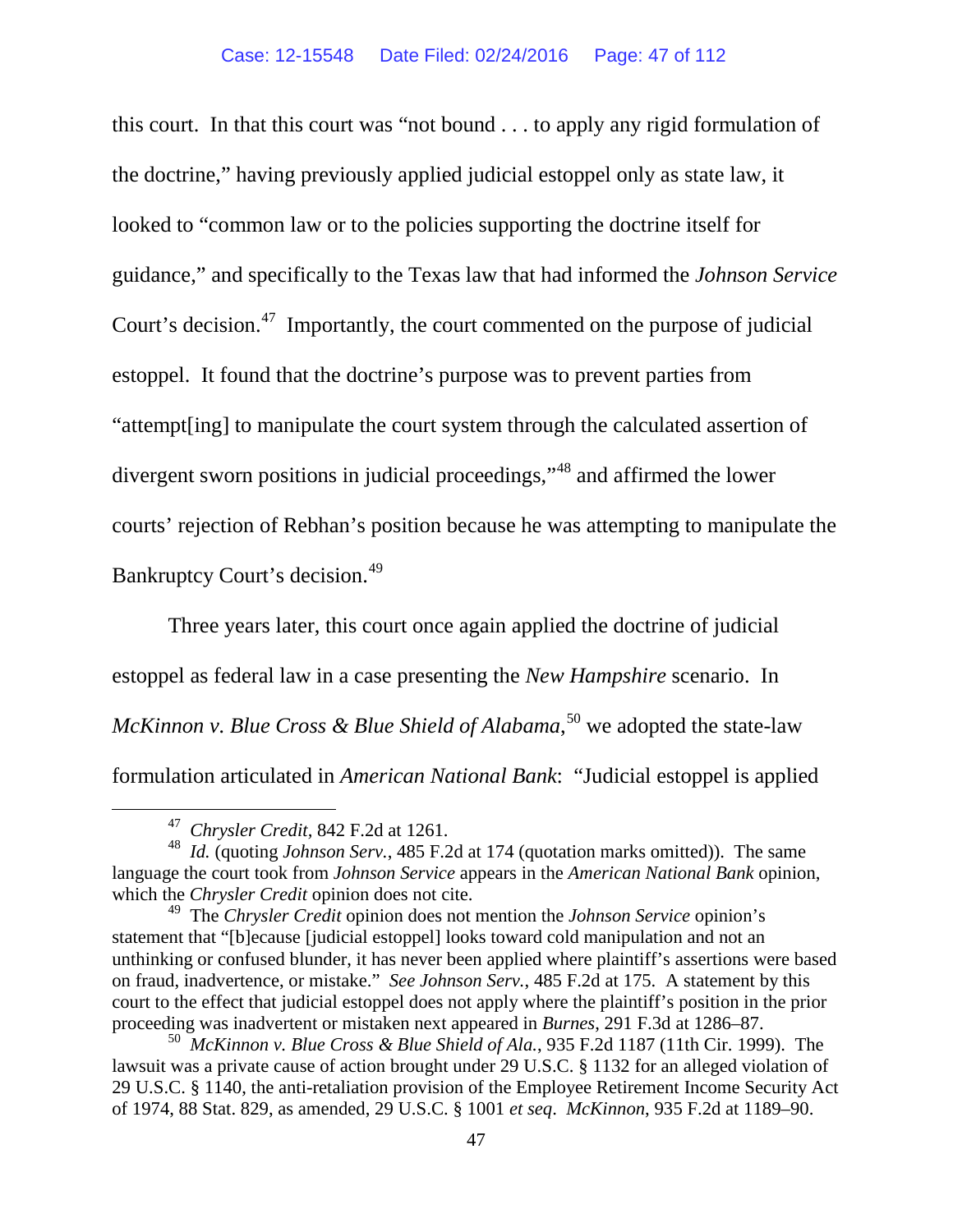to the calculated assertion of divergent sworn positions. The doctrine is designed to prevent parties from making a mockery of justice by inconsistent pleadings"<sup>[51](#page-47-0)</sup> (collectively the "divergent-sworn-positions-and-mockery-of-justice rule").<sup>52</sup> The divergent-sworn-positions requirement had previously been adopted into federal law through *Chrysler Credit*, and *McKinnon* added the "mockery of justice" language to federal law. This divergent-sworn-positions-and-mockery-of-justice rule was then applied verbatim in *Talavera v. School Board of Palm Beach County*[53](#page-47-2) and *Taylor v. Food World, Inc.*[54](#page-47-3)

<span id="page-47-3"></span><span id="page-47-0"></span> <sup>51</sup> *Id.* at 1192 (quotation marks omitted) (quoting *Am. Nat'l Bank*, 710 F.2d at 1536). The *McKinnon* opinion does not cite *Chrysler Credit,* which had adopted judicial estoppel as federal law and constituted precedent that bound the *McKinnon* Court. But *McKinnon,* in citing *American National Bank,* repeated the *Chrysler Credit* expression that judicial estoppel is applied to "the calculated assertion of divergent sworn positions." *Id. McKinnon* added a gloss to that *Chrysler Credit* expression, a gloss that, in my view, *Chrysler Credit* precedent did not foreclose: "The doctrine is designed to prevent parties from making a mockery of justice by inconsistent pleadings." *Id.* (quotation marks omitted) (quoting *Am. Nat'l Bank*,710 F.2d at 1536). This "gloss" came from the state-law decision *American National Bank*, and *McKinnon* adopted it into federal law.

<span id="page-47-1"></span><sup>52</sup> The doctrine of judicial estoppel had no bearing on the *McKinnon* decision because McKinnon failed to establish that the position Blue Cross and Blue Shield of Alabama was asserting was inconsistent with a position it had asserted in a prior proceeding. *Id.* at 1192–93.

<span id="page-47-2"></span><sup>53</sup> *Talavera v. Sch. Bd. of Palm Beach Cty.*, 129 F.3d 1214 (11th Cir. 1997). Talavera presented a *Burnes* scenario. Talavera, a secretary working for the School Board of Palm Beach County, became unable to perform her job, and her one-year renewable contract was not renewed. *Id.* at 1215. Claiming that she was totally disabled, she applied for and received disability benefits from the Social Security Administration ("SSA"), then sued the School Board under the Americans with Disability Act ("ADA"), alleging that the Board had violated her rights under the ADA by failing to accommodate her disability and refusing to renew her contract because of it. *Id.* at 1216.

The District Court granted the School Board summary judgment on the ground that Talavera was "judicially estopped from claiming she was a 'qualified' individual with a disability under the ADA, having certified to the SSA that she was totally disabled." *Id.* Applying the divergent-sworn-positions-and-mockery-of-justice rule, we reversed the District Court's judgment and remanded the case for further proceedings because the statements Talavera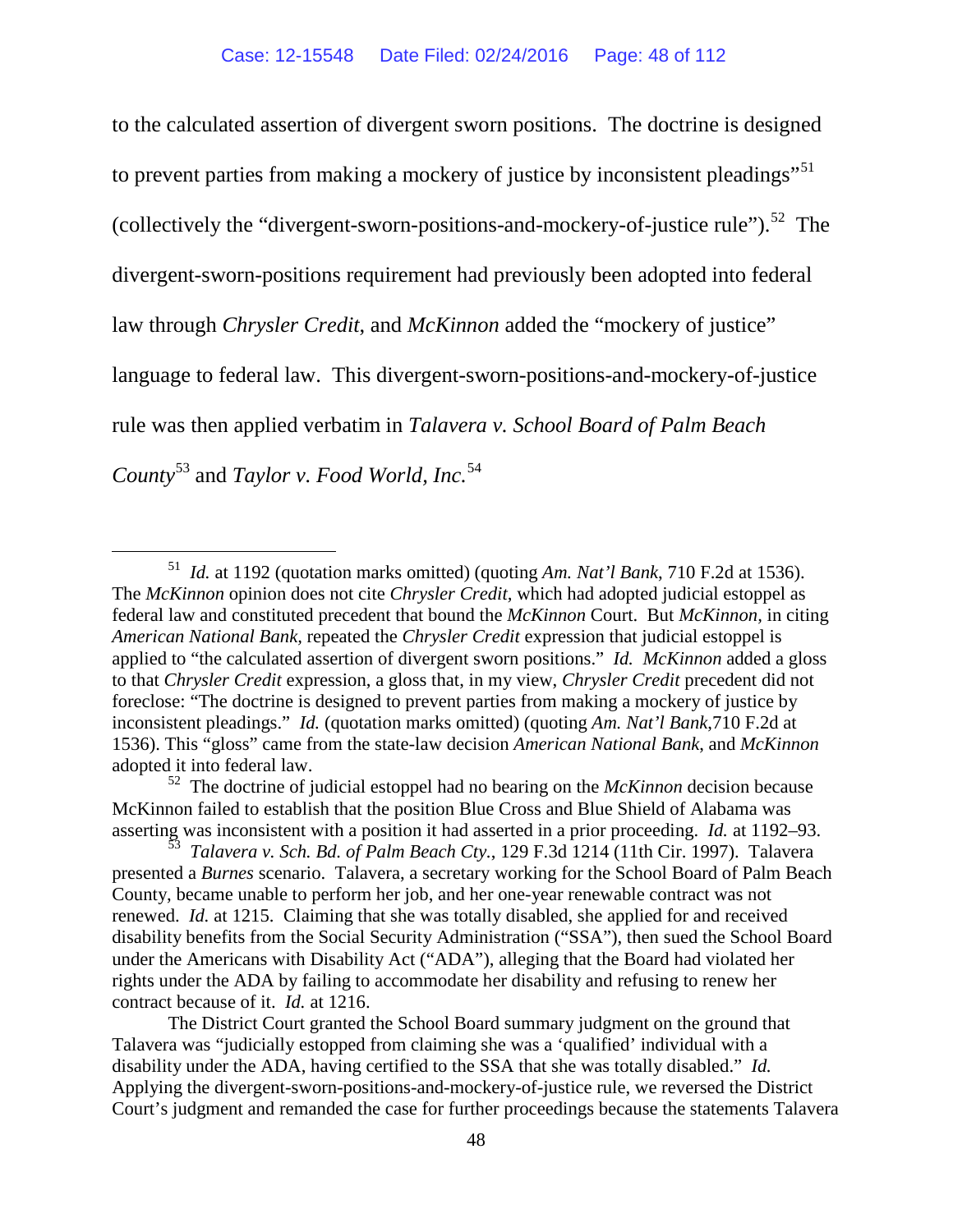In *Salomon Smith Barney*, *Inc. v. Harvey*, [55](#page-48-0) a diversity case, the court looked

to *federal* law instead of *state* law for the elements of judicial estoppel.<sup>[56](#page-48-1)</sup> After

 $\overline{a}$ 

made in support of her SSA application "d[id] not rule out the possibility that she could perform the essential functions of her job with reasonable accommodation." *Id.* at 1221.

We said, in the words of *McKinnon*, "Judicial estoppel 'is applied to the calculated assertion of divergent sworn positions. The doctrine is designed to prevent parties from making a mockery of justice by inconsistent pleadings.'" *Talavera*, 129 F.3d at 1217 (quoting *McKinnon*, 935 F.2d at 1192).

54 *Taylor v. Food World, Inc.*, 133 F.3d 1419 (11th Cir. 1998). *Taylor* presented a *Burnes*  scenario with facts similar to those in *Talavera*. The case involved statements by Gary Taylor's guardian, Patricia Taylor, made in an ADA lawsuit that were allegedly inconsistent with statements she had previously made in the application she submitted on Gary's behalf to the SSA for disability benefits. *Id.* at 1421. After referring to the *Talavera* decision, in which "this court addressed the issue of whether a plaintiff who applies for and receives disability benefits is *per se* judicially estopped from later bringing a claim under the ADA," *id.* at 1423 (citing *Talavera*, 129 F.3d at 1214), we said:

[T]his court determined that a certification of total disability on a disability benefits application is not inherently inconsistent with being 'qualified' under the ADA. This court reasoned that the SSA, in determining whether an individual is entitled to disability benefits, does not take account of the effect of reasonable accommodation on an individual's ability to work. Accordingly, the determination of whether an individual who has certified total disability to the SSA is judicially estopped from later bringing a claim under the ADA will depend upon the specific statements made in the application and other relevant evidence in the record.

*Id.* (citations omitted). On the record before us, we found that the statements Gary Taylor made in the application to the SSA did not rule out the possibility that he was a "'qualified' individual . . . who can perform [his] job 'with or without accommodation.'" *Id.* at 1425.

The court quoted *McKinnon* in describing the doctrine: "Judicial estoppel 'is applied to the calculated assertion of divergent sworn positions ... [and] is designed to prevent parties from making a mockery of justice by inconsistent pleadings.'" *Id.* at 1422 (alteration in original) (quoting *McKinnon,* 935 F.2d at 1192). 55 *Salomon Smith Barney, Inc. v. Harvey*, 260 F.3d 1302 (11th Cir. 2001), *vacated on* 

<span id="page-48-0"></span>*other grounds*, 537 U.S. 1085, 123 S. Ct. 718, 154 L. Ed. 2d 629 (2002). *Salomon,* like *Chrysler Credit* and *McKinnon*, presented a *New Hampshire* scenario.

<span id="page-48-1"></span>56 In diversity cases, judicial estoppel is governed by state law under the *Erie* doctrine. *See, e.g.*, *Original Appalachian Artworks, Inc. v. S. Diamond Assocs., Inc.*, 44 F.3d 925, 930 (11th Cir. 1995) (per curiam) (citing *Chrysler Credit*, 842 F.2d at 1261). The *Salomon* Court therefore erred by looking to the federal divergent-sworn-positions-and-mockery-of-justice rule rather than the relevant judicial-estoppel rule under the applicable state law.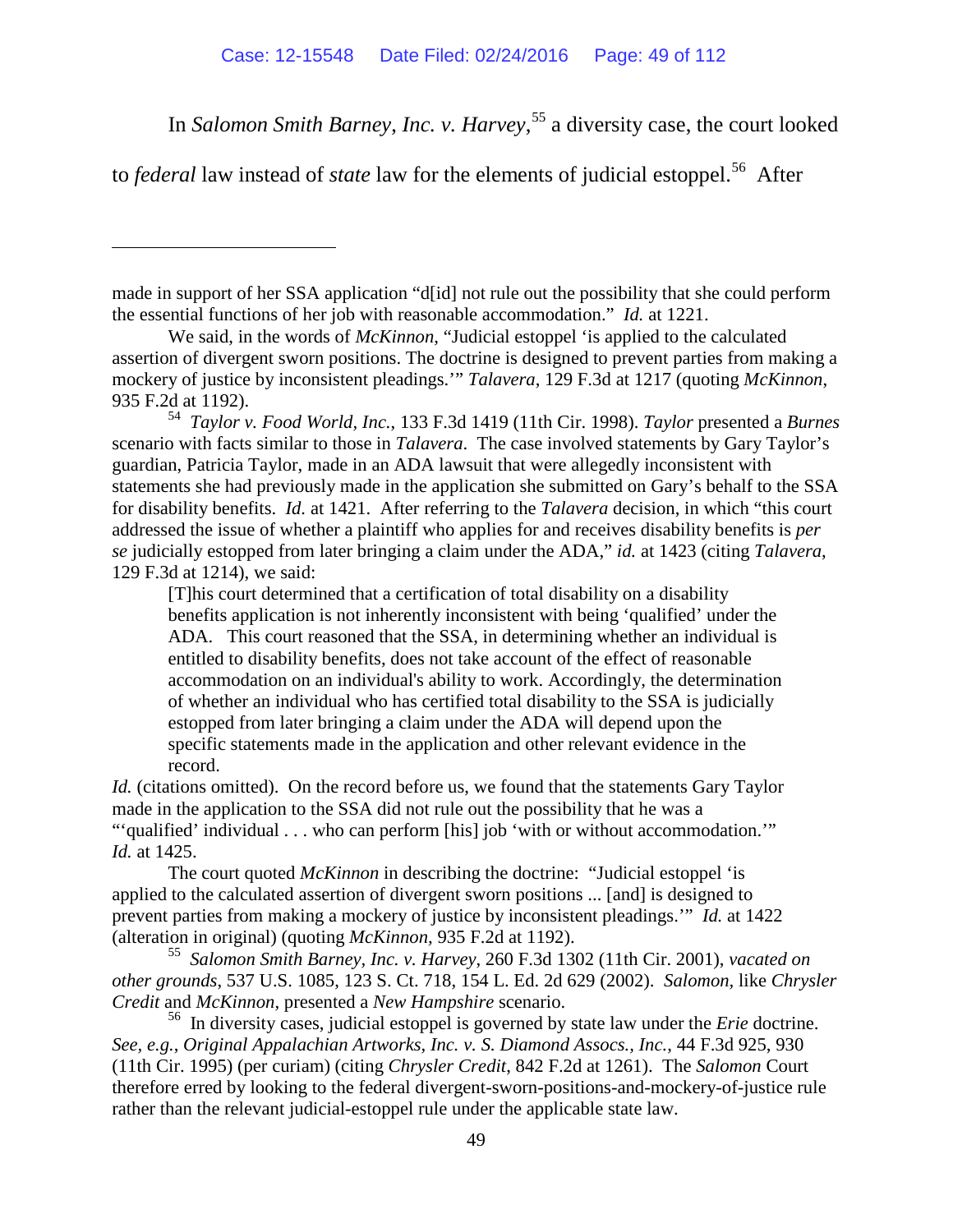quoting the federal divergent-sworn-positions-and-mockery-of-justice rule the court explained what the party asserting judicial estoppel must establish in order to prevail. "This circuit's approach contemplates two elements. First, it must be shown that the allegedly inconsistent positions were made under oath in *a prior proceeding*. Second, such inconsistencies must be shown to have been calculated to make a mockery of the judicial system<sup>"[57](#page-49-0)</sup> (collectively the "two-element" statement").<sup>58</sup>

Long v. Knox specifically applies the estoppel only in the event that *pleadings* have been made *under oath* in a prior proceeding. The December 16 letter [which contained the prior inconsistent statement], however, was not included in plaintiff's pleadings in the state court suit. Moreover, the original petition filed in state court was not made under oath, nor was it required to be by the Texas Rules of Civil Procedure[..](https://a.next.westlaw.com/Document/I4c587cf4901911d9bc61beebb95be672/View/FullText.html?transitionType=UniqueDocItem&contextData=(sc.Default)&userEnteredCitation=485+f2d+174%23co_footnote_B00771973111686)

*Johnson Serv.*, 485 F.2d at 175 (footnote omitted). *Johnson Service* also says that there must be "divergent sworn positions." *Id.* It does not describe the second of the divergent sworn positions, which is the statement that triggers application of judicial estoppel. *See id.*  $58$  *Salomon* is the first of the then-newly established Eleventh Circuit's judicial-estoppel

<span id="page-49-1"></span>decisions to use the term "a prior proceeding" in articulating the burden of proof a party asserting judicial estoppel assumes. The party invoking the doctrine, Harvey, argued that the position Salomon Smith Barney had taken in the Florida District Court of Appeal during an earlier proceeding was inconsistent with the position it was asserting in the District Court and therefore should be estopped. *Salomon*, 260 F.3d at 1308; *ante* at 21, n.17. *Salomon* presumably cites the former Fifth Circuit's opinion in *Johnson Service* for the "prior proceeding" language. *Id. Johnson Service* also used an apparently equivalent term, "a former proceeding," in explaining that "[u]nder the doctrine of judicial estoppel . . . a party is estopped merely by the fact of having

<span id="page-49-0"></span> <sup>57</sup> *Salomon*, 260 F.3d at 1308. (emphasis added). The *Salomon* opinion cites three cases in support of the quoted statement. *See id.* (citing *McKinnon*, 935 F.2d at 1192; *Taylor,* 133 F.3d at 1422*; Johnson Serv.,* 485 F.2d at 174–75). *McKinnon* includes a statement—judicial estoppel is "designed to prevent parties from making a mockery of justice by inconsistent pleadings," *McKinnon*, 935 F.2d at 1192— relating to the second element espoused by the *Salomon* Court, without affirmatively requiring proof that the inconsistencies be calculated to make a mockery of the judicial system. As to the second element, *McKinnon* contains a statement mandating an assertion of "divergent sworn positions," rather than inconsistent positions made under oath in a prior proceeding. *Id. Taylor* contains no statement resembling the quoted statement. The *Johnson Service* citation refers to the requirement that the first of the divergent positions must be made under oath in a prior proceeding, but does not mention the second element: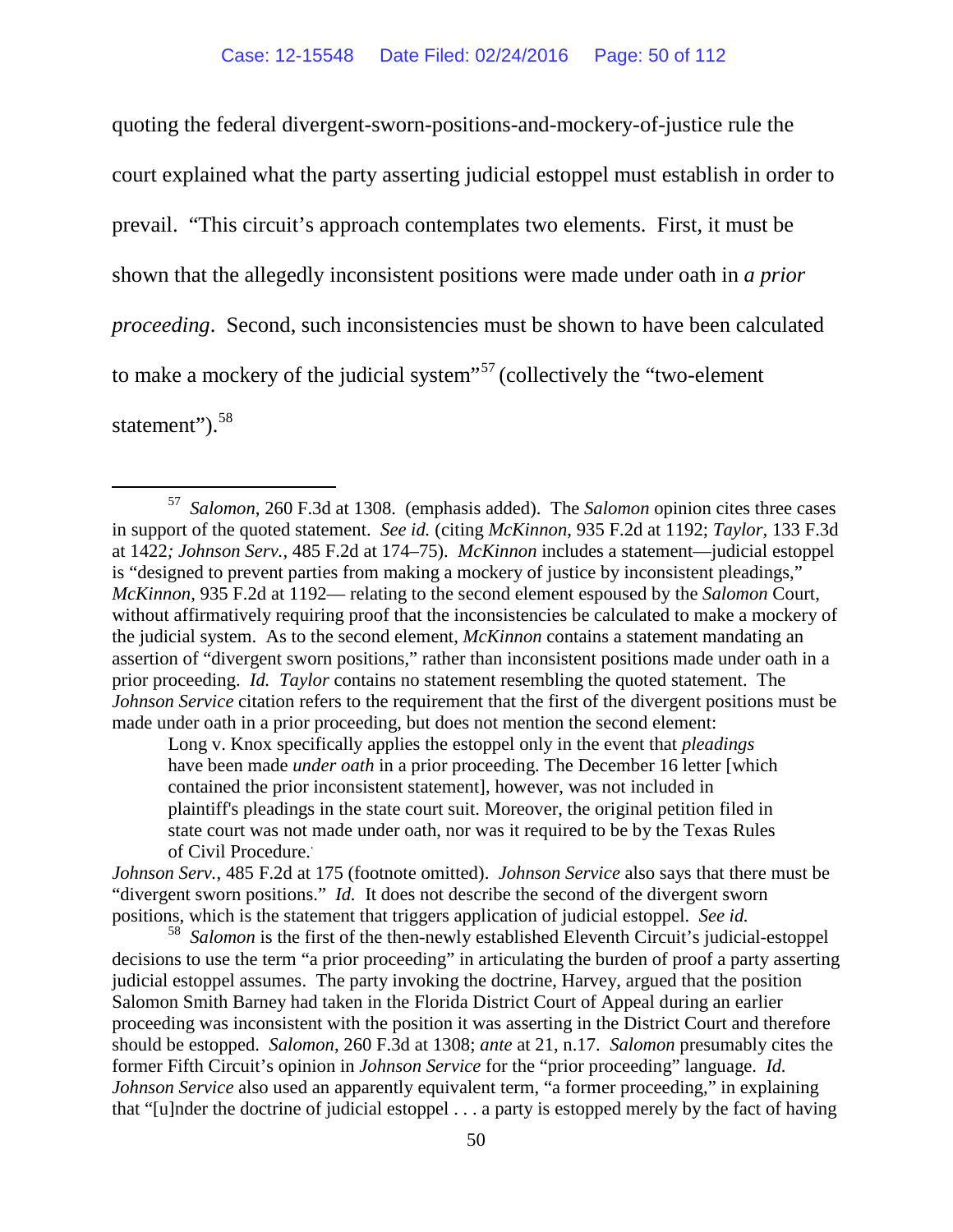Although the *Salomon* Court was applying a state-law formulation of judicial estoppel, in referring to "[t]his circuit's approach" the court created the impression that it was dealing with the doctrine as a federal, not a state, rule. This made the Court's quotation of the divergent-sworn-positions-and-mockery-ofjustice rule problematic. The question was whether the juxtaposition of the divergent-sworn-positions-and-mockery-of-justice rule's description of "inconsistent pleadings" as "divergent sworn positions" with the two-element statement that the "inconsistent positions [must be] made under oath in a prior proceeding" merely reinforced the divergent-sworn-positions-and-mockery-ofjustice rule's requirement that the first, as well as the second, of the "divergent sworn positions" be under oath, or instead whether it meant that only the first of the divergent positions needed to be under oath.

Without elaboration, the *Burnes* and *Barger* Courts would subsequently conclude, by implication and in the context here, that the two-element statement amounted to a proper interpretation of the divergent-sworn-positions-and-mockeryof-justice rule that only the position taken in "a prior proceeding" needed to be

 $\overline{a}$ 

alleged or admitted in his pleadings in *a former proceeding* under oath the contrary to the assertion sought to be made." *Johnson Serv.*, 485 F.2d at 174 (emphasis added) (quotation marks omitted).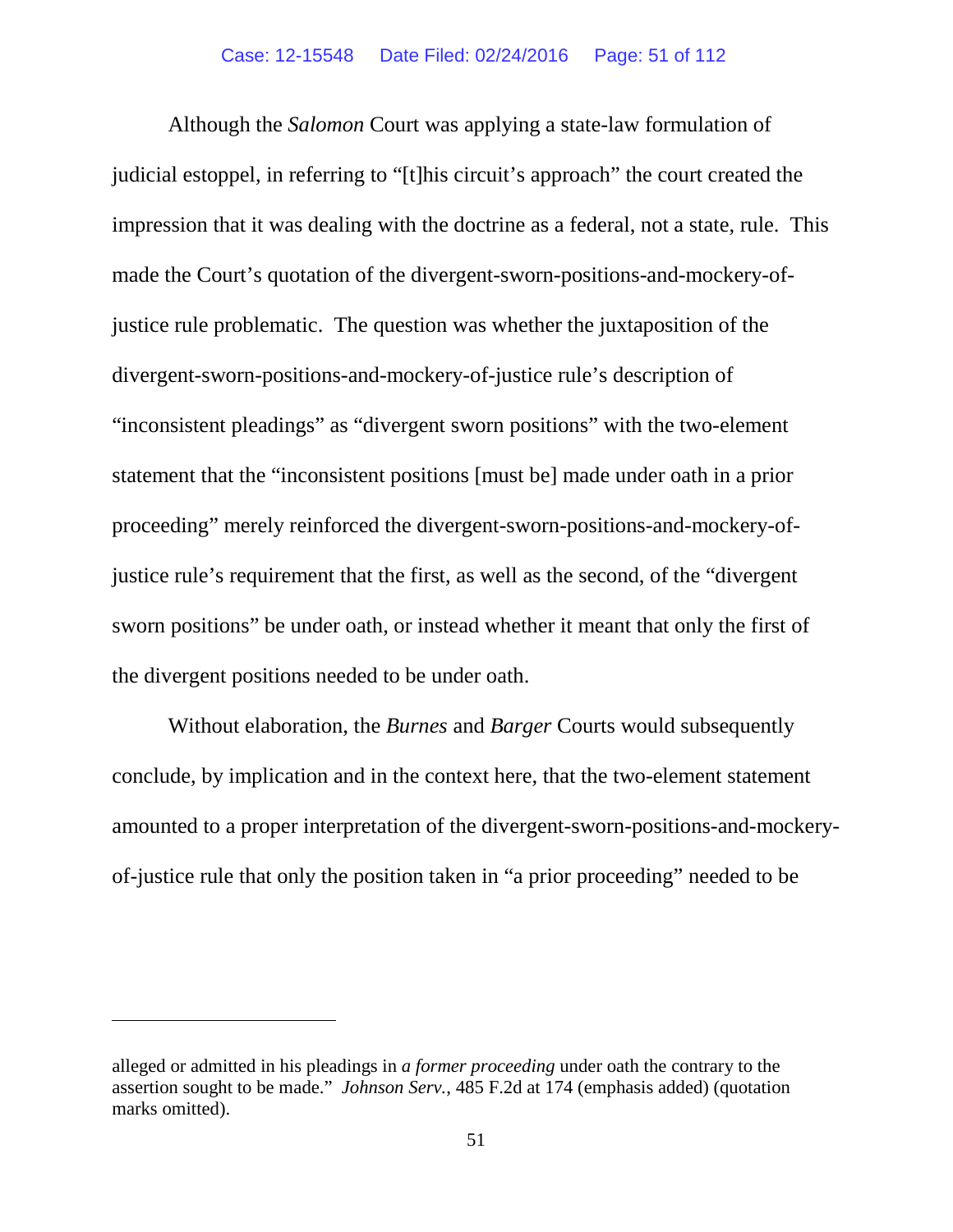under oath.<sup>59</sup> Moreover, the "prior" proceeding could actually be a subsequent

<span id="page-51-2"></span>proceeding.[60](#page-51-1) In *Burnes,* the first proceeding was the lawsuit the debtor filed in the

<span id="page-51-1"></span>60 For example, in *Barger*, the debtor brought the District Court action first, then filed a Chapter 7 petition in the Bankruptcy Court. *Barger*, 348 F.3d at 1291. The proceeding in which the debtor made the false sworn statement that triggered the application of judicial estoppel, that is, her failure to amend her schedules to disclose the District Court litigation, was the Chapter 7 case, the so-called "prior proceeding." *See id.* In *Burnes*, the debtor petitioned the Bankruptcy Court for Chapter 13 relief first, then brought suit in the District Court. *Burnes*, 291 F.3d at 1284. The proceeding in which the debtor made the false sworn statement that triggered the application of judicial estoppel—that is, his failure to list the District Court litigation in amending his schedules pursuant to an order the Bankruptcy Court issued when it converted his Chapter 13 case to a Chapter 7 case—was the Chapter 7 case. *See id.* In this case, Slater brought suit in the District Court first, then 21 months later filed a Chapter 7 petition in the Bankruptcy Court. The false statement that triggered the application of judicial estoppel occurred in the Bankruptcy Court, in the "prior proceeding," when she failed to list the lawsuit at the time she filed her Chapter 7 petition.

Under *Burnes* and *Barger*, it is always the case that judicial estoppel is triggered in a situation where the debtor files for bankruptcy, omits to list an actionable claim as an asset either in his initial bankruptcy filings (if the claim is then cognizable) or in an amendment to the filings (when the claim becomes cognizable or he sues on the claim in the District Court), *and* his adversary discovers the omission. If, as is the situation here, the debtor pursues the claim in the District Court before filing for bankruptcy, the application of judicial estoppel depends on when he lists the lawsuit in his bankruptcy filings. If he lists the lawsuit in conjunction with the filing of his petition, the doctrine does not apply. If he lists the lawsuit after his adversary discovers that it has not been listed, the doctrine applies.

In *United States v. Campa*, 459 F.3d 1121 (11th Cir. 2006) (en banc), a criminal prosecution, one of the defendants' arguments was that "the government's *subsequent* legal position in the *Ramirez* case constituted prosecutorial misconduct that warrant[ed] a new trial." *Id.* at 1152 (emphasis added)*.* We thought the argument was essentially a claim of judicial estoppel and said this, citing *Burnes*:

Judicial estoppel bars a party from asserting a position in a legal proceeding that is inconsistent with its position in *a previous*, related *proceeding*. It "is designed to prevent parties from making a mockery of justice by inconsistent pleadings." Courts consider two factors in determining whether to apply the doctrine: whether the "allegedly inconsistent positions were made under oath in *a prior proceeding*" and whether such inconsistencies were "calculated to make a mockery of the judicial system."

<span id="page-51-0"></span> <sup>59</sup> In *Burnes* and *Barger*, the "prior proceeding" is the proceeding in which the debtor made the false statement under oath that triggered the application of judicial estoppel (after the debtor was caught). As indicated in the following text, that proceeding could be a proceeding that, despite its label, occurs later in time. My use of the term "a prior proceeding" throughout this special concurrence should be read as incorporating this use of the term and as referring to another proceeding.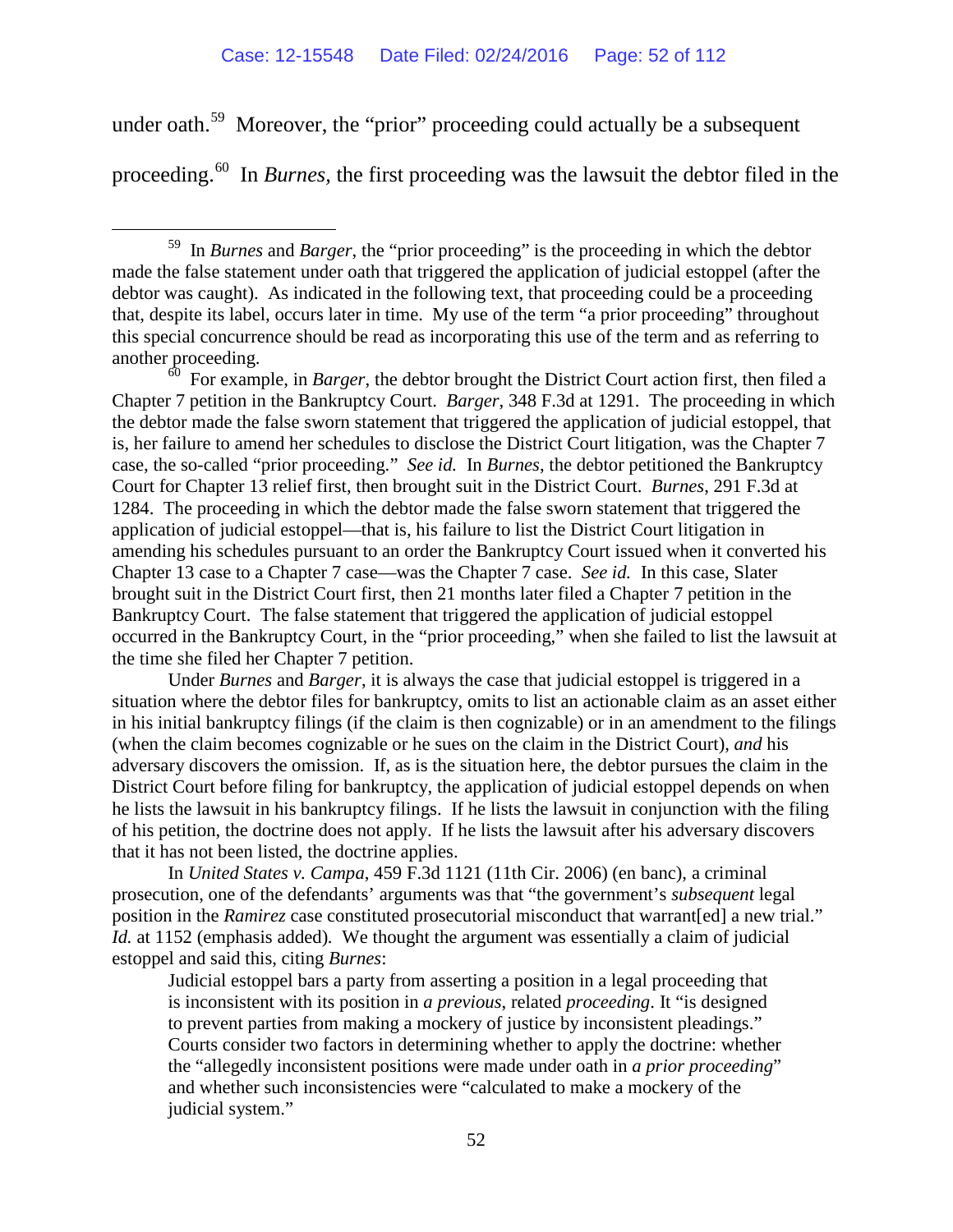District Court; the second proceeding was the debtor's Chapter 7 case. Similarly, in *Barger,* the first proceeding was the District Court action; the second proceeding was the Chapter 7 case. In both situations, the second proceeding became the "prior proceeding" because it was the only proceeding in which the debtor asserted the positon under oath that triggered the application of judicial estoppel. The debtor's position in the District Court was not asserted under oath because verified pleadings are no longer required by the Federal Rules of Civil Procedure.<sup>[61](#page-52-0)</sup> The

 $\overline{a}$ 

<span id="page-52-0"></span>61 In fact, the *Burnes* and *Barger* opinions contain not a word about the inconsistent position stated by the debtor under oath in the District Court.

*Campa*, 459 F.3d at 1152 (footnotes omitted) (quoting *Burnes*, 291 F.3d at 1285). We then held that judicial estoppel was inapplicable

because *Ramirez* was not a related proceeding, but rather an employment discrimination lawsuit. Moreover, the position that the government took in *Ramirez* occurred *subsequent to—not before*—its position in this case. The government filed its motion for change of venue in *Ramirez* on June 25, 2002, more than one year after the defendants were convicted. Therefore, the defendants' argument that the government should have been estopped from opposing its change of venue motions in a prior proceeding is chronologically unsound, and the court did not abuse its discretion in denying the defendants' motion for new trial based on newly discovered evidence.

*Id.* (emphasis added) (footnotes omitted). The fact that *Burnes* and *Barger*, which the court did not cite, treated a subsequent proceeding as "a prior proceeding"—because the subsequent proceeding was the only proceeding in which a position was taken under oath—was not mentioned. Given the court's silence on the point and the Supreme Court's statements in *New Hampshire* that "Courts have observed that '[t]he circumstances under which judicial estoppel may appropriately be invoked are probably not reducible to any general formulation of principle,'" and that it was "not establish[ing] inflexible prerequisites or an exhaustive formula for determining the applicability of judicial estoppel," *New Hampshire*, 532 U.S. at 750–51, 121 S. Ct. at 1815 (alteration in original) (quoting *Allen v. Zurich Ins. Co.*, 667 F.2d 1162, 1166 (4th Cir. 1982)), I do not view *Campa* as having overruled by implication any aspect of the holdings of *Burnes* or *Barger*. Rather *Campa* confirms that the *Burnes*–*Barger* formulation of judicial estoppel extends beyond the bankruptcy context.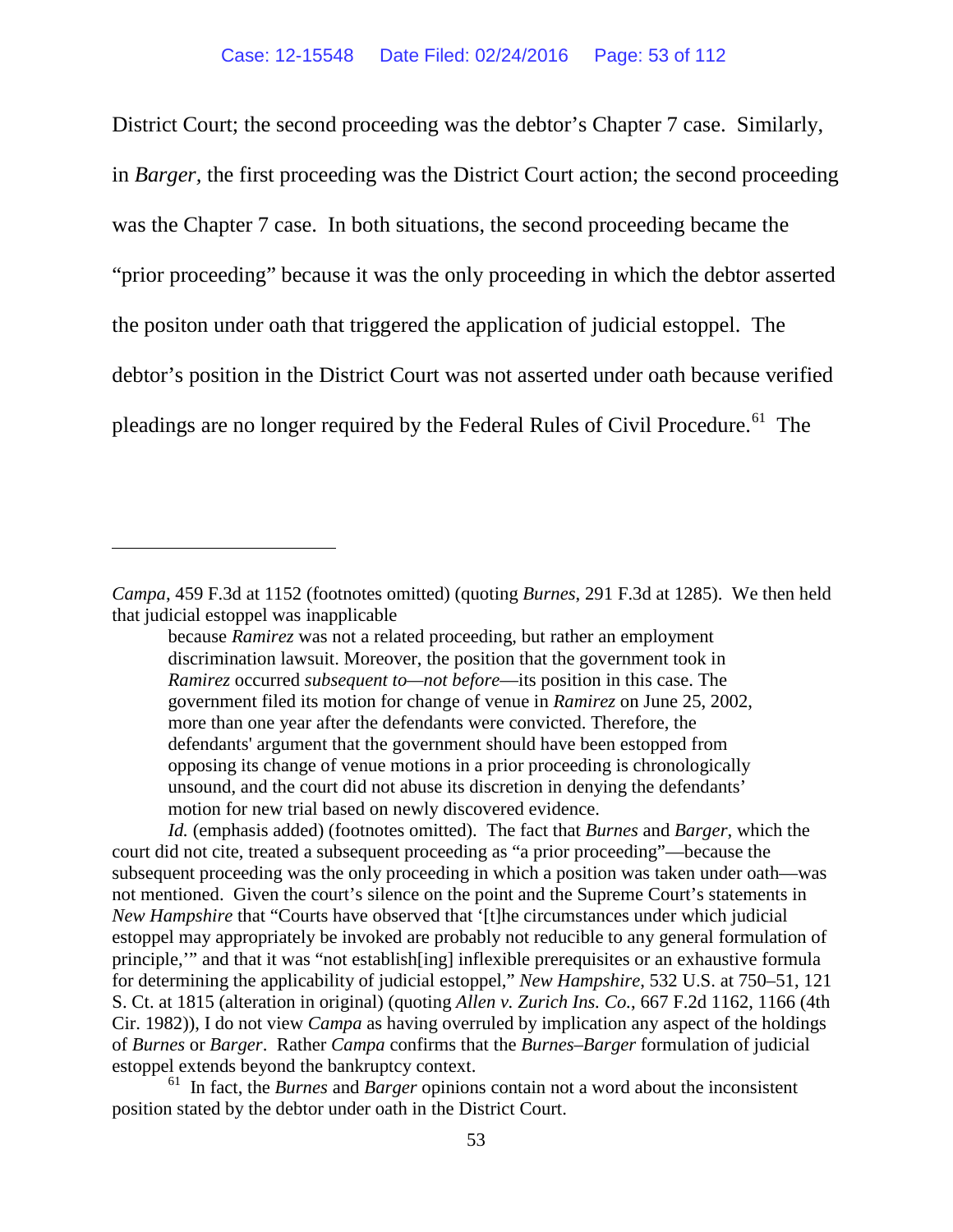divergent-sworn-positions-and-mockery-of-justice rule's "divergent sworn positions" element thus fell by the wayside.<sup>[62](#page-53-0)</sup>

 $C_{\cdot}$ 

1.

Judicial estoppel's next doctrinal development, in *Burnes*, occurred when this court changed its focus from protecting the integrity of the judicial system to punishing debtors who do not fully disclose their assets. Because *Burnes* followed directly on the heels of the Supreme Court's decision in *New Hampshire v. Maine*,<sup>[63](#page-53-1)</sup> the court first had to consider that case's impact on the Circuit's own precedent. In *New Hampshire*, the Supreme Court identified three factors that guided its judicial-estoppel analysis—the degree to which the two statements at issue were inconsistent; whether a judicial tribunal accepted the earlier position so that it would appear, if a later court adopts a contrary position, that either court had been misled; and whether the party advancing the inconsistent position would

<span id="page-53-0"></span> $62$  In effectively eliminating the divergent-sworn-positions-and-mockery-of-justice rule's requirement of "divergent sworn positions," *Burnes* expanded judicial estoppel's reach far beyond that contemplated by this court when, in *Chrysler Credit* and *McKinnon*, it incorporated the doctrine (as articulated in *American National Bank*) into the law of the Eleventh Circuit for application in cases presenting the *New Hampshire* scenario and then, in *Talavera* and *Taylor*, for application in cases presenting the *Burnes* scenario. Absent the divergent-sworn-positions requirement endorsed in those decisions, a plaintiff could file suit in the District Court and litigate the case to final judgment on a claim the existence of which the plaintiff denied under oath in a "prior proceeding." The District Court's entertainment of such a claim would not result in a mockery of justice for two reasons. First, Rule 8(d)(3) of the Federal Rules of Civil Procedure permits the pleading of inconsistent claims (and defenses). Second, the plaintiff's adversary would impeach him with his prior inconsistent sworn statement. *See infra* notes [161–](#page-81-0) [163](#page-82-0) and accompanying text.

<span id="page-53-1"></span><sup>63</sup> *New Hampshire v. Maine*, 532 U.S. 742, 121 S. Ct. 1808, 149 L. Ed. 2d 968 (2001).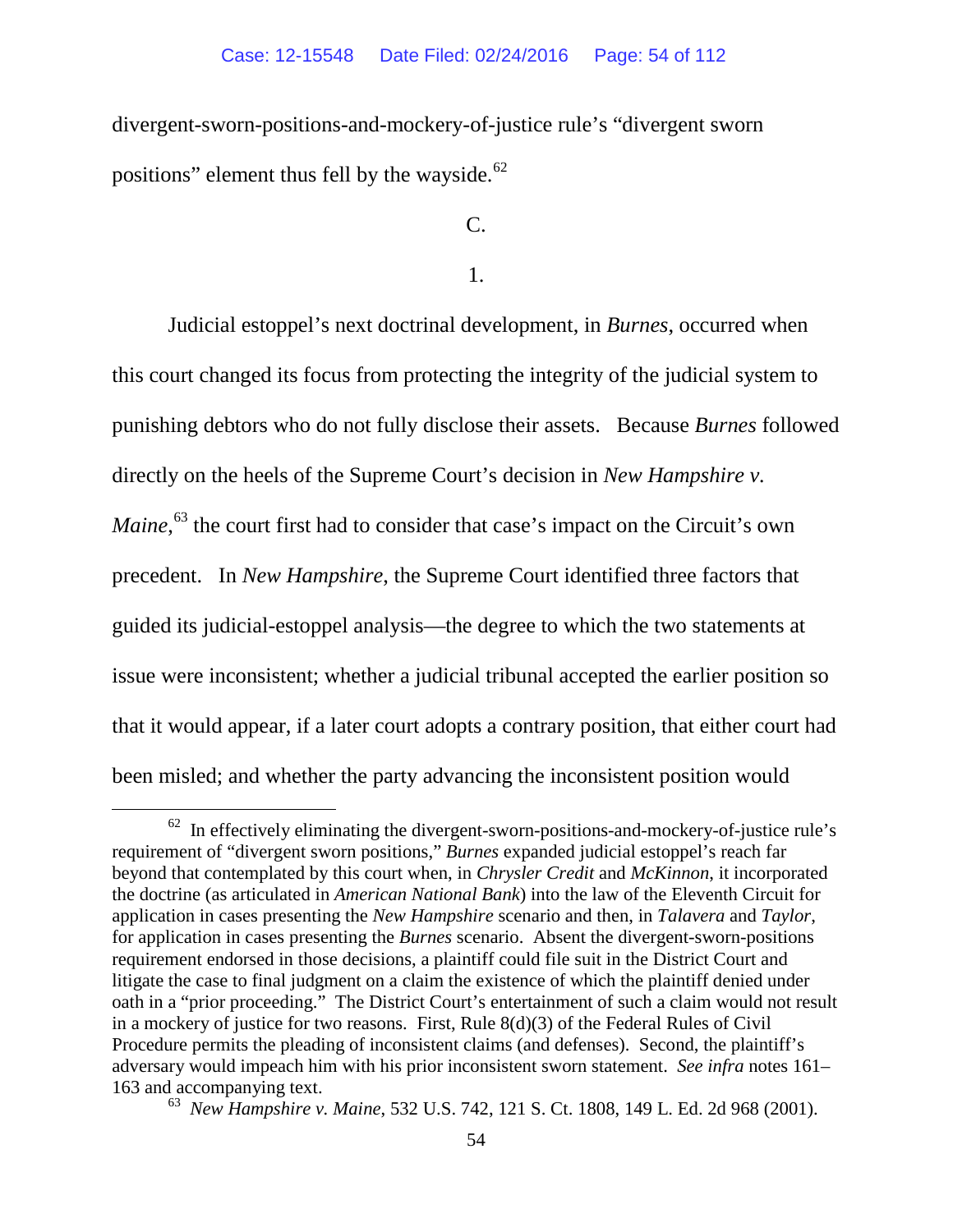derive an "unfair advantage or impose an unfair detriment on the opposing party if not estopped<sup>"[64](#page-54-0)</sup>—but went on to conclude that these factors were not "inflexible" prerequisites or an exhaustive formula for determining the applicability of judicial estoppel."[65](#page-54-1) Against this uncertain backdrop, the *Burnes* Court recited verbatim the divergent-sworn-positions-and-mockery-of-justice rule<sup>[66](#page-54-2)</sup> and followed it with the two-element statement:

In the Eleventh Circuit, courts consider two factors in the application of judicial estoppel to a particular case. "First, it must be shown that the allegedly inconsistent positions were made under oath in a prior proceeding. Second, such inconsistencies must be shown to have been calculated to make a mockery of the judicial system."<sup>[67](#page-54-3)</sup>

The court then considered whether basing the application of judicial estoppel on

these two factors would comport with the Supreme Court's "instructions" in *New* 

*Hampshire*, and concluded that the two factors "provide courts with sufficient

flexibility in determining the applicability of the doctrine of judicial estoppel based

on the facts of a particular case*.*"[68](#page-54-4)

Addressing the first factor, the *Burnes* Court focused solely on the

<span id="page-54-0"></span>debtor's position before the Bankruptcy Court,<sup>[69](#page-54-5)</sup> stating that there was "no

 <sup>64</sup> *See id.* at 750–51, 121 S. Ct. at 1815.

<sup>65</sup> *Id.* at 751, 121 S. Ct. at 1815.

<sup>66</sup> *See Burnes*, 291 F.3d at 1285.

<sup>67</sup> *Id.* (citation omitted) (quoting *Salomon*, 260 F.3d at 1308).

<sup>68</sup> *Id.* at 1285–86.

<span id="page-54-5"></span><span id="page-54-4"></span><span id="page-54-3"></span><span id="page-54-2"></span><span id="page-54-1"></span> $69$  The court made no mention of the position the debtor took under oath in the District Court. The fact that the debtor brought suit on a claim he did not disclose to the Bankruptcy Court apparently constituted a "position" that rendered inconsistent the "position" the debtor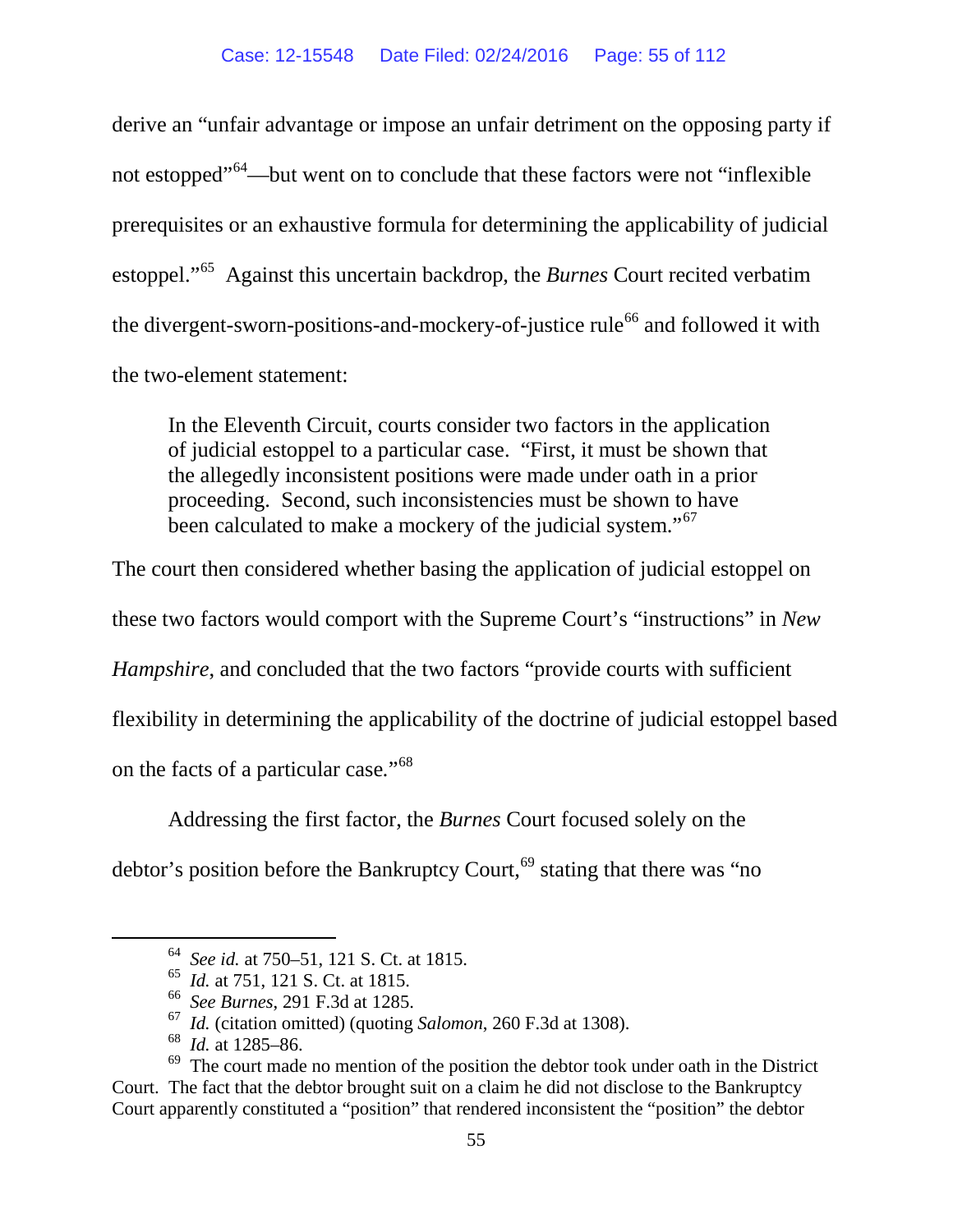<span id="page-55-2"></span>debate that [the debtor's] financial disclosure forms were submitted under oath to the bankruptcy court; therefore, the issue bec[ame] one of intent."<sup>70</sup> That is, were the inconsistent positions the debtor had taken "calculated to make a mockery of the judicial system"? Specifically, when he amended his bankruptcy schedules pursuant to the Bankruptcy Court's order but failed to disclose his Title VII claim and the lawsuit against his employer, was the nondisclosure inadvertent or mistaken?

Appearing to equate the phrase "calculated to make a mockery of the judicial system" with the phrase "intentional manipulation" of the system, the court observed that "several circuits, in considering the particular issue of judicial estoppel and the omission of assets in a bankruptcy case, have concluded that deliberate or intentional manipulation can be inferred from the record."<sup>[71](#page-55-1)</sup> Then, citing decisions of other circuits, the court reasoned that whether an intent to manipulate the system can be inferred turns on whether the debtor, *at the time* he breached the duty to disclose the claim, either lacked knowledge of the claim or

 $\overline{a}$ 

took under oath in the Bankruptcy Court and thus established the first element of the twoelement statement. *Id.* at 1286.

<span id="page-55-1"></span><span id="page-55-0"></span><sup>&</sup>lt;sup>70</sup> *Id.* Implicit in the court's statement was the notion that the debtor's failure to disclose the lawsuit against his employer in amending the schedules in his Chapter 7 case was the functional equivalent of a false statement under oath that the claim did not exist. *See ante* at 23 & n.18.<br><sup>71</sup> *Burnes*, 291 F.3d at 1287.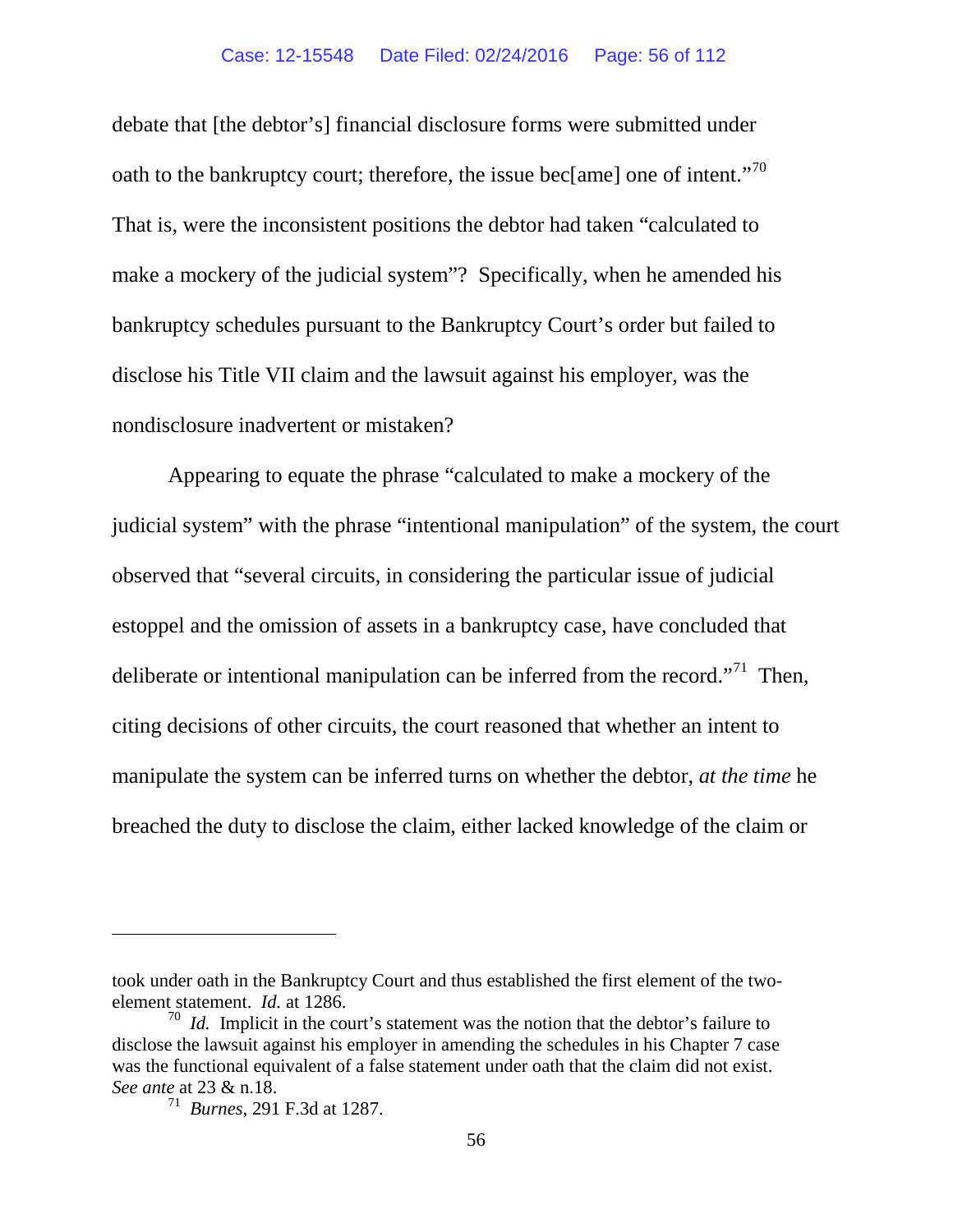had no motive for concealing it.<sup>72</sup> If the debtor knew of the claim or had a motive for concealing it, the failure to disclose the claim could not have been inadvertent or a mistake.[73](#page-56-1) 

The court concluded that the record before it contained "sufficient evidence from which to infer intentional manipulation by [the debtor]<sup> $17<sup>74</sup>$  $17<sup>74</sup>$  $17<sup>74</sup>$ </sup> as a matter of law, and thus affirmed the District Court's grant of summary judgment to the defendant. The debtor obviously knew about the Title VII litigation pending against the

<span id="page-56-0"></span> <sup>72</sup> *Id.* The *Burnes* Court cited, among other cases, *PaylessWholesale Distribs. Inc. v. Alberto Culver (P.R.), Inc.*, 989 F.2d 570 (1st Cir. 1993), which the court characterized as "holding that judicial estoppel barred a former debtor from asserting racketeering, antitrust and fraud claims because the debtor intentionally failed to disclose the claims in a prior bankruptcy proceeding, even though [the debtor] knew about the claims and had the motive to conceal them." *Burnes*, 291 F.3d at 1287. The *Burnes* Court also turned its focus to *Oneida Motor Freight, Inc. v. United Jersey Bank*, 848 F.2d 414, 417–18 (3d Cir. 1988), in which the Third Circuit held, "Oneida had knowledge of its claim *when it completed the schedule of assets* in the bankruptcy, and . . . it also had the motive to conceal the claims because creditors may have voted against the reorganization had they known about the potential offset." *Burnes*, 291 F.3d at 1287.

Judicial estoppel is triggered when the debtor breaches the duty of disclosure (and his adversary in the district-court action discovers the breach). The time of the breach is critical. *See ante* at 23 & n.18; *see also Love v. Tyson Foods, Inc.*, 677 F.3d 258, 262 (5th Cir. 2012) (observing that "whether Love had a financial motive to conceal his claims against Tyson *at the time Love failed to meet his disclosure obligations* . . . is the relevant time frame for the judicial estoppel analysis."); *Robinson v. Tyson Foods, Inc.*, 595 F.3d 1269, 1276 (11th Cir. 2010) ("When reviewing potential motive, the relevant inquiry is intent at the *time of non-disclosure.*" (emphasis added)).

<span id="page-56-1"></span><sup>73</sup> *Burnes*, 291 F.3d at 1287 ("'[T]he debtor's failure to satisfy its statutory disclosure duty is "inadvertent" only when, in general, the debtor either lacks knowledge or the undisclosed claims or has no motive for their concealment.'" (quoting *In re Coastal Plains, Inc.*, 179 F.3d 197, 210 (5th Cir. 1999))).

<span id="page-56-2"></span><sup>&</sup>lt;sup>74</sup> *Id.* The court does not identify the "judicial system"—whether the Bankruptcy Court or the District Court—the debtor intended to manipulate. *See infra* note [153.](#page-78-0) I suggest that it was the Bankruptcy Court's because the intent to manipulate occurred at the moment the debtor amended his bankruptcy schedules but omitted to disclose his Title VII claim and the litigation against his employer.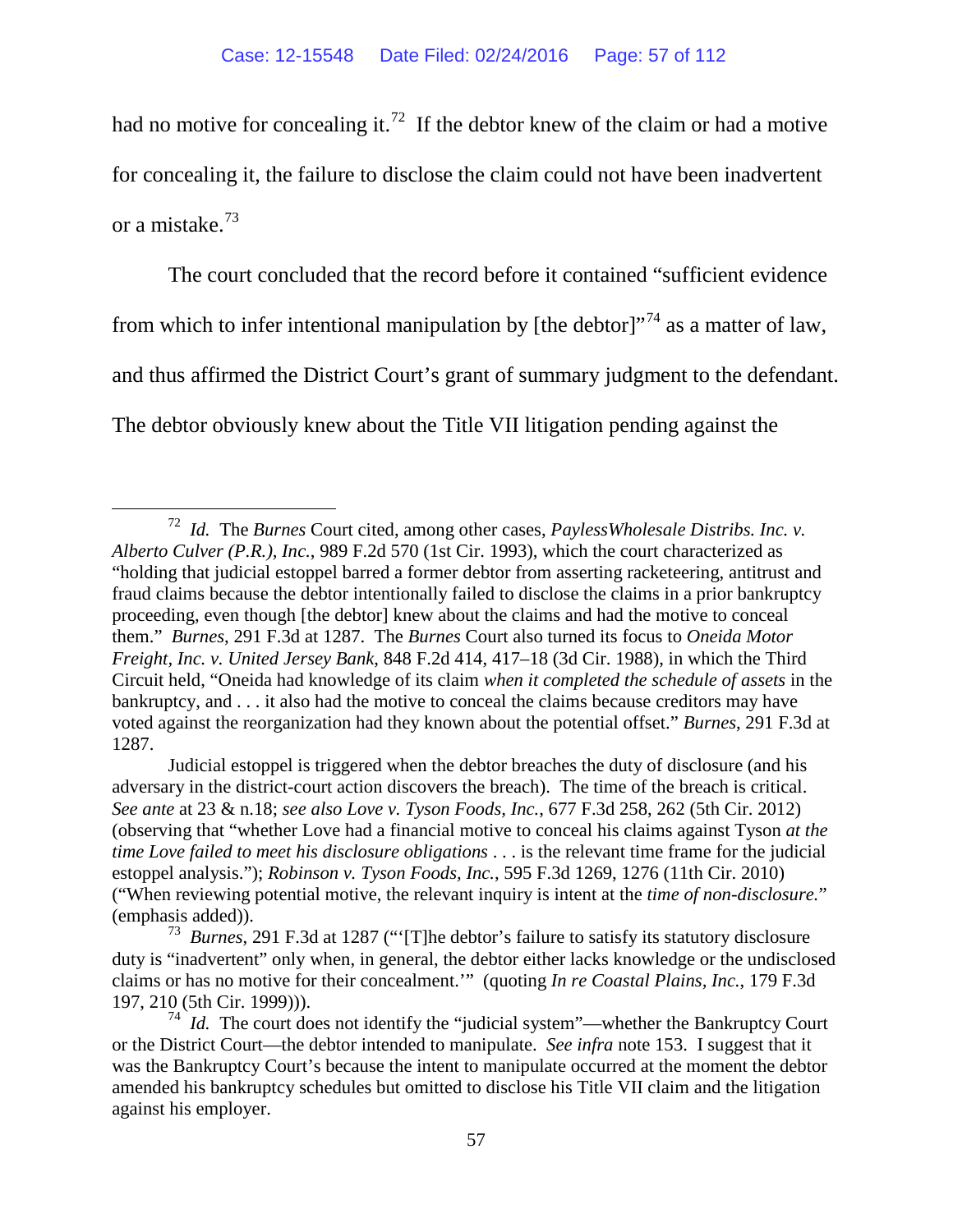defendant when he amended his schedule of assets but failed to disclose the

litigation, and he had a motive for concealing it:

As to motive, it is undisputed that [the debtor] stood to gain an advantage by concealing the claims from the bankruptcy court. It is unlikely he would have received the benefit of a conversion to Chapter 7 followed by a no asset, complete discharge had his creditors, the trustee, or the bankruptcy court known of a lawsuit claiming millions of dollars in damages.<sup>[75](#page-57-0)</sup>

That the debtor's failure to disclose the claim could be remedied if his

Chapter 7 case were reopened was, in the court's view, irrelevant because

[t]he success of our bankruptcy laws requires a debtor's full and honest disclosure. Allowing [the debtor] to back-up, re-open the bankruptcy case, and amend his bankruptcy filings, only after his omission has been challenged by an adversary, suggests that a debtor should consider disclosing potential assets only if he is caught concealing them. This so-called remedy would only diminish the necessary incentive to provide the bankruptcy court with a truthful disclosure of the debtors' assets.<sup>[76](#page-57-1)</sup>

Shifting the focus of the judicial-estoppel inquiry from preserving the integrity of

the judicial system to punishing the debtor for failing to fully disclose his assets,

the *Burnes* Court set the stage for the doctrine's final extension in *Barger*.

<span id="page-57-1"></span><span id="page-57-0"></span> <sup>75</sup> *Burnes*, 291 F.3d at 1288.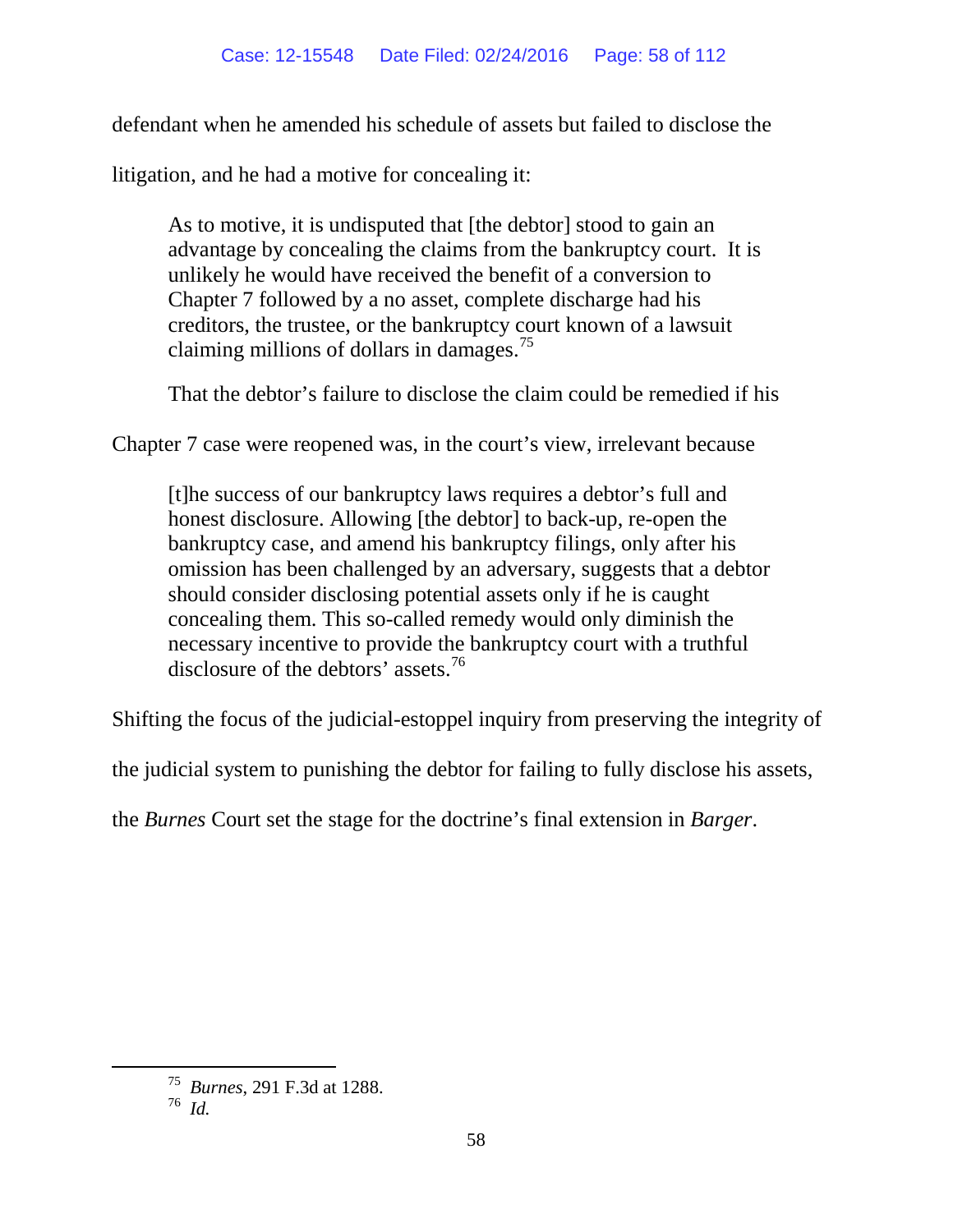2.

a.

*Barger v. City of Cartersville*<sup>[77](#page-58-0)</sup> further weakened the intent requirement by reinforcing *Burnes*'s conclusion that it would diminish debtors' "necessary incentive to provide the bankruptcy court with a truthful disclosure of the debtors' assets" if a noncompliant debtor were "allow[ed] to back up, re-open the bankruptcy case, and amend his bankruptcy filings, only after his omission has been challenged by an adversary."[78](#page-58-1) In *Barger*, the debtor, Donna Barger, sued the City of Cartersville after a demotion, seeking reinstatement.<sup>[79](#page-58-2)</sup> Shortly thereafter, she also sought Chapter 7 bankruptcy relief. $80$  While her bankruptcy estate was being administered, she amended her complaint against the City to seek compensatory and punitive damages in addition to reinstatement.<sup>[81](#page-58-4)</sup> Because she was now seeking damages, she was required to amend her bankruptcy filings but failed to do so. $82$ 

<span id="page-58-1"></span><span id="page-58-0"></span> $\overline{a}$ 

<sup>77</sup> *Barger v. City of Cartersville*, 348 F.3d 1289 (11th Cir. 2003).

<sup>78</sup>*Id.* at 1297 (quoting *Burnes*, 291 F.3d at 1288). <sup>79</sup>*Id.* at 1291.

<sup>80</sup> *Id.*

<sup>81</sup> *Id.*

<span id="page-58-5"></span><span id="page-58-4"></span><span id="page-58-3"></span><span id="page-58-2"></span><sup>82</sup> *Id.* In *Burnes,* the court held that the debtor's "undisclosed claim for *injunctive relief*  offered nothing of value to the estate and was of no consequence to the trustee or the creditors." *Burnes*, 291 F.3d at 1289 (emphasis added). Thus, the debtor's failure to schedule that claim did not constitute a breach of the disclosure requirements of 11 U.S.C.  $\S 521(a)(1)(B)(i)$  and (iii), and Rule 1007 of the Federal Rules of Bankruptcy Procedure. *See infra* notes [171–](#page-86-0)[175](#page-87-0) and accompanying text. Relying on *Burnes*, the *Barger* Court came to the same conclusion regarding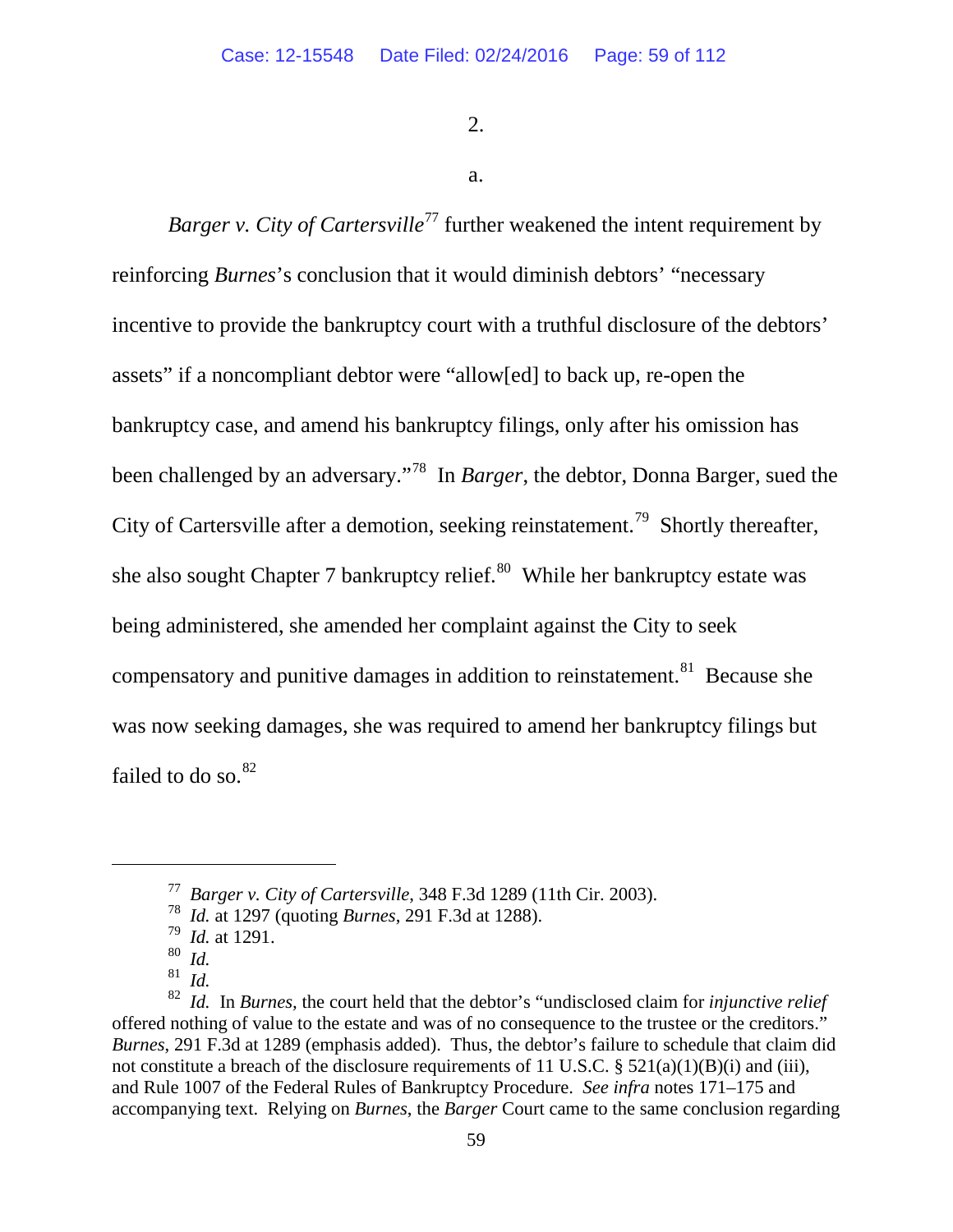When the City discovered this it moved the District Court for summary

judgment based on judicial estoppel, and the bankruptcy trustee intervened.<sup>[83](#page-59-0)</sup> The debtor responded by moving the Bankruptcy Court to reopen her case  $84$  so she could disclose the litigation.<sup>85</sup> Although the City objected to reopening the case<sup>[86](#page-59-3)</sup> the court exercised its discretion and granted Barger's motion.<sup>[87](#page-59-2)</sup>

Barger did not tell the trustee that she was . . . seeking . . . liquidated damages, compensatory damages, and punitive damages. She did not inform the trustee about these additional damages even though she added them to her prayer for relief [in the District Court litigation] a mere two days before the creditors meeting [conducted by the trustee].

*Id.*

 $\overline{a}$ 

<span id="page-59-1"></span>84 There appears to be an additional wrinkle not dealt with by the courts in the *Barger* litigation that is worth mentioning. It relates to the automatic stay created by 11 U.S.C. § 362. Section 362 provides, in pertinent part, that the filing of a voluntary petition for bankruptcy relief "operates as a stay . . . of any act to obtain possession of property of the estate or of property from the estate or to exercise control over property of the estate," 11 U.S.C. § 362(a)(3), and that "the stay of an act against property of the estate . . . continues until such property is no longer property of the estate," *id.*  $\S$  362(c)(1).

When the City opposed the debtor's, Barger's, motion to reopen her Chapter 7 case on the ground that the trustee would be estopped to pursue the claims that she had been litigating in the District Court, the City was engaging in an "act to obtain possession of property of the estate." That act was a nullity. *See United States v. White*, 466 F.3d 1241, 1244 (11th Cir. 2006) ("It is the law of this Circuit that '[a]ctions taken in violation of the automatic stay are void and without effect.'" (quoting *Borg–Warner Acceptance Corp. v. Hall*, 685 F.2d 1306, 1308 (11th Cir. 1982)). In the same vein, if the City initiated an adversary proceeding in the Chapter 7 case to obtain a declaration that the claims at issue belonged to the City via the operation of judicial estoppel, that proceeding would be a nullity as well.

<span id="page-59-3"></span><span id="page-59-2"></span><sup>85</sup>*In re Barger,* 279 B.R. 900, 901 (Bankr. N.D. Ga. 2002). Rule 5010 of the Federal Rules of Bankruptcy Procedure, which governs reopenings, provides:

A case may be reopened on motion of the debtor or other party in interest pursuant to §350(b) of the Code. In a chapter 7, 12, or 13 case a trustee shall not be appointed by the United States trustee unless the court determines that a trustee

<sup>&</sup>quot;Barger's claim for injunctive relief (*i.e.* her request for reinstatement)." *See Barger*, 348 F.3d at 1297.

<span id="page-59-0"></span><sup>&</sup>lt;sup>83</sup> Without elaboration, this court attributed to the trustee the debtor's conduct in concealing her claims against the City and the pending District Court litigation even though "it seem[ed] clear that Barger [had] deceived the trustee." *Barger*, 348 F.3d at 1296.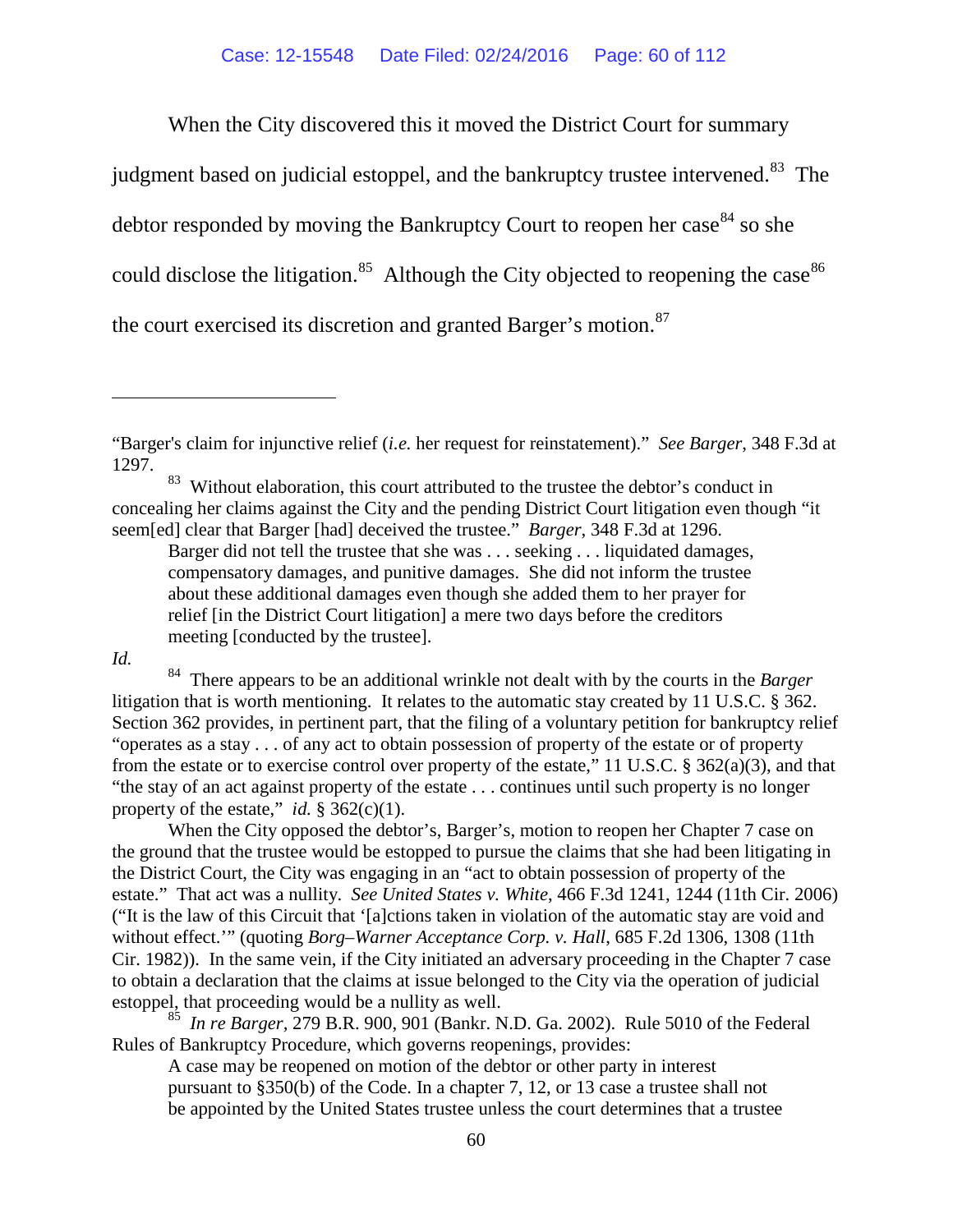As indicated in the order, the court first decided that it had the authority to reopen the Chapter 7 case.<sup>88</sup> Under 11 U.S.C. § 350(b), the case could be "reopened . . . to administer assets, to accord relief to the debtor, or for other cause."[89](#page-60-1) The claims against the City, which became assets of the debtor's estate on the filing of the Chapter 7 petition but were not scheduled, remained assets of the estate after the case closed since the claims had not been abandoned by the trustee<sup>[90](#page-60-2)</sup> or otherwise administered. "It would ordinarily follow," the court

is necessary to protect the interests of creditors and the debtor or to insure efficient administration of the case.

 $\overline{a}$ 

If the Bankruptcy Court granted the debtor's motion to reopen, the debtor could amend her schedules as a matter of right under Rule 1009 of the Federal Rules of Bankruptcy Procedure, "Amendments of Voluntary Petitions, Lists, Schedules and Statements." Rule 1009, "General Right to Amend," states, in pertinent part: "A voluntary petition, list, schedule, or statement may be amended by the debtor as a matter of course at any time before the case is closed. The debtor shall give notice of the amendment to the trustee and to any entity affected thereby." Fed. R. Bankr. P. 1009(a).

86 The City had standing to object to the debtor's motion to reopen. *In re Lewis*, 273 B.R. 739, 749 (Bankr. N.D. Ga. 2001).

87 *In re Barger,* 279 B.R. at 909.

88 *Id.* 

 $89$  11 U.S.C. § 350(b).

<span id="page-60-2"></span><span id="page-60-1"></span><span id="page-60-0"></span>90 *In re Barger*, 279 B.R. at 905. "Abandonment of property of the estate," 11 U.S.C. § 554, states, in pertinent part:

Fed. R. Bankr. P. 5010.

The Bankruptcy Court "has broad discretion to reopen to permit administration of assets." 9 Collier on Bankruptcy, ¶ 5010.01 (Alan N. Resnick & Henry J. Sommer eds., 16th ed.); *In re Faden*, 96 F.3d 792, 796 (5th Cir. 1996); *In re Bianucci*, 4 F.3d 526, 528 (7th Cir. 1993); *see also In re Upshur*, 317 B.R. 446, 451 (Bankr. N.D. Ga. 2004) ("Although a motion to reopen is addressed to the sound discretion of the bankruptcy court, the court in fact has a duty to reopen the estate whenever there is proof that it has not been fully administered. The proper focus is on the benefit to the creditors, so that if the action has any value, the case should be reopened.").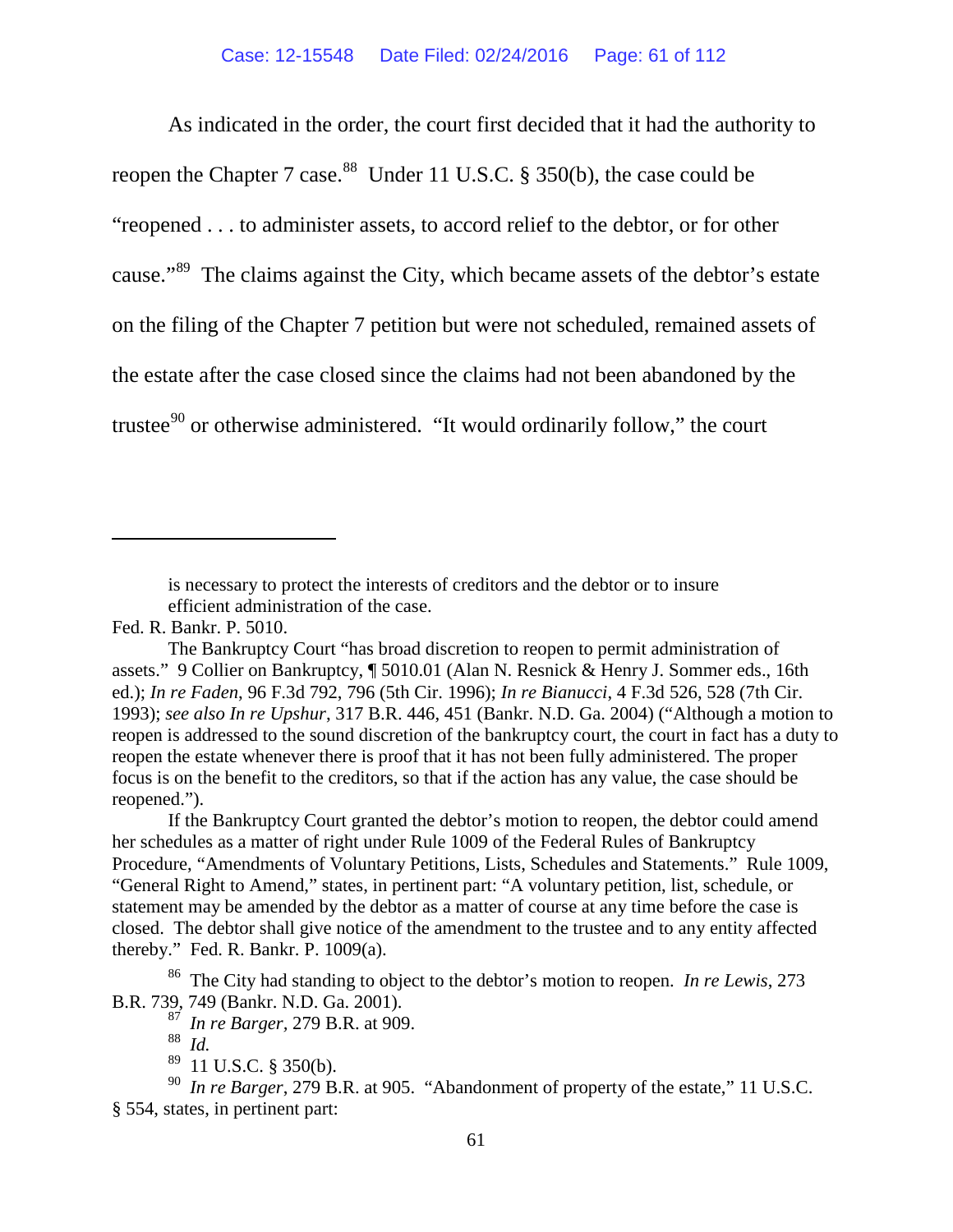concluded, "that the case should be reopened to administer the claim[s] for the benefit of creditors."[91](#page-61-0) The Bankruptcy Court did, however, address the question of whether the doctrine of judicial estoppel, as applied in *Burnes,* should foreclose Barger's motion. In the court's mind, the question turned on whether the debtor, in failing to amend her schedules, "operate[d] with an intentional or manipulative disregard of the legal system or the bankruptcy processes in this Court."<sup>[92](#page-61-1)</sup> The

court found that she had not.

She truthfully and voluntarily disclosed the existence of the Litigation to the Trustee, the person responsible for pursuing it, whether or not it had been scheduled. Her counsel's failure to amend her schedules could not, and did not, gain any advantage for her and, indeed, that failure was actually adverse to her interests. Her counsel has admitted that this failure was inadvertent oversight and there is nothing in the record or this Court's experience that would indicate otherwise.

. . . .

 $\overline{a}$ 

92 *Id.* at 908.

<sup>(</sup>a) After notice and a hearing, the trustee may abandon any property of the estate that is burdensome to the estate or that is of inconsequential value and benefit to the estate.

<sup>(</sup>c) Unless the court orders otherwise, any property scheduled under [section](https://a.next.westlaw.com/Link/Document/FullText?findType=L&pubNum=1000546&cite=11USCAS521&originatingDoc=N9CB34FC029A311E085059313582677B6&refType=RB&originationContext=document&transitionType=DocumentItem&contextData=(sc.UserEnteredCitation)%23co_pp_7b9b000044381)   $521(a)(1)$  of this title not otherwise administered at the time of the closing of a case is abandoned to the debtor and administered for purposes of [section 350](https://a.next.westlaw.com/Link/Document/FullText?findType=L&pubNum=1000546&cite=11USCAS350&originatingDoc=N9CB34FC029A311E085059313582677B6&refType=LQ&originationContext=document&transitionType=DocumentItem&contextData=(sc.UserEnteredCitation)) of this title.

<sup>(</sup>d) Unless the court orders otherwise, property of the estate that is not abandoned under this section and that is not administered in the case remains property of the estate.

<sup>11</sup> U.S.C. § 554. "*[P]roperly scheduled assets* that are not administered at the time the case is closed are deemed abandoned." 3 Collier on Bankruptcy, ¶ 350.03 (emphasis added). While the Chapter 7 case was ongoing, the trustee was unaware of the claims against the City and, thus, could not have abandoned them.

<span id="page-61-1"></span><span id="page-61-0"></span><sup>&</sup>lt;sup>91</sup> *In re Barger*, 279 at 904. The court added that "[w] hether that administration would also benefit [the debtor] remains to be seen. . . . Unless [the debtor] is entitled to exempt the claim, creditors will receive the benefit of any recovery, after payment of fees and expenses [of the litigation], under the distributive provisions of 11 U.S.C. § 726." *Id.*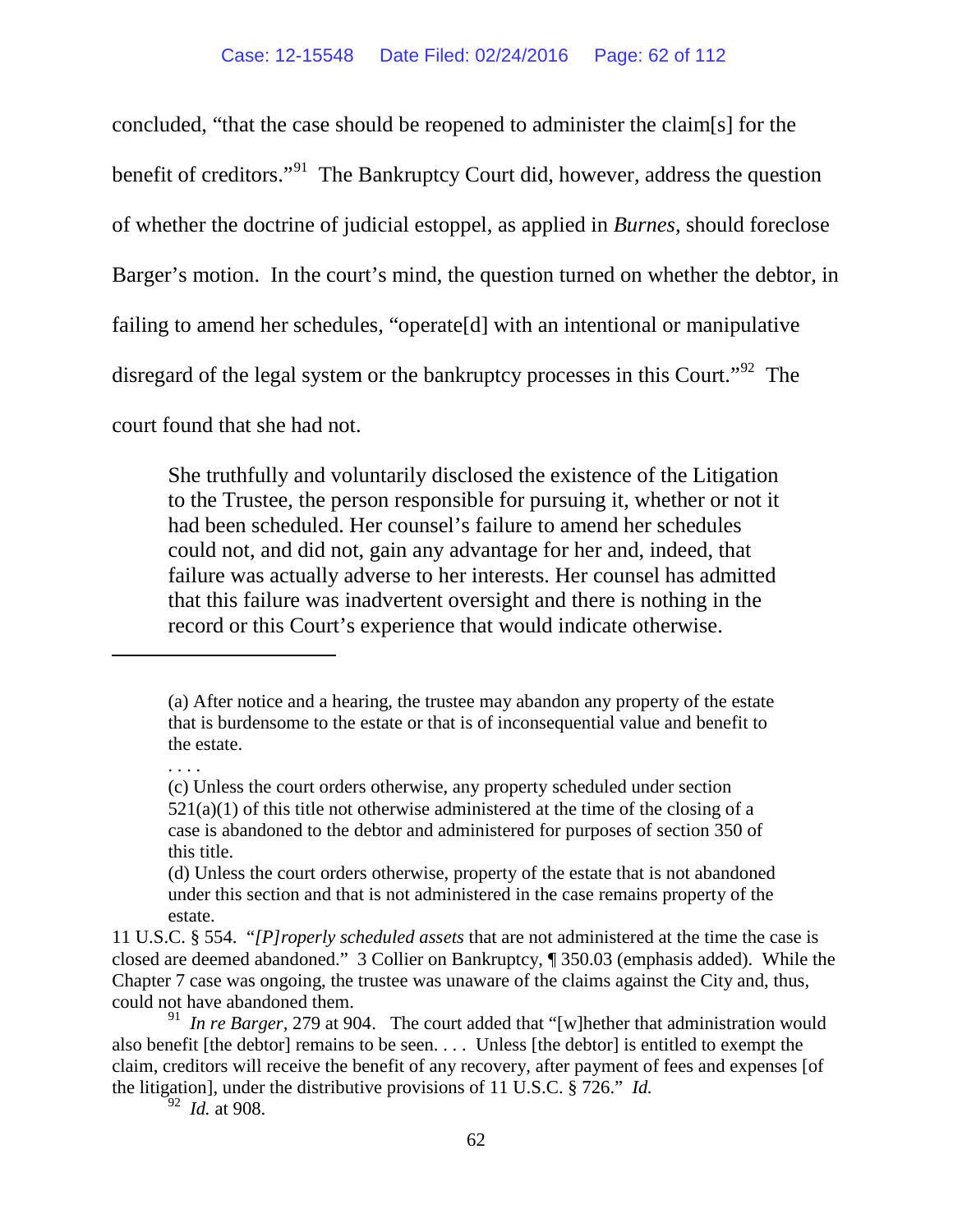The Federal Rules of Bankruptcy Procedure are to be construed ''to secure the just, speedy, and inexpensive determination of every case and proceeding.'' FED. R. BANKR. P. 1001. It would not serve the objectives of those Rules to hold that, in these circumstances, Debtor's failure to amend schedules to list a claim that had been voluntarily disclosed to the Chapter 7 Trustee at the § 341(a) meeting of creditors should preclude reopening of the case to correct that failure. To the contrary, because the voluntary disclosure to the trustee served the same substantive purpose as an amendment, because Debtor did not and could not benefit by the failure to amend, and because the failure is due to inadvertence, the just determination of this case requires reopening so that the claim can be administered.<sup>[93](#page-62-0)</sup>

Assuming, however, that the debtor was at fault for failing to amend her schedules, the court noted that the bankruptcy law provided "punishments other than judicial estoppel that can be directed at a debtor, rather than the estate and creditors," to deter debtors from concealing their assets, including sanctions under Rule 9011 of the Federal Rules of Bankruptcy Procedure,  $94$  revocation of the discharge,  $95$  or

 <sup>93</sup> *Id.*

<span id="page-62-1"></span><span id="page-62-0"></span> $94$  If a debtor were to make a false statement in his schedule of assets, Rule 9011 of the Federal Rules of Bankruptcy Procedure provides authority for the Bankruptcy Court to sanction him. Fed. R. Bankr. P. 9011. Rule 9011(b) provides that "[b]y presenting to the court (whether by signing, filing, submitting, or later advocating) a petition, pleading, written motion, or other paper, an attorney or unrepresented party is certifying that to the best of the person's knowledge, information, and belief" that "the allegations and other factual contentions have evidentiary support" and that "the denials of factual contentions are warranted on the evidence or, if so identified, are reasonably based on a lack of information or belief." Fed. R. Bankr. P. 9011(b). If a party violates Rule 9011(b) by filing a schedule denying that he has any claims when he does, in fact, have claims such that that statement is a "denial . . . [not] warranted on the evidence," then "the court may . . . impose an appropriate sanction" on the debtor. Fed. R. Bankr. P. 9011(c).

<span id="page-62-2"></span><sup>&</sup>lt;sup>95</sup> Under 11 U.S.C. § 727, "Discharge," the Bankruptcy Court may deny a debtor a discharge for concealing property of the estate or the trustee or a creditor may request the revocation of a discharge obtained through fraud. Section 727 states, in pertinent part:

<sup>(</sup>a) The court shall grant the debtor a discharge, unless—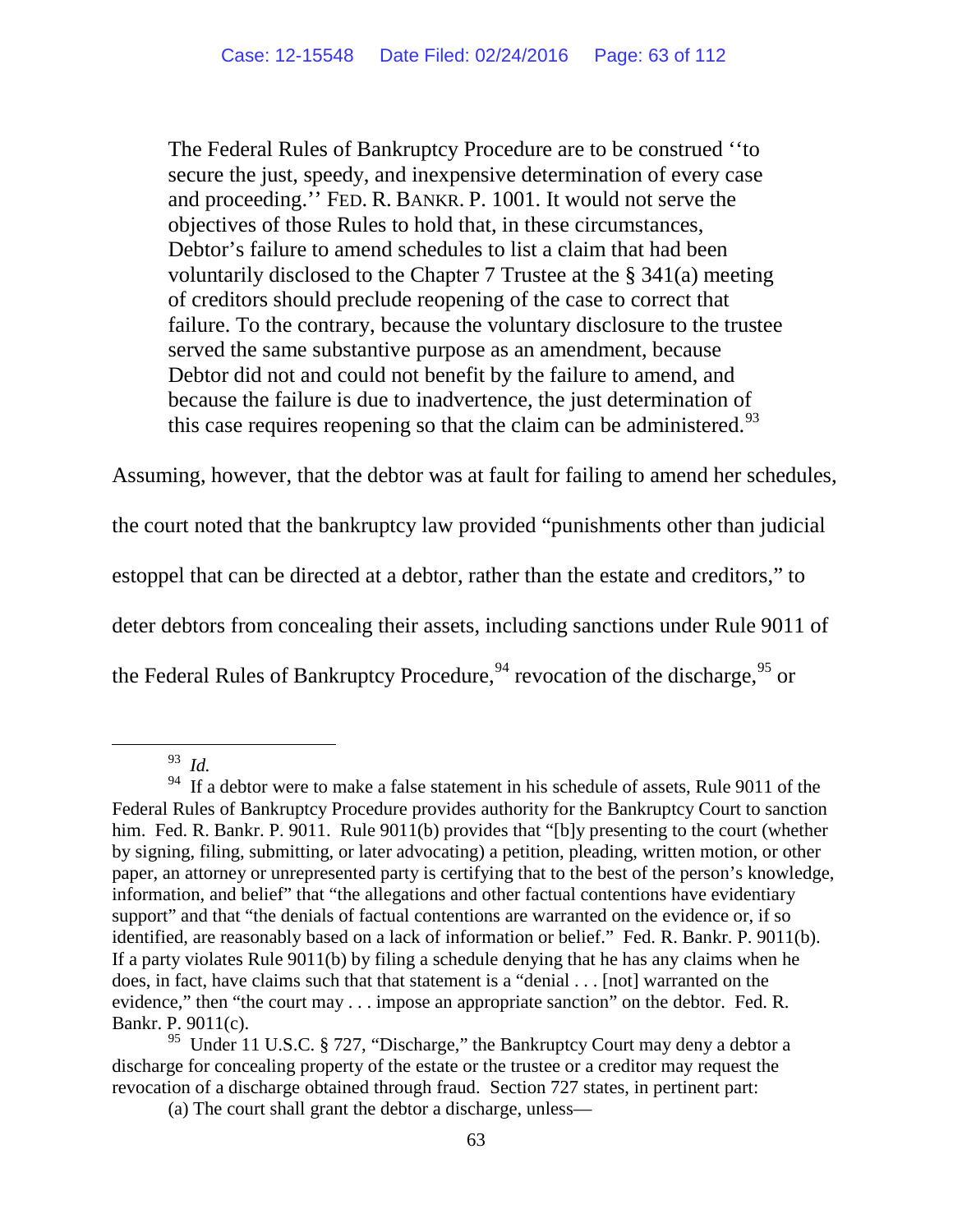denial of any exemption in the claim and its proceeds.<sup>[96](#page-63-0)</sup> Recognizing that judicial

estoppel was a discretionary doctrine,  $^{97}$  $^{97}$  $^{97}$  the court concluded that the "important"

interests of creditors, militate<sup>[d]</sup> against its application.<sup>"[98](#page-63-1)</sup>

. . . . (2) the debtor, with intent to hinder, delay, or defraud a creditor . . . has . . . concealed—

(A) property of the debtor, within one year before the date of the filing of the petition; or

(B) property of the estate, after the date of the filing of the petition;

 . . . (c) (1) The trustee, a creditor, or the United States trustee may object to the granting of a discharge under subsection (a) of this section.

(2) On request of a party in interest, the court may order the trustee to examine the acts and conduct of the debtor to determine whether a ground exists for denial of discharge.

(d) On request of the trustee, a creditor, or the United States trustee, and after

notice and a hearing, the court shall revoke a discharge granted under subsection (a) of this section if—

(1) such discharge was obtained through the fraud of the debtor, and the requesting party did not know of such fraud until after the granting of such discharge;

(2) the debtor acquired property that is property of the estate, or became entitled to acquire property that would be property of the estate, and knowingly and fraudulently failed to report the acquisition of or entitlement to such property, or to deliver or surrender such property to the trustee;

(e) The trustee, a creditor, or the United States trustee may request a revocation of a discharge—

(1) under subsection  $(d)(1)$  of this section within one year after such discharge is granted; or

(2) under subsection (d)(2) or (d)(3) of this section before the later of—

(A) one year after the granting of such discharge; and

(B) the date the case is closed.

11 U.S.C. § 727.

. . . .

 $\overline{a}$ 

<span id="page-63-0"></span>96 *In re Barger*, 279 B.R. at 908 (citing *In re Lewis*, 273 B.R. 739, 748 (Bankr. N.D. Ga. 2001)).

<span id="page-63-1"></span> $97$  The Bankruptcy Appellant Panel of the Ninth Circuit, in reversing the Bankruptcy Court's denial of a motion to reopen filed by a debtor, who, like Barger, had failed to schedule a lawsuit she had filed against her employer, stated that there are methods other than judicial estoppel for punishing a contumacious debtor: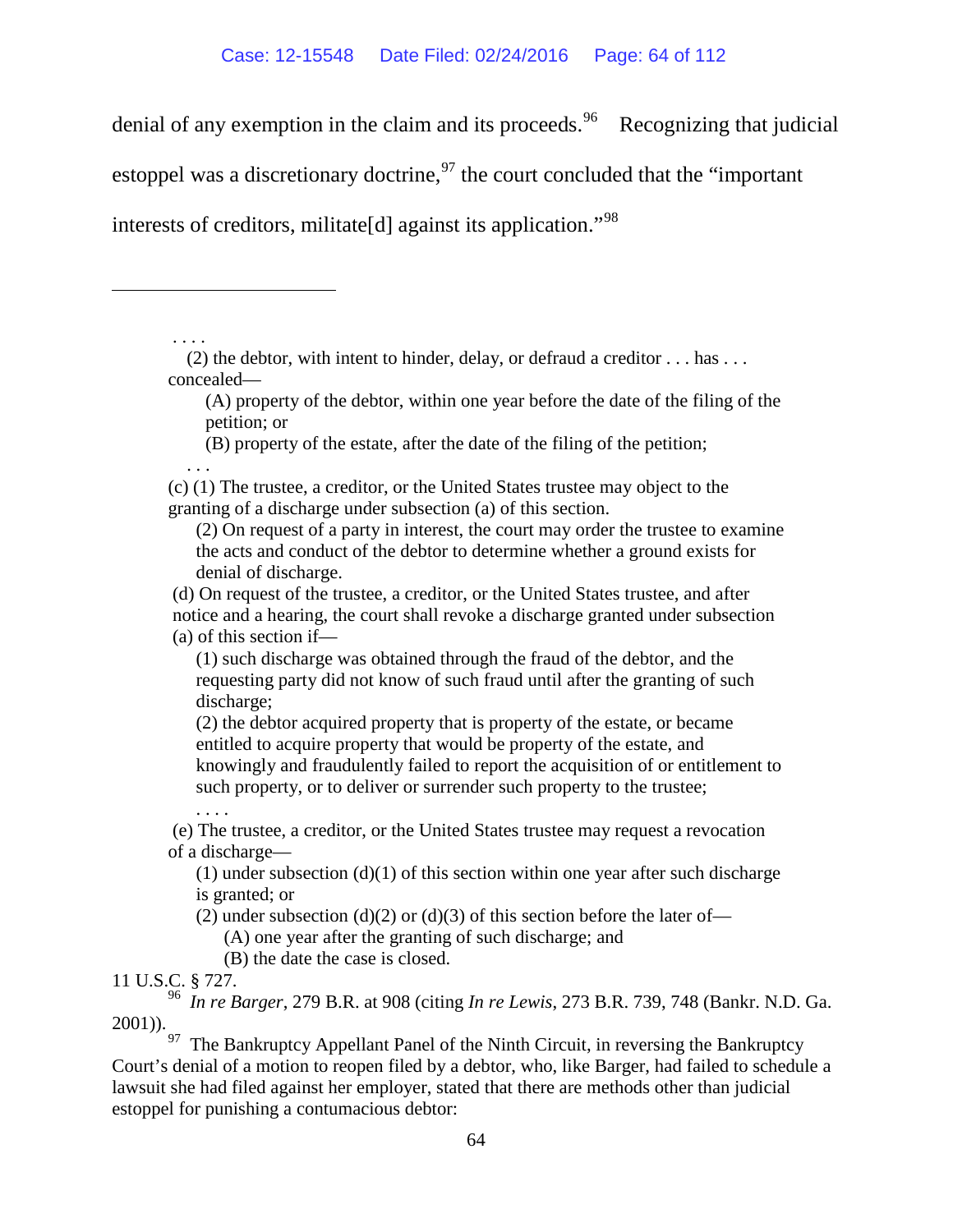It [would be] incongruous to punish Debtor's creditors and impair their prospects for a potential recovery in the bankruptcy case in order to improve the City's judicial estoppel argument in District Court. In *In re Daniel,* 205 B.R. 346 (Bankr. N.D. Ga. 1997) (Murphy, J.), the court observed that reopening a bankruptcy case in order for a debtor to disclose an asset is appropriate even if it deprives a defendant of a judicial estoppel defense.<sup>99</sup>

Moreover, "[a]ny advantage which Debtor may have gained by omitting the asset

from her schedules is eliminated by reopening, amending the schedules and allowing the Chapter 7 Trustee to administer the asset."<sup>100</sup> The court concluded that "the interests of Debtor's creditors override any detriment that the City may sustain as a result of reopening the case and that the Debtor's conduct does not preclude such reopening."[101](#page-64-2)

 $\overline{a}$ 

<sup>[</sup>A]ny legitimate concerns about a former debtor's misconduct can be addressed by other methods, rather than refusing to reopen a bankruptcy case. In appropriate situations a debtor can be subject to prosecution and penalties. *See, e.g.*, 18 U.S.C. §§ 152 and 3571. If a debtor shows bad faith, or if third parties are prejudiced by nondisclosure of an asset, then the bankruptcy court can exercise its discretion to disallow any claimed exemption in the asset, in whole or in part. In the circumstances of this appeal, where all creditors might get paid in full, Lopez still might receive a substantial portion of any recovery in the Action (11 U.S.C. §  $726(a)(6)$ ), but presumably that recovery would be because the Action had merit, not because Lopez gained any advantage by failing to list the Action.

<span id="page-64-2"></span><span id="page-64-1"></span><span id="page-64-0"></span>*In re Lopez*, 283 B.R. 22, 30 (B.A.P. 9th Cir. 2002) (citation omitted).

<sup>98</sup> *In re Barger*, 279 B.R. at 908.

<sup>99</sup> *Id.* at 909.

<sup>100</sup> *Id.* (quoting *In re Daniel*, 205 B.R. at 349).

<sup>101</sup> *Id.*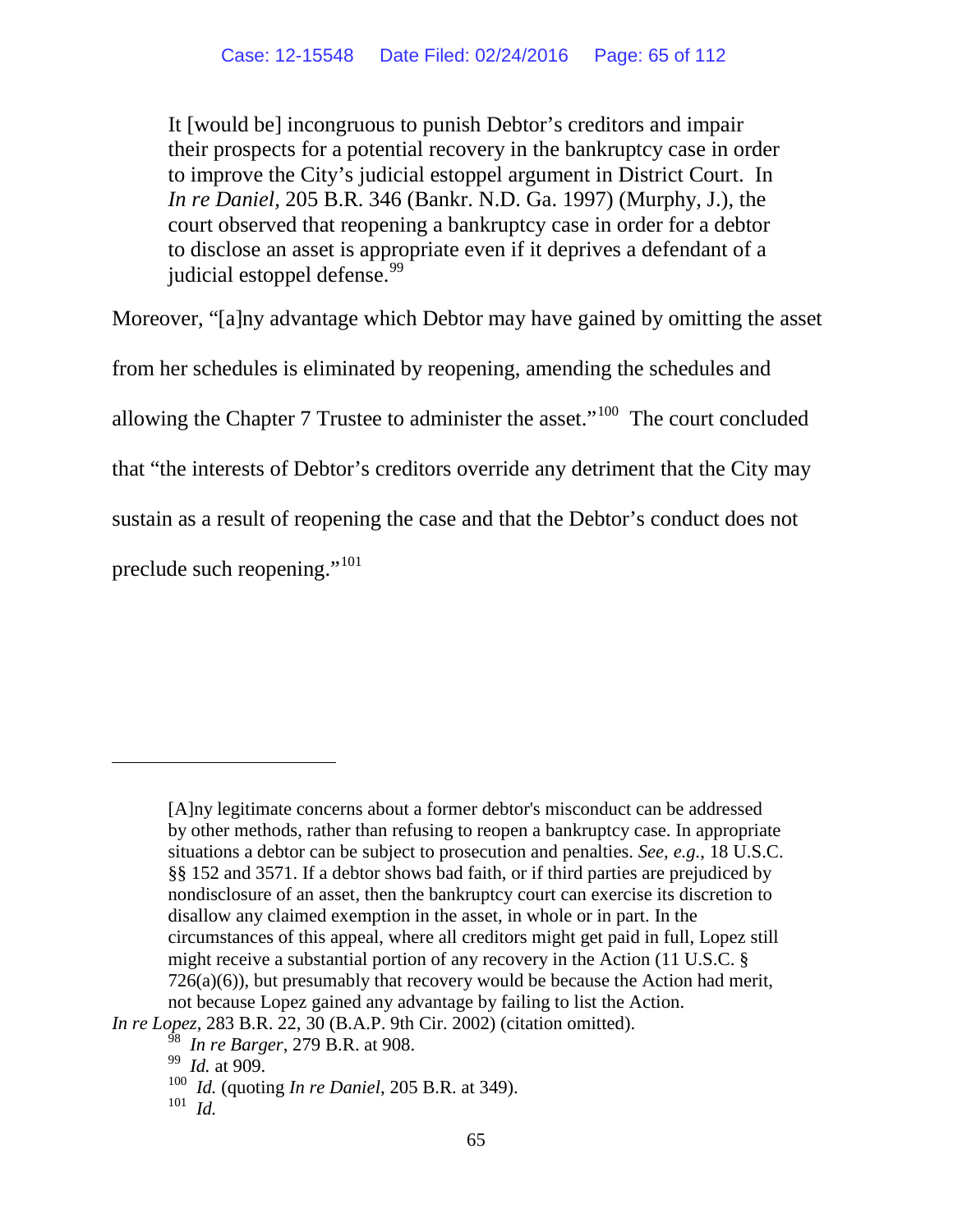The District Court then applied judicial estoppel and granted the City's

motion for summary judgment.<sup>[102](#page-65-0)</sup> In doing so, the court effectively rejected the Bankruptcy Court's findings and conclusions, and substituted its own, to-wit: the debtor, in failing to list the claims and her lawsuit against the City in her schedules, intended to manipulate the judicial system.<sup>[103](#page-65-1)</sup>

b.

On appeal, this court applied the two-element statement in determining whether the City had established the defense of judicial estoppel.<sup>[104](#page-65-2)</sup> This meant the City's task was two-fold: "First, . . . [Barger]'s allegedly inconsistent positions must have been 'made under oath in a prior proceeding.' Second, the

<span id="page-65-0"></span> <sup>102</sup> *See Barger*, 348 F.3d at 1292. Before it entered its final judgment in the case, the District Court was aware that the debtor's claims were assets of her bankruptcy estate and that the trustee could succeed to her position pursuant to Rule 25(c) of the Federal Rules of Civil Procedure. *Id.* The District Court did not order the substitution, but this court did on appeal: "Since the district court never directed the Trustee to substitute for Barger or join in her in this suit, the Trustee simply takes Barger's place from hereon." *Id.* at 1293.

<span id="page-65-1"></span><sup>&</sup>lt;sup>103</sup> In substituting its own findings and conclusions for the Bankruptcy Court's, the District Court was not exercising its role as an appellate court reviewing an interlocutory order of the Bankruptcy Court pursuant to 28 U.S.C. § 158(a)(3). *See In re F.D.R. Hickory House, Inc.*, 60 F.3d 724, 725 (11th Cir. 1995) ("[A] district court, at its discretion, may review interlocutory judgments and orders of a bankruptcy court . . . ."). Rather, the District Court was ruling on the question of whether to grant the City summary judgment based on its affirmative judicial estoppel defense. *See Barger*, 348 F.3d at 1292.

<span id="page-65-2"></span><sup>&</sup>lt;sup>104</sup> At this point, the trustee had intervened, as this court recognized that the debtor lacked standing. *Id.* Without elaboration, this court attributed to the trustee the debtor's conduct in concealing her claims against the City and the pending District Court litigation even though "it seem[ed] clear that Barger [had] deceived the trustee," *id.* at 1296:

<sup>[</sup>She] did not tell the trustee that she was . . . seeking . . . liquidated damages, compensatory damages, and punitive damages. She did not inform the trustee about these additional damages even though she added them to her prayer for relief [in the District Court litigation] a mere two days before the creditors meeting [conducted by the trustee].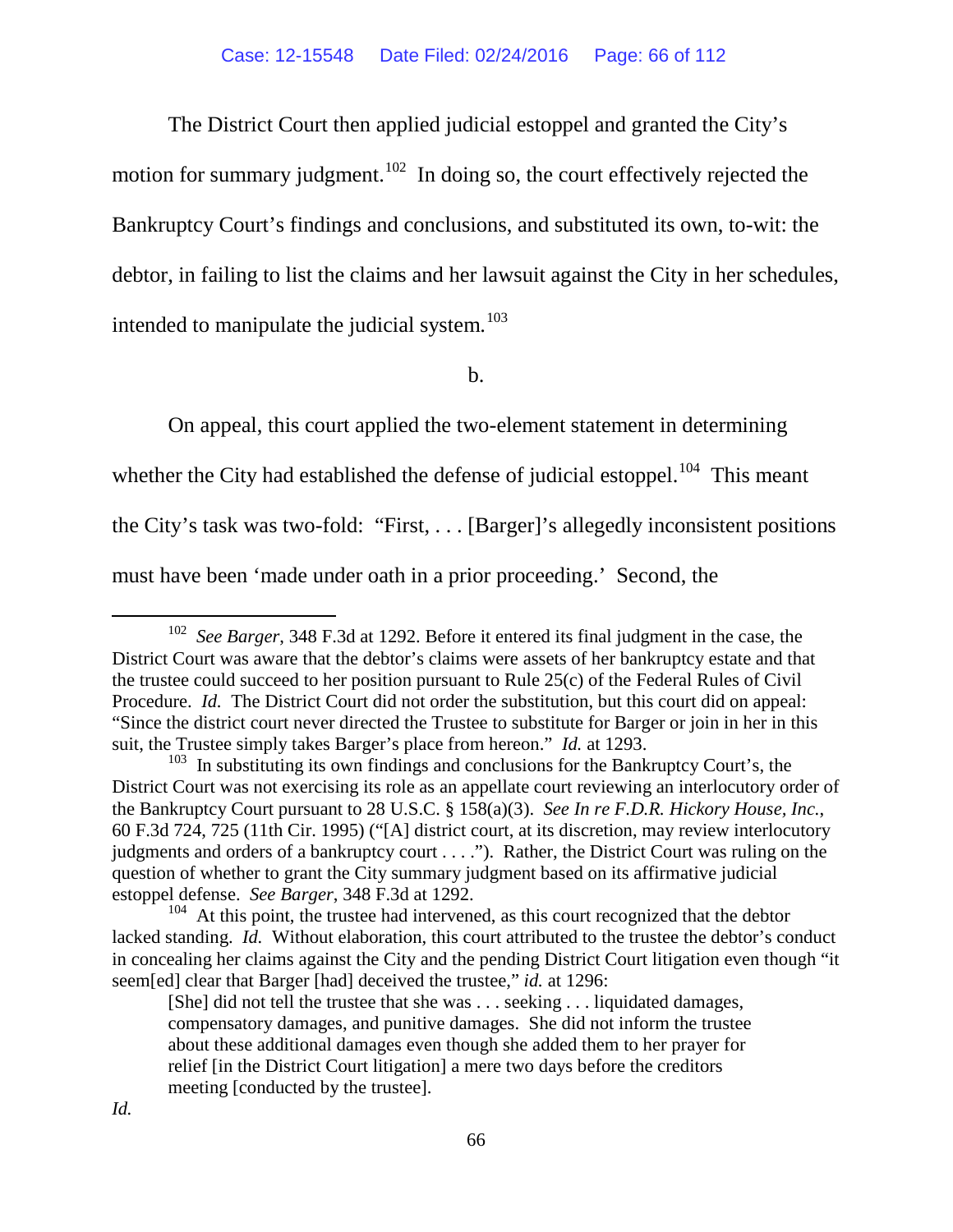'inconsistencies must be shown to have been calculated to make a mockery of the judicial system."<sup>[105](#page-66-0)</sup>

The City, of course, could show that the claims Barger was asserting in the District Court were inconsistent with the claims she had presented to the Bankruptcy Court and that her Statement of Financial Affairs to the Bankruptcy Court was, by its very nature, under oath.<sup>[106](#page-66-1)</sup>

Having satisfied the first prong, the City still had to show that Barger filed the false statement with the intent to manipulate the judicial system:

[T]he issue here is intent. For purposes of judicial estoppel, intent is a purposeful contradiction—not simple error or inadvertence. "[D]eliberate or intentional manipulation can be inferred from the record," where the debtor has knowledge of the undisclosed claims and has motive for concealment.<sup>[107](#page-66-2)</sup>

Because the court accepted that Barger's intent to manipulate the judicial system was inferable as a matter of law, the City was able to make this showing and thus satisfy both prongs of the test.<sup>108</sup> The court noted that Barger had knowledge of the claims she was pursuing against the City at the time she failed to disclose the claims, and found that she had a motive for concealing them.<sup>[109](#page-66-4)</sup>

Barger appeared to gain an advantage when she failed to list her discrimination claims on her schedule of assets. Omitting the

<sup>&</sup>lt;sup>105</sup> *Id.* at 1293–94 (citation omitted) (quoting *Salomon*, 260 F.3d at 1308).<br><sup>106</sup> *See supra* note 70.

<sup>&</sup>lt;sup>107</sup> Barger, 348 F.3d at 1294 (quoting *Burnes*, 291 F.3d at 1287).

<sup>108</sup> *Id.* at 1294–97.

<span id="page-66-4"></span><span id="page-66-3"></span><span id="page-66-2"></span><span id="page-66-1"></span><span id="page-66-0"></span><sup>&</sup>lt;sup>109</sup> *Id.* The intent to manipulate the bankruptcy system occurred at the moment Barger was under a duty to disclose her pending claims but did not do so. *See supra* note [60.](#page-51-2)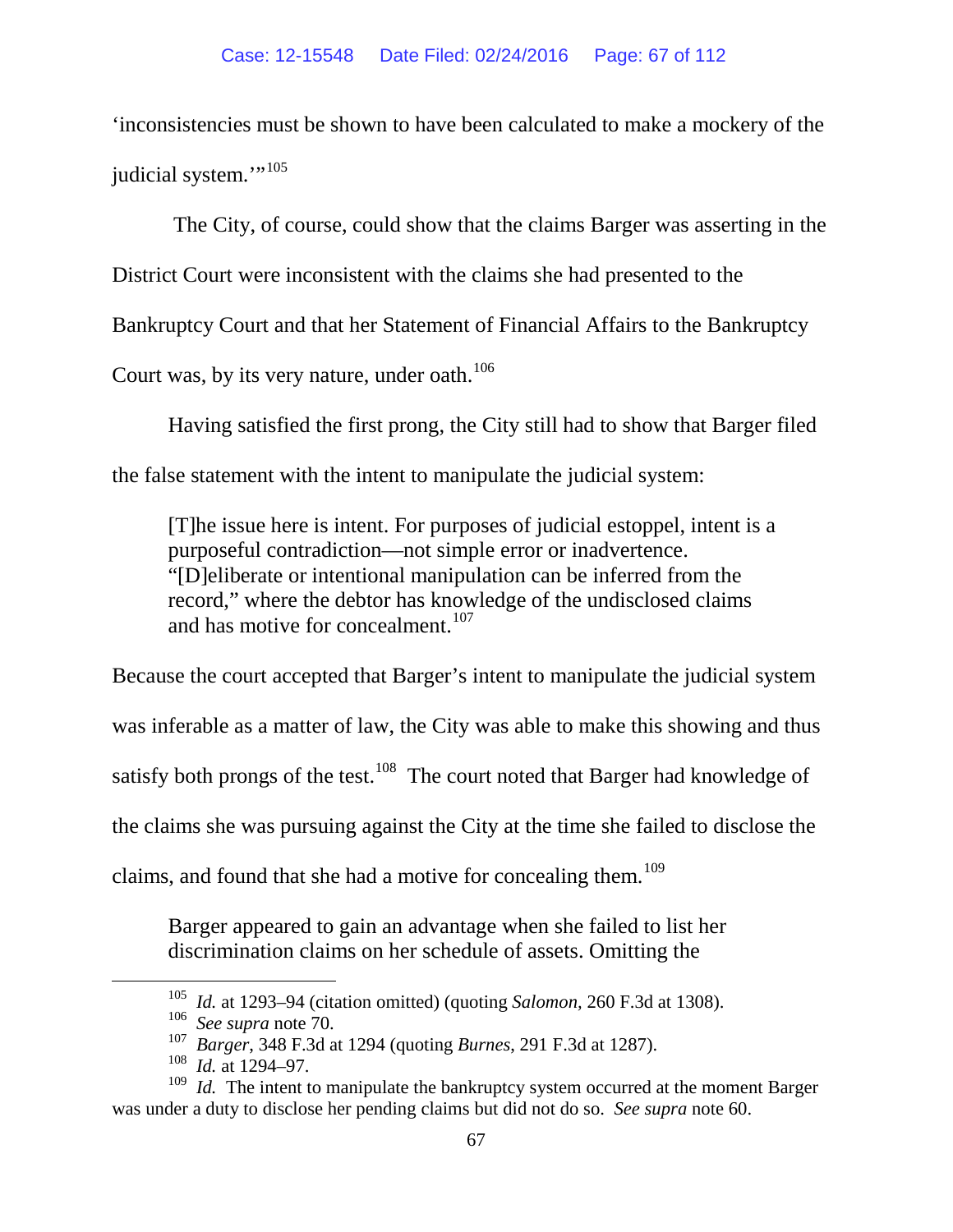discrimination claims from the schedule of assets appeared to benefit her because, by omitting the claims, she could keep any proceeds for herself and not have them become part of the bankruptcy estate. Thus, Barger's knowledge of her discrimination claims and motive to conceal them are sufficient evidence from which to infer her intentional manipulation.<sup>[110](#page-67-0)</sup>

The court affirmed the District Court's application of judicial estoppel because the

City had satisfied the two-element statement's requirements.

3.

Though the doctrine of judicial estoppel as expressed by *Burnes* and *Barger* 

continues to be binding precedent in this circuit,  $111$  a subsequent panel reached a

directly contrary decision in *Parker v. Wendy's International, Inc.*,<sup>[112](#page-67-2)</sup> a case

presenting a set of facts materially indistinguishable from those in *Barger*. [113](#page-67-3) The

*Parker* Court concluded that "[t]he correct analysis here compels the conclusion

that judicial estoppel should not be applied at all" to bar the trustee of the

 <sup>110</sup> *Id.* at 1296 (citing *Burnes*, 291 F.3d at 1287).

<span id="page-67-1"></span><span id="page-67-0"></span><sup>&</sup>lt;sup>111</sup> Under this court's prior-panel-precedent rule, "a prior panel's holding is binding on all subsequent panels unless and until it is overruled or undermined to the point of abrogation by the Supreme Court or by this court sitting *en banc*." *In re Lambrix*, 776 F.3d 789, 794 (11th Cir. 2015) (per curiam) (quoting *United States v. Archer*, 531 F.3d 1347, 1352 (11th Cir. 2008)). 112 *Parker v. Wendy's Int'l, Inc.*, 365 F.3d 1268 (11th Cir. 2004).

<span id="page-67-3"></span><span id="page-67-2"></span><sup>113</sup> I must confess that I sat on the panel that decided *Parker*, whose decision inadvertently violated this circuit's prior-panel-precedent rule and reached a result opposite to the one compelled by *Burnes* and *Barger*, as well as the panel that decided *Salomon*, which actually turned on an unspecified state-law source of the doctrine but relied on the Eleventh Circuit's formulation then in effect. Therefore, I bear part of the responsibility for allowing the current state of judicial estoppel to persist unresolved for as long as it has. Mea culpa, mea maxima culpa. "Under these circumstances, except for any personal humiliation involved in admitting that I do not always understand the opinions of this Court, I see no reason why I should be consciously wrong today because I was unconsciously wrong yesterday." *See Massachusetts v. United States*, 333 U.S. 611, 639–40, 68 S. Ct. 747, 763, 92 L. Ed. 968 (1948) (Jackson, J., dissenting).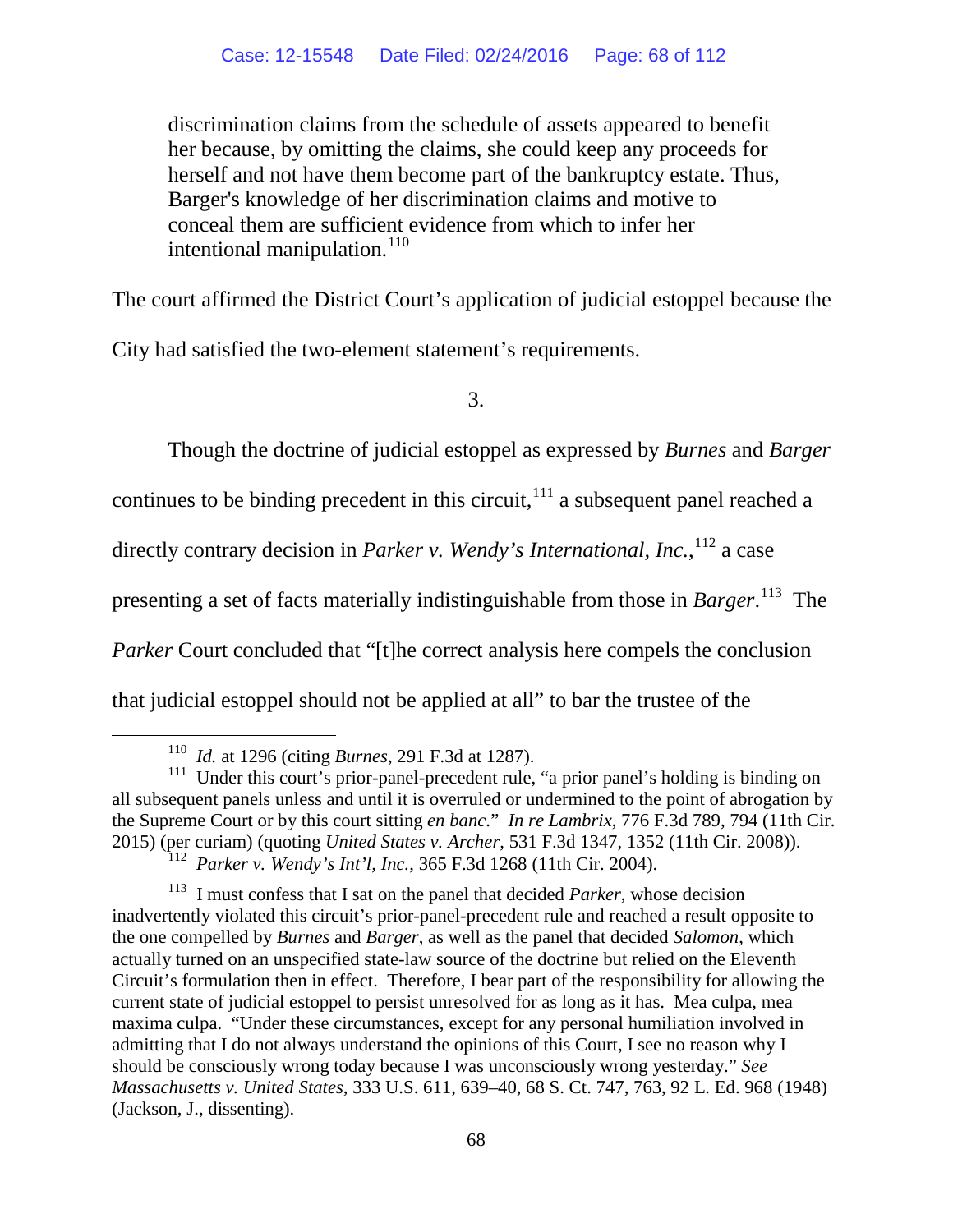bankruptcy estate from pursuing an undeclared lawsuit.<sup>114</sup> Because the trustee had not been "tainted or burdened by the debtor's misconduct"—the post-petition inconsistent statements in the Bankruptcy Court and in the District Court—it would be inappropriate to punish the trustee in the debtor's stead, and by extension deprive the debtor's creditors of property that belonged, by operation of law, to the estate.<sup>[115](#page-68-1)</sup>

Notably, though the *Parker* panel cited each *New Hampshire*, *Burnes*, and *Barger* multiple times, it never explained why *Barger* did not dictate the result.<sup>[116](#page-68-2)</sup> Many courts and commentators have cited *Parker* favorably, often mistakenly referring to *Parker* as the Eleventh Circuit's controlling statement of judicial estoppel.<sup>[117](#page-68-3)</sup> Indeed, the Fifth Circuit, sitting en banc, relied extensively on *Parker*'s logic to overturn a panel decision applying judicial estoppel to bar an innocent trustee from pursuing an undisclosed claim.<sup>118</sup> As the decision in *Parker* demonstrates, the current state of our judicial-estoppel jurisprudence is both

118 *See Reed*, 650 F.3d at 578–79.

 <sup>114</sup> *Parker*, 365 F.3d at 1272.

<sup>115</sup> *Id.* at 1271–73.

<span id="page-68-2"></span><span id="page-68-1"></span><span id="page-68-0"></span><sup>&</sup>lt;sup>116</sup> Disagreement with the reasoning of prior precedent is not alone a basis for disregarding that precedent. *See In re Lambrix*, 776 F.3d at 794. The *Parker* Court did question whether the debtor in *Burnes* lacked standing but said nothing as to the propriety of the controlling *Barger* decision. *See Parker*, 365 F.3d at 1272.

<span id="page-68-4"></span><span id="page-68-3"></span><sup>117</sup> *See, e.g.*, *Stephenson v. Malloy*, 700 F.3d 265, 271 (6th Cir. 2012); *Reed v. City of Arlington*, 650 F.3d 571, 578 (5th Cir. 2011) (en banc); *Perry v. Blum*, 629 F.3d 1, 9 (1st Cir. 2010); George Klidonas & Regina L. Griffin, *Estoppel Does Not Extend to Innocent Trustees*, 30 Am. Bankr. Inst. J. 44, 44 n.6 (Nov. 2011).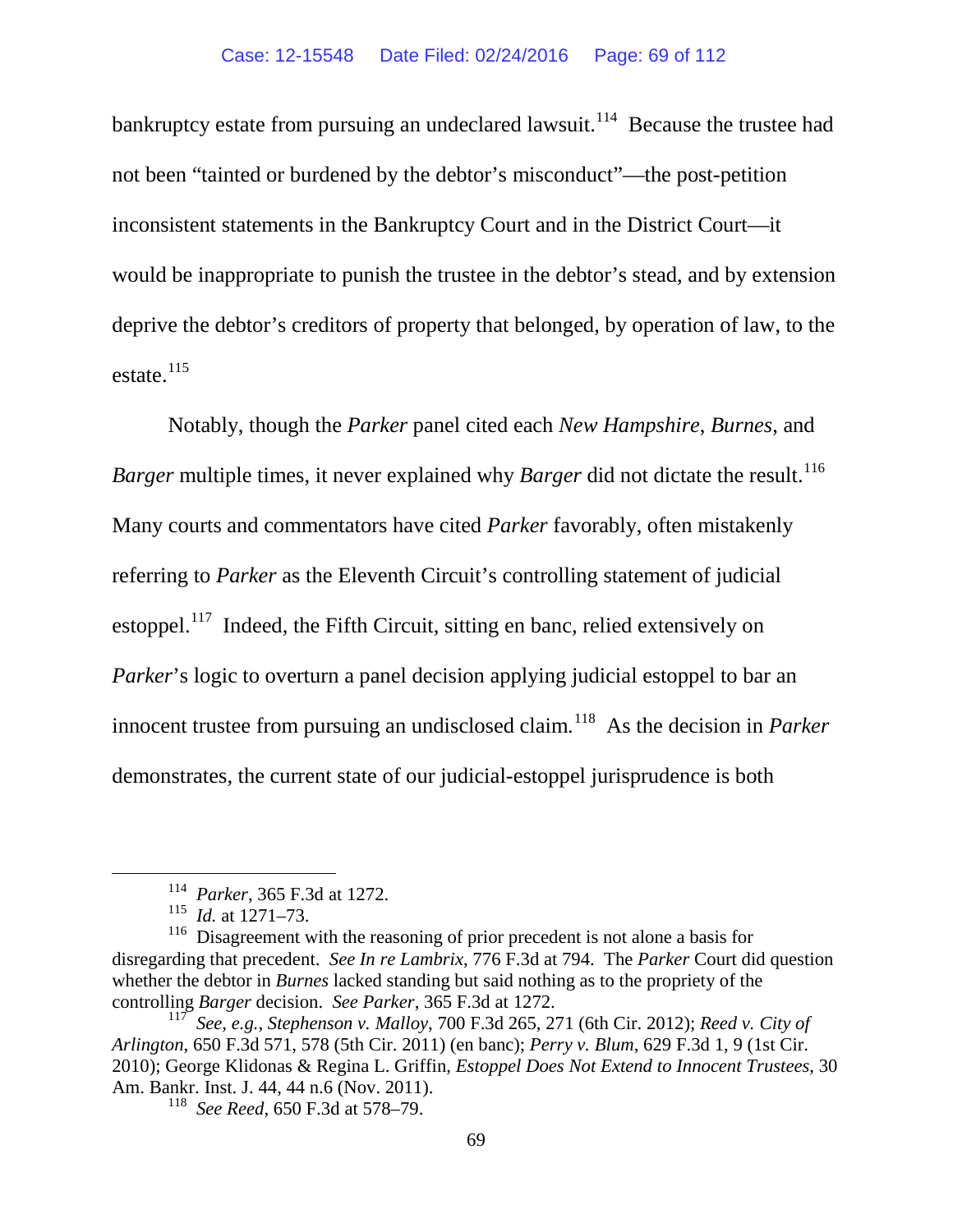confused and confusing, calling to mind the old saw that justice ought not be dispensed under a rule that varies by the length of the presiding judge's foot.<sup>[119](#page-69-0)</sup>

D.

In sum then, trying to reconcile this court's decisions applying judicial estoppel as a uniform doctrine proves problematic, to say the least. The vast majority of the decisions discussed above fall in the category Wright, Miller & Cooper labels the "still more open-ended approach."<sup>120</sup> And with minimal exception, all focus on and penalize the same "unseemly adversarial behavior" taking false positions under oath. $121$ 

Judicial estoppel first became this court's law in *Chrysler Credit,* which involved statements under oath in two forums, a North Carolina court and the Bankruptcy Court, and held that the doctrine's purpose was to prevent parties from "attempt[ing] to manipulate the court system through the calculated assertion of

<span id="page-69-0"></span><sup>&</sup>lt;sup>119</sup> As then–Lord Chancellor John Scott, who later became the first Earl of Eldon, admonished,

The doctrines of this Court ought to be as well settled, and made as uniform almost as those of the common law, laying down fixed principles, but taking care that they are to be applied according to the circumstances of each case. . . . Nothing would inflict on me greater pain, in quitting this place, than the recollection that I had done anything to justify the reproach that the equity of this court varies like the Chancellor's foot.

*Gee v. Pritchard*, (1818) 2 Swans. 402, 414.

<span id="page-69-1"></span><sup>120 18</sup>B Charles Alan Wright, Arthur R. Miller & Edward H. Cooper, *Federal Practice and Procedure: Jurisdiction* § 4477 (2d ed. 2002). As far as I can tell, this is so with the

<span id="page-69-2"></span>exception of *Riviera Beach* and *Tampa Bay Water. See supra* note [28.](#page-40-1) 121 The exceptions are again *Riviera Beach* and *Tampa Bay Water. See also infra* note [129.](#page-71-0)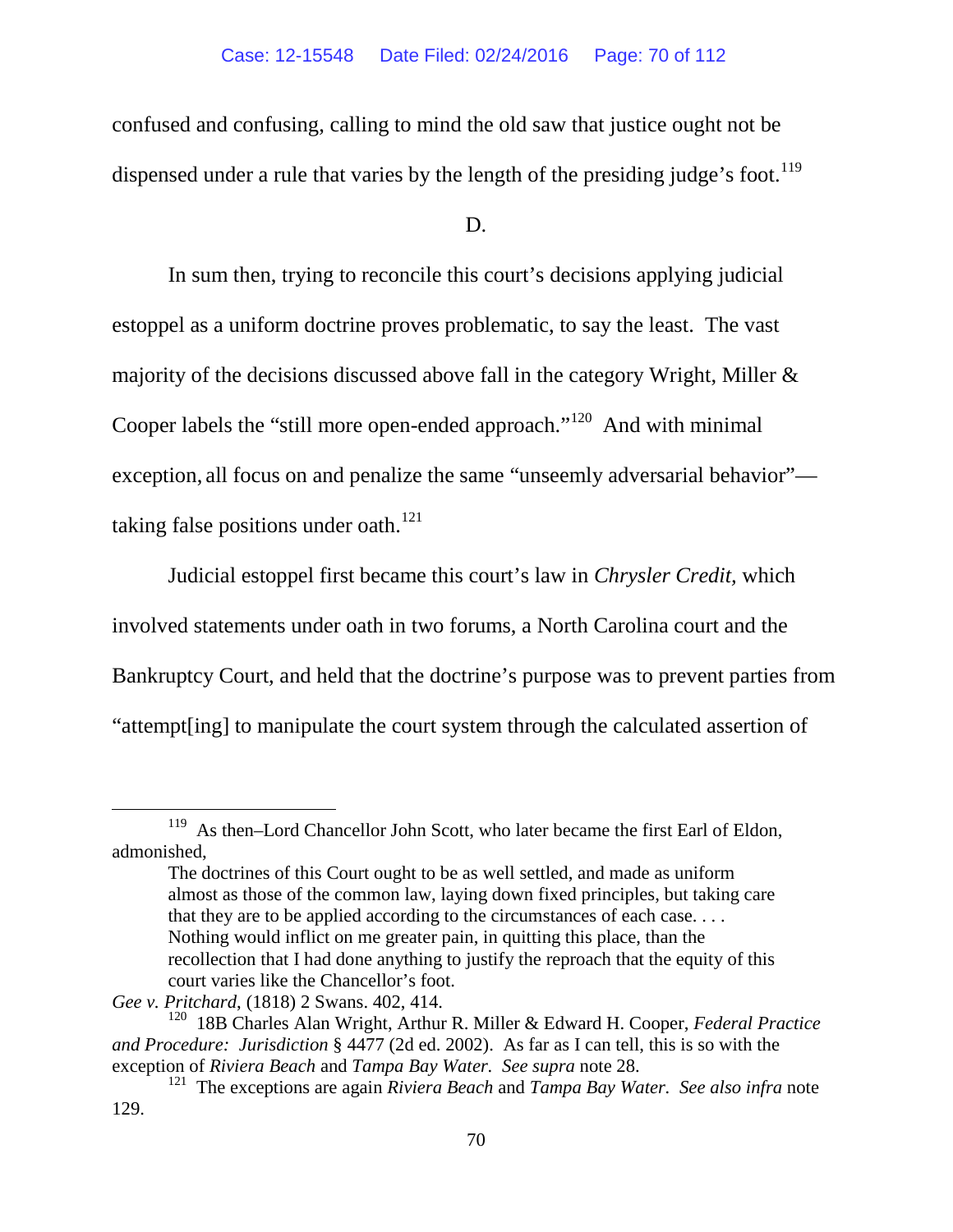divergent sworn positions in judicial proceedings."<sup>122</sup> In so many words, we said that permitting a party to assert under oath a position directly contrary to a position he had taken under oath in a former judicial proceeding would pervert the judicial process.[123](#page-70-1) Judicial estoppel, in barring the asserted position, protects that process.

In *McKinnon,* the court adhered to the *Chrysler Credit* formulation of the doctrine and said, in effect, that in attempting to manipulate the court system through the assertion of divergent sworn positions, a party was "making a mockery of justice by inconsistent pleadings."[124](#page-70-2) In *Salomon,* a diversity case,[125](#page-70-3) after reiterating verbatim the divergent-sworn-positions-and-mockery-of-justice rule, the court stated that: "[t]his circuit's approach contemplates two elements. First, it must be shown that the allegedly inconsistent positions were made under oath in a prior proceeding. Second, such inconsistencies must be shown to have been calculated to make a mockery of the judicial system,"[126](#page-70-4) the two-element statement. Because the court was applying a state-law version of judicial estoppel, the added sentence had no effect on the federal version of the doctrine this court had adopted in *Chrysler Credit* and applied foursquare in *McKinnon.* 

<span id="page-70-2"></span><span id="page-70-1"></span><span id="page-70-0"></span> <sup>122</sup> *Chrysler Credit*, 842 F.2d at 1261 (quoting *Johnson Serv.*, 585 F.2d at 174). In that case, Rebhan was actually attempting to manipulate the system in the Bankruptcy Court by asserting under oath a position directly contrary to the position he had taken in a North Carolina court also under oath. *See id.*

<sup>123</sup> *Id.*

<span id="page-70-3"></span><sup>124</sup>*McKinnon*, 935 F.2d at 1192 (quoting *Am. Nat'l Bank*, 710 F.2d at 1536). 125 *See* 28 U.S.C. § 1332.

<span id="page-70-4"></span><sup>126</sup> *Salomon*, 260 F.3d at 1308.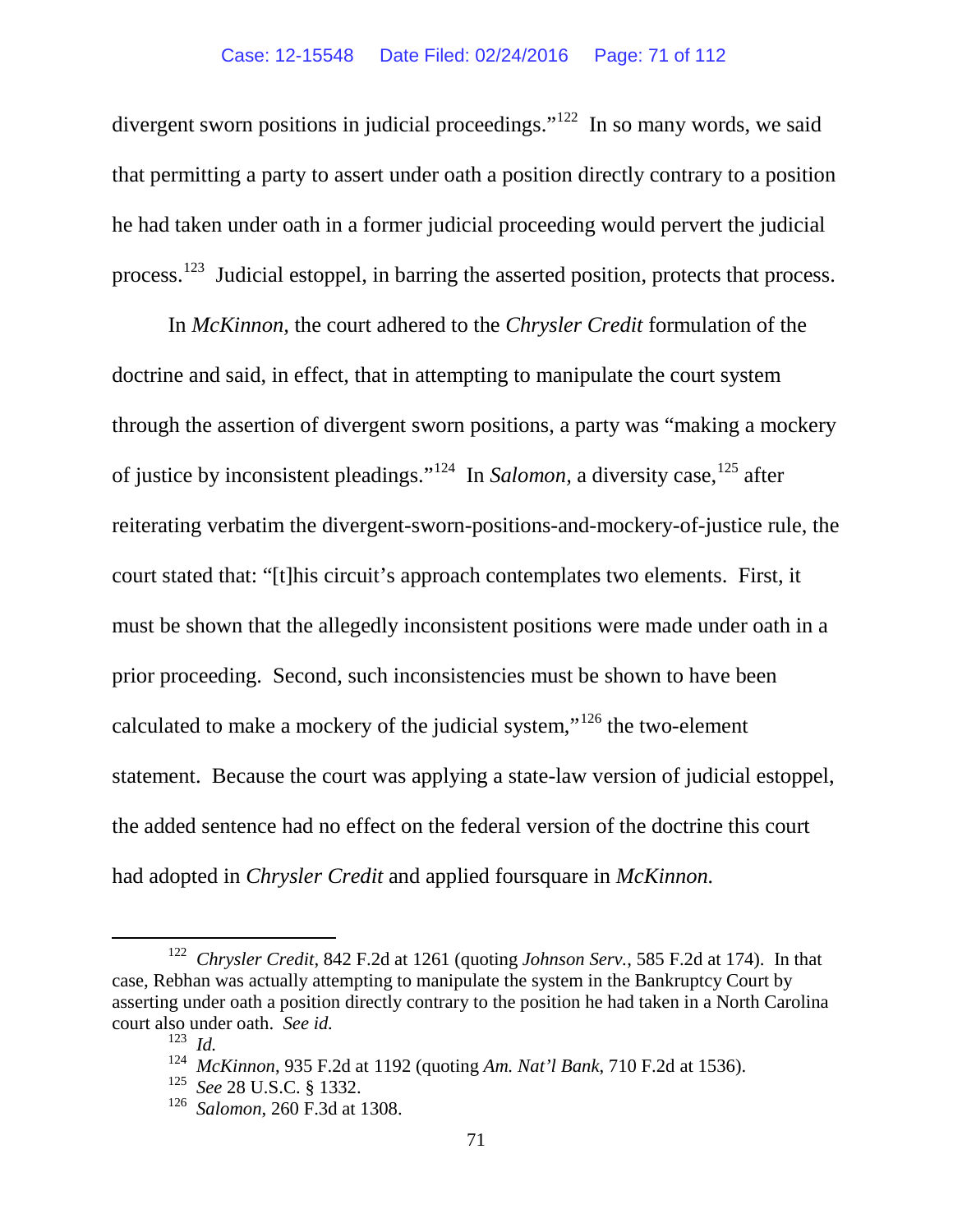Nine months later, in *Burnes*, a federal-question case, the court treated *Salomon* as if it were a federal-question case rather than a diversity case and adopted the two-element statement as expressing the burden of proof a party must satisfy to invoke judicial estoppel before the District Court.<sup>127</sup> A party need only show that the debtor is prosecuting a claim that he had not disclosed to the Bankruptcy Court as required by 11 U.S.C. § 521(a).

The *Burnes* Court would have realized, of course, that there is a difference between the requirements of the divergent-sworn-positions-and-mockery-of-justice rule and the two-element statement in terms of what a party must prove to establish the judicial-estoppel defense and that it was bound to apply the divergent-swornpositions-and-mockery-of-justice rule, if applicable. I assume that the court considered the divergent-sworn-positions-and-mockery-of-justice rule inapplicable in the sense that *Chrysler Credit* (which *McKinnon* followed) set an example by formulating a version of judicial estoppel appropriate for the specific factual situation presented in that case.[128](#page-71-2) *Chrysler Credit* gave the court leeway to do the same thing, to fashion a rule for the specific situation at hand.<sup>129</sup> Moreover, as the

<span id="page-71-0"></span> <sup>127</sup> *See Burnes*, 291 F.3d at 1285–86 (adopting the two-element statement).

<span id="page-71-2"></span><span id="page-71-1"></span><sup>&</sup>lt;sup>128</sup> *Chrysler Credit*, 842 F.2d at 1261 ("Because this is a bankruptcy case, involving . . . issues of dischargeability, we are . . . free to apply a formulation of the judicial estoppel doctrine

<span id="page-71-3"></span>as we think proper.").<br><sup>129</sup> "We conclude that the two factors applied in the Eleventh Circuit are consistent with the Supreme Court's instructions [in *New Hampshire*], and provide courts with sufficient flexibility in determining the applicability of the doctrine of judicial estoppel based on the facts of a particular case." *Burnes*, 291 F.3d at 1285–86.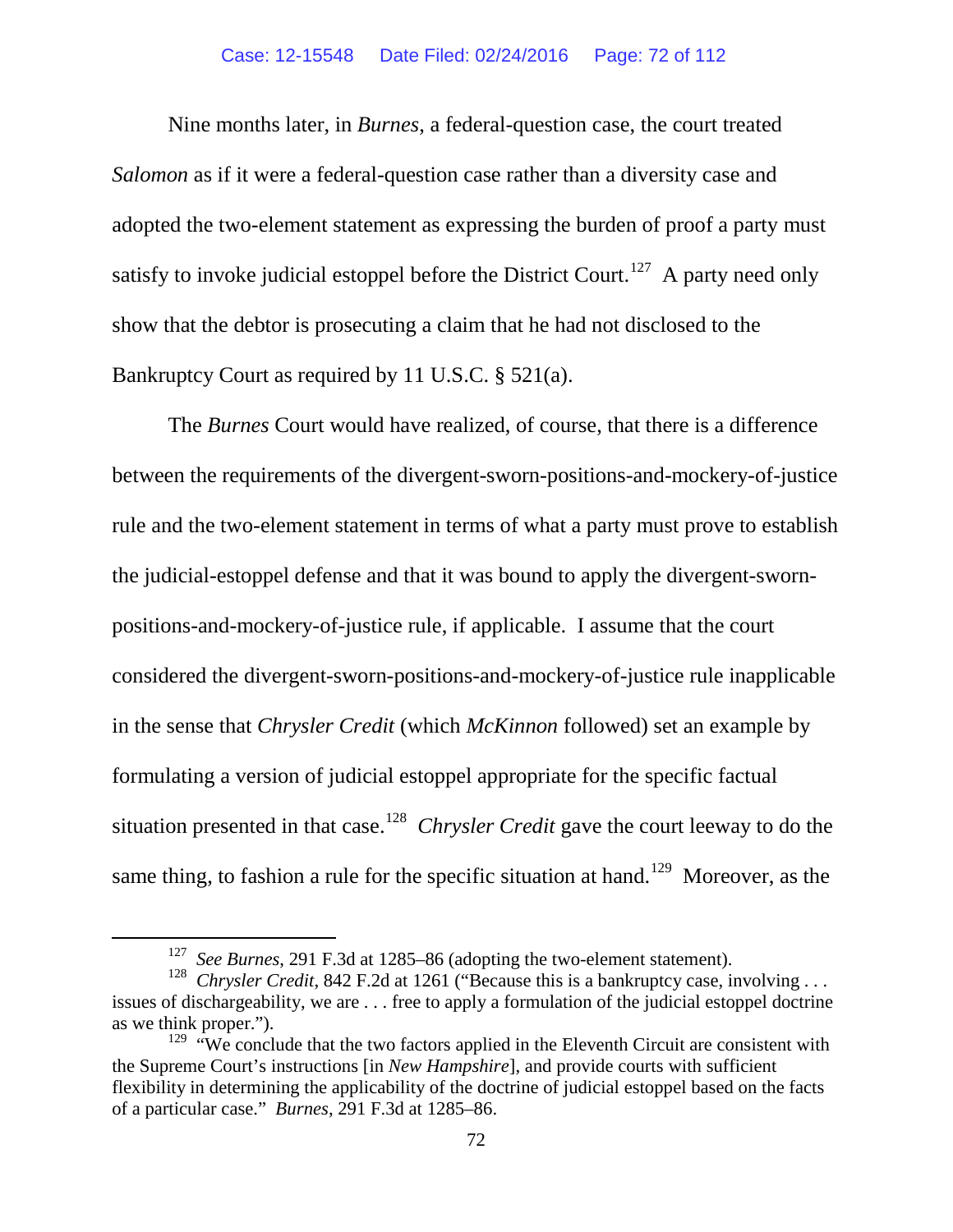court noted, the Supreme Court in *New Hampshire* acknowledged that "the

 $\overline{a}$ 

I posit that this is what this court did first in *City of Riviera Beach v. That Certain Unnamed Gray, Two-Story Vessel Approximately Fifty-Seven Feet in Length*, 649 F.3d 1259 (11th Cir. 2011), *rev'd on other grounds sub nom. Lozman v. City of Riviera Beach*, 568 U.S. \_\_\_, 133 S. Ct. 735, 184 L. Ed. 2d 604 (2013), and then in *Tampa Bay Water v. HDR Eng'g, Inc.*, 731 F.3d 1171 (11th Cir. 2013); it formulated a version of judicial estoppel appropriate for the circumstances at hand, although in neither case did it invoke doctrine. *Riviera Beach* was an *in rem* proceeding in admiralty. *Riviera Beach*, 649 F.3d at 1262. The appellant, Lozman, argued that Riviera Beach was judicially estopped from bringing a maritime claim against the defendant vessel because its position was allegedly inconsistent with its position (neither of which was under oath) in *an earlier lawsuit between the same parties*. *Id.* at 1265. In rejecting the estoppel argument, the court cited *McKinnon*, with the exception of the "divergent sworn positions" element of the divergent-sworn-positions-and-mockery-of-justice rule, *id.* at 1275, and *Zedner v. United States*, 547 U.S. 489, 126 S. Ct. 1976, 164 L. Ed. 2d 749 (2006), which adhered to the elements of the doctrine *New Hampshire* invoked:

Judicial estoppel is "designed to prevent parties from making a mockery of justice by inconsistent pleadings." *McKinnon*[, [935 F.3d at 1192\].](https://a.next.westlaw.com/Link/Document/FullText?findType=Y&serNum=1991116014&pubNum=350&originatingDoc=I2a0e4ef0ca7511e090e590fe1745b4c9&refType=RP&fi=co_pp_sp_350_1192&originationContext=document&transitionType=DocumentItem&contextData=(sc.UserEnteredCitation)%23co_pp_sp_350_1192) While judicial estoppel "cannot be reduced to a precise formula or test," *Zedner*[, 547 U.S. at 504, 126 S. Ct. at 1976], three factors typically inform the inquiry: (1) whether there is a clear inconsistency between the earlier position and the later position; (2) a party's success in convincing a court of the earlier position, so that judicial acceptance of the inconsistent later position would create the perception that either the earlier or later court was misled; and (3) whether the inconsistent later position would unfairly prejudice the opposing party if not estopped.

*Riviera Beach*, 649 F.3d at 1273. In *Tampa Bay Water*, Tampa Bay argued that HDR Engineering was estopped because of an inconsistent position it had taken in an earlier phase of *the same case* (not under oath). 731 F.3d at 1177. The court did not apply the doctrine because the positions were not inconsistent. *Id.* at 1182. Though it did not cite *Riviera Beach* for the version of the doctrine it considered, the court repeated *Riviera Beach*'s version verbatim. The *Tampa Bay Water* Court also cited this Circuit's earlier recitation of the three *New Hampshire*  elements (which *Zedner* reiterated) in *Robinson v. Tyson Foods, Inc.*, 595 F.3d 1269, 1273 (11th Cir. 2010), but not the *Burnes* formulation, which the *Robinson* Court actually applied in these words:

The seminal case in the Eleventh Circuit on the theory of judicial estoppel is *Burnes* . . . . Incorporating the standards enumerated by the Supreme Court, *[Burnes](https://a.next.westlaw.com/Link/Document/FullText?findType=Y&serNum=2002315504&originatingDoc=I13f520d4123611dfa7e0c40c26bf1b92&refType=RP&originationContext=document&transitionType=DocumentItem&contextData=(sc.History*oc.DocLink))* outlined two primary factors for establishing the bar of judicial estoppel. "First, it must be shown that the allegedly inconsistent positions were made under oath in a prior proceeding. Second, such inconsistencies must be shown to have been calculated to make a mockery of the judicial system." *[Burnes](https://a.next.westlaw.com/Link/Document/FullText?findType=Y&serNum=2002315504&originatingDoc=I13f520d4123611dfa7e0c40c26bf1b92&refType=RP&originationContext=document&transitionType=DocumentItem&contextData=(sc.History*oc.DocLink))* recognized that these factors are not exhaustive; rather, courts must always give due consideration to the circumstances of the particular case.

*See id.* at 1273 (citation omitted) (quoting *Burnes*, 291 F.3d at 1285).Neither *Riviera Beach* nor *Tampa Bay Water* has been cited in any of our reported opinions in cases presenting the *Burnes– Barger* context and the situation here.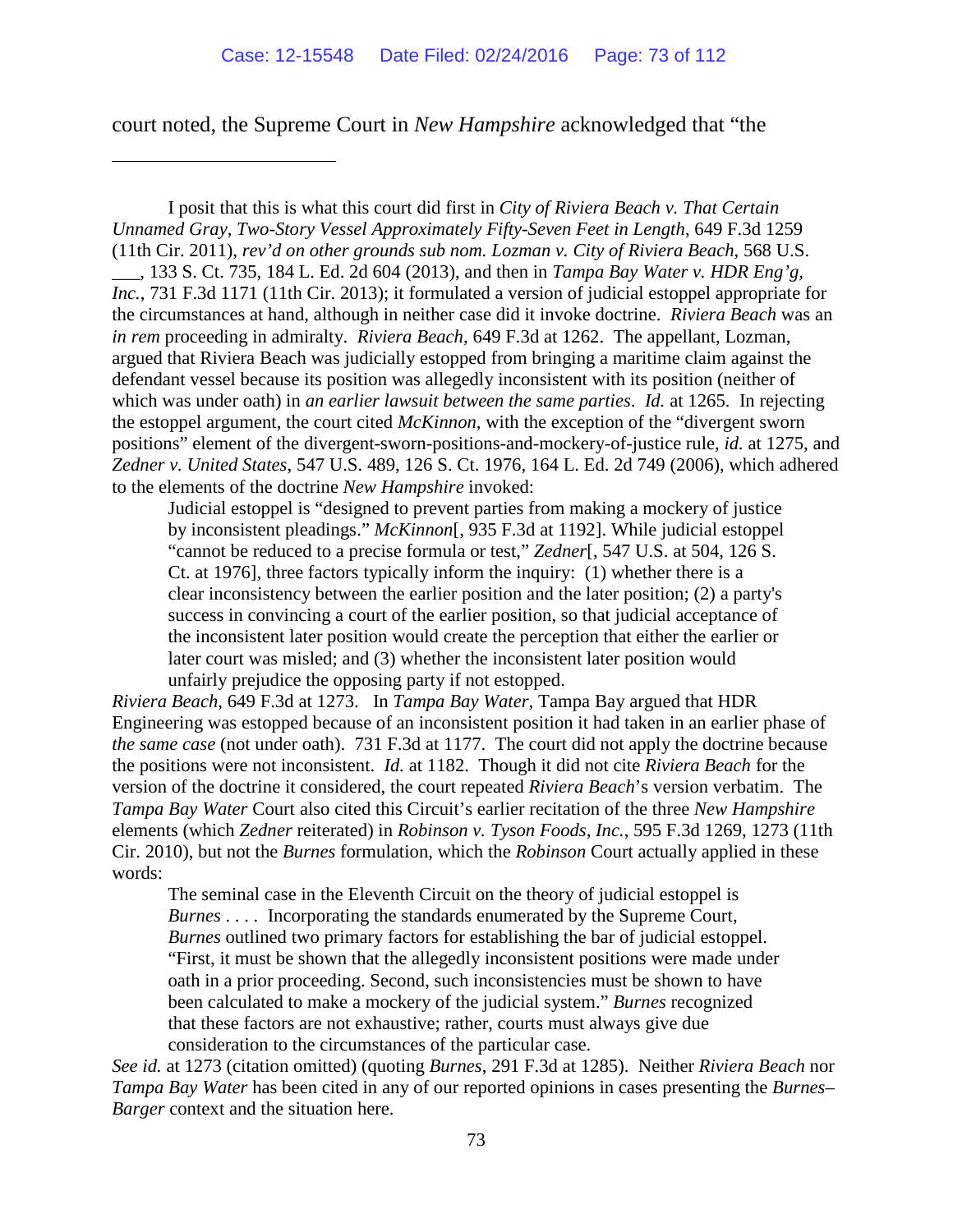### Case: 12-15548 Date Filed: 02/24/2016 Page: 74 of 112

circumstances under which judicial estoppel may appropriately be invoked are probably not reducible to any general formulation of principle."<sup>[130](#page-73-0)</sup>

So, the *Burnes* Court formulated a different version of judicial estoppel, one appropriate for the situation before it. Judicial estoppel can apply even though the debtor's inconsistent position in the District Court is not under oath. This no doubt explains why the *Burnes* opinion does not identify the position the debtor took under oath in that court.<sup>[131](#page-73-1)</sup> All that matters is that the debtor got caught prosecuting a lawsuit he had concealed from the Bankruptcy Court. The *Barger*  Court thereafter applied *Burnes*'s formulation of the doctrine to estop a bankruptcy trustee who had been substituted as plaintiff for the debtor, who lacked standing to sue.<sup>[132](#page-73-2)</sup>

Under *Barger*, a trustee will be able to avoid summary judgment only if, on the evidence presented,  $133$  it could reasonably be inferred that at the time the debtor failed to disclose the claim and the litigation to the Bankruptcy Court, the debtor

<span id="page-73-0"></span> <sup>130</sup> *Burnes*, 291 F.3d at 1285 (quoting *New Hampshire*, 532 U.S. at 750, 121 S. Ct. at 1815).

<span id="page-73-1"></span><sup>&</sup>lt;sup>131</sup> Like the *Burnes* opinion, the *Barger* opinion does not identify the position the debtor took under oath in the District Court.

<span id="page-73-3"></span><span id="page-73-2"></span><sup>&</sup>lt;sup>132</sup> This is the scenario the instant case presents, except that, at the time the District Court granted U.S. Steel summary judgment, Slater was proceeding as the debtor in possession of her Chapter 13 bankruptcy estate and not as the trustee of the estate.

 $133$  The court would consider the evidence in the light most favorable to the trustee.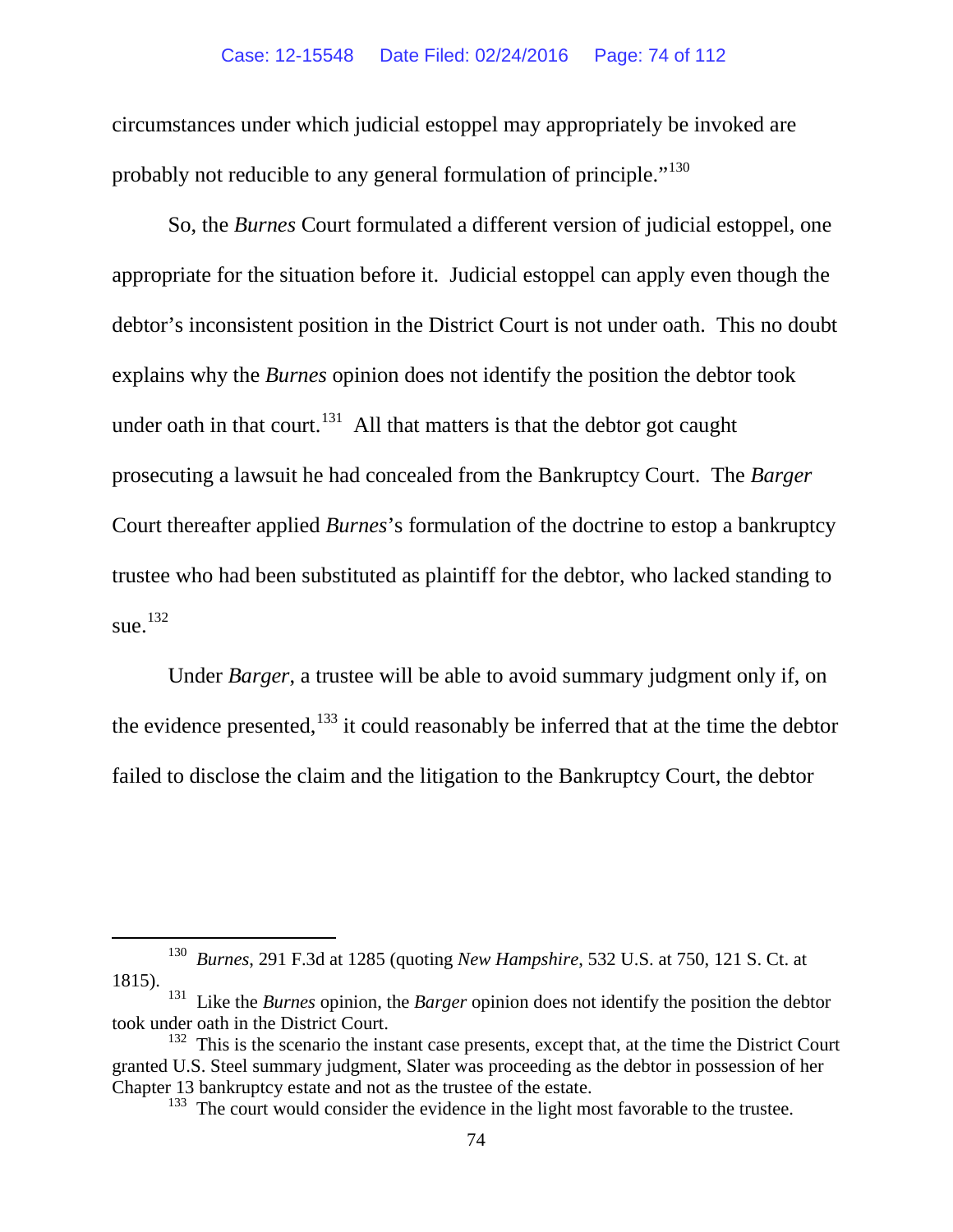#### Case: 12-15548 Date Filed: 02/24/2016 Page: 75 of 112

either lacked knowledge of the claim or a motive for concealing it or, conversely, that the nondisclosure was inadvertent or a mistake. $134$ 

As a practical matter, the evidence will yield neither inference.<sup>[135](#page-74-1)</sup> Moreover, that the trustee lacked knowledge of the debtor's nondisclosure or the nondisclosure was the debtor's lawyer's fault is irrelevant.<sup>136</sup> In truth, to say that a trustee could avoid summary judgment if he established that the debtor's nondisclosure was inadvertent or a mistake is to say that the trustee could not establish either fact. The words inadvertent and mistake are meaningless.

Given this reality, a bankruptcy trustee has two options. The first assumes that the value of the debtor's previously undisclosed claim is such that it would be prudent to expend the funds necessary to seek en banc review of the *Barger*  precedent. Two alternative routes to the en banc court would be available. The first would begin in the District Court. The trustee would intervene in the case the debtor brought in the District Court and suffer an adverse judgment there and in

 <sup>134</sup> *See supra* Part II.C.2.

<span id="page-74-1"></span><span id="page-74-0"></span><sup>&</sup>lt;sup>135</sup> This is essentially what the Fifth Circuit observed in *Love v. Tyson Foods, Inc.*: As one court has stated, "the motivation sub-element is almost always met if a debtor fails to disclose a claim or possible claim to the bankruptcy court. Motivation in this context is self-evident because of potential financial benefit resulting from the nondisclosure." Similarly, this court has found that debtors had a motivation to conceal where they stood to "reap a windfall had they been able to recover on the undisclosed claim without having disclosed it to the creditors."

<span id="page-74-2"></span><sup>677</sup> F.3d 258, 262 (5th Cir. 2012) (citations omitted).

<sup>136</sup> *See Barger*, 348 F.3d at 1295–96; *supra* notes [71](#page-55-0)[–76](#page-57-0) and accompanying text.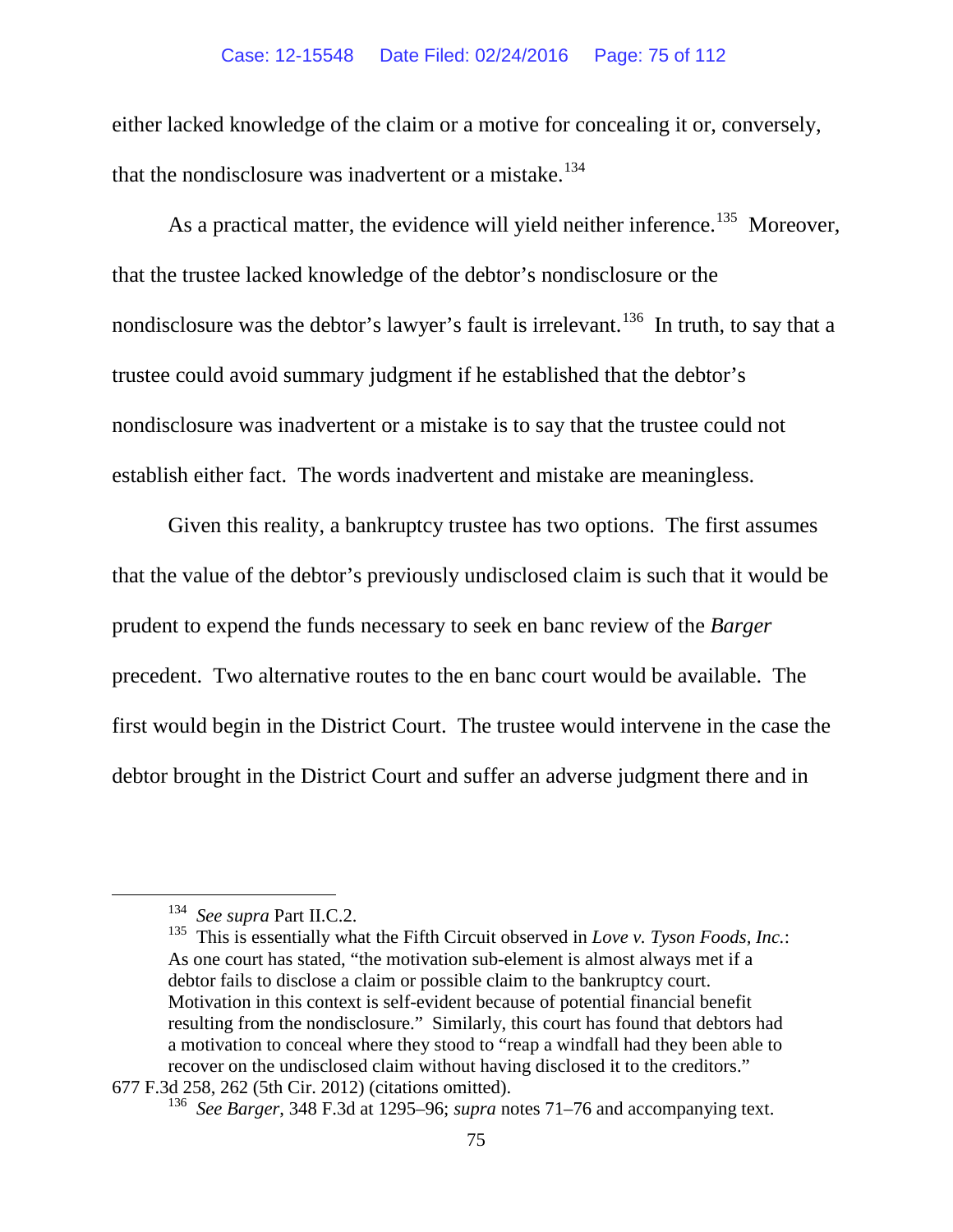this court on appeal.<sup>137</sup> The second would begin in the Bankruptcy Court. The trustee would commence an adversary proceeding and suffer an adverse judgment there, in the District Court,  $^{138}$  $^{138}$  $^{138}$  and in this court on appeal.  $^{139}$  $^{139}$  $^{139}$ 

<span id="page-75-5"></span>The second option, which the trustee would take if the value of the claim did not counsel taking the first option, would be to abandon the claim pursuant to 11 U.S.C.  $\S$  554,<sup>[140](#page-75-3)</sup> in which event the claim would revert to the debtor. The claim would be worthless. The party potentially liable on the claim would not honor the claim because, if the debtor sued, judicial estoppel would bar the claim.<sup>141</sup>

In sum, as long as the *Barger* decision continues to be binding precedent, the trustee of the bankruptcy estate will be unable to step in for the debtor and prosecute the claim he tried to conceal from the Bankruptcy Court. By operation

. . . .

<span id="page-75-0"></span> <sup>137</sup> *See* 28 U.S.C. § 1291.

<span id="page-75-1"></span> $138$  *Id.* § 158(a)(3).

<span id="page-75-2"></span><sup>139</sup> *Id.* § 158(d).

<span id="page-75-3"></span><sup>&</sup>lt;sup>140</sup> Section 554, "Abandonment of property of the estate," states, in pertinent part: (a) After notice and a hearing, the trustee may abandon any property of the estate that is burdensome to the estate or that is of inconsequential value and benefit to the estate.

<sup>(</sup>c) Unless the court orders otherwise, any property scheduled under [section](http://web2.westlaw.com/find/default.wl?mt=Westlaw&db=1000546&docname=11USCAS521&rp=%2ffind%2fdefault.wl&findtype=L&ordoc=1825000&tc=-1&vr=2.0&fn=_top&sv=Split&tf=-1&referencepositiontype=T&pbc=CBF6479E&referenceposition=SP%3b7b9b000044381&rs=WLW15.07)   $521(a)(1)$  of this title not otherwise administered at the time of the closing of a case is abandoned to the debtor and administered for purposes of [section 350](http://web2.westlaw.com/find/default.wl?mt=Westlaw&db=1000546&docname=11USCAS350&rp=%2ffind%2fdefault.wl&findtype=L&ordoc=1825000&tc=-1&vr=2.0&fn=_top&sv=Split&tf=-1&pbc=CBF6479E&rs=WLW15.07) of this title.

<sup>11</sup> U.S.C. § 554. After the District Court issued an order dismissing the debtor's claim for lack of standing, the trustee would inform the District Court that he was opting not to intervene, in which event the court would enter a final judgment dismissing the case without prejudice. At this point, the claim would be sitting in the bankruptcy estate subject to administration by the trustee.

<span id="page-75-4"></span>The debtor could file the lawsuit because the District Court would have dismissed the earlier suit without prejudice for the debtor's lack of standing.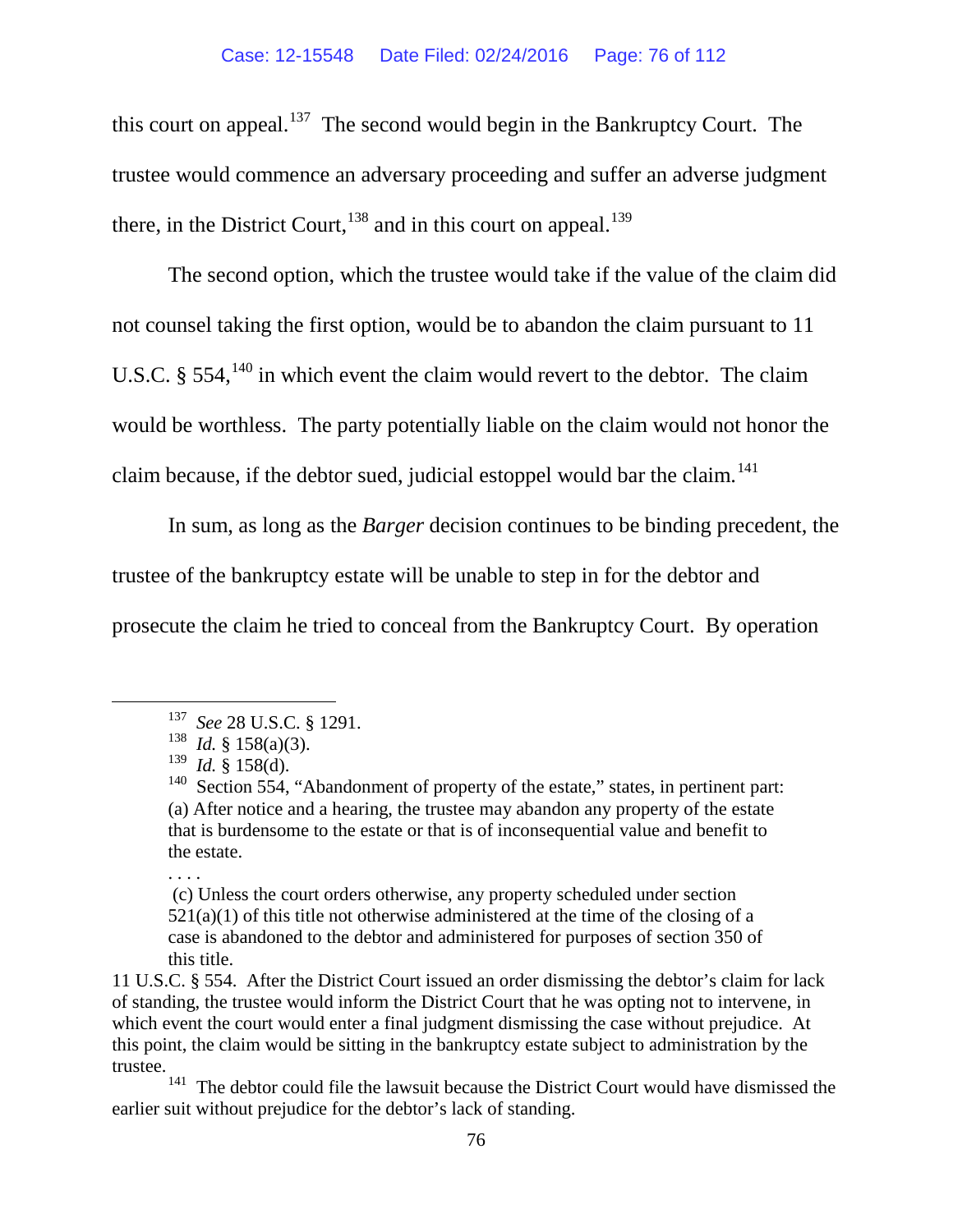of law, due to a judgment based on judicial estoppel, the claim will be conveyed from the bankruptcy estate to the party potentially liable to the estate, or the claim will be abandoned to the debtor as a worthless asset.

Allowing the first of these two outcomes by continuing to apply a precedent that has long been detached from its moorings in equity only guarantees the very mockery of justice the doctrine of judicial estoppel was designed to avoid.

## III.

In Part III., having discussed the doctrine's historical underpinnings at some length, I begin unpacking the effect of the judicial estoppel mandated by *Burnes v. Pemco Aeroplex, Inc.*<sup>[142](#page-76-0)</sup> and *Barger v. City of Cartersville*<sup>[143](#page-76-1)</sup> by explaining how their continued application fails both to preserve the integrity of the judicial system and to punish and deter oath-breaking. Then, I turn to the impropriety of fashioning such an equitable remedy in the face of the perfectly adequate range of criminal and civil legal remedies designed by Congress to apply across proceedings in the bankruptcy system, which are in clear tension with the invocation of judicial estoppel. I conclude my analysis with the observation that this state of affairs, which cannot be justified as an exercise of this or any court's equitable power and works to impugn, rather than preserve, the judicial system's integrity, must be set straight by the en banc court.

<span id="page-76-0"></span> <sup>142</sup> *Burnes v. Pemco Aeroplex, Inc.*, 291 F.3d 1282 (11th Cir. 2002).

<span id="page-76-1"></span><sup>143</sup> *Barger v. City of Cartersville*, 348 F.3d 1289 (11th Cir. 2003).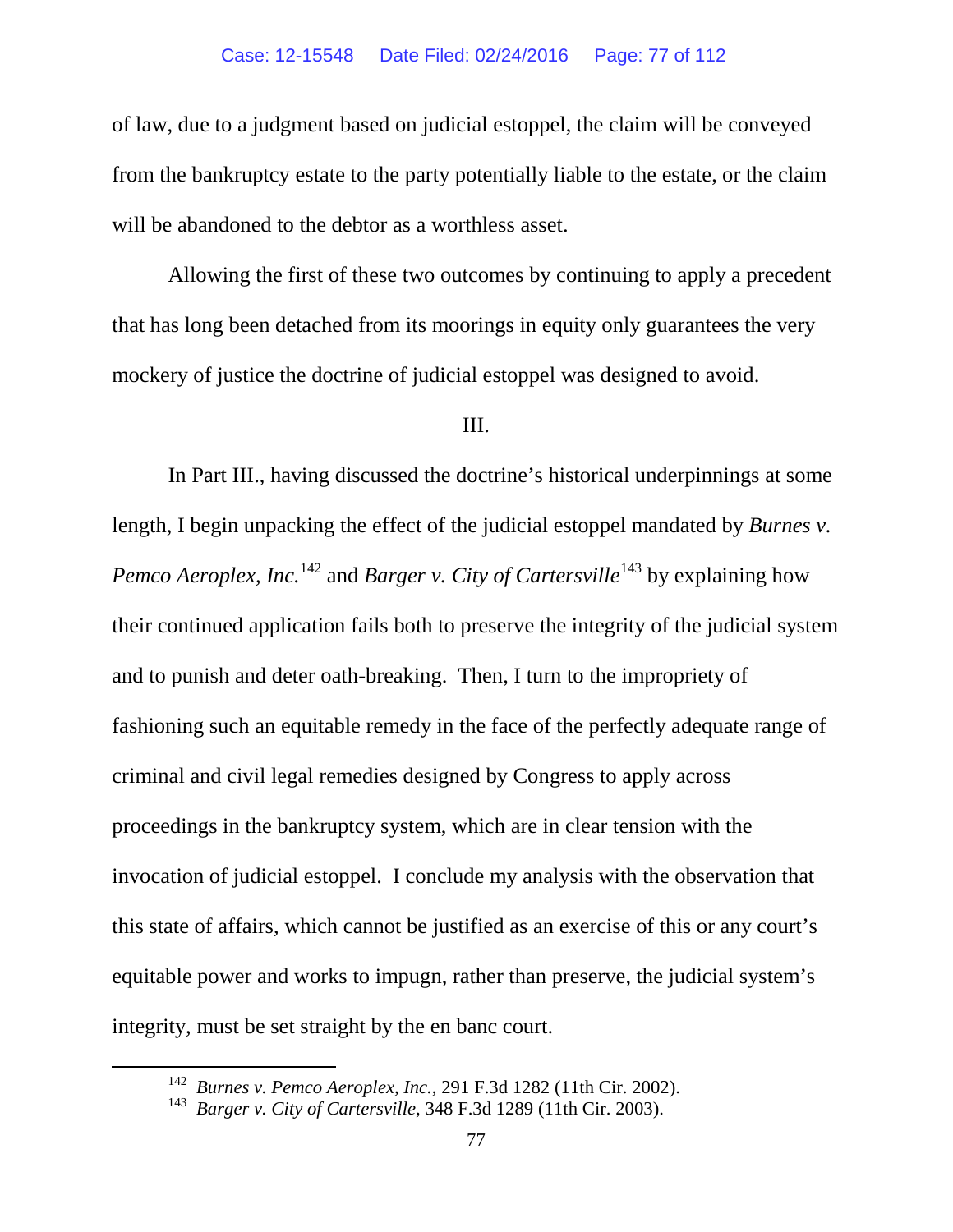A.

## 1.

Before explaining why applying judicial estoppel as required by *Burnes* and *Barger* fails to achieve that doctrine's purpose, it is first necessary to flush out exactly what that purpose is and what it is not. Judicial estoppel, properly understood, is concerned with the "integrity of the judicial system, not the litigants."<sup>[144](#page-77-0)</sup> It focuses on the "'judicial process'"<sup>145</sup>—specifically, the intentional use of "'inconsistent positions'"<sup>[146](#page-77-2)</sup> or "'inconsistent pleadings'<sup>"[147](#page-77-3)</sup> to "manipulate" the judicial system<sup> $148$ </sup> or to "'make a mockery of the judicial system."<sup>[149](#page-77-5)</sup> What might constitute "a mockery of justice" is elusive. Our cases don't define the phrase.[150](#page-77-6) I assume that the intentional manipulation of a judicial system would constitute a mockery of justice.

 <sup>144</sup> *Burnes*, 291 F.3d at 1286.

<span id="page-77-1"></span><span id="page-77-0"></span><sup>145</sup> *Id.* at 1285 (quoting *New Hampshire v. Maine*, 532 U.S. 742, 749, 121 S. Ct. 1808, 1814, 149 L. Ed. 2d 968 (2001)).

<span id="page-77-2"></span><sup>146</sup> *Id.* (quoting *Salomon Smith Barney, Inc. v. Harvey*, 260 F.3d 1302, 1308 (11th Cir. 2001), *cert. granted and vacated on other grounds*, 537 U.S. 1085, 123 S. Ct. 718, 154 L. Ed. 2d 629 (2002)).

<span id="page-77-3"></span><sup>147</sup> *Id.* (quoting *Am. Nat'l Bank of Jacksonville v. Fed. Deposit Ins. Corp.*, 710 F.2d 1528, 1536 (11th Cir. 1983)).<br><sup>148</sup> *Id* 

<sup>148</sup>*Id.* 149 *Id.* (quoting *Salomon*, 260 F.3d at 1308).

<span id="page-77-6"></span><span id="page-77-5"></span><span id="page-77-4"></span> $150$  I do not include the habeas cases decided by the former Fifth Circuit that are discussed in note [42](#page-44-0) *supra.*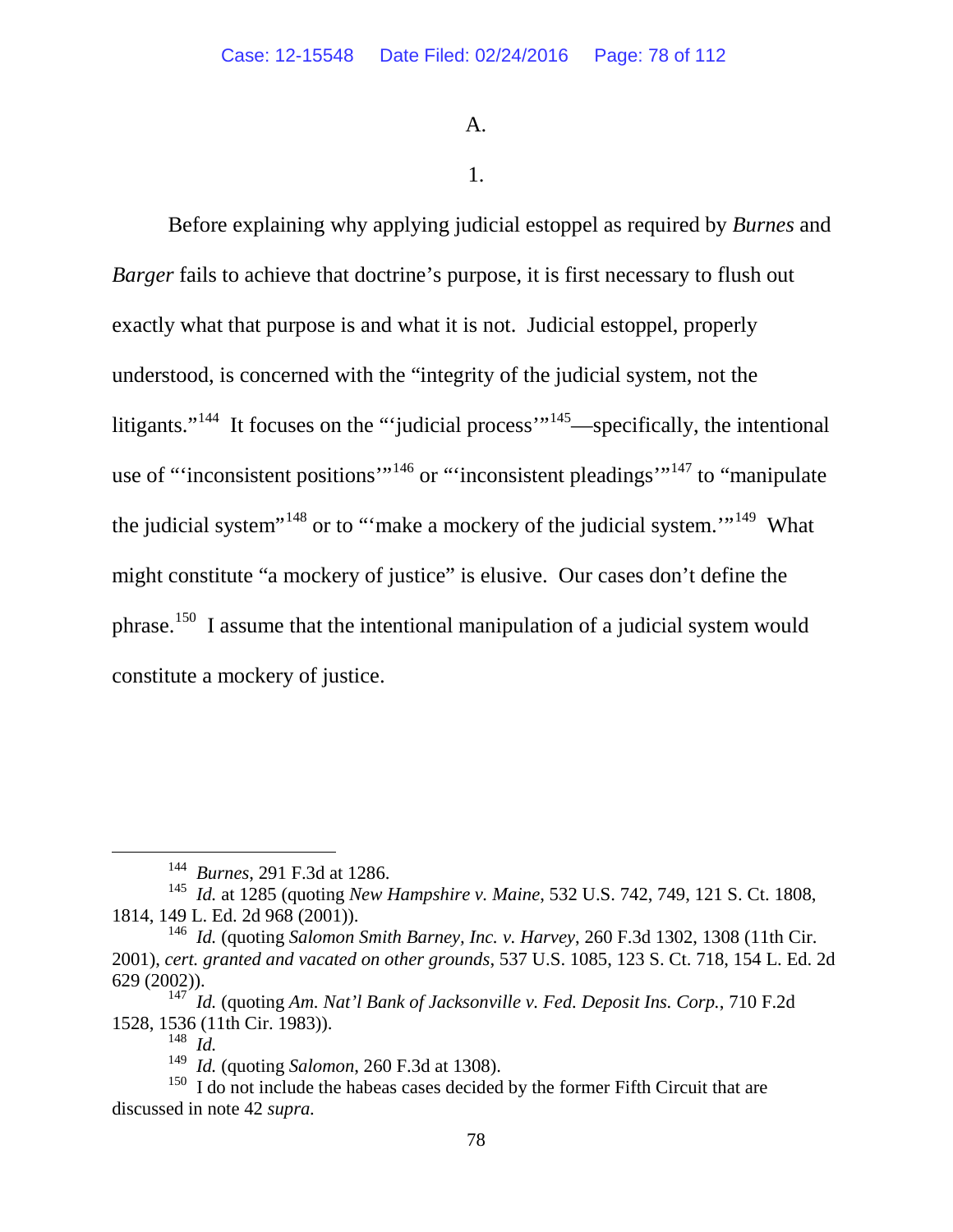The doctrine's *sine qua non* in the context we're dealing with here is that the debtor's position in the Bankruptcy Court is under oath and is false.<sup>151</sup> It is false because his position in the District Court is inconsistent with that position.<sup>[152](#page-78-1)</sup> If the debtor's position in the Bankruptcy Court is not under oath, the doctrine does not apply—even if the debtor intends to manipulate the judicial system.

*Burnes* and *Barger* involved two judicial systems,<sup>[153](#page-78-2)</sup> the District Court's and the Bankruptcy Court's.<sup>[154](#page-78-3)</sup> Did the District Court apply the doctrine of judicial estoppel and bar the claims in those cases to protect the integrity of both judicial systems or only one? I posit that the District Court applied the doctrine to protect

<span id="page-78-0"></span><sup>&</sup>lt;sup>151</sup> During the debtor's prosecution of his claim in the District Court, his position in the Bankruptcy Court is essentially a statement that he is not prosecuting the claim in the District Court—that he possesses no such claim. That he is prosecuting the claim proves that such statement is false.

<span id="page-78-1"></span><sup>&</sup>lt;sup>152</sup> The opposite conclusion was reached in *Chrysler Credit Corp. v. Rebhan*, 842 F.2d 1257 (11th Cir. 1988), *abrogated on other grounds by Grogan v. Garner*, 498 U.S. 279, 111 S. Ct. 654, 112 L. Ed. 2d 755 (1991)*.* There, the debtor made inconsistent statements under oath in a North Carolina court and subsequently in the Bankruptcy Court. *Id.* at 1261. In applying the doctrine, the Bankruptcy Court considered the first statement as true and the later statement as false. *Id.* at 1260.

<span id="page-78-2"></span><sup>&</sup>lt;sup>153</sup> The doctrine of judicial estoppel appears to have been originally understood by this court as protecting a unitary "judicial system" against calculating litigants who would take different positions under oath in different courts, causing harm to the system as a whole. *See, e.g.*, *Johnson Serv. Co. v. Transamerica Ins. Co.*, 485 F.2d 164, 175 (5th Cir. 1973) (describing judicial estoppel as protecting against "those who would attempt to manipulate *the court system* through the calculated assertion of divergent sworn positions in judicial proceedings" (emphasis added)). But this understanding has given way as the doctrine has been extended so that Article III courts may now invoke judicial estoppel to vindicate the interests of bankruptcy and state courts as well. *See, e.g.*, *Burnes*, 291 F.3d at 1282 (applying judicial estoppel to a prior inconsistent position taken in bankruptcy court); *Chrysler Credit*, 842 F.2d at 1257 (same for a prior inconsistent position taken in state court). For purposes of this opinion, I refer to the Bankruptcy Court and the District Court, which serve discrete interests, as separate "judicial systems."

<span id="page-78-3"></span><sup>154</sup> The same is of course true about the instant case and the *Burnes* and *Barger* progeny.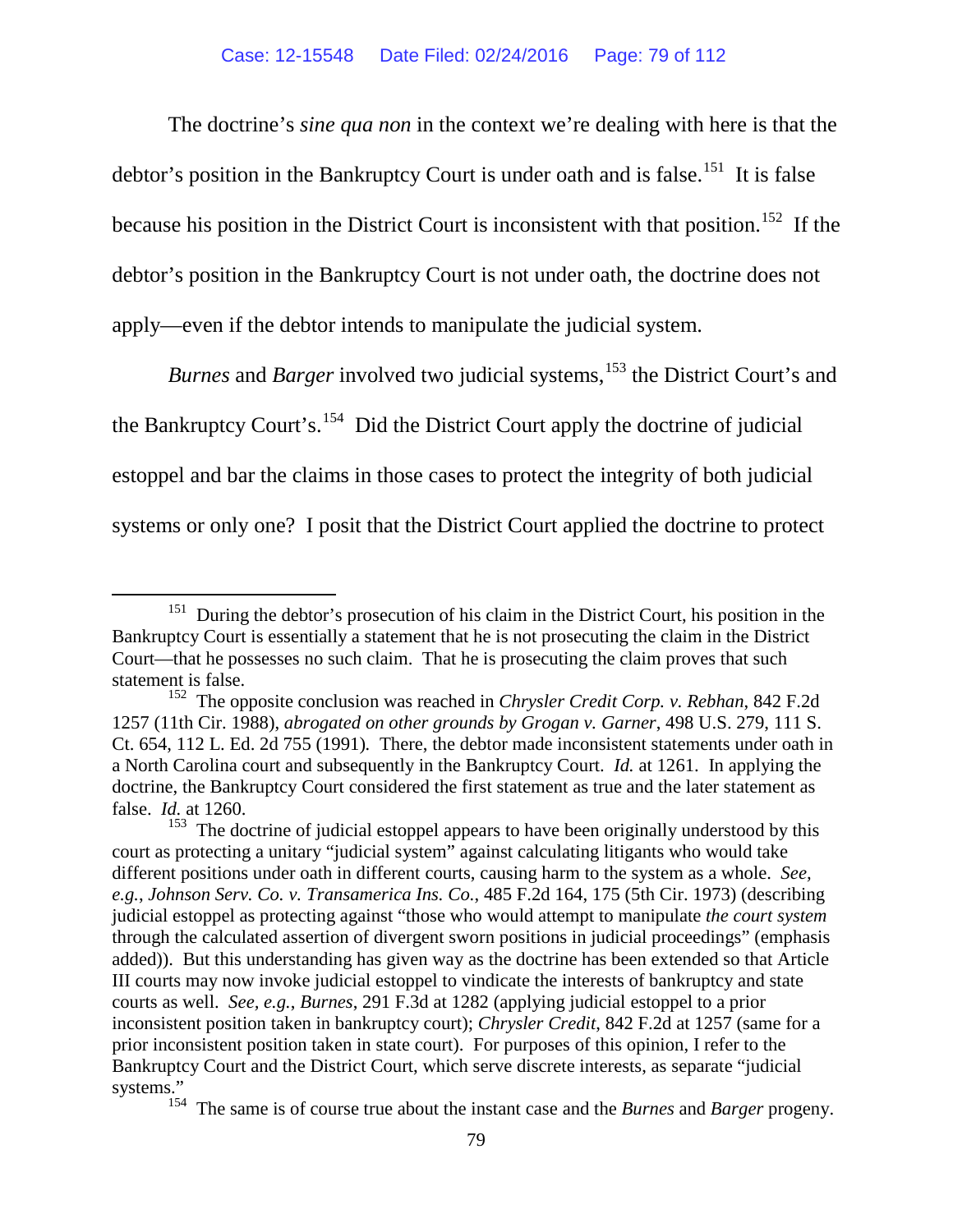the system in the Bankruptcy Court only,<sup>[155](#page-79-0)</sup> to cause future debtors to make a full disclosure of their assets—here, assets in the form of actionable claims for

damages.<sup>[156](#page-79-1)</sup>

The opinions in *Burnes* and *Barger* all but say this explicitly. The opinions

emphasize at length the need for debtors to disclose their assets and potential assets

to the Bankruptcy Court as required by 11 U.S.C.  $\S$  521(a)(1)(B)(i) and (iii).

Moreover,

[t]he duty to disclose is a continuing one that does not end once the forms are submitted to the bankruptcy court; rather, a debtor must amend his financial statements if circumstances change. Full and honest disclosure in a bankruptcy case is crucial to the effective functioning of the federal bankruptcy system. For example, creditors rely on a debtor's disclosure statements in determining whether to contest or consent to a no asset discharge. Bankruptcy courts also rely on the accuracy of the disclosure statements when considering

<span id="page-79-0"></span> <sup>155</sup> The Fifth Circuit agreed in *Reed v. City of Arlington*, 650 F.3d 571 (5th Cir. 2011) (en banc), a case on all fours with *Barger* in that the debtors' lawsuit was filed prior to the filing of the debtors' Chapter 7 petition and the debtors failed to schedule the judgment as an asset of the bankruptcy estate. *Id.* at 573; *Barger*, 348 F.3d at 1291. In refusing to invoke the doctrine of judicial estoppel against the bankruptcy trustee, who had intervened in the case after the nondisclosure of the judgment, the court stated: "This result upholds the purpose of judicial estoppel, which in this context is to *protect the integrity of the bankruptcy process*, by adhering to basic tenets of bankruptcy law and by preserving the assets of the bankruptcy estate for equitable distribution to the estate's innocent creditors." *Reed*, 650 F.3d at 572–73 (emphasis added).

<span id="page-79-1"></span><sup>&</sup>lt;sup>156</sup> Although bankruptcy courts are not Article III courts, it is not surprising, given their overlapping but distinct spheres of authority, that the district courts would be especially solicitous of the bankruptcy courts' interests. *See Stern v. Marshall*, 564 U.S.  $\ldots$ , 131 S. Ct. 2594, 2609–11, 180 L. Ed. 2d 475 (2011) (explaining the constitutional limits of bankruptcy courts' decisionmaking authority); *see also [N. Pipeline Constr. Co. v. Marathon Pipe Line Co.](https://a.next.westlaw.com/Link/Document/FullText?findType=Y&serNum=1982129077&pubNum=0000708&originatingDoc=I62a3f4479d8811e0a34df17ea74c323f&refType=RP&originationContext=document&transitionType=DocumentItem&contextData=(sc.Search))*, [458 U.S. 50, 60–76, 102 S. Ct. 2858, 2866–74, 73 L. Ed. 2d 598 \(1982\)](https://a.next.westlaw.com/Link/Document/FullText?findType=Y&serNum=1982129077&pubNum=0000708&originatingDoc=I62a3f4479d8811e0a34df17ea74c323f&refType=RP&originationContext=document&transitionType=DocumentItem&contextData=(sc.Search)) (plurality opinion).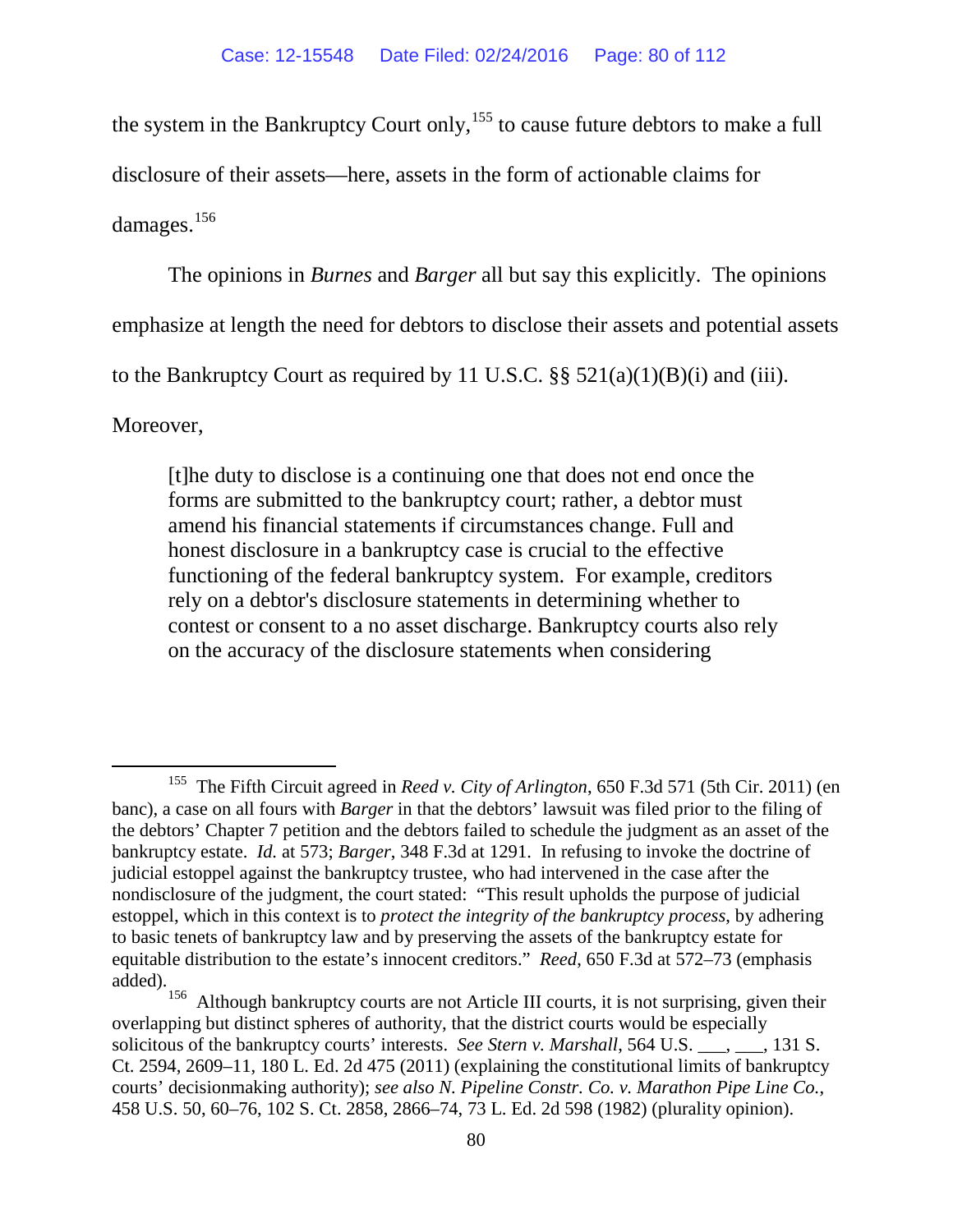whether to approve a no asset discharge. Accordingly, the importance of full and honest disclosure cannot be overstated.<sup>[157](#page-80-0)</sup>

The *Burnes* and *Barger* debtors failed to disclose the claims they were pursuing, so the dispositive question became whether they intended to mislead the Bankruptcy Court. In both cases, the District Court found the intent to mislead as a matter of law and, applying the doctrine, granted summary judgment.<sup>[158](#page-80-1)</sup> In affirming the judgments, this court made it clear that the invocation of judicial estoppel was necessary to protect the bankruptcy system, not the processing of litigation in the District Court.<sup>[159](#page-80-2)</sup> Indeed, the opinions in *Burnes* and *Barger* have nothing to say about the judicial process in the District Court except to state, or imply, that the debtor took an inconsistent position in that court.<sup>[160](#page-80-3)</sup> The inconsistent position made false the debtor's position in the Bankruptcy Court and thus set the stage for judicial estoppel to perform its service—the protection of the integrity of the bankruptcy system.

The District Court does not need protection from a litigant's assertion of an inconsistent claim (or defense), even where, in another proceeding, the litigant denied under oath the existence of the claim or defense. In fact, the assertion of inconsistent claims (or defenses) is commonplace in district court litigation. The

<span id="page-80-0"></span><sup>&</sup>lt;sup>157</sup> *Burnes*, 291 F.3d at 1286 (quotations marks and citations omitted).

<span id="page-80-1"></span><sup>158</sup> *See Barger*, 348 F.3d at 1292; *Burnes*, 291 F.3d at 1284.

<span id="page-80-2"></span><sup>159</sup> *Barger*, 348 F.3d at 1294–97; *Burnes*, 291 F.3d at 1286.

<span id="page-80-3"></span><sup>160</sup> *See Barger*, 348 F.3d at 1293–94; *Burnes*, 291 F.3d at 1286.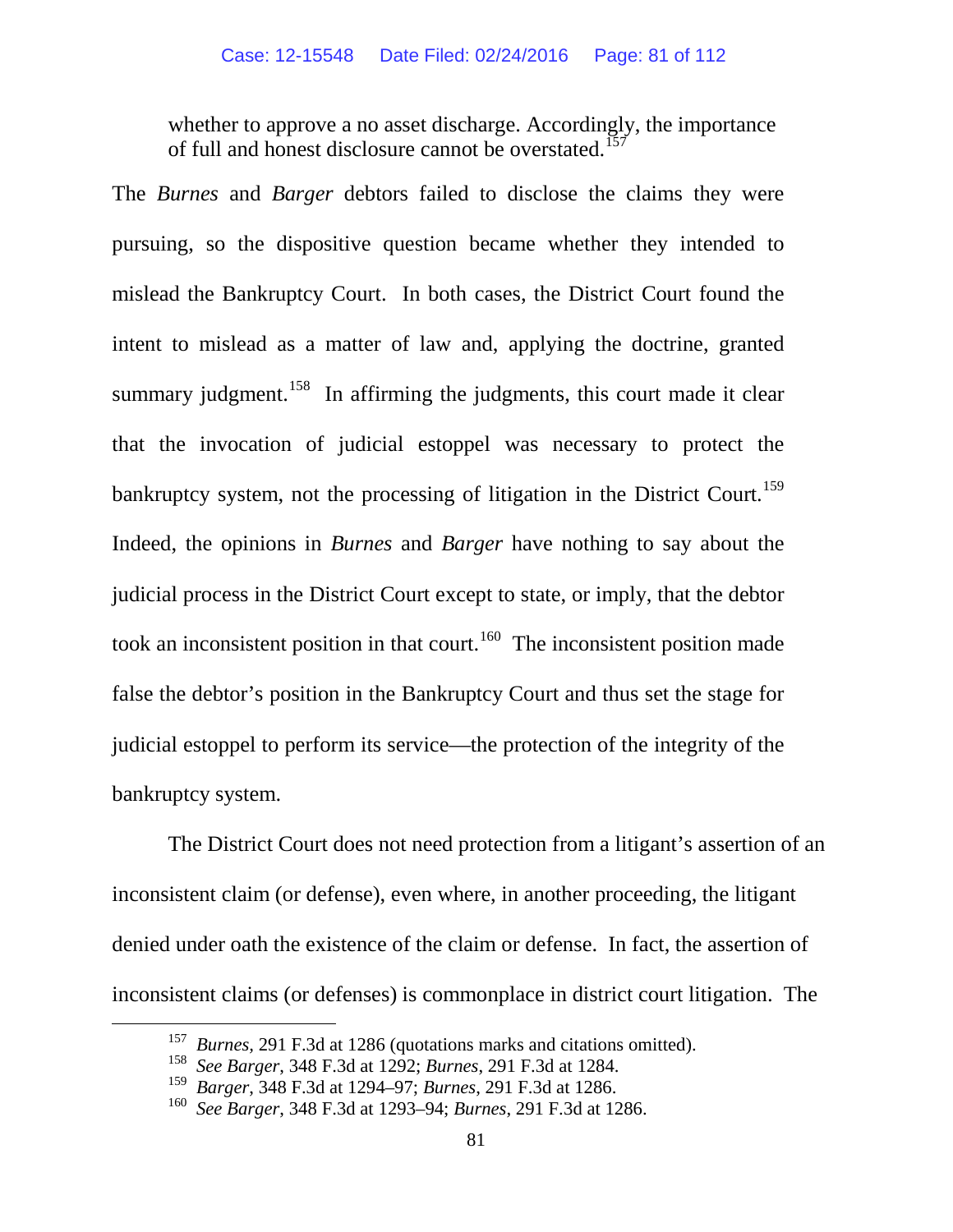Federal Rules of Civil Procedure permit their assertion. As Rule 8(d)(3) provides, "A party may state as many separate claims or defenses as it has, regardless of consistency."<sup>[161](#page-81-0)</sup>

The *Burnes* and *Barger* opinions contain no mention of Rule 8(d)(3)*,* much less an explain why it is inoperative when the previous statement was under oath, but operative when the previous statement was not under oath. I fail to comprehend why an oath should make a difference.

Prior inconsistent statements made under oath are ubiquitous in litigation regardless of the forum in which they are made. They occur in all sorts of settings—on deposition or in sworn answers to interrogatories in the case being litigated or in previous proceedings. Prior inconsistent statements are the stuff of impeachment on cross-examination. If made by a party, the party's adversary may introduce them into evidence as admissions.<sup>162</sup>

Striking a meritorious claim that has been pled as permitted by Rule 8 because the claimant previously swore that the claim did not exist—in order to

<span id="page-81-0"></span> <sup>161</sup> Fed. R. Civ. P. 8(d)(3); *see also United Techs. Corp. v. Mazer*, 556 F.3d 1260, 1273 (11th Cir. 2009) (["Rule 8\(d\) of the Federal Rules of Civil Procedure](https://a.next.westlaw.com/Link/Document/FullText?findType=L&pubNum=1004365&cite=USFRCPR8&originatingDoc=I9b84760bf3c111ddb7e683ba170699a5&refType=LQ&originationContext=document&transitionType=DocumentItem&contextData=(sc.UserEnteredCitation)) expressly permits the pleading of both alternative and inconsistent claims."); *Allstate Ins. Co. v. James*, 779 F.2d 1536, 1540–41 (11th Cir. 1986) ("Litigants in federal court may pursue alternative theories of recovery, regardless of their consistency.").

<span id="page-81-1"></span>The substance of Rule 8(d)(3) has been in effect since the adoption of the Federal Rules of Civil Procedure in 1937, when the then-current version provided that "[a] party may . . . state as many separate claims or defenses as he has regardless of consistency and whether based on legal or on equitable grounds or on both. All statements shall be made subject to the obligations set forth in Rule 11." Fed. R. Civ. P. 8(e)(2) (1937). 162 *See* Fed. R. Evid. 801(d)(2).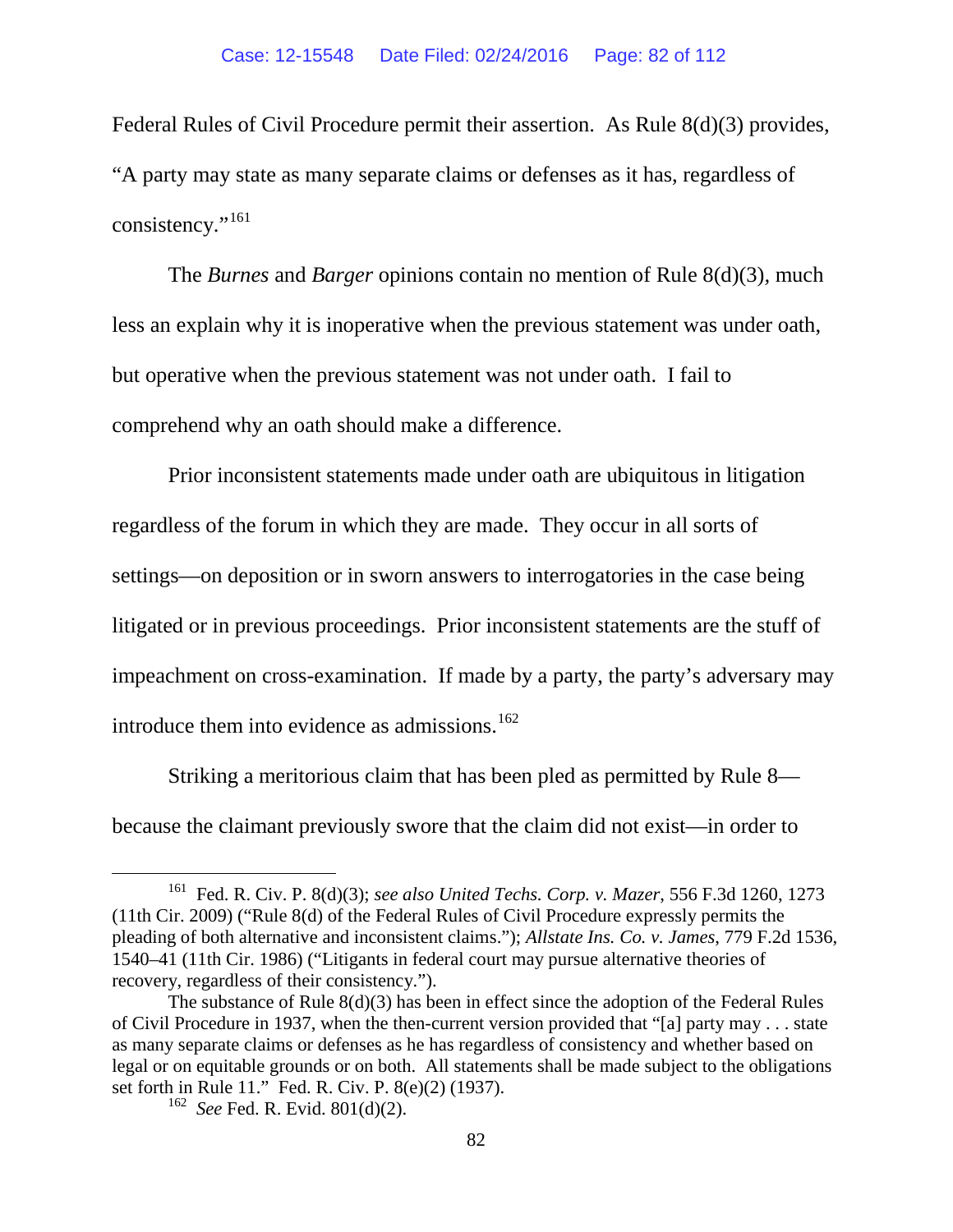protect the integrity of the judicial process in the District Court is inconceivable to me.<sup>163</sup> I cannot imagine a District Judge dismissing a cognizable claim simply because the debtor previously stated under oath that the claim did not exist. The *Barger* Court*,* however, read *Burnes* as commanding District Judges to do just that, even though the claim no longer belongs to the debtor, but to the bankruptcy estate instead, and that the estate's trustee is pursuing the claim for the benefit of the creditors, who are innocent of the debtor's transgression.

In affirming the dismissal of the trustee's claims, the *Barger* Court acknowledged that the trustee was faultless,  $164$  and thus beyond sanction. The court also knew that the creditors would be bearing the loss of the claims' value, which the District Court's judgment would, by operation of law, transfer to the defendant as a pure windfall. The rationale for such a disposition is the one the

<span id="page-82-0"></span><sup>&</sup>lt;sup>163</sup> Throughout this special concurrence, I am assuming that the claims that are estopped are at least potentially meritorious, in that they have withstood, or are capable of withstanding, a motion to dismiss. *See* Fed. R. Civ. P. 12(b)(6). I am also assuming that the bankruptcy trustee (who has replaced the debtor, who lacks standing) is not subject to sanction under Rule 11 of the Federal Rules of Civil Procedure. After all, in order for the District Court to treat the debtor's position in the Bankruptcy Court as false, it must assume that debtor's position in the District Court litigation, which the trustee has endorsed, is true.

<span id="page-82-1"></span><sup>164</sup> *Barger*, 348 F.3d at 1296; *see supra* note [104.](#page-65-0) The court said this in response to the Bankruptcy Court's statement that the debtor "truthfully and voluntarily disclosed the existence of the Litigation to the Trustee, the person responsible for pursuing it, whether or not it had been scheduled," *In re Barger*, 279 B.R. 900, 908 (Bankr. N.D. Ga. 2002):

The Court is not persuaded by the bankruptcy court's reasoning. The foremost responsibility in this matter was for Barger to fully disclose her assets. She did not satisfy her duty. Instead, she dissembled to the trustee and indicated that her discrimination claim had no monetary value. As such, the trustee can hardly be faulted for not further investigating Barger's discrimination suit.

*Barger*, 348 F.3d at 1296.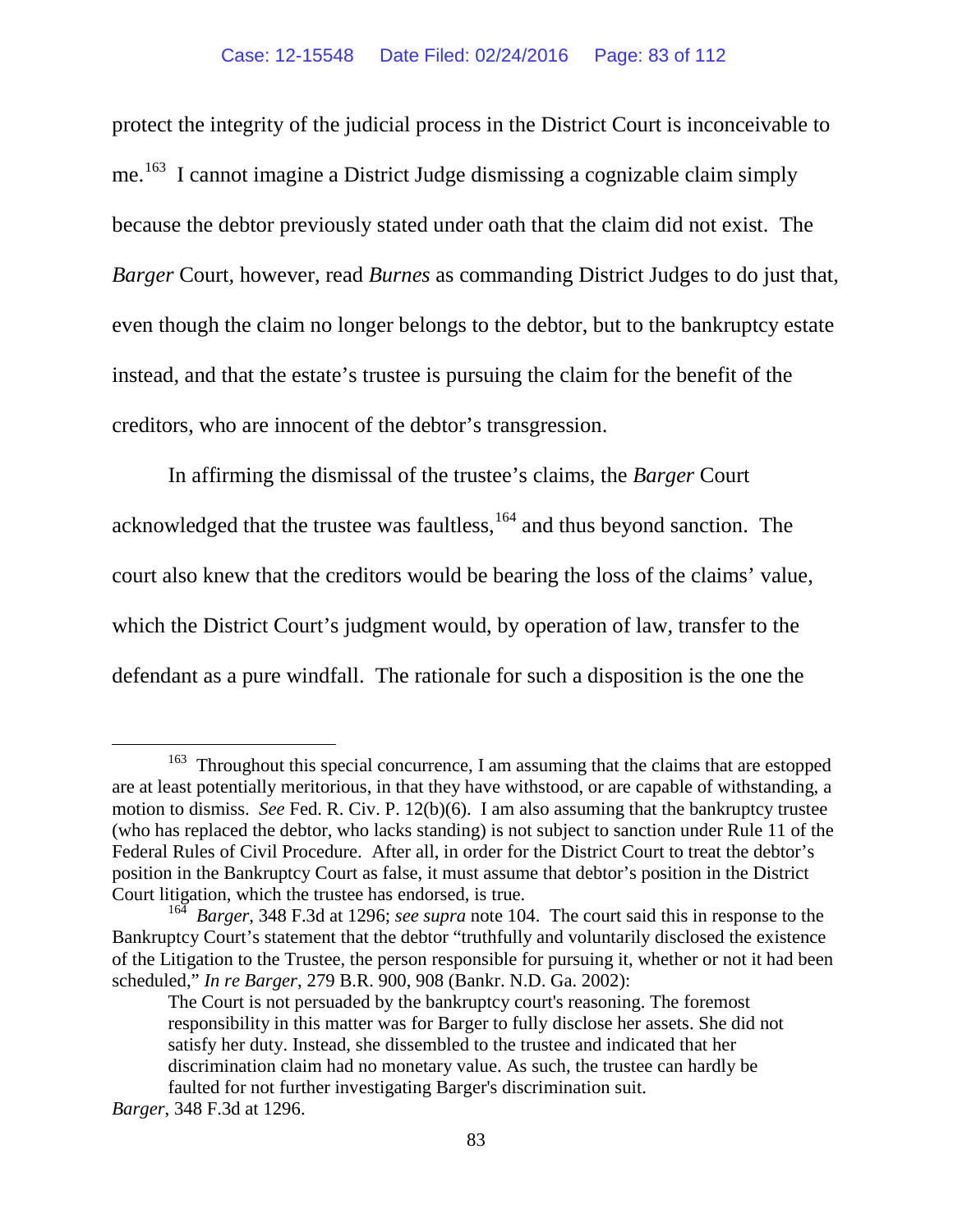court borrowed from *Burnes.* The trustee's claim must be dismissed in order to stimulate the "necessary incentive [of future debtors] to provide the bankruptcy court with a truthful disclosure of [their] assets."<sup>[165](#page-83-0)</sup> Presumably, once debtors realized the harm they will cause their creditors if they are caught hiding their assets, and the shame that may engender, they may think twice. The loss of future relationship with some of their creditors will move debtors to make a truthful disclosure of their assets.

The Bankruptcy Court in *Barger* read *Burnes* as using judicial estoppel as a means of punishing oath-breaking. In overruling the City's objection to the debtor's motion to reopen her Chapter 7 case, the court addressed the City's *Burnes-*based argument—that the debtor had to pay a penalty for concealing her claims—thusly:

If there are adverse consequences that a debtor should suffer due to omission of a scheduled claim, there are *punishments* other than judicial estoppel that can be directed at a debtor, rather than the estate and creditors, such as sanctions under [Fed. R. Bankr. P. 9011,](https://a.next.westlaw.com/Link/Document/FullText?findType=L&pubNum=1004365&cite=USFRBPR9011&originatingDoc=Ie2052b726e5711d98778bd0185d69771&refType=LQ&originationContext=document&transitionType=DocumentItem&contextData=(sc.UserEnteredCitation)) revocation of the discharge, or denial of any exemption in the claim and its proceeds.<sup>[166](#page-83-1)</sup>

*Burnes* and *Barger* imply that judicial estoppel's service is to stimulate the full disclosure, or deter the concealment, of debtors' assets, not to punish the debtor. I agree with the Bankruptcy Court. The doctrine's service is punishment.

 <sup>165</sup> *Id.* at 1297 (quoting *Burnes*, 291 F.3d at 1288).

<span id="page-83-1"></span><span id="page-83-0"></span><sup>166</sup> *In re Barger*, 279 B.R. at 908 (emphasis added) (citing *In re Lewis*, 273 B.R. 739, 748 (Bankr. N.D. Ga. 2001)).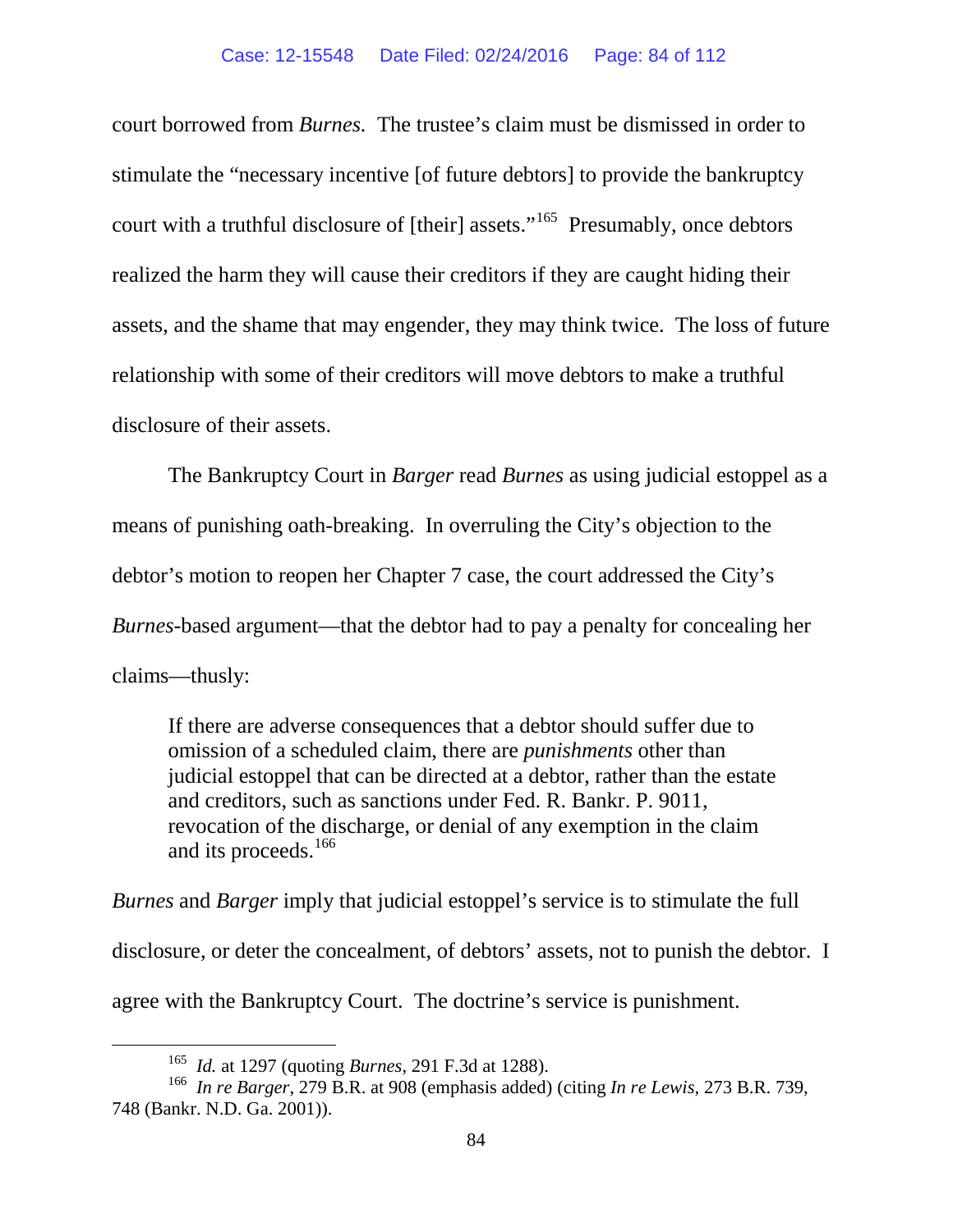2.

Having described the subtle yet crucial shift in the motivating rationale behind judicial estoppel that occurred in *Burnes* and *Barger*, it should not be hard to understand why borrowing an equitable remedy specially fashioned for the preservation of the integrity of the judicial system to punish inconsistent pleadings will fail to achieve either the former or the latter. Debtors will be prompted to make full disclosure of their assets, instead of hiding them, when they realize, on reflection, that if they are caught hiding them, they will be penalized. The debtors in *Burnes* and *Barger* were caught, but were they penalized? They gave up property that wasn't theirs. But that was the extent of it.<sup>[167](#page-84-0)</sup>

Standing alone, relieving a thief of stolen property is unlikely to deter theft. If anything, it would encourage more theft. Applying the equitable remedy of judicial estoppel—to the exclusion of the extensive, but apparently inadequate, range of criminal and civil legal remedies for oath-breaking—would guarantee that all that would happen to debtors who get caught prosecuting undisclosed claims would be that those claims get dismissed. The only downside for the debtor, therefore, is the psychic cost to his conscience and the expense of bringing suit.

<span id="page-84-0"></span> <sup>167</sup> The debtors in *Burnes* and *Barger* would, in fact, be penalized if their claims were sufficiently valuable to pay off their creditors with additional funds left over. Future creditors might engage in a sort of cost–benefit analysis in deciding whether to conceal actionable claims for damages.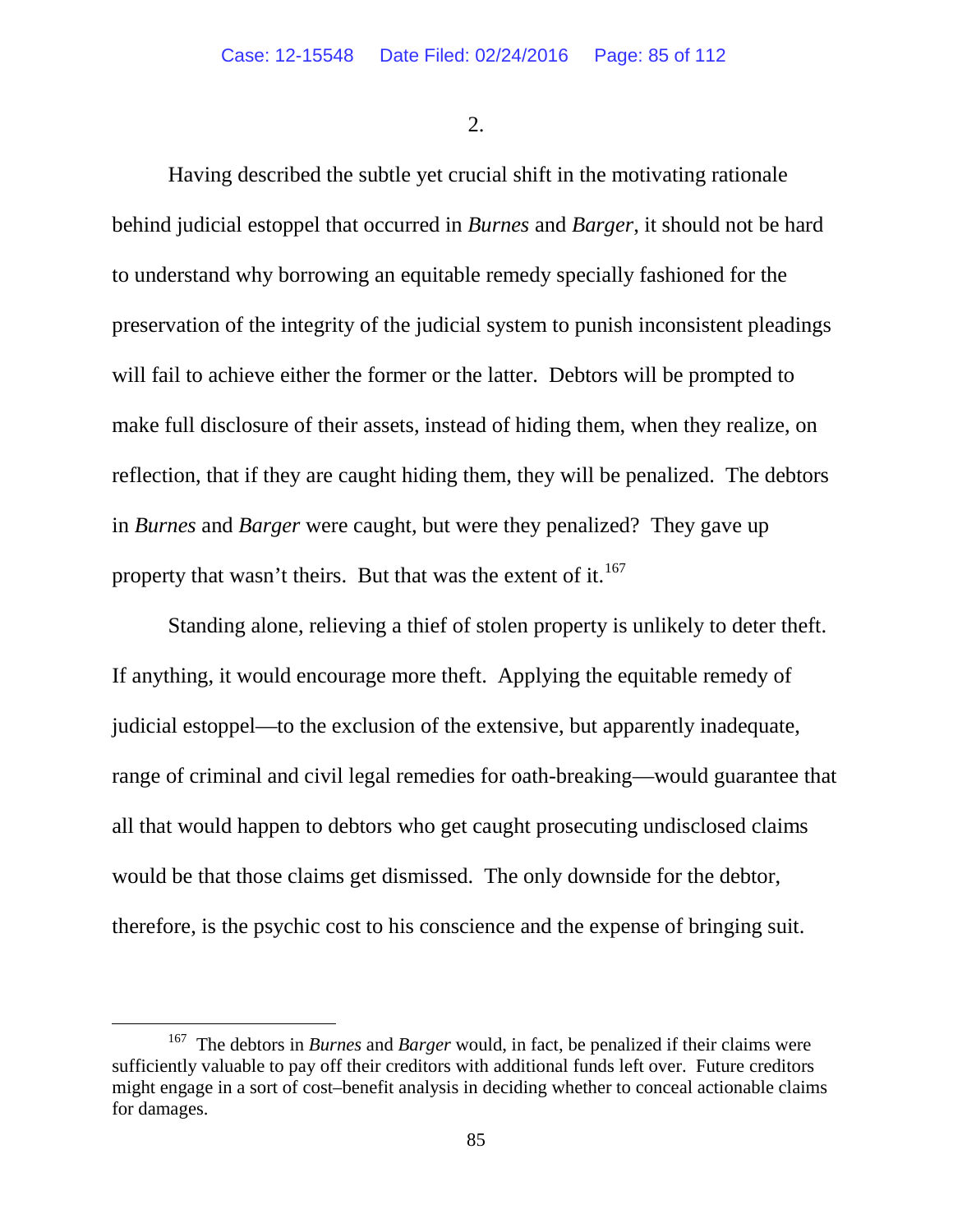There is simply no deterrence for the cold and calculating litigant, who stands to gain much and lose nothing.

## B.

Not only is the particular equitable remedy *Burnes* and *Barger* created ineffective, but resorting to an equitable remedy to punish oath-breaking debtors itself is inappropriate, given the extensive range of perfectly adequate criminal and civil legal remedies with which the logic and effect of judicial estoppel are at odds. I accept for the moment that the doctrine's objective is not to punish the debtor but to motivate debtors to make full disclosure of their assets<sup>[168](#page-85-0)</sup> and turn to the effect *Barger*'s pursuit of that objective has on the Bankruptcy Court's application of the rules and statutory provisions, criminal as well as civil, Congress has set in place to achieve it.<sup>169</sup> I begin, in Part III.B.1., with Rule 1009 of the Federal Rules of

<span id="page-85-0"></span><sup>&</sup>lt;sup>168</sup> Full disclosure is "crucial to the effective functioning of the federal bankruptcy system." *Burnes*, 291 F.3d at 1286 (quotation marks omitted). "[T]he importance of full and honest disclosure cannot be overstated." *Id.* (quotation marks omitted). Consider another highly technical area of the law in which voluntary compliance is critical: the federal income-tax regime. It would be quite strange indeed if the Internal Revenue Code provided for the "punishment" of taxpayers who fail to report the proceeds of meritorious lawsuits by doing nothing more than return the taxable portion of any recovery to the defendants in those suits. Such a rule would impose no deterrent on future tax evaders, do nothing to encourage reporting, fail to raise any revenue for the Government, and inappropriately lump together inadvertent or negligent taxpayers with the consciously recalcitrant despite the general policy of tolerance toward nonintentional noncompliance. *Cf. Ratzlaf v. United States*, 510 U.S. 135, 144–47, 114 S. Ct. 655, 660–62, 126 L. Ed. 2d 615 (1994); *Cheek v. United States*, 498 U.S. 192, 201–04, 111 S. Ct. 604, 610–12, 112 L. Ed. 2d 617 (1991). That an analogous equitable doctrine would be considered necessary in the context of bankruptcy law is at least an equally dubious proposition.

<span id="page-85-1"></span><sup>169</sup> I omit reference to *Burnes* in this discussion because, in *Burnes*, the appellant was the debtor, not the bankruptcy trustee. *Burnes*, 291 F.3d at 1284. The court was not faced with the question of whether the trustee's, i.e., the creditors' interests, should be taken into account in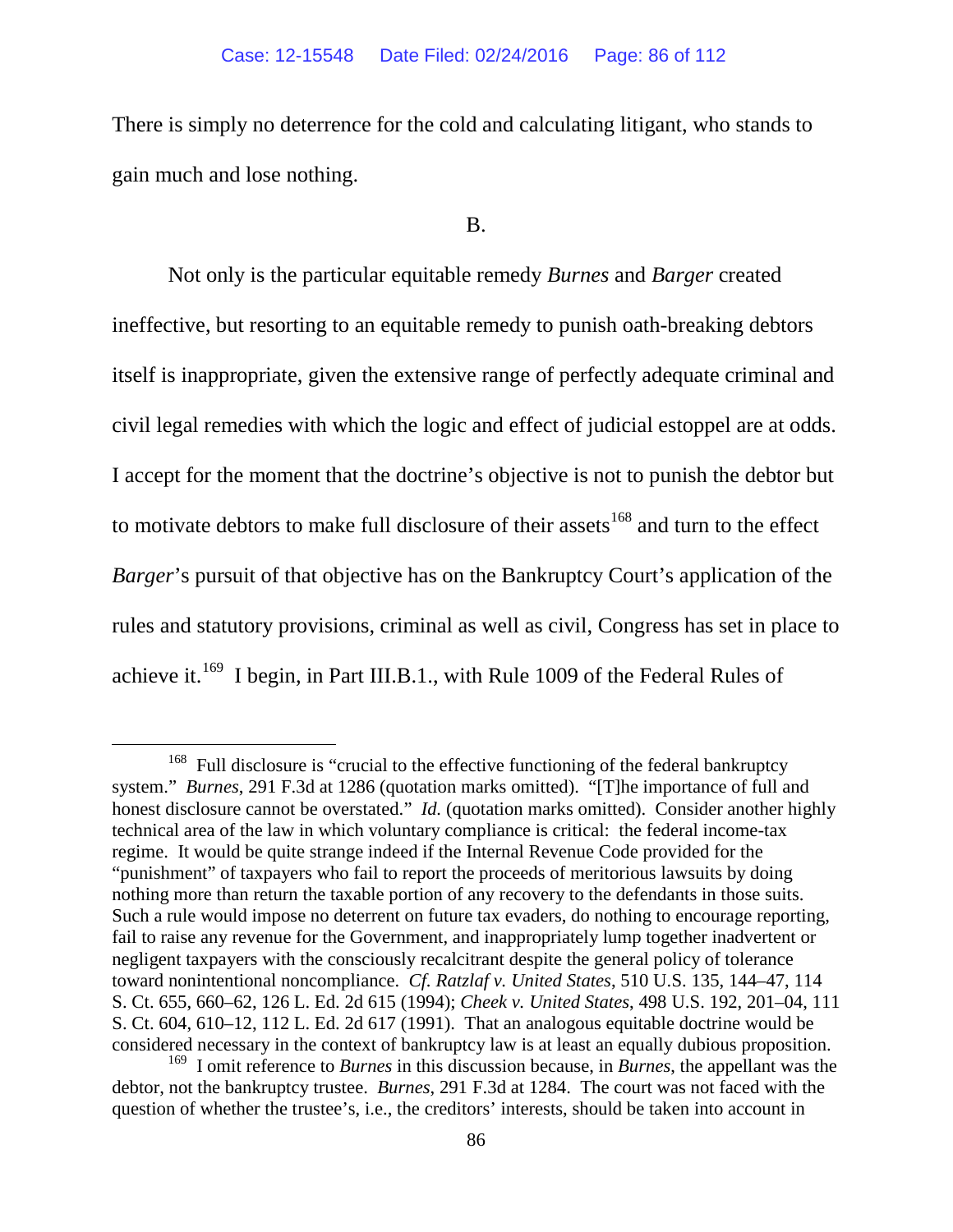Bankruptcy Procedure and 11 U.S.C. § 350 because their immediate purpose is to foster full disclosure of assets and thereby "secure the just, speedy, and inexpensive determination of every case and proceeding."[170](#page-86-0) Part III.B.2. next explains how *Barger* obstructs the Bankruptcy Court's ability to use Rule 1009 and § 350 and the other tools it has been provided to foster full disclosure. And Part III.B.3. explains the intolerable dilemma *Barger* has created for the Bankruptcy Courts.

1.

The full and complete scheduling of a debtor's assets as required by the Bankruptcy Code does not always happen. Omissions frequently occur in the Statement of Financial Affairs and Schedules of Assets and Liabilities a debtor files with his bankruptcy petition,  $171$  and they occur when, as in *Burnes*, the debtor amends his schedules as the bankruptcy estate is being administered.<sup>[172](#page-86-2)</sup> The Supreme Court, in proposing Rule 1009 to Congress, and Congress, in adopting it,  $^{173}$  $^{173}$  $^{173}$  realized this, so Rule 1009 provides that "[a] voluntary petition, list, schedule, or statement may be amended by the debtor as a matter of course at any time

 $\overline{a}$ 

<span id="page-86-3"></span><span id="page-86-2"></span><span id="page-86-1"></span><span id="page-86-0"></span>determining whether, as a matter of equitable discretion, judicial estoppel should be invoked. In *Barger,* the trustee's interests were at stake and dealt with. *Barger*, 348 F.3d at 1292–93.

<sup>&</sup>lt;sup>170</sup> Fed. R. Bankr. P. 1001.

<sup>171</sup> *See* 11 U.S.C. § 521(a)(1)(B)(i), (iii); Fed. R. Bankr. P. 1007(b)(1)(A), (D).

<sup>172</sup> *Burnes*, 291 F.3d at 1284.

<sup>173</sup> *See* 28 U.S.C. § 2075.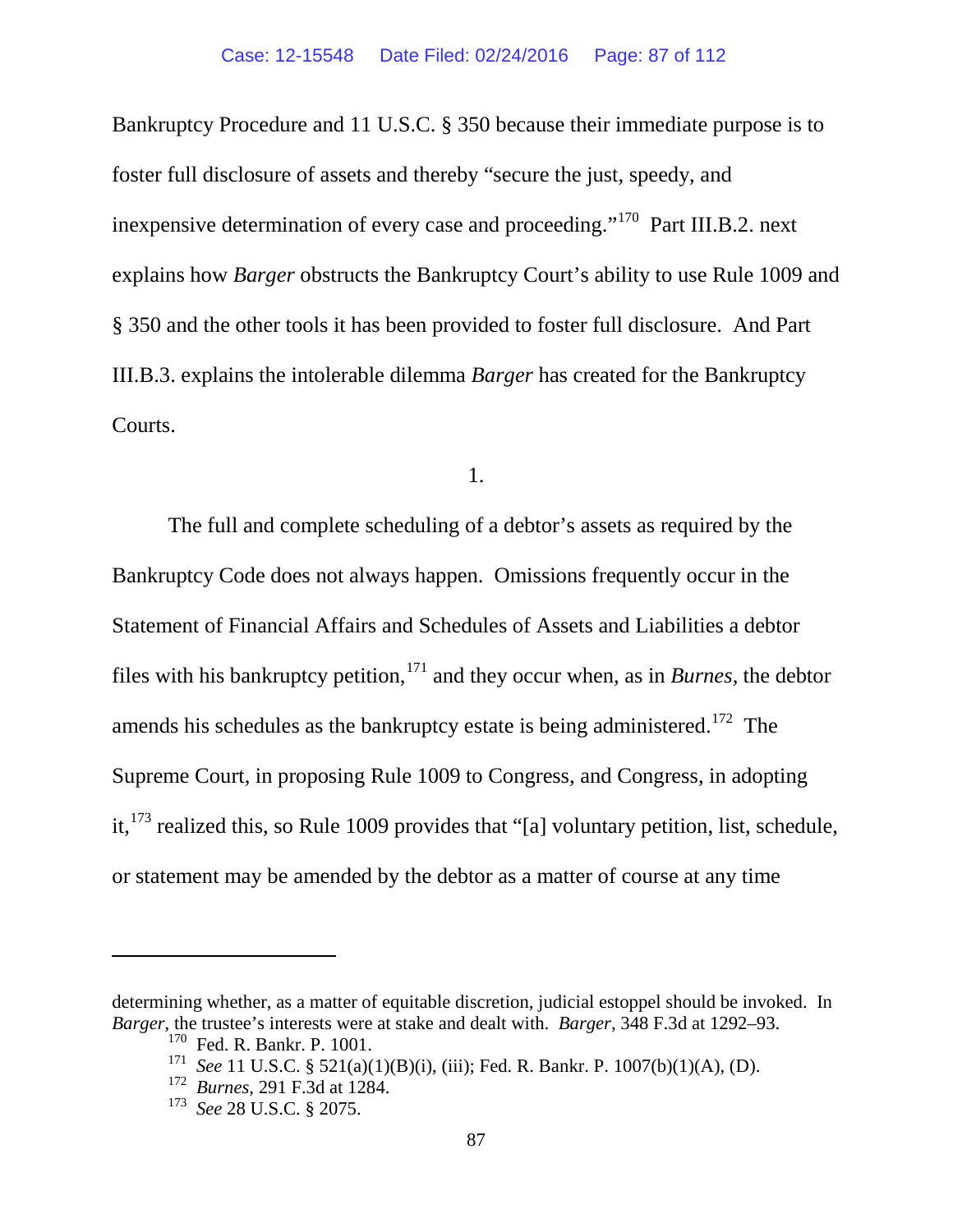before the case is closed."[174](#page-87-0) These filings may be amended to include an asset of the bankruptcy estate whether the debtor's failure to list the asset earlier was inadvertent or a mistake or was "calculated to make a mockery of the judicial system."<sup>175</sup>

Sometimes a debtor's failure to disclose an asset of the estate is not

discovered until after the case is closed. Since the asset had never been scheduled and the bankruptcy trustee, obviously unaware of the asset, had not abandoned it,

the asset is still property of the bankruptcy estate.<sup>[176](#page-87-2)</sup> The asset is in limbo. The

<span id="page-87-1"></span><span id="page-87-0"></span><sup>&</sup>lt;sup>174</sup> Fed. R. Bankr. P. 1009(a); *see supra* note [85.](#page-59-0)<br><sup>175</sup> Burnes, 291 F.3d at 1285. The Supreme Court and Congress obviously had cases like *Burnes* in mind in providing without qualification that a debtor may amend his bankruptcy filings "as a matter of course at any time before the case is closed." Fed. R. Bankr. P. 1009(a). The *Burnes* opinion does not mention Rule 1009 at all. Nonetheless, I assume that *Burnes* would not preclude a debtor from amending his filings to list a cognizable claim for damages before his nondisclosure has been discovered. It would appear, though, that if the party potentially liable on the claim discovers that the claim has not been scheduled and brings the matter to the bankruptcy trustee's attention, he thereby sets the stage for the application of judicial estoppel should the debtor amend his schedules and the trustee thereafter takes steps to recover on the claim.

<span id="page-87-2"></span><sup>&</sup>lt;sup>176</sup> *See* 11 U.S.C. § 541. Section 541, "Property of the estate," provides, in pertinent part, that the filing of a voluntary petition for bankruptcy relief "creates an estate . . . comprised of . . . all legal or equitable interests of the debtor in property as of the commencement of the case." 11 U.S.C. § 541(a). "Even after the case is closed, the estate continues to retain its interest in unscheduled property." 5 Collier on Bankruptcy, ¶ 554.03 (Alan N. Resnick & Henry J. Sommer eds., 16th ed.). Moreover, where the debtor fails to notify either the trustee or the creditors of a claim, the doctrine of abandonment does not apply. *[First Nat'l Bank of Jacksboro](https://a.next.westlaw.com/Link/Document/FullText?findType=Y&serNum=1905100177&pubNum=708&originatingDoc=I7096e721931e11d9bdd1cfdd544ca3a4&refType=RP&originationContext=document&transitionType=DocumentItem&contextData=(sc.DocLink))  v. Lasater*[, 196 U.S. 115, 119, 25 S. Ct. 206, 208 49 L. Ed. 408 \(](https://a.next.westlaw.com/Link/Document/FullText?findType=Y&serNum=1905100177&pubNum=708&originatingDoc=I7096e721931e11d9bdd1cfdd544ca3a4&refType=RP&originationContext=document&transitionType=DocumentItem&contextData=(sc.DocLink))1905). As the court put it in *In re Upshur*, 317 B.R. 446, 451–52 (Bankr. N.D. Ga. 2004):

Property that is not correctly scheduled remains property of the estate forever, until administered or formally abandoned by the trustee. Thus, in the case of an omitted cause of action, the trustee is the real party in interest and the correct defense is one of standing, i.e., the action is not being prosecuted by the real party in interest which is the trustee, not the debtor. Cases like this must be reopened to permit the trustee to deal with the property of the estate.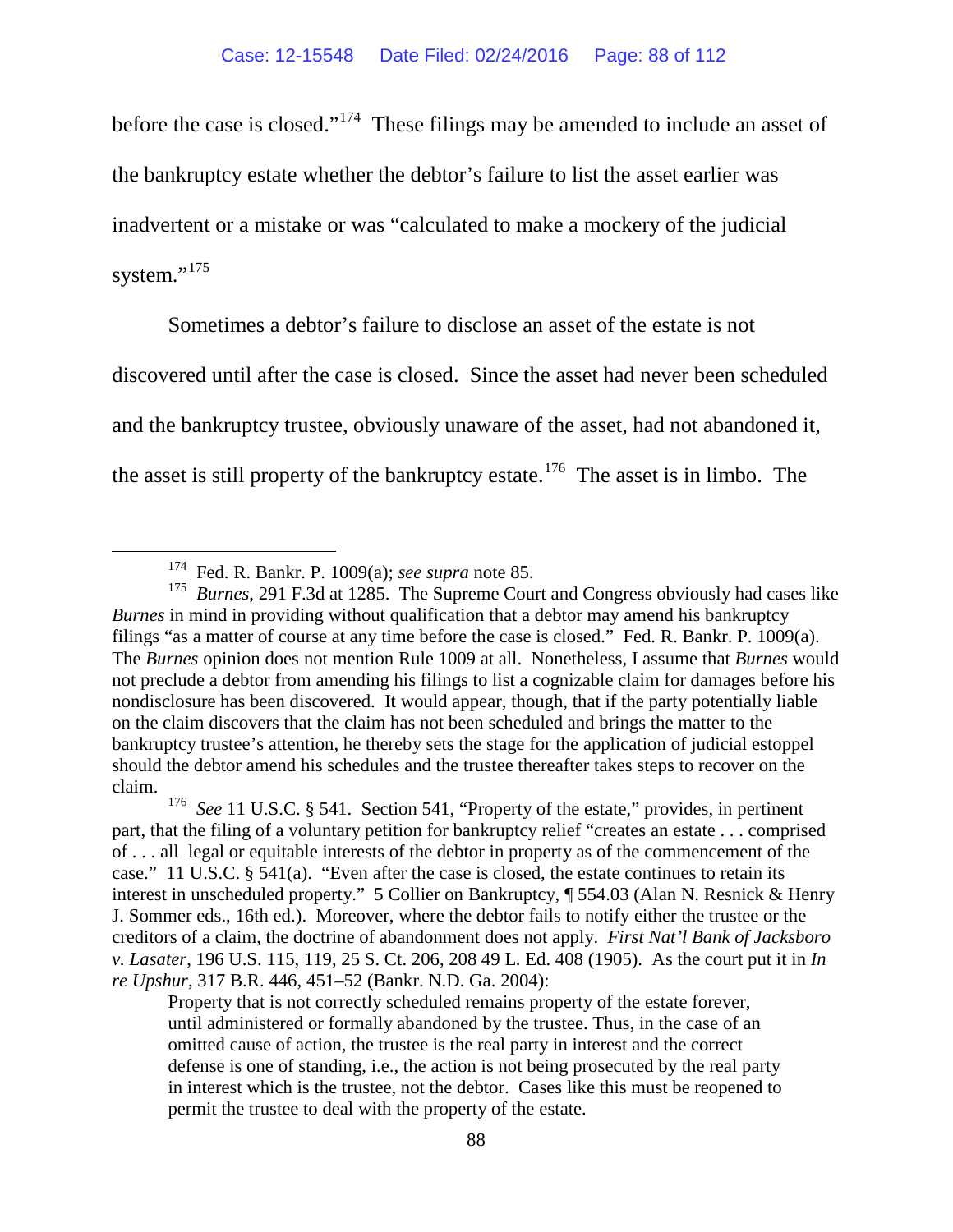debtor can't possess or otherwise realize it; neither can the trustee of the bankruptcy estate because he has been discharged. Congress anticipated this situation. In enacting 11 U.S.C. § 350, it gave the Bankruptcy Court discretion to reopen a closed case on "motion of the debtor or other party in interest,"<sup>[177](#page-88-0)</sup> in order "to administer" for the benefit of the creditors an asset that had not been scheduled.<sup>178</sup> The court may exercise such discretion whether or not the debtor's failure to schedule the asset was inadvertent or a mistake or was intentional.<sup>[179](#page-88-2)</sup>

This is what happened in *Barger.* Barger had not scheduled her claims for damages so she moved the Bankruptcy Court to reopen her Chapter 7 case to list them.[180](#page-88-3) The City objected, citing *Burnes*. [181](#page-88-4) If the City's objection to reopening Barger's case were an attempt to exercise control over Barger's claims, it could constitute a violation of the stay that had automatically been put in place by 11

<sup>&</sup>lt;sup>177</sup> Fed. R. Bankr. P. 5010.

<span id="page-88-1"></span><span id="page-88-0"></span><sup>&</sup>lt;sup>178</sup> *See* 11 U.S.C. § 350(b) (providing that "[a] case may be reopened in the court in which such case was closed to administer assets, to accord relief to the debtor, or for other cause.") The Supreme Court and Congress surely contemplated that if the debtor were attempting to manipulate the Bankruptcy Court, the court, at some point after reopening the case, would sanction the debtor, as the *In re Barger* Court suggested. *In re Barger*, 279 B.R. 900, 908 (Bankr. N.D. Ga. 2002).

<span id="page-88-3"></span><span id="page-88-2"></span><sup>179</sup> *See In re Barger*, 279 B.R. at 901; 3 Collier on Bankruptcy, ¶ 350.03[1] ("[T]he discovery of unadministered assets . . . continues to be a sufficient reason for the court to exercise its power [to reopen a case]. . . . [I]t is clear that assets that are not properly disclosed on the schedules are not abandoned and remain property of the estate that can be administered if the case is reopened.").

<sup>180</sup> *In re Barger*, 279 B.R. at 901.

<span id="page-88-4"></span><sup>181</sup> *See id.*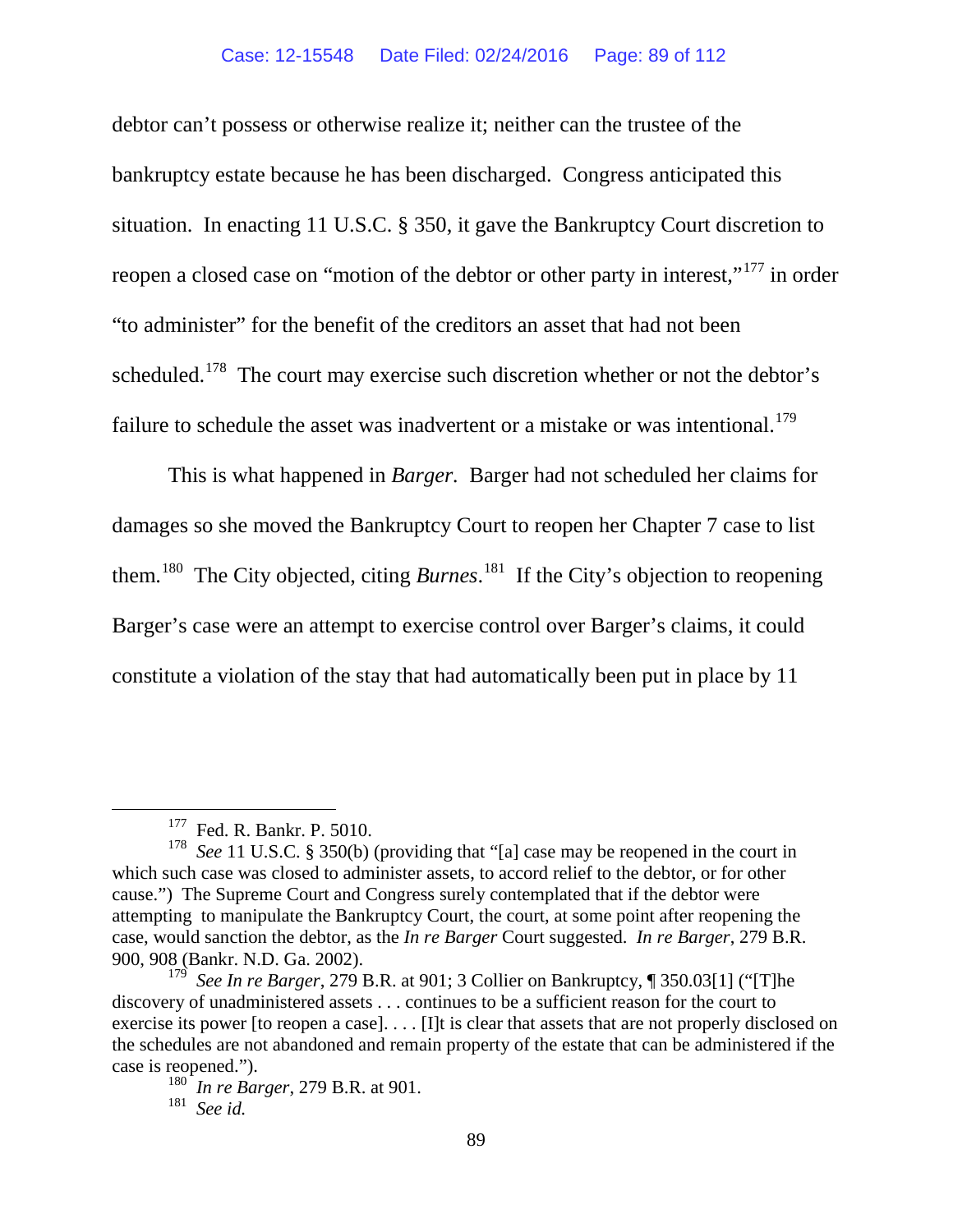U.S.C. § 362(a)(3) the moment Barger filed her Chapter 7 petition.<sup>[182](#page-89-0)</sup> The court, however, did not view the objection in that way. Instead, it treated the objection as the City framed it, an argument that Barger should be punished for falsifying her schedules.<sup>[183](#page-89-1)</sup> Accordingly, in ruling on the motion to reopen and the City's objection, the court treated the motion and the objection as raising mutually exclusive issues.[184](#page-89-2) 

The court reopened the case because reopening is ordinarily granted for the benefit of the creditors—to enable the administration of assets of the estate that were not scheduled or abandoned by the trustee.<sup>185</sup> In the matter before it, the court said that "it [would be] incongruous to punish [Barger's] creditors and impair their prospects for a potential recovery . . . in order to improve the City's judicial estoppel argument in the District Court."<sup>186</sup> It therefore granted the debtor's

<span id="page-89-0"></span> <sup>182</sup> *See* 11 U.S.C. § 362(a)(3) (providing that the filing of a bankruptcy petition "operates as a stay, applicable to all entities, of . . . any act to obtain possession of property of the estate or of property from the estate or to exercise control over property of the estate."). "One of the principal purposes of the automatic stay is to preserve the property of the debtor's estate for the benefit of all the creditors." *In re Prudential Lines Inc.*, 928 F.2d 565, 573–74 (2d Cir. 1991). The court in *In re Barger* was obviously aware of this purpose of the stay and that sustaining the City's objection would remove property from the bankruptcy estate and injure the creditors. *See In re Barger*, 279 B.R. at 908–09.

<sup>183</sup> *In re Barger*, 279 B.R. at 908–09.

<sup>184</sup> *See id.* at 904.

<span id="page-89-4"></span><span id="page-89-3"></span><span id="page-89-2"></span><span id="page-89-1"></span><sup>&</sup>lt;sup>185</sup> As the court in *In re Upshur* put it, "the court . . . has a duty to reopen the estate whenever there is proof that it has not been fully administered. The proper focus is on the benefit to the creditors, so that if the action has any value, the case should be reopened." 317 B.R. at 451.

<sup>186</sup> *In re Barger*, 279 B.R. at 909.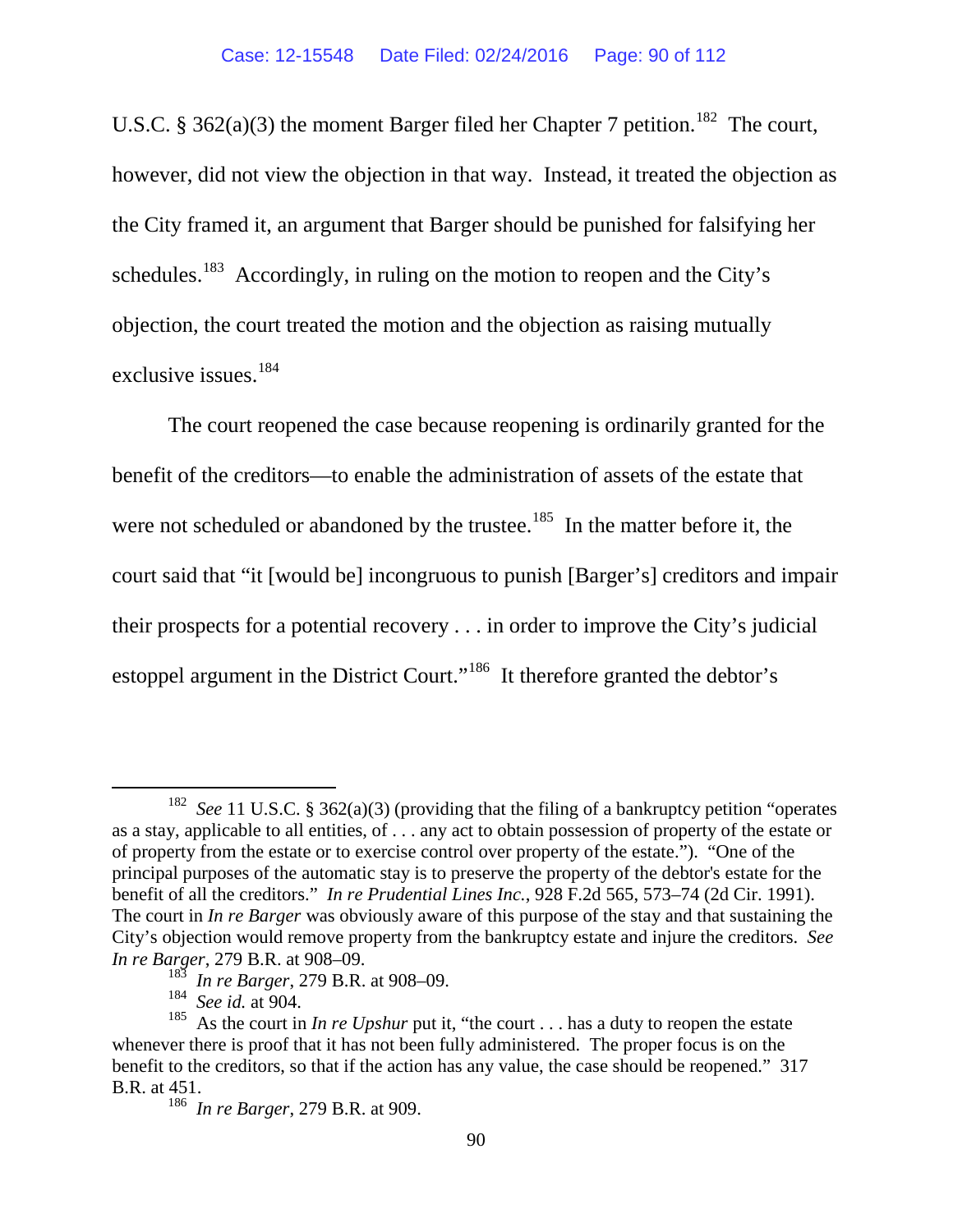motion.<sup>[187](#page-90-0)</sup> The court left the issue of punishment for the District Court to decide.<sup>[188](#page-90-1)</sup>

2.

*Barger* has obstructed the Bankruptcy Court's ability to use the tools Congress has provided to motivate debtor compliance with the disclosure requirements of 11 U.S.C.  $\S$ § 521(a)(1)(B)(i) and (iii) and Rule 1007 of the Federal Rules of Bankruptcy Procedure.[189](#page-90-2) And *Barger* did so not in an appeal, under 28 U.S.C. § 158(d)(1), from a District Court decision affirming or reversing on interlocutory appeal the Bankruptcy Court's decision to reopen under 11 U.S.C. § 350, but in an appeal, under 28 U.S.C. § 1291, of the District Court's decision estopping the trustee's claims on summary judgment.

*Barger* nevertheless appears to be a *de novo* review of the Bankruptcy Court's decision to reopen. It also gives the appearance that this court was exercising its supervisory power<sup>[190](#page-90-3)</sup> over the Bankruptcy Court, instructing the

 <sup>187</sup> *Id.*

<span id="page-90-1"></span><span id="page-90-0"></span><sup>&</sup>lt;sup>188</sup> The Bankruptcy Court's finding that Barger, in failing to amend her schedules, had not "operat[ed] with an intentional or manipulative disregard of the legal system or the bankruptcy processes in this Court," *id.* at 908, implies the conclusion that sanctions under the

<span id="page-90-3"></span><span id="page-90-2"></span>Bankruptcy Code were not called for.<br><sup>189</sup> *See supra* note 94.<br><sup>190</sup> The "supervisory power" refers to this court's inherent authority to oversee the procedures followed by the district courts and to "fashion[] procedures and remedies that ensure the judicial process remains a fair one." *Reynolds v. Roberts*, 207 F.3d 1288, 1301 n.25 (11th Cir. 2000) (quoting *Piambino v. Bailey*, 757 F.2d 1112, 1145–46 (11th Cir. 1985)). Relevant here, we have previously invoked the supervisory power to prevent "substantial prejudice" to innocent third parties whose interests were harmed by a debtor's failure to disclose contested property during bankruptcy proceedings. *See In re Furlong*, 885 F.2d 815, 818–19 (11th Cir.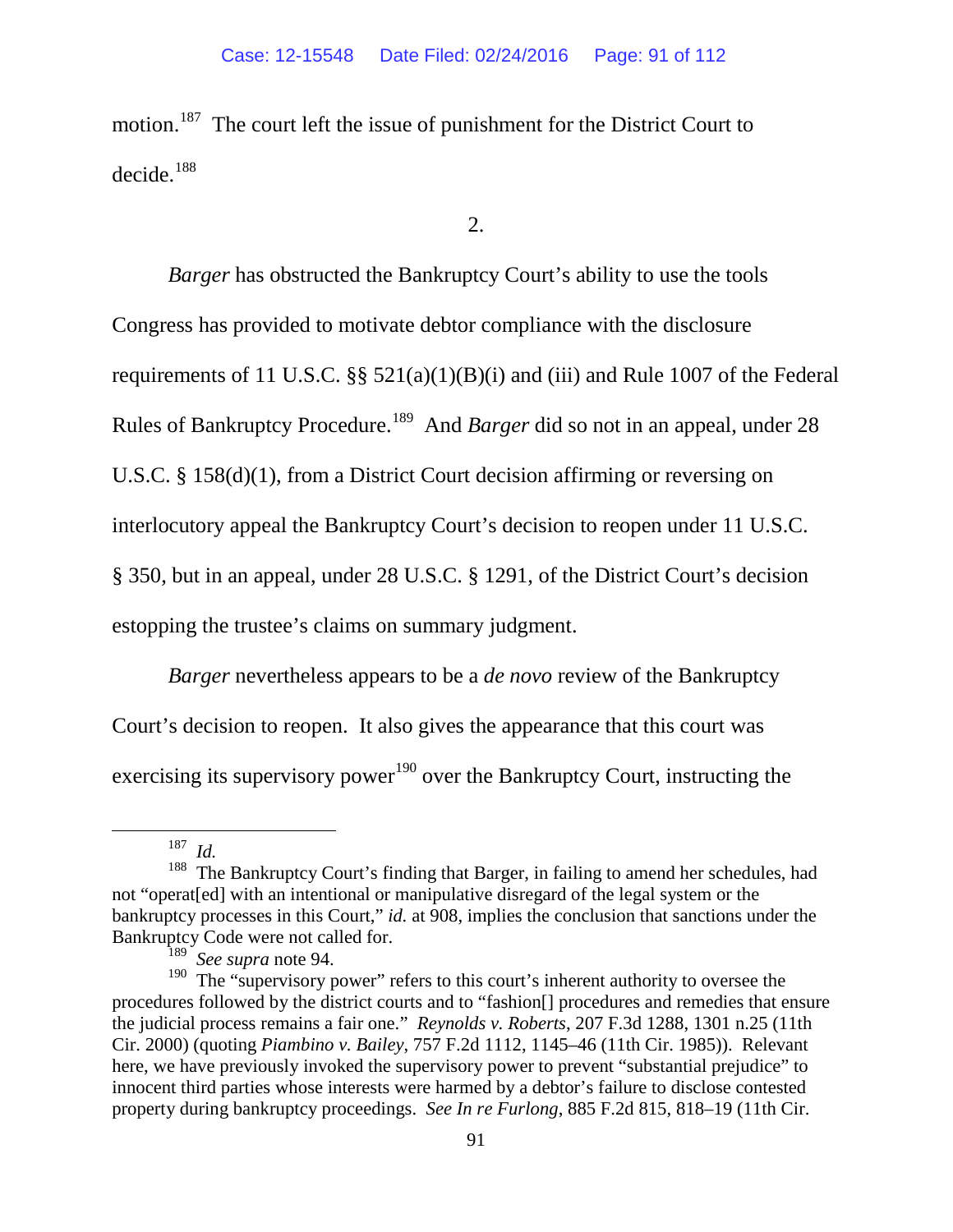court that, at bottom, it is to deny reopening in any case in which the debtor omitted to schedule a lawsuit he brought on a claim that belonged to the bankruptcy estate and filed a motion to reopen after the party he sued discovered the omission.

The District Court, following *Burnes*, estopped the estate's claims for damages because Barger's failure to schedule them after her complaint had been amended to seek damages against the City was neither inadvertent nor a mistake.<sup>[191](#page-91-0)</sup> On appeal, the bankruptcy trustee argued that the Bankruptcy Court's decision to reopen should be reviewed under the abuse-of-discretion standard and therefore affirmed unless the facts supporting the decision were clearly erroneous. Treating the case as if it were an appeal under  $\S$  158(d)(1), the trustee submitted that the findings of fact set out in the Bankruptcy Court's order issued pursuant to Rule 52(a) of the Federal Rules of Civil Procedure were fully supported by the record

 $\overline{a}$ 

<sup>1989);</sup> *id.* at 819 (Brown, J., concurring) (highlighting the "extreme importance" of protecting third parties and not allowing a debtor to "bargain away their rights" in bankruptcy proceedings).

I note in passing that *In re Barger* was referred to the Bankruptcy Court under the umbrella of 28 U.S.C. § 157(a). Section 157(d), gives the District Court the authority to "withdraw, in whole or in part, any case or proceeding referred under this section, on its own motion or on timely motion of any party, for cause shown." *Id.* § 157(d). In light of *Reynolds, Piambino*, and in particular, *In re Furlong,* one might posit that the relationship between this court and the district and bankruptcy courts could provide for the exercise of supervisory power with respect to a bankruptcy court's practices.

<span id="page-91-0"></span> $191$  Barger's failure to amend her schedules to reflect the pending litigation was undisputed. The Bankruptcy Court found that the failure was excusable, and moreover, that the schedules didn't need to be amended because the trustee knew about the lawsuit and the claims for damages. The District Court, in granting summary judgment, found that Barger's conduct was inexcusable because it was neither inadvertent nor a mistake. Thus the District Court effectively substituted its view of the evidence for the Bankruptcy Court's.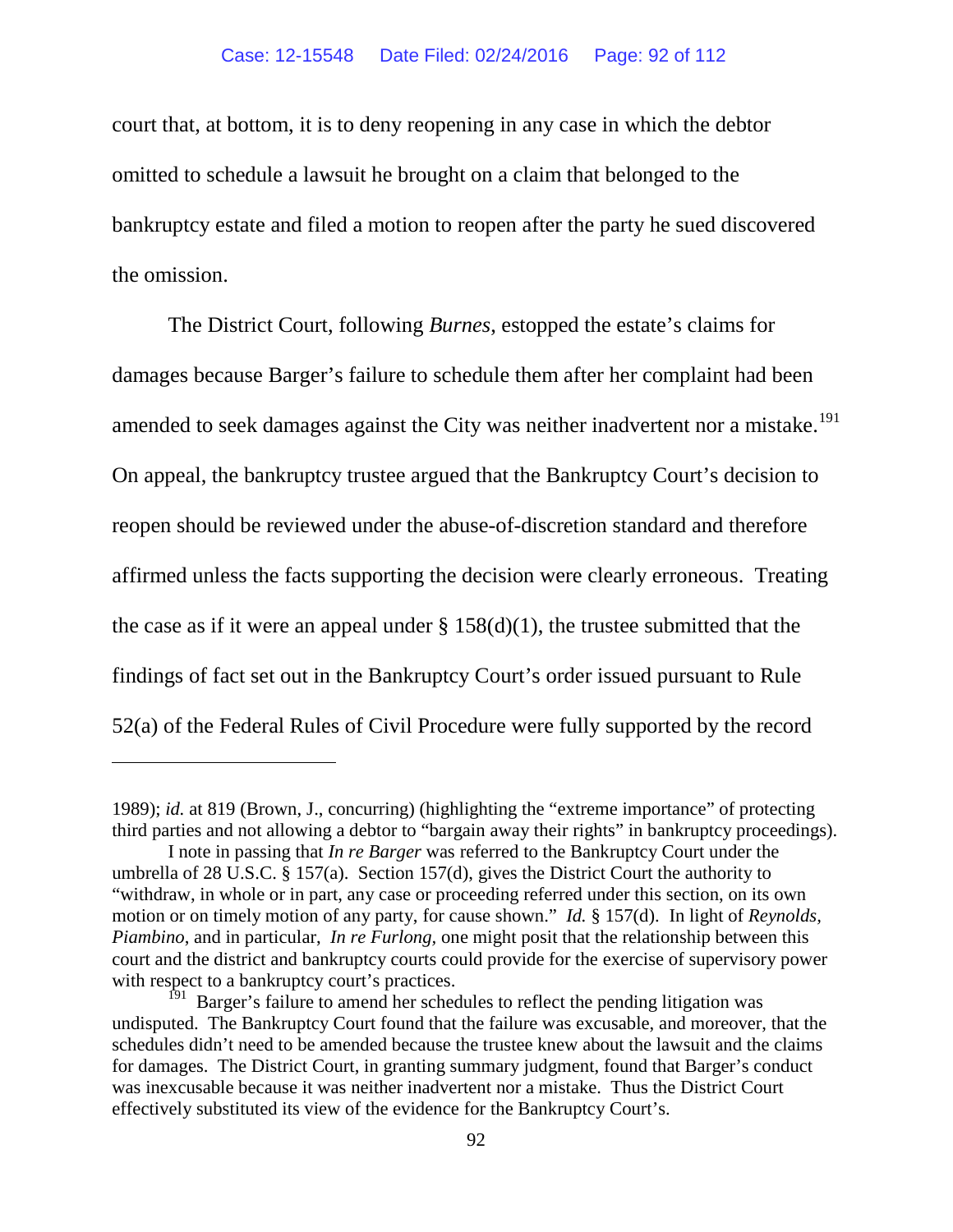and justified the court's decision to reopen notwithstanding Barger's failure to amend her schedules and list the lawsuit pending against the City.<sup>[192](#page-92-0)</sup> The court found the failure irrelevant since the trustee knew about the litigation. This court, essentially disregarding the Bankruptcy Court's findings and conclusions, found on the same record that Barger's failure to amend her schedules was intentional, not inadvertent or a mistake, and therefore was a calculated attempt to manipulate the judicial system. *Burnes* required that the District Court's application of judicial estoppel be affirmed.

I translate the affirmance into a statement that the Bankruptcy Court abused its discretion in reopening Barger's case because it based its decision on an error of law. This court held that the Bankruptcy Court erred in applying *Burnes*'s test for determining whether the debtor's failure to amend her schedules amounted to a calculated attempt to manipulate the judicial system. That test, again, is whether the nondisclosure was inadvertent or a mistake. If Barger was unaware of the lawsuit or had no motive for pursuing it, the nondisclosure would be inadvertent and thus could not be considered a calculated attempt to manipulate the judicial system. But she failed the test: Barger was plainly aware of the lawsuit and had a

<span id="page-92-0"></span> $192$  I assume that the Bankruptcy Court complied with Rule 52(a) in anticipation of the possibility that the City might appeal to the District Court its decision to reopen. This court, in effect, reviewed the Bankruptcy Court's Rule 52(a) findings and conclusions, which were issued after the District Court issued its order granting summary judgment to the City, in reaching its decision. *See Barger*, 348 F.3d at 1292, 1294–97.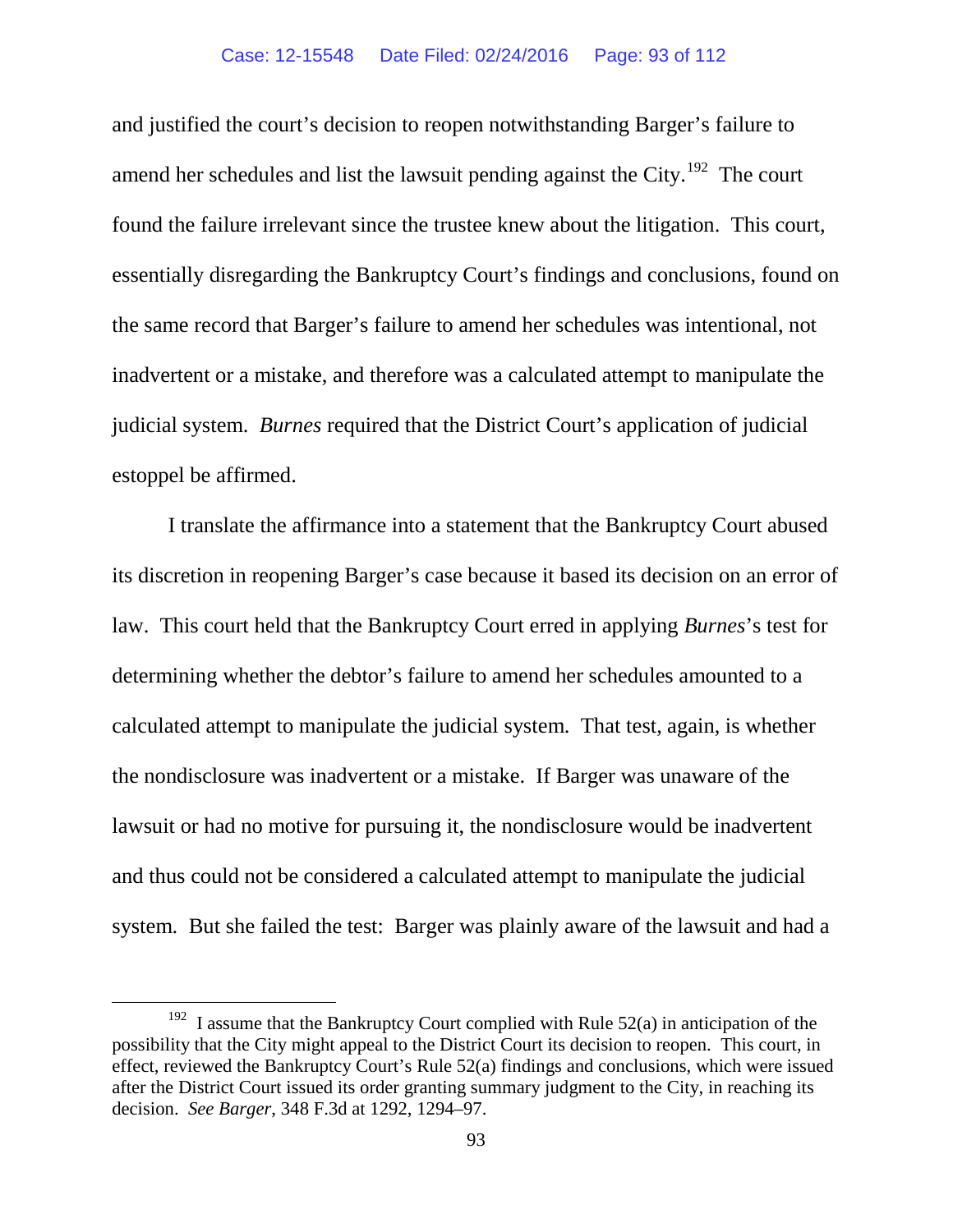### Case: 12-15548 Date Filed: 02/24/2016 Page: 94 of 112

motive for pursuing it; she would reap the benefit of any recovery the lawsuit might yield. Judicial estoppel accordingly applied as a matter of law. Because it did, the reopening constituted an abuse of discretion.

That said, I sense that the *Barger* Court did not view its decision as a review of the Bankruptcy Court's decision to reopen. If it did, the court would have discussed § 350 and Rule 1009 and the policies and the Congressional intent they implement. But neither § 350 nor Rule 1009 was mentioned. They didn't have to be. All that mattered was that Barger failed to amend her schedules to disclose the claims in litigation. The failure constituted a statement, under penalty of perjury, that she had no claims for damages pending against the City, a statement that Barger knew was false. Because it was, Barger, in making it, intended to manipulate the bankruptcy system*.*

However one views the *Barger* Court's § 1291 decision—whether it constituted a review of the Bankruptcy Court's decision to reopen or punishment for the debtor's false schedules—its negative effect on the ability of the Bankruptcy Courts to use the tools Congress provided to enhance full disclosure of assets is clear. As an initial matter, § 350 and Rule 1009, the primary tools for ensuring full disclosure, are for all practical purposes rendered inoperative. If a case has been closed, reopening the case under § 350 to allow the debtor to amend his schedules pursuant to Rule 1009 and list a previously nonscheduled claim will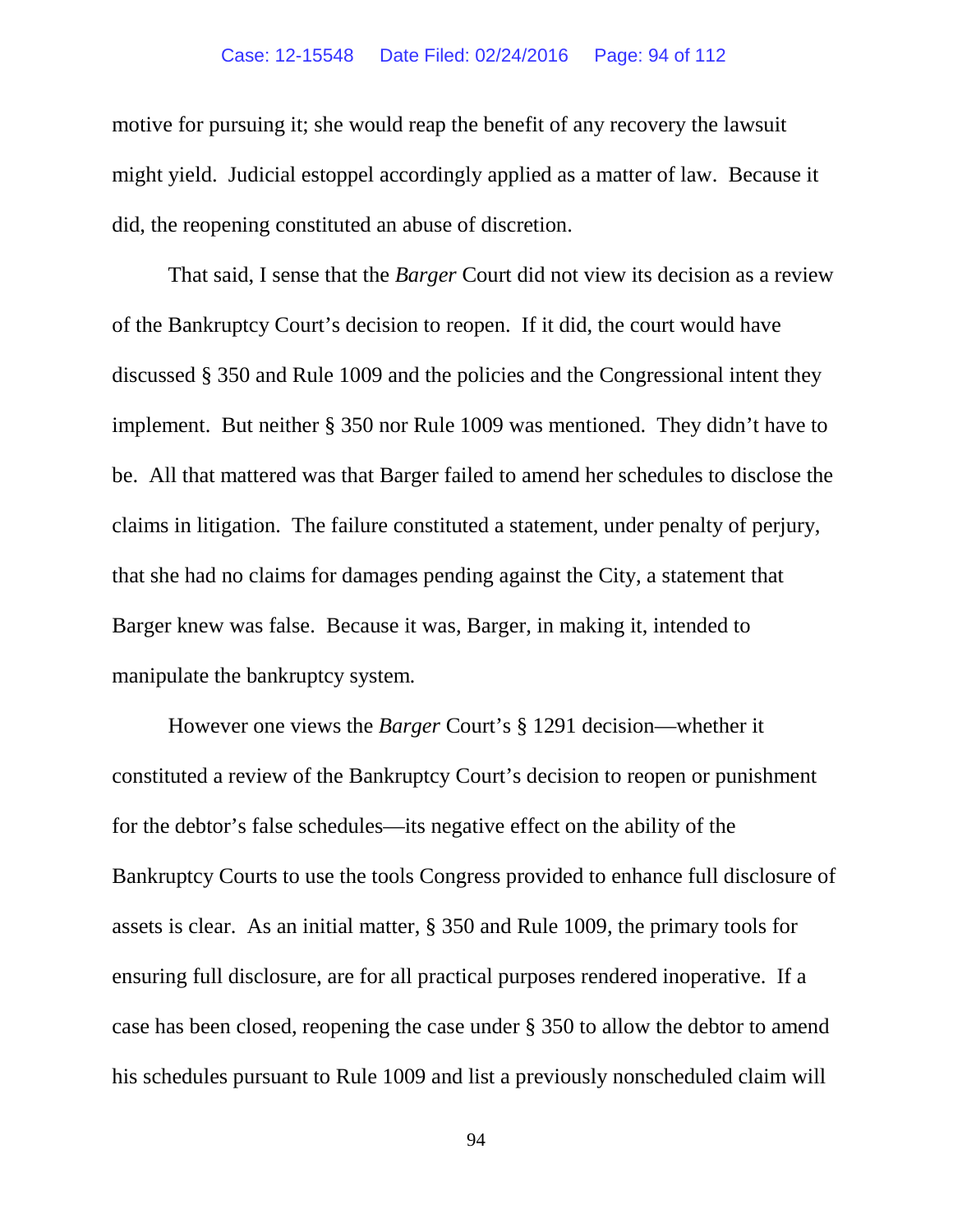#### Case: 12-15548 Date Filed: 02/24/2016 Page: 95 of 112

turn out to be a useless act once the party sued discovers the nondisclosure. The party will immediately move the District Court to dismiss the debtor from the case for lack of standing, and the court must grant the motion. If, after the debtor's schedules have been amended, the bankruptcy trustee persuades the District Court to vacate its dismissal and intervenes in place of the debtor or initiates an adversary proceeding in the Bankruptcy Court, the trustee will be confronted with judicial estoppel.

If a case remains open and the debtor amends his schedules to reveal the nondisclosed claim, the trustee will similarly be faced with judicial estoppel. Even if suit has not been filed, if the debtor's claim is cognizable (and ready for suit) and the defendant potentially liable learns of the claim and informs the bankruptcy trustee, the defendant will have set the stage for invoking judicial estoppel to bar the trustee's appearance in the District Court or before the Bankruptcy Court in an adversary proceeding.

Moreover, the secondary tools Congress has provided to enhance full disclosure of assets are also rendered practically inoperative.[193](#page-94-0) The *In re Barger* Court opined that those tools, when used, are fully capable of deterring debtors from concealing their assets and that any deterrence judicial estoppel might provide would be problematic at best. Moreover, a full weighing of the equities—

<span id="page-94-0"></span> <sup>193</sup> I describe these secondary tools below. *See infra* notes [210–](#page-103-0)[212](#page-104-0) and accompanying text.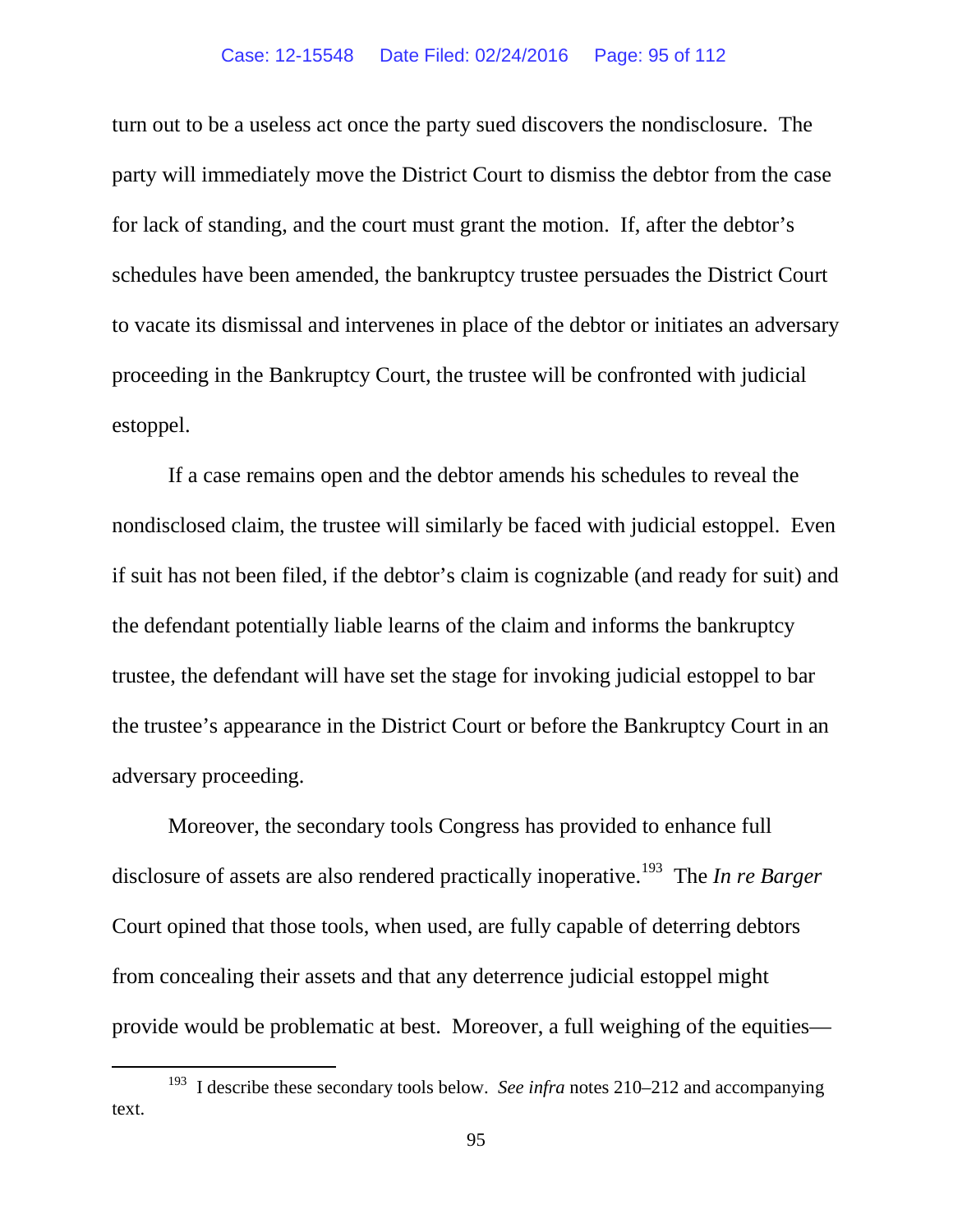the effect on the interests of creditors, the debtor, the City and the public counseled reopening the debtor's case.

3.

In addition to rendering all but inoperative the tools Congress has provided to enhance the full disclosure of a debtor's assets, *Barger* has created a serious dilemma for a Bankruptcy Court presented, as was the case in *Barger,* with a debtor's motion to reopen in order to schedule an unscheduled claim after the District Court has dismissed the claim because the debtor lacked standing to prosecute it. The Bankruptcy Court has two choices. It can heed the dictates of *Barger* and sustain the objection to reopening. Or it can disregard the dictates of *Barger* and grant the debtor's motion to reopen. I consider in order the consequences that result from the exercise of choices.

An immediate consequence of denying reopening is that the court may have sanctioned the violation of the automatic stay.<sup>[194](#page-95-0)</sup> How? The court has placed its imprimatur on an "act[, i.e., the objection to reopening,] to exercise control over

<span id="page-95-0"></span> $194$  I would be remiss if I did not mention again an issue that was neither raised nor briefed in this appeal, which is whether the automatic stay, 11 U.S.C. § 362(c)(1), bars the District Court from granting the defendant summary judgment on a set of facts like those in *Barger*. *See supra* note [84.](#page-59-1) Judicial estoppel is not a true affirmative defense. The facts supporting the defense are provided by the debtor's post-petition behavior, not prepetition behavior relating to his claim and the defendant's defense to that claim. It is as if the defendant were asking the District Court to bar the trustee's claim because the debtor robbed a bank. The defense operates like a permissive counterclaim, and in the language of  $\S 362(c)(1)$ , it constitutes "an act against property of the estate."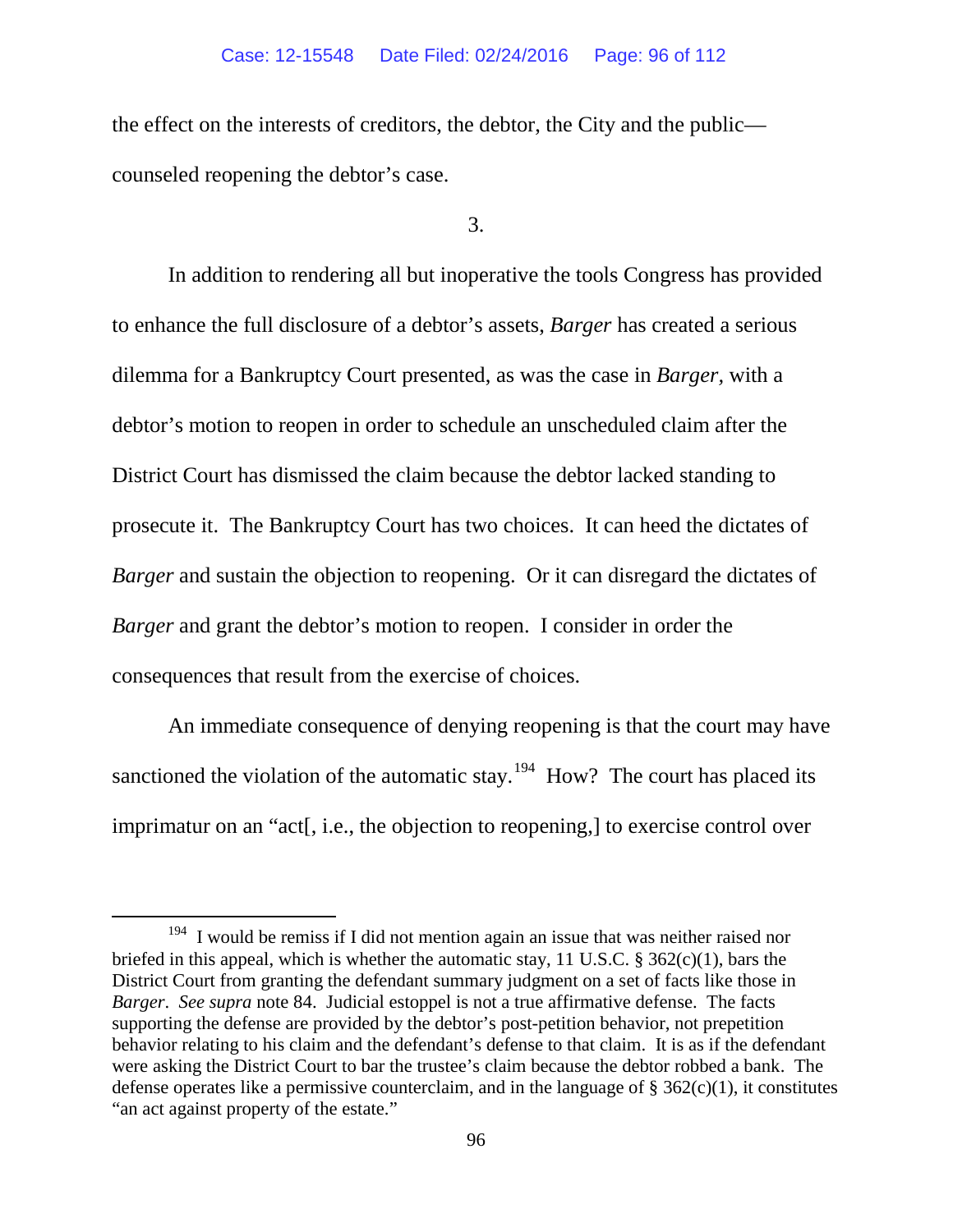property of the estate."<sup>[195](#page-96-0)</sup> Assuming that the denial would not violate the stay, what happens to the asset, the claim? The claim occupies the same status it was occupying after the District Court dismissed the debtor's case. The claim had neither been scheduled nor abandoned.[196](#page-96-1) The claim "remains property of the estate."<sup>197</sup> And under 11 U.S.C. § 362(c)(1), the automatic "stay of an act against [the unscheduled claim] continues until such property is no longer property of the estate."<sup>198</sup> In short, since the claim cannot be disturbed, it remains in limbo. Because the claim is in limbo, the objecting party, who obtained the ruling he sought, has received a windfall. The windfall is an indefinite postponement of the reopening of the debtor's bankruptcy case; following reopening it might be sued by the trustee or named as a respondent in an adversary proceeding. That is not likely to occur unless the claim is very valuable and the creditors have gone hence without day.

 <sup>195</sup> *See* 11 U.S.C. § 362(a)(3).

<span id="page-96-1"></span><span id="page-96-0"></span><sup>&</sup>lt;sup>196</sup> The Bankruptcy Court's order denying reopening could not be construed as the court's abandonment of the claim because it is generally the trustee's decision whether to abandon an asset of the bankruptcy estate. *See* 11 U.S.C. § 554, *supra* note [140.](#page-75-5)<br><sup>197</sup> See In re Dunning Bros. Co., 410 B.R. 877, 879, 887–88 (E.D. Cal. 2009) (citation

<span id="page-96-2"></span>and quotation marks omitted) ("In the context of unscheduled property, the question of whether the case should be reopened requires only a decision whether there may be unscheduled property that could be administered by a trustee. It is not an appropriate occasion to consider or decide whether defenses could be established against the trustee. So, for example, the equitable defense of laches is not relevant to the decision whether to reopen a case, even though it may later be raised as a defense in the litigation that may follow.").

<span id="page-96-3"></span><sup>&</sup>lt;sup>198</sup> 11 U.S.C. § 362 $(c)(1)$  states, in pertinent part: "the stay of an act against property of the estate under subsection (a) of this section continues until such property is no longer property of the estate." I suggest that, in a case like *In re Barger*, the stay would have the effect of tolling the statute of limitations on the claim in issue.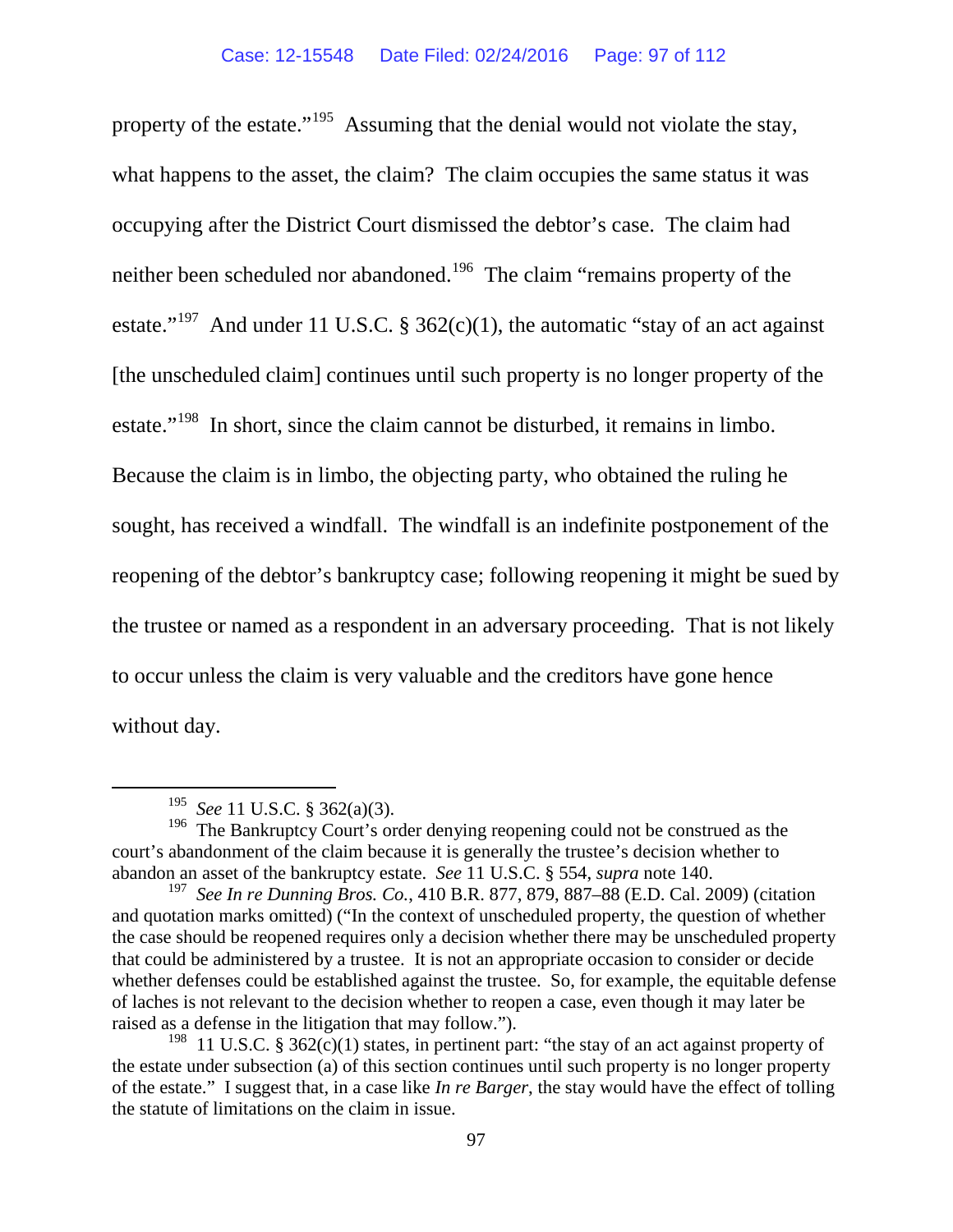If the Bankruptcy Court disregards *Barger*'s dictates and reopens the case, the consequences are those that flow from a debtor's amendment of his schedules in a bankruptcy case that has not been closed. The trustee can move the District Court to vacate the dismissal of the debtor's claim and obtain intervention or he can initiate an adversary proceeding in the Bankruptcy Court. Assuming that granting judgment to the party the trustee is suing in order to punish the debtor for his post-petition conduct—filing false schedules—would not violate the automatic stay, the trustee will be estopped.

# C.

Despite this court's assertions to the contrary,  $199$  the supposedly equitable doctrine of judicial estoppel as formulated in *Burnes* and applied in *Barger* supposedly a doctrine of inconsistent pleadings—is not a doctrine of inconsistent pleadings. Nor is it an equitable doctrine. Instead, it is a quasi-criminal sanction created by this court and masked as judicial estoppel—to punish debtors who make false statements under oath about the existence of actionable claims they are prosecuting in the District Court. The application of this doctrine is akin to abuse

<span id="page-97-0"></span> <sup>199</sup> *See Barger*, 348 F.3d at 1293 ("Judicial estoppel is an equitable doctrine that precludes a party from 'asserting a claim in a legal proceeding that is inconsistent with a claim taken by that party in a previous proceeding.' The doctrine exists 'to protect the integrity of the judicial process by prohibiting parties from deliberately changing positions according to the exigencies of the moment.'" (citations omitted) (quoting *Burnes*[, 291 F.3d at 1285\).](https://a.next.westlaw.com/Link/Document/FullText?findType=Y&serNum=2002315504&pubNum=506&originatingDoc=Ia79ad69b89ec11d9ac45f46c5ea084a3&refType=RP&fi=co_pp_sp_506_1284&originationContext=document&transitionType=DocumentItem&contextData=(sc.UserEnteredCitation)%23co_pp_sp_506_1284)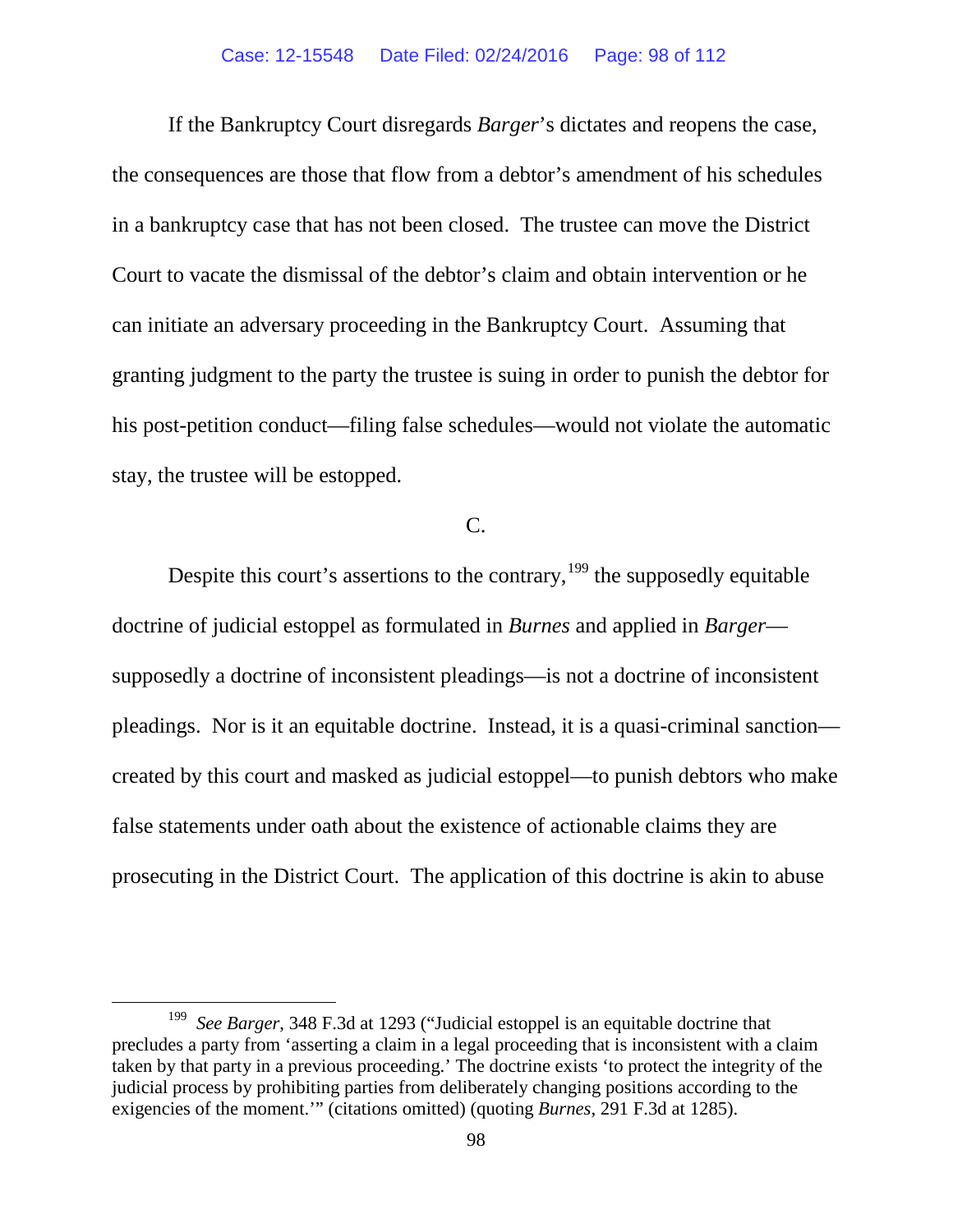of process, the common-law tort, $^{200}$  $^{200}$  $^{200}$  and thus impugns the integrity of the District Court. At the same time it blemishes the reputation of the Bankruptcy Court and impedes its ability "to secure the just, speedy, and inexpensive determination of every case and proceeding"<sup>[201](#page-98-1)</sup> pending before it.

1.

The doctrine of judicial estoppel, as formulated first in *McKinnon v. Blue* 

*Cross & Blue Shield of Alabama*[202](#page-98-2) and later in *New Hampshire v. Maine*, [203](#page-98-3)

focuses on the second of the litigant's two inconsistent pleadings or positions. The

court strikes the second position, the one immediately before it, because the party

is trifling or playing "fast and loose" with the court.<sup>[204](#page-98-4)</sup> The *Burnes–Barger* 

doctrine focuses on the litigant's position in the Bankruptcy Court, whether or not

<span id="page-98-0"></span> <sup>200</sup> At common law, using a process for which it was not designed is called "abuse of process." "One who uses a legal process, whether criminal or civil, against another primarily to accomplish a purpose for which it is not designed, is subject to liability to the other for harm caused by the abuse of process." Restatement (Second) of Torts § 682 (Am. Law Inst. 1977). "The gravamen of the misconduct . . . is the misuse of process, no matter how properly obtained, for any purpose other than that which it was designed to accomplish." *Id.* § 682 cmt. a. For example, an abuse of the criminal process would occur if a merchant had a person arrested for writing a bad check but dropped the charge the moment the person made good on his debt. The purpose of judicial estoppel, the doctrine of inconsistent pleadings, is to preserve the integrity of the judicial system, not to punish someone for lying under oath. Using judicial estoppel to punish oath-breaking, in line with *Burnes* and *Barger*, is therefore analogous to abuse of process.

<sup>201</sup> Fed. R. Bankr. P. 1001.

<sup>202</sup> *McKinnon v. Blue Cross & Blue Shield of Ala.*, 935 F.2d 1187 (11th Cir. 1999).

<sup>203</sup> *New Hampshire v. Maine*, 532 U.S. 742, 121 S. Ct. 1808, 149 L. Ed. 2d 968 (2001).

<span id="page-98-4"></span><span id="page-98-3"></span><span id="page-98-2"></span><span id="page-98-1"></span><sup>204</sup> *See id.* at 750, 121 S. Ct. at 1814 (providing that "judicial estoppel prevents parties from playing fast and loose with the courts." (quotation marks omitted) (quoting *Scarano v. Cent. R.R. Co. of N.J.*, 203 F.2d 510, 513 (3d Cir. 1953))); *see also Burnes*, 291 F.3d at 1285 ("The purpose of the doctrine is to protect the integrity of the judicial process by preventing parties from playing fast and loose with the courts to suit the exigencies of self interest." (alteration omitted) (quoting *In re Coastal Plains, Inc.*, 179 F.3d 197, 205 (11th Cir. 1999))).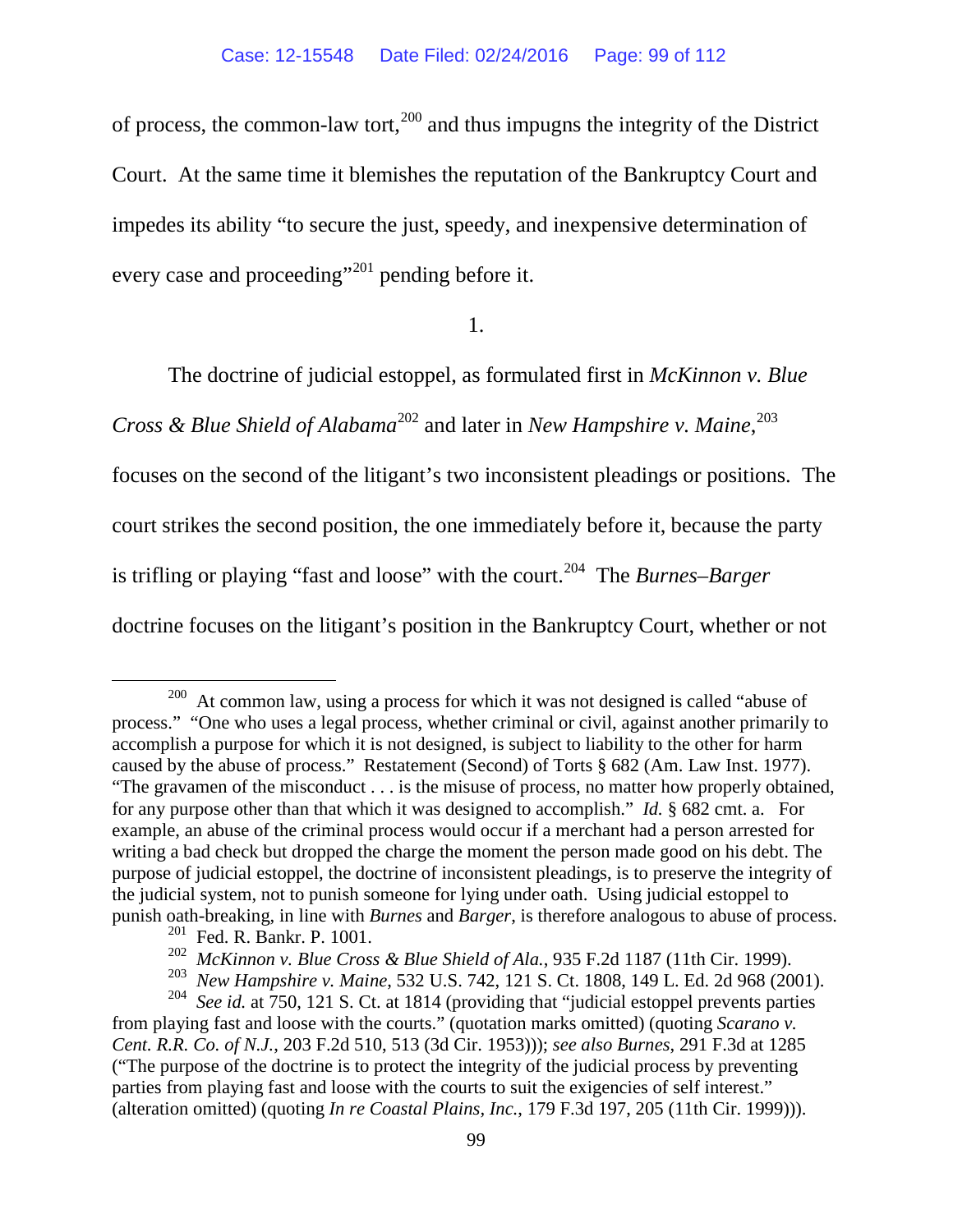#### Case: 12-15548 Date Filed: 02/24/2016 Page: 100 of 112

it is his second position. The question is instead whether the litigant's position in the Bankruptcy Court is inconsistent with his position in the District Court. If it is, the court strikes the position in the District Court. That position is stricken because the position in the Bankruptcy Court, which the litigant took under oath, was false.

The position the litigant is pursuing in the District Court is a prepetition claim. It existed before he petitioned the Bankruptcy Court for relief. If he files suit before repairing to the Bankruptcy Court, that is his first position; he has a claim for damages. If he then files for bankruptcy and denies the existence of the claim, that is his second position; he has no claim for damages. Under the doctrine as formulated in *McKinnon,* the second position is rejected. Under the *Burnes– Barger* doctrine, however, the first position is rejected.

If the litigant files for bankruptcy first and schedules no claim (because it does not then exist), and then files suit (because it does exist at some later point), the question becomes whether the claim was cognizable<sup>[205](#page-99-0)</sup> when he filed for bankruptcy or became cognizable afterwards. If the claim became cognizable afterwards, his first bankruptcy position—that the claim does not exist—was true. Once the claim became cognizable and he filed suit, though, the litigant's first position became false because he did not update it, by amending his bankruptcy schedules, the moment the claim became cognizable. The litigant's failure to

<span id="page-99-0"></span> $205$  The question is whether the claim was capable of being tried in the District Court.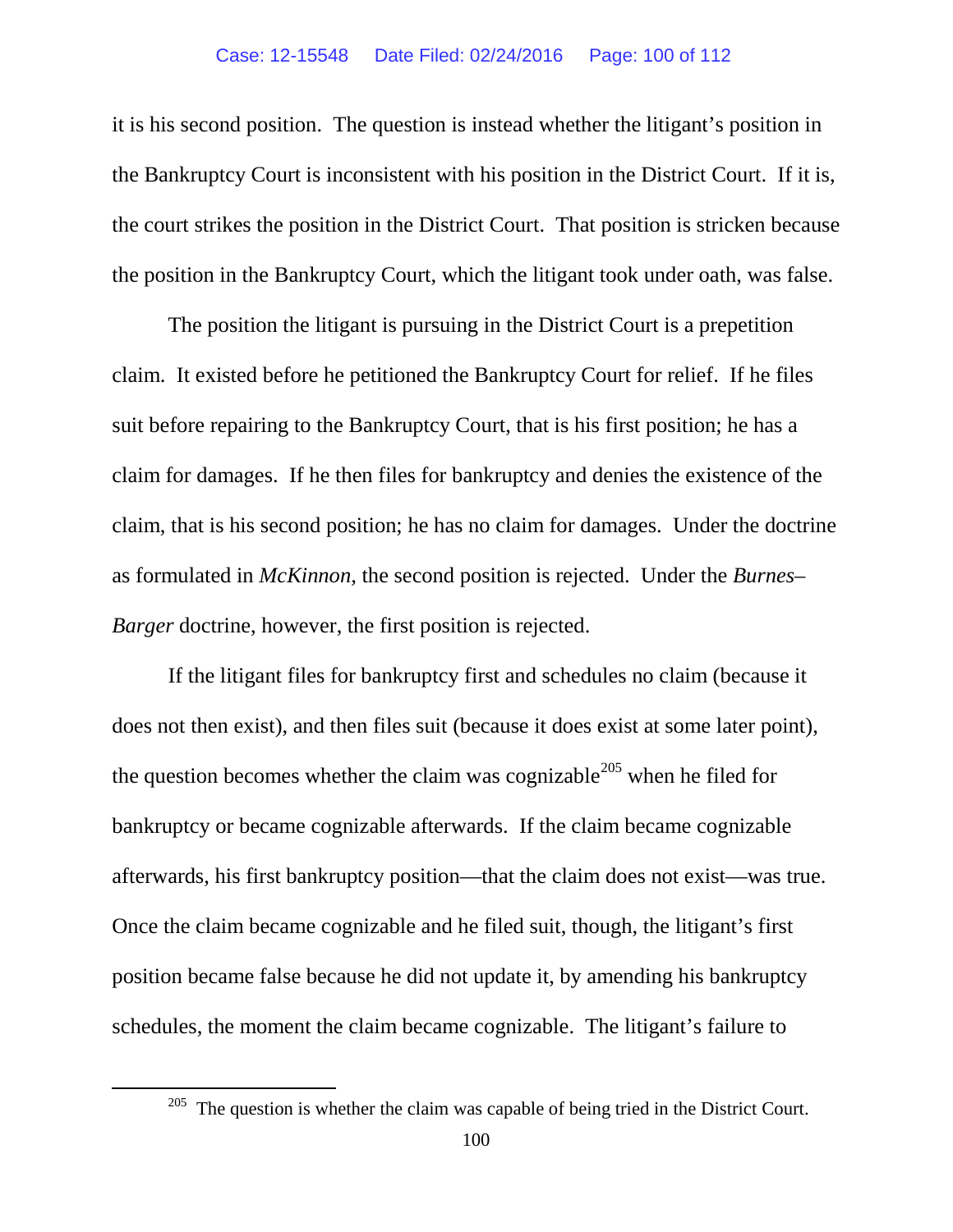amend itself becomes his second position and is accepted by the court while his first position is rejected as false.

In sum, it doesn't matter which of the two inconsistent positions is the "second" position, that is, the one the divergent-sworn-positions-and-mockery-ofjustice rule would reject, because the *Burnes*–*Barger* doctrine is not concerned with inconsistent pleadings. All that matters is that the debtor falsified his bankruptcy position under oath, and that cannot be tolerated.

2.

The *Burnes–Barger* doctrine is not an equitable doctrine because its application produces at-least-inequitable results, if not manifestly unjust ones. A debtor deprives his bankruptcy estate of an asset by concealing it. Then the District Court, acting as a court of equity, furthers the deprivation by giving the asset to the defendant, who owes the claim's value to the bankruptcy estate, as a pure windfall. The estate's creditors, who are totally innocent, provide the windfall. The explicit rationale for doing this is that the deprivation deters future debtors from concealing assets of the bankruptcy estate. The implicit rationale is that the bankruptcy courts are either unwilling or incapable of providing such deterrence.<sup>206</sup>

<span id="page-100-0"></span> <sup>206</sup> I refer generally to the bankruptcy courts because the *Burnes*–*Barger* doctrine applies in all cases, regardless of the particular presiding judge.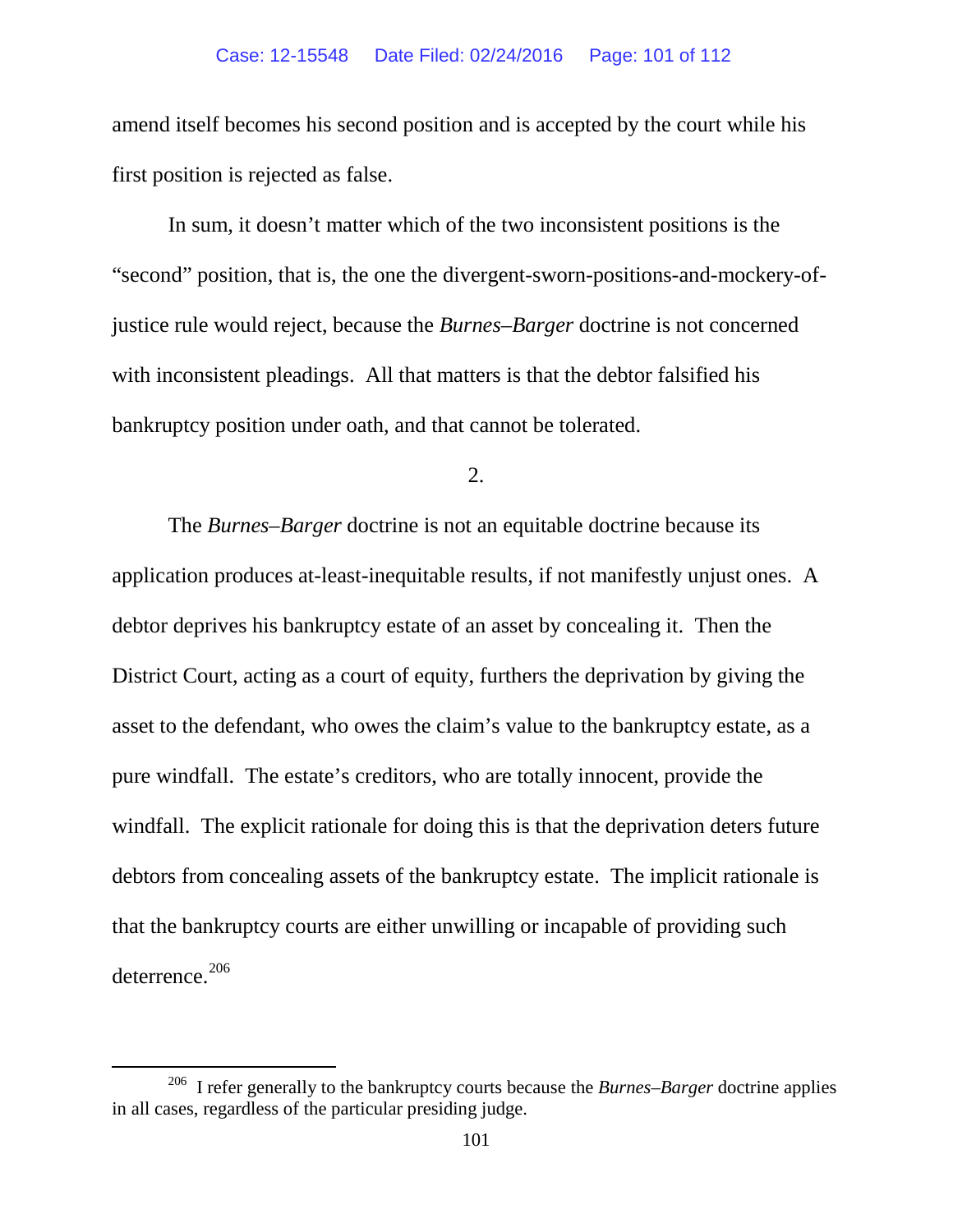#### Case: 12-15548 Date Filed: 02/24/2016 Page: 102 of 112

All of this aside, I will assume that the *Burnes–Barger* doctrine is indeed an equitable doctrine and examine it in the light of the traditional maxims of equity.<sup>207</sup> I start with the parties whose interests the doctrine implicates. There is the party asserting the doctrine, the defendant. The defendant simply wants to avoid liability by having the estate's claim rejected. The defendant's role is that of an informant. It informs the court that the debtor has lied under oath in the Bankruptcy Court in failing to disclose the litigation at hand. Anyone aware of the debtor's bankruptcy proceedings could perform the same service. The defendant, therefore, is simply not a party for purposes of weighing the equities.

The Bankruptcy Court, in contrast, is a party because the integrity of its processes and its reputation for competency are implicated. Likewise, the trustee is a party because, as part of his fiduciary duties, he must marshal and administer the assets of the bankruptcy estate. The trustee does that for the benefit of the creditors, so they, too, are parties. The debtor was a party, but he has exited the stage because his claim has, by operation of law, been transferred to the

<span id="page-101-0"></span> $207$  The following list includes many of the major traditional maxims of equity: (1) Equity does not suffer a wrong to go without a remedy. (2) Equity regards substance rather than form. (3) Equity regards as done that which ought to be done. (4) Equality is equity. (5) Where the equities are equal, the first in time will prevail. (6) Where the equities are equal, the law will prevail. (7) Equity follows the law. (8) One who comes into equity must come with clean hands. (9) One who seeks equity must do equity. (10) Equity aids the vigilant not those who sleep on their rights. (11) Delay defeats equity. (12) Equitable remedies are given as a matter of grace or discretion, not of right. (13) Equity acts in personam, not in rem.

<sup>1</sup> Dan B. Dobbs, *Law of Remedies* § 2.3(4) n.7 (2d ed. 1993).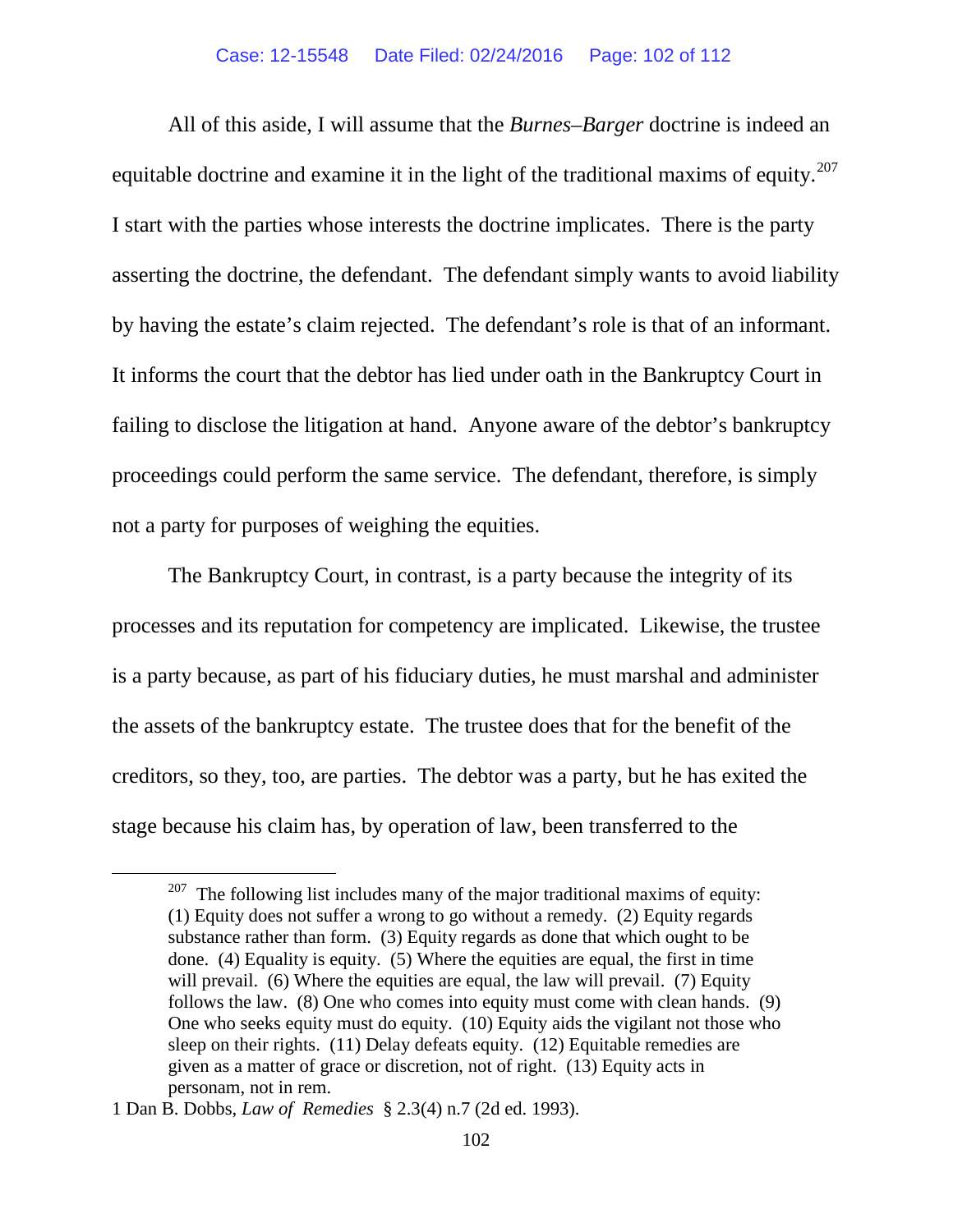#### Case: 12-15548 Date Filed: 02/24/2016 Page: 103 of 112

administration of his estate. His interest is in obtaining a discharge of his debts, and that is a matter the Bankruptcy Court will handle.

The District Court is also a party, and it also has at stake its integrity. Inconsistent pleadings, however, whether or not under oath, are of no concern. Rule 8(d) of the Federal Rules of Civil Procedure permits inconsistent pleadings, and in my view, equity would not countenance a judge-made rule to negate that feature of Rule 8. Neither is the fact that the trustee's likely key witness in the suit, the debtor, lied under oath. Prior inconsistent statements, whether or not under oath, are grist for the litigation mill.

Additionally, applying judicial estoppel in the circumstances depicted in *Barger* and in the case at hand necessarily precludes the bankruptcy courts from exercising the case-specific discretion that Congress intended. I focus on the situation in *Barger* because the Bankruptcy Court's interest in that case is a matter of record, as discussed in the *In re Barger* Court's findings of fact and conclusions of law pursuant to Rule  $52(a)$  of the Federal Rules of Civil Procedure.<sup>208</sup> In a nutshell, the Bankruptcy Court reopened the debtor's Chapter 7 case because Barger's damages claims against the City had value and the creditors were entitled to the benefit of that value.

 $\overline{a}$ 

<span id="page-102-0"></span><sup>&</sup>lt;sup>208</sup> *See* Fed. R. Civ. P. 52(a)(1) (providing that, "In an action tried on the facts without a jury or with an advisory jury, the court must find the facts specially and state its conclusions of law separately. The findings and conclusions may be stated on the record after the close of the evidence or may appear in an opinion or a memorandum of decision filed by the court.").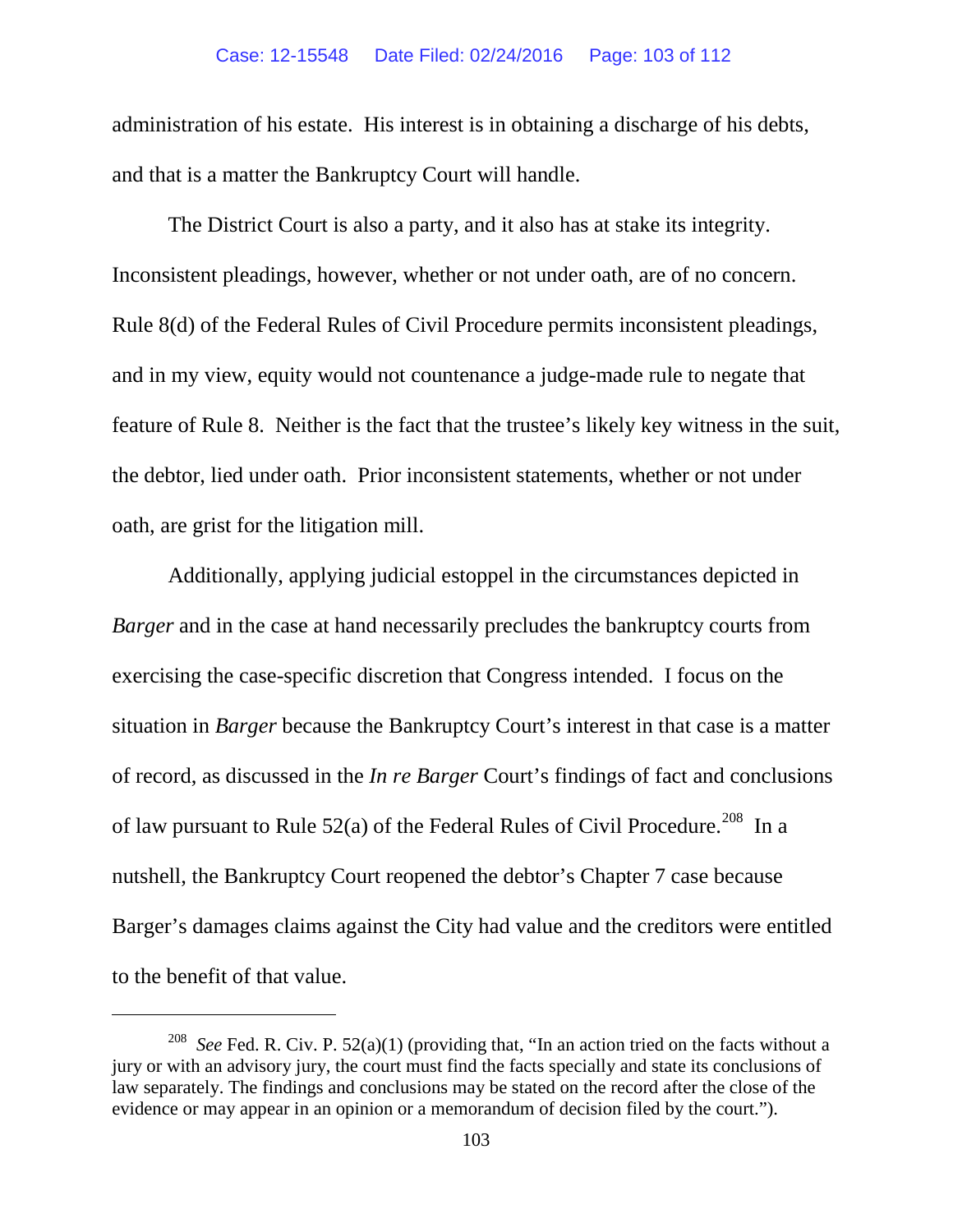The District Court in *Barger* nevertheless estopped the trustee's claims to punish Barger for failing to amend her schedules and list her claims against the City. But the Bankruptcy Court had already considered the matter of punishment. It was well aware of the sanctions the law provides—the criminal law and the bankruptcy law—and concluded that none applied. If the court had "reasonable grounds for believing" that Barger had committed perjury, it would have reported the matter to the U.S. Attorney, as required by 18 U.S.C.  $\S 3057$ <sup>209</sup> But no grounds were present.<sup>[210](#page-103-2)</sup> The District Judge agreed with the Bankruptcy Judge. Otherwise, since § 3057 applies to a District Judge just as it applies to a Bankruptcy Judge, the District Judge would have reported the matter to the U.S. Attorney. Yet, this court agreed with the District Judge that the debtor's failure to amend her schedules constituted a false statement under oath, and that she had to

<span id="page-103-1"></span><span id="page-103-0"></span> $209$  Section 3057 provides, in relevant part,

*Any judge*, receiver, or trustee *having reasonable grounds for believing that any*  violation under chapter 9 of this title or other laws of the United States relating to insolvent debtors, receiverships or reorganization plans has been committed, or that an investigation should be had in connection therewith, *shall report to the appropriate United States attorney all the facts and circumstances of the case*, the names of the witnesses and the offense or offenses believed to have been committed. Where one of such officers has made such report, the others need not do so.

<sup>11</sup> U.S.C. § 3057(a) (emphasis added).

<span id="page-103-2"></span><sup>&</sup>lt;sup>210</sup> Nor did the Bankruptcy Court see any basis for finding that the debtor had violated Rule 9011 of the Federal Rules of Bankruptcy Procedure, which mimics Rule 11 of the Federal Rules of Civil Procedure. *Compare* Fed. R. Bankr. P. 9011 *with* Fed. R. Civ. P. 11. The District Court and this court did not mention Rule 9011, so I assume that they saw no reason to invoke it.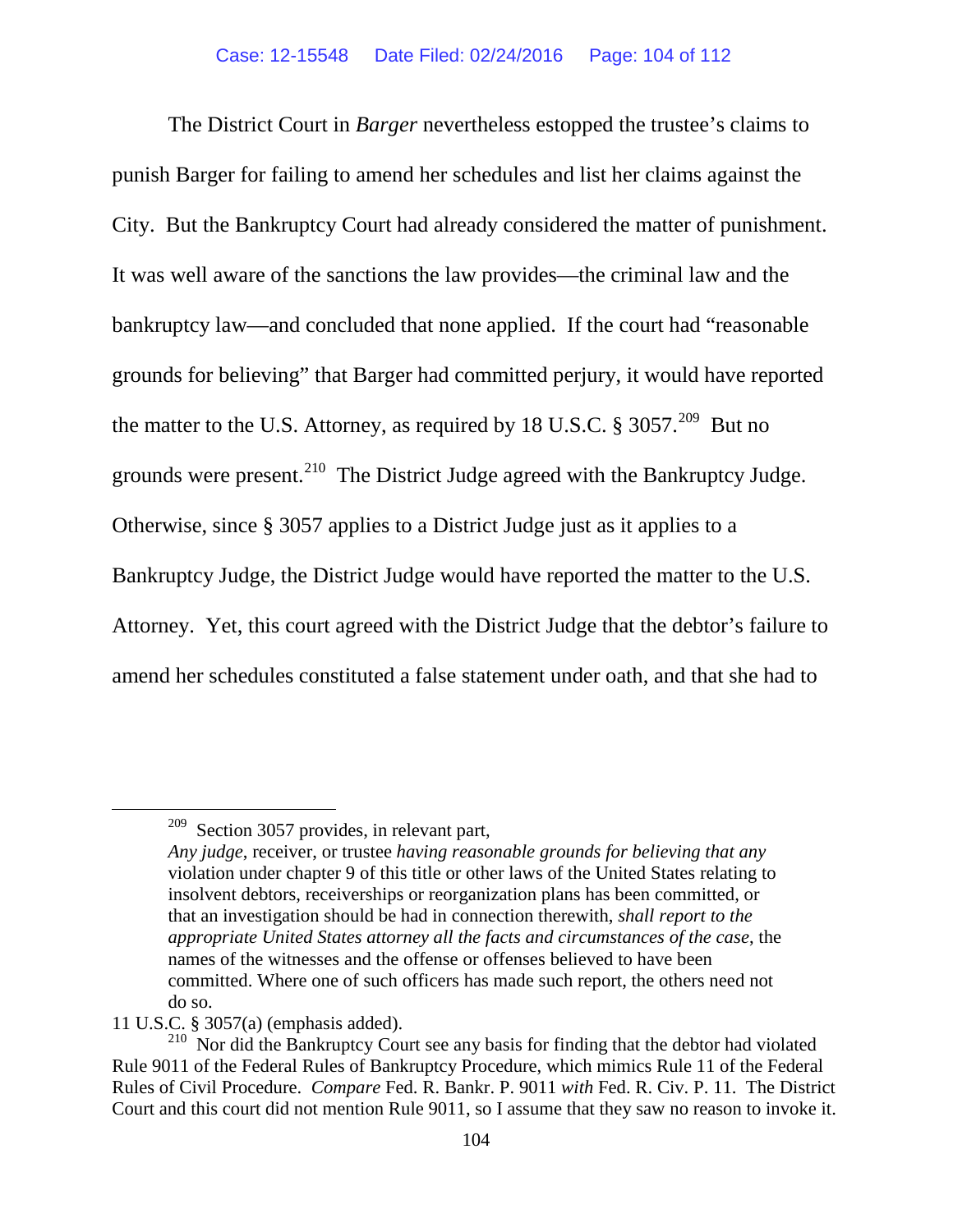<span id="page-104-0"></span>be punished. The punishment? Not under the criminal law of perjury<sup>[211](#page-104-1)</sup> or of contempt, $^{212}$  $^{212}$  $^{212}$  but under a judge-made rule that punishes innocent parties in the debtor's stead.

In the end, the parties with the most as stake, the Bankruptcy Court and the creditors, ask the District Court to withhold the judicial-estoppel remedy. Rather than make them whole, it will cause them irreparable harm. In applying the doctrine notwithstanding their request and against the clear thrust of governing law, the District Court undermines its own integrity in the eyes of the public and implies that the Bankruptcy Court is either unwilling or incapable of overseeing debtor compliance with the law.

The only solution to this unfortunate predicament is the en banc court.

<span id="page-104-2"></span><span id="page-104-1"></span><sup>&</sup>lt;sup>211</sup> A debtor who files false bankruptcy schedules pursuant to 11 U.S.C.  $\S$ § 521(a)(1) (B)(i) and (iii) and Rule 1007 of the Federal Rules of Bankruptcy Procedure under penalty of perjury, *see* 28 U.S.C. § 1746, may have committed perjury in violation of 18 U.S.C. § 1621. 212 *See* 18 U.S.C. § 401; Fed. R. Crim. P. 42.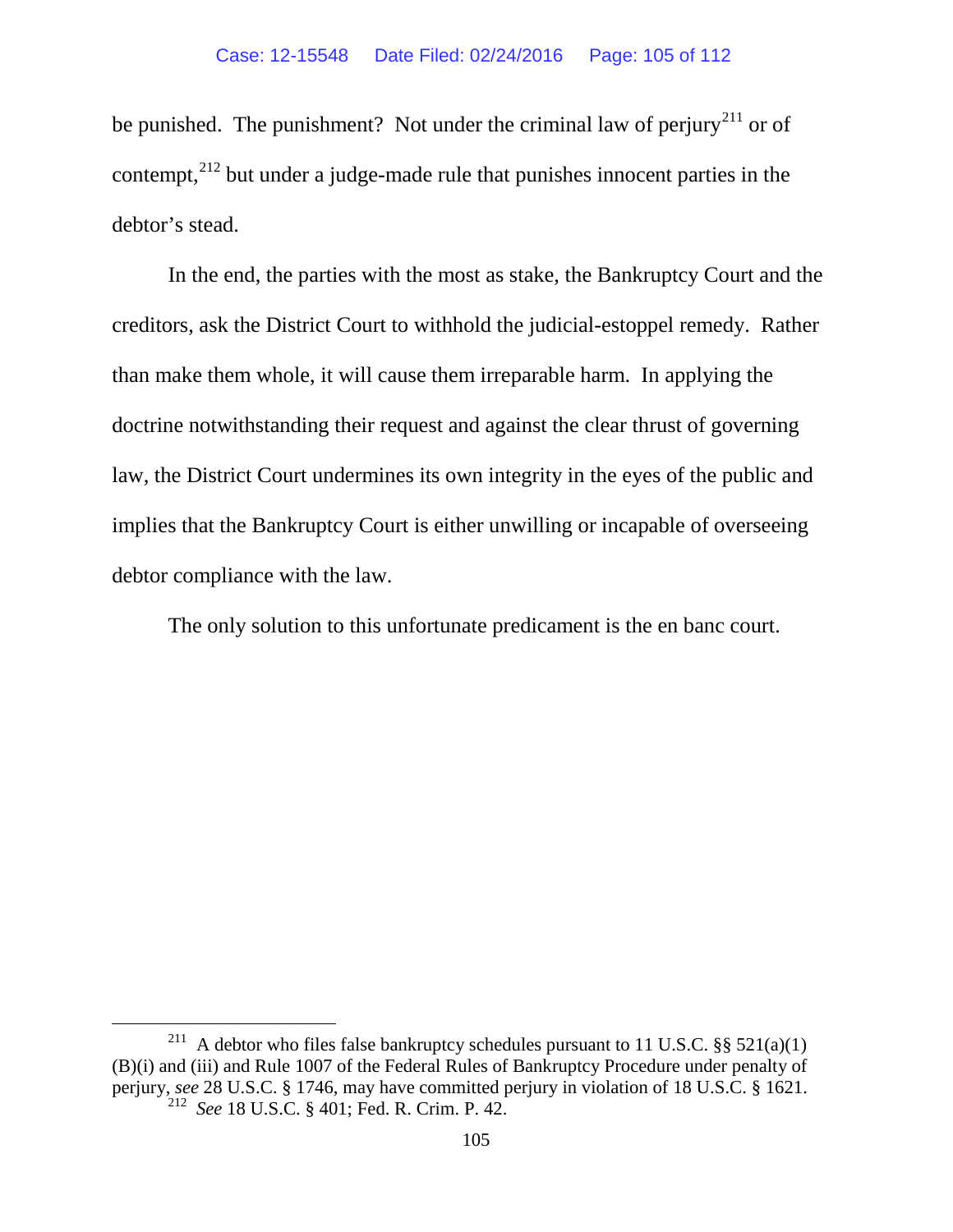# APPENDIX I.



# Evolution of the Oath Requirement in the Eleventh Circuit<sup>T</sup>

<sup>†</sup> This visual aid should be read as follows. The arrows show that the language in the case at the tail of the arrow was adopted in the case at the head of the arrow. For example, *Johnson Service*'s "calculated assertion of divergent sworn positions" language was adopted in *Chrysler Credit*, indicating that two oaths were required for the application of judicial estoppel. Similarly, *Johnson Service*'s "made under oath in a prior proceeding" language was adopted in *Salomon*, and *McKinnon*'s inheritance of the "calculated assertion of divergent sworn positions" language was adopted in *Salomon*, making it unclear whether one or two oaths were required. The cases proceed in roughly chronological order from the top-left corner to the bottom-right corner. The text inside each case box indicates whether there was federal-question or diversity jurisdiction in the case, whether it cited the language for one oath or for two oaths, and whether the case presented either a *Burnes* or a *New Hampshire* scenario. *See* note 1 of the Timeline of Judicial Estoppel Cases in the Eleventh Circuit for a brief explanation of these scenarios.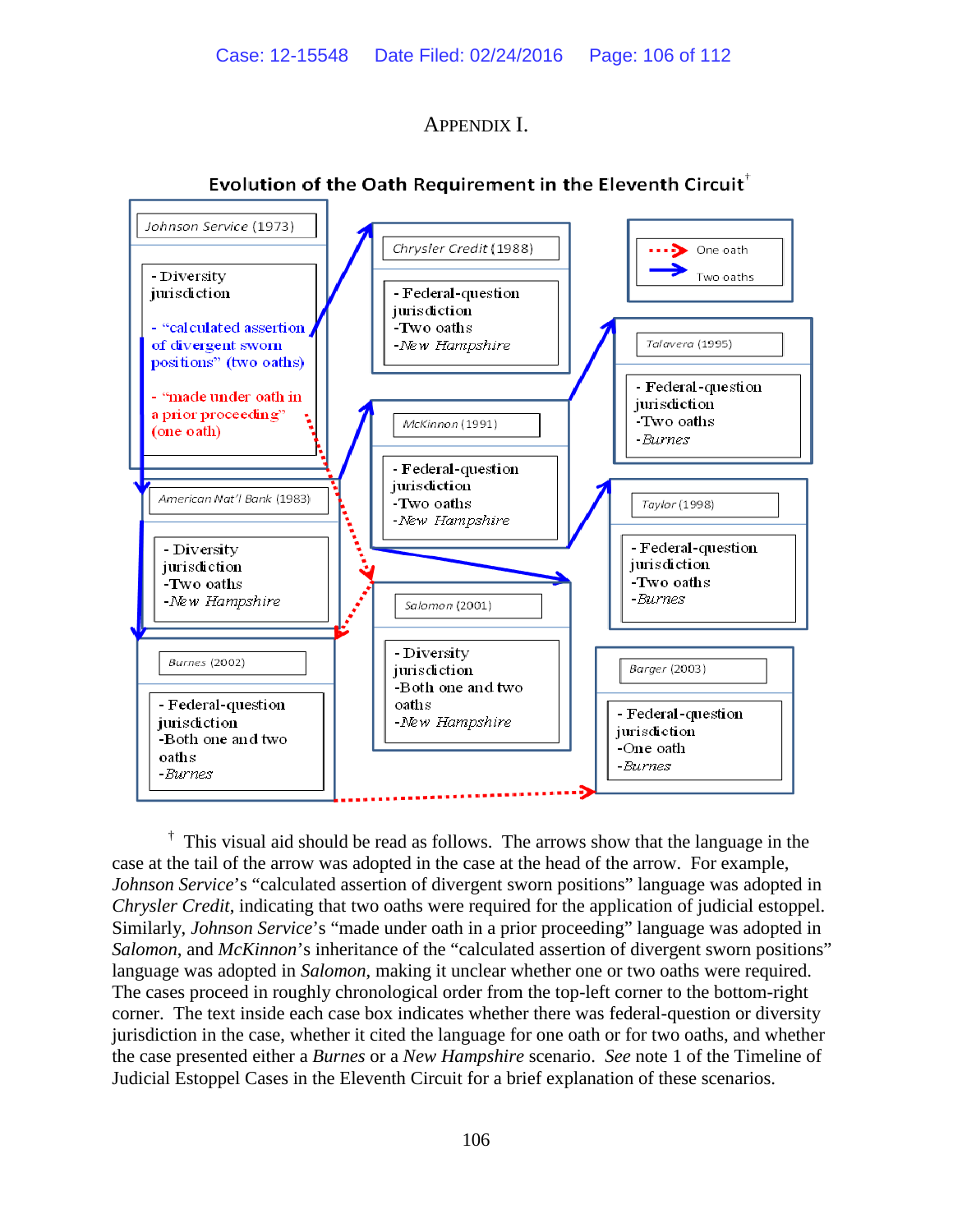| <b>Case name</b>                                                | <b>Citation</b>  | <b>Date</b> | <b>Jurisdiction</b> | <b>Burnes</b><br>or $NH?^{\dagger}$ | <b>One oath</b><br>or two? $1$ |
|-----------------------------------------------------------------|------------------|-------------|---------------------|-------------------------------------|--------------------------------|
| Johnson Serv. Co. v.<br>Transamerica Ins. Co.                   | 485 F.2d<br>164  | 1973        | Diversity           | <b>Burnes</b>                       | Either                         |
| Am. Nat'l Bank of<br>Jacksonville v. Fed. Deposit<br>Ins. Corp. | 710 F.2d<br>1528 | 1983        | Diversity           | NH                                  | Two                            |
| Chrysler Credit Corp. v.<br>Rebhan                              | 842 F.2d<br>1257 | 1988        | Federal<br>question | NH                                  | Two                            |
| McKinnon v. Blue Cross &<br>Blue Shield of Ala.                 | 935 F.2d<br>1186 | 1991        | Federal<br>question | NH                                  | Two                            |
| Talavera v. School Bd. of<br>Palm Beach Cty.                    | 129 F.3d<br>1214 | 1995        | Federal<br>question | <b>Burnes</b>                       | Two                            |
| Taylor v. Food World, Inc.                                      | 133 F.3d<br>1419 | 1998        | Federal<br>question | <b>Burnes</b>                       | Two                            |
| Salomon Smith Barney, Inc. v.<br>Harvey                         | 260 F.3d<br>1302 | 2001        | Diversity           | NH                                  | Either                         |
| Burnes v. Pemco Aeroplex,<br>Inc.                               | 291 F.3d<br>1282 | 2002        | Federal<br>question | <b>Burnes</b>                       | Either                         |
| <b>Barger v. City of Cartersville</b>                           | 348 F.3d<br>1289 | 2003        | Federal<br>question | <b>Burnes</b>                       | One                            |

# **Timeline of Judicial Estoppel Cases in the Eleventh Circuit**

<span id="page-106-0"></span> $\overline{\phantom{a}}$ <sup>†</sup> This column indicates whether the case presented a *Burnes* scenario, in which the party that is asserting judicial estoppel was not a party in the prior proceeding, or a *New Hampshire* scenario, in which the party that is asserting judicial estoppel was a party in the prior proceeding. As indicated in Part II.B. of the Special Concurrence, "prior proceeding" does not necessarily mean the lawsuit first filed. It has instead come to mean "another proceeding" where the violation of the oath occurs.

<span id="page-106-1"></span><sup>&</sup>lt;sup>‡</sup> This column indicates whether the case cites the language requiring one statement under oath or the language requiring two statements under oath for the doctrine of judicial estoppel to apply. In some instances, the case cites both the language requiring one oath and two oaths, which is indicated by "Either."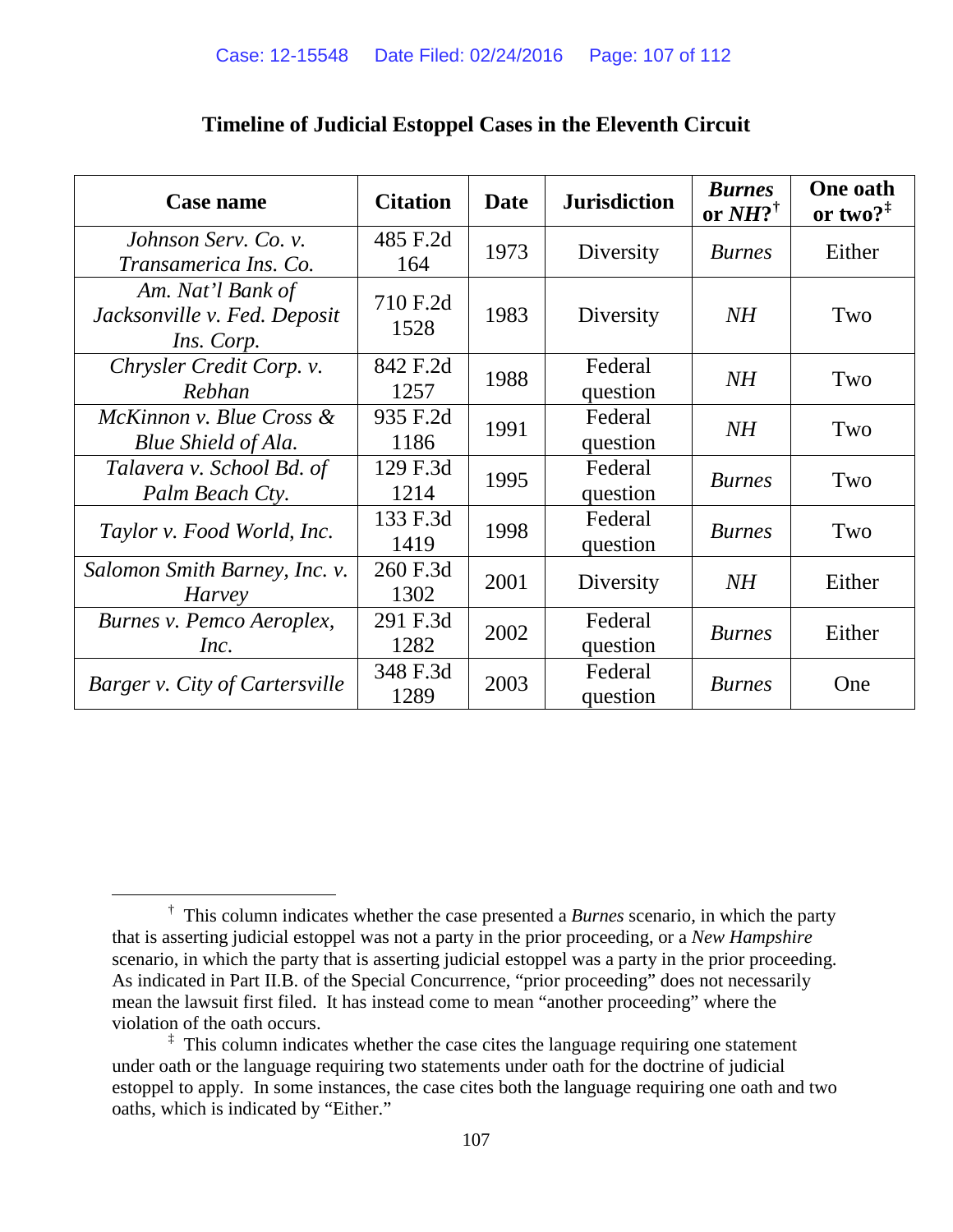# APPENDIX II.

The following is a list of court of appeals, district court, and bankruptcy court decisions within the Eleventh Circuit that cite *Burnes v. Pemco Aeroplex, Inc.*, 291 F.3d 1282 (11th Cir. 2002), *Barger v. City of Cartersville*, 348 F.3d 1289 (11th Cir. 2003), or both as of February 22, 2016. I have included only cases that cite *Burnes* or *Barger* for judicial estoppel purposes. The first four columns indicate the year the case was decided, the court that decided the case, the case name, and the case citation. The last three columns are coded as follows. For the "Application of JE" column, "C.A." indicates that the court cited and applied judicial estoppel, "C.N.A." indicates that the court cited and did not apply judicial estoppel, "C.D.A." indicates that the court cited the doctrine disapprovingly, but still applied judicial estoppel, and "C.D.N.A." means the court cited the doctrine disapprovingly and did not apply judicial estoppel. For the "Burnes/Barger" column, entries with only "Burnes" or "Barger" mean that only that one case was cited, and an entry of "Burnes/Barger" means both cases were cited. For the final, "Bankruptcy Context" column, "Yes" indicates that the case occurred in the bankruptcy context, and "No" indicates that the case did not occur in the bankruptcy context.

\* Subsequent case history omitted from citation.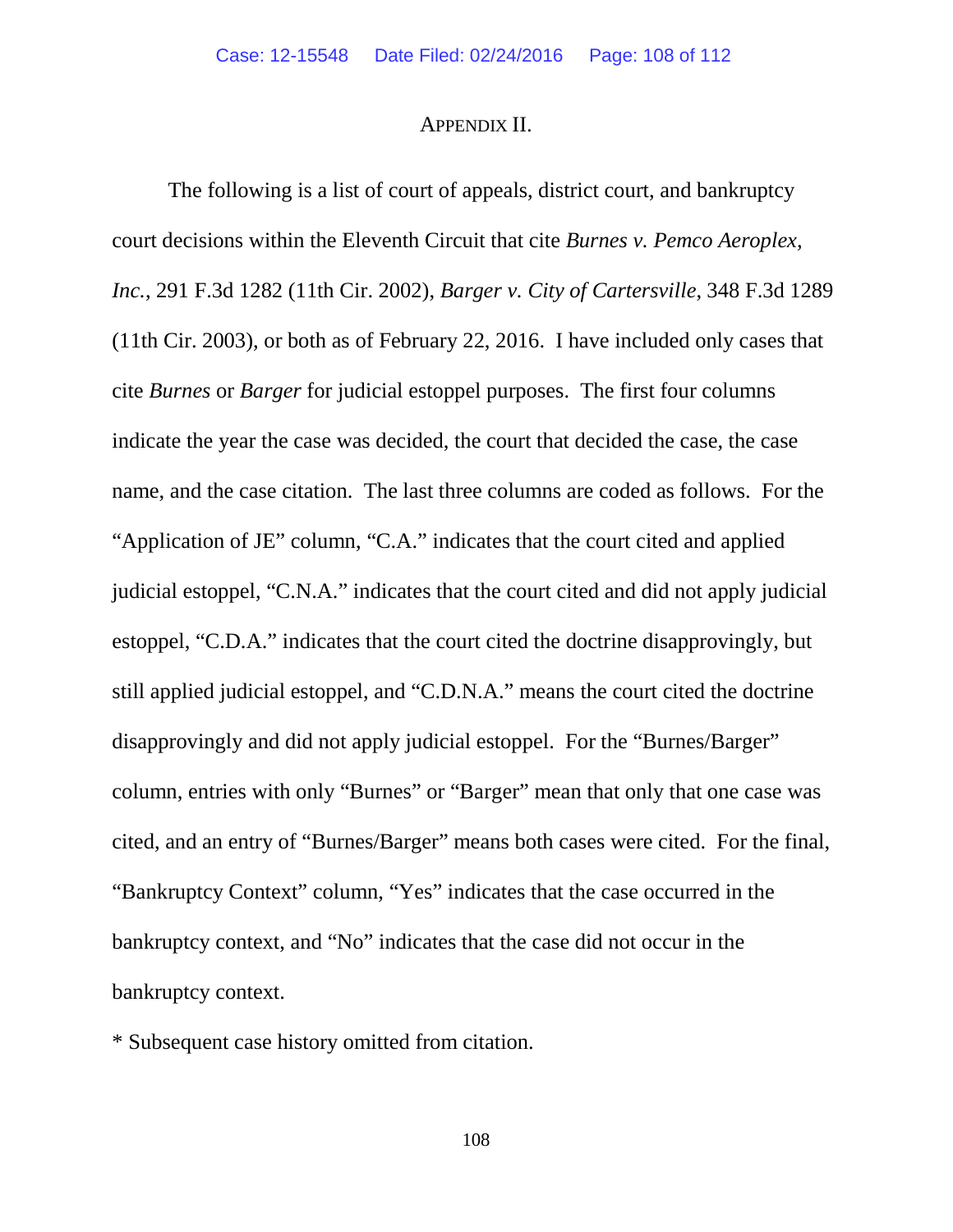$\overline{\phantom{0}}$ 

|      | Eleventh Circuit Cases Citing Burnes v. Pemco Aeroplex, Inc., 291 F.3d 1282 (11th Cir. 2002) and/or Barger v. City of Cartersville, 348 F.3d 1289 (11th Cir. 2003) |                                                             |                                                                                   |                   |                      |                           |  |  |
|------|--------------------------------------------------------------------------------------------------------------------------------------------------------------------|-------------------------------------------------------------|-----------------------------------------------------------------------------------|-------------------|----------------------|---------------------------|--|--|
|      | Year Court                                                                                                                                                         | Case                                                        | <b>Citation</b>                                                                   | Application of JE | <b>Burnes/Barger</b> | <b>Bankruptcy Context</b> |  |  |
| 2016 | 11th Cir.                                                                                                                                                          | Hoefling v. City of Miami                                   | No. 14-12482, slip op. (11th Cir. Jan. 25, 2016)                                  | C.N.A             | <b>Burnes</b>        | No                        |  |  |
| 2016 | 11th Cir.                                                                                                                                                          | Palmer Ranch Holdings Ltd. v. Comm'r.                       | No. 14-14167, slip op. (11th Cir. Feb. 5, 2016)                                   | C.N.A.            | <b>Burnes</b>        | No                        |  |  |
| 2016 | DC                                                                                                                                                                 | Ortega v. Bel Fuse, Inc.                                    | No. 15-21229-CIV, 2016 WL 524220 (S.D. Fla. Feb. 10, 2016)                        | C.N.A.            | <b>Burnes</b>        | Yes                       |  |  |
| 2016 | $_{\mathrm{DC}}$                                                                                                                                                   | Shields v. Univ. of W. Ala.                                 | No. 7:14-CV-02198-LSC, 2016 WL 192074 (N.D. Ala. Jan. 15, 2016)                   | C.A.              | Burnes/Barger        | Yes                       |  |  |
| 2016 | Bk                                                                                                                                                                 | In re Guerra                                                | No. 8:11-BK-15663-MGW, 2016 WL 350849 (Bankr. M.D. Fla. Jan. 28, 2016)            | C.N.A             | <b>Burnes</b>        | Yes                       |  |  |
| 2015 | 11th Cir.                                                                                                                                                          | Anderson v. Brown Inds.                                     | 614 F. App'x 415 (11th Cir. 2015)                                                 | C.A.              | <b>Burnes</b>        | $\rm No$                  |  |  |
| 2015 | 11th Cir.                                                                                                                                                          | D'Antignac v. Deere & Co.                                   | 604 F. App'x 875 (11th Cir. 2015)                                                 | C.A.              | Burnes/Barger        | Yes                       |  |  |
| 2015 | 11th Cir.                                                                                                                                                          | Ward v. AMS Servicing, LLC                                  | 606 F. App'x 506 (11th Cir. 2015)                                                 | C.A.              | <b>Burnes</b>        | Yes                       |  |  |
| 2015 | DC                                                                                                                                                                 | Advantus, Corp. v. Allen                                    | No. 3:13-CV-1430-J-32PDB, 2015 WL 4429199 (M.D. Fla. July 20, 2015)               | C.A.              | Burnes/Barger        | Yes                       |  |  |
| 2015 | $_{\rm DC}$                                                                                                                                                        | Allen v. Senior Home Care, Inc.                             | No. 14-81408-CIV, 2015 WL 1097408 (S.D. Fla. Mar. 11, 2015)                       | C.N.A             | <b>Burnes</b>        | Yes                       |  |  |
| 2015 | DC                                                                                                                                                                 | Banks v. Tanner Med. Ctr., Inc.                             | No. 1:12-CV-4450-RWS, 2015 WL 1481472 (N.D. Ga. Mar. 31, 2015)                    | C.A.              | <b>Burnes</b>        | Yes                       |  |  |
| 2015 | DC                                                                                                                                                                 | Brown v. Winn-Dixie Stores, Inc.                            | No. CV 214-052, 2015 WL 3448614 (S.D. Ga. May 20, 2015) *                         | C.A.              | Burnes/Barger        | Yes                       |  |  |
| 2015 | DC                                                                                                                                                                 | Copeland v. Birmingham Nursing & Rehabilitation Center, LLC | No. 2:14-cv-1523-JHH, 2015 WL 4068647 (N.D. Ala. July 1, 2015)                    | C.A.              | Burnes/Barger        | Yes                       |  |  |
| 2015 | $_{\mathrm{DC}}$                                                                                                                                                   | Ellis v. CB & T Bank of Middle Ga.                          | No. 5:14-CV-102 CAR, 2015 WL 1636822 (M.D. Ga. Apr. 13, 2015)                     | C.A.              | Burnes/Barger        | Yes                       |  |  |
| 2015 | $_{\rm DC}$                                                                                                                                                        | Keeton v. Big Lots Stores, Inc.                             | 84 F. Supp. 3d 1290 (N.D. Ala. 2015)                                              | C.A.              | Burnes/Barger        | Yes                       |  |  |
| 2015 | DC                                                                                                                                                                 | Lee v. Morgan                                               | No. 2:14-CV-01204-RDP, 2015 WL 1958800 (N.D. Ala. May 1, 2015)                    | C.A.              | Burnes/Barger        | Yes                       |  |  |
| 2015 | $_{\mathrm{DC}}$                                                                                                                                                   | Marshall v. Sandersville R.R. Co.                           | No. 5:12-CV-425 MTT, 2015 WL 3648603 (M.D. Ga. June 10, 2015)                     | C.N.A.            | Burnes/Barger        | Yes                       |  |  |
| 2015 | DC                                                                                                                                                                 | Moorer v. Rooms to Go Ala. Corp.                            | No. 2:13-cv-2199-SLB, 2015 WL 4426085 (N.D. Ala. July 20, 2015)                   | C.N.A             | <b>Burnes</b>        | Yes                       |  |  |
| 2015 | DC                                                                                                                                                                 | MTJ Trucking, Inc. v. Progressive Mountain Ins. Co.         | No. 1:14-CV-02915-RWS, 2015 WL 4077747 (N.D. Ga. July 6, 2015)                    | C.A.              | Burnes/Barger        | Yes                       |  |  |
| 2015 | DC                                                                                                                                                                 | Nichols v. Ala. State Bar                                   | No. 2:15-cv-179-WMA, 2015 WL 3823929 (N.D. Ala. June 19, 2015)                    | C.N.A             | <b>Burnes</b>        | No                        |  |  |
| 2015 | $_{\mathrm{DC}}$                                                                                                                                                   | Perez v. Anastasia M. Garcia, P.A.                          | No. 15-20615-CIV, 2015 WL 5050548 (S.D. Fla. Aug. 26, 2015)                       | C.N.A.            | Burnes/Barger        | No                        |  |  |
| 2015 | $_{\mathrm{DC}}$                                                                                                                                                   | Pharma Supply, Inc. v. Stein                                | No. 14-80374-CIV, 2015 WL 328228 (S.D. Fla. Jan. 26, 2015)                        | C.N.A             | <b>Burnes</b>        | $_{\rm No}$               |  |  |
| 2015 | DC                                                                                                                                                                 | Phillips v. Ocwen Loan Servicing, LLC                       | 92 F. Supp. 3d 1255 (N.D. Ga. 2015) *                                             | C.N.A             | <b>Burnes</b>        | Yes                       |  |  |
| 2015 | DC                                                                                                                                                                 | Prison Legal News v. Jones                                  | No. 4:12cv239-MW/CAS, 2015 WL 5047957 (N.D. Fla. Aug. 27, 2015) *                 | C.N.A             | <b>Burnes</b>        | No                        |  |  |
| 2015 | $_{\rm DC}$                                                                                                                                                        | Smith v. Haynes & Haynes PC                                 | No. 2:14-CV-1334-RDP, 2015 WL 4173024 (N.D. Ala. July 10, 2015)                   | C.A.              | Burnes/Barger        | Yes                       |  |  |
| 2015 | $_{\rm DC}$                                                                                                                                                        | Ussery v. Allstate Fire and Cas. Ins. Co.                   | No. 5:13-CV-83 LJA, --- F. Supp. 3d ---, 2015 WL 8773291 (M.D. Ga. Dec. 14, 2015) | C.N.A             | Burnes/Barger        | Yes                       |  |  |
| 2015 | $\rm{Bk}$                                                                                                                                                          | In re Buckley                                               | No. 12-65335-MHM, 2015 WL 798535 (Bankr. N.D. Ga. Feb. 17, 2015)                  | C.N.A.            | Barger               | Yes                       |  |  |
| 2015 | Bk                                                                                                                                                                 | In re Fundamental Long Term Care, Inc.                      | 542 B.R. 299 (Bankr. M.D. Fla. 2015)                                              | C.A.              | <b>Burnes</b>        | Yes                       |  |  |
| 2015 | Bk                                                                                                                                                                 | In re Kimrow, Inc.                                          | 534 B.R. 219 (Bankr. M.D. Ga. 2015)                                               | C.N.A.            | Burnes/Barger        | Yes                       |  |  |
| 2015 | Bk                                                                                                                                                                 | In re Kourogenis                                            | 539 B.R. 625 (Bankr. S.D. Fla. 2015)                                              | C.N.A             | <b>Burnes</b>        | Yes                       |  |  |
| 2015 | Bk                                                                                                                                                                 | In re S & Shack, LLC                                        | No. 09-67151-MGD, 09-68410-MGD, 2015 WL 1523635 (Bankr. N.D. Ga. Feb. 13, 2015)   | C.A.              | <b>Burnes</b>        | Yes                       |  |  |
| 2015 | Bk                                                                                                                                                                 | In re Trigeant Holdings, Ltd.                               | 523 B.R. 273 (Bankr. S.D. Fla. 2015)                                              | C.N.A             | <b>Burnes</b>        | Yes                       |  |  |
| 2015 | Bk                                                                                                                                                                 | In re Wells                                                 | No 13-13309-BKC-RBR, 2015 WL 8928332 (Bankr. S.D. Fla. Nov. 3, 2015)              | C.A.              | <b>Burnes</b>        | Yes                       |  |  |
| 2014 | 11th Cir.                                                                                                                                                          | Baloco v. Drummond Co., Inc.                                | 767 F.3d 1229 (11th Cir. 2014)                                                    | C.A.              | <b>Burnes</b>        | $\rm No$                  |  |  |
| 2014 | 11th Cir.                                                                                                                                                          | Dunn v. Advanced Med. Specialities, Inc.                    | 556 F. App'x 785 (11th Cir. 2014)                                                 | C.A.              | Burnes/Barger        | Yes                       |  |  |
| 2014 | 11th Cir.                                                                                                                                                          | Marable v. Marion Military Inst.                            | 595 F. App'x 921 (11th Cir. 2014)                                                 | C.A.              | <b>Burnes</b>        | Yes                       |  |  |
| 2014 | $_{\mathrm{DC}}$                                                                                                                                                   | Banks v. Tanner Med. Ctr., Inc.                             | No. 1:12-CV-4450-RWS, 2014 WL 8391889 (N.D. Ga. Sept. 10, 2014)                   | C.A.              | Burnes/Barger        | Yes                       |  |  |
| 2014 | $_{\mathrm{DC}}$                                                                                                                                                   | Batdorf v. Athens Archery, Inc.                             | No. 13-0316-CG-B, 2014 WL 1826617 (S.D. Ala. May 8, 2014)                         | C.A.              | Burnes/Barger        | Yes                       |  |  |
| 2014 | DC                                                                                                                                                                 | EMCASCO Ins. Co. v. Knight                                  | No. CV-12-S-1890-NW, 2014 WL 5020044 (N.D. Ala. Oct. 7, 2014)                     | C.A.              | <b>Burnes</b>        | Yes                       |  |  |
| 2014 | DC                                                                                                                                                                 | Fletcher v. Supreme Beverage Co.                            | No. 2:11-cv-0056-MHH, 2014 WL 5518294 (N.D. Ala. Oct. 31, 2014)                   | C.N.A             | <b>Burnes</b>        | Yes                       |  |  |
| 2014 | DC                                                                                                                                                                 | Job v. AirTran Airways, Inc.                                | No. 1:13-CV-2061-TWT, 2014 WL 414224 (N.D. Ga. Feb. 4, 2014)                      | C.N.A.            | <b>Burnes</b>        | Yes                       |  |  |
| 2014 | $_{\mathrm{DC}}$                                                                                                                                                   | Kunstmann v. Aaron Rents, Inc.                              | No. 2:08-cv-01969-KOB, 2014 WL 1388387 (N.D. Ala. Apr. 9, 2014)                   | C.A.              | Burnes/Barger        | Yes                       |  |  |
| 2014 | DC                                                                                                                                                                 | Milian v. Wells Fargo & Co.                                 | 507 B.R. 386 (S.D. Fla. 2014) *                                                   | C.A.              | Burnes/Barger        | Yes                       |  |  |
| 2014 | $_{\rm DC}$                                                                                                                                                        | Norman v. Norman                                            | No. CV-12-J-2136-S, 2014 WL 457710 (N.D. Ala. Feb. 4, 2014)                       | C.A.              | Burnes/Barger        | Yes                       |  |  |
| 2014 | DC                                                                                                                                                                 | Pringle v. Family Dollar Stores of Ga., Inc.                | No. cv-112-044, 2014 WL 4926386 (S.D. Ga. Sept. 30, 2014)                         | C.N.A.            | <b>Burnes</b>        | Yes                       |  |  |
| 2014 | DC                                                                                                                                                                 | Rambeault v. Accurate Mach. & Tool, LLC                     | No. 14-CIV-20136, 302 F.R.D. 675 (S.D. Fla. Oct. 2, 2014)                         | C.N.A.            | <b>Burnes</b>        | $\rm No$                  |  |  |
| 2014 | DC                                                                                                                                                                 | Smith v. Werner Enters., Inc.                               | 65 F.Supp.3d 1305 (S.D. Ala. 2014)                                                | C.N.A             | Burnes/Barger        | Yes                       |  |  |
| 2014 | DC                                                                                                                                                                 | Summersill v. Kelly                                         | No. 5:12-CV-667-OC-10PRL, 2014 WL 1333206 (M.D. Fla. Apr. 3, 2014)                | C.A.              | Burnes/Barger        | Yes                       |  |  |
| 2014 | $_{\mathrm{DC}}$                                                                                                                                                   | Tuten v. Target Corp.                                       | No. 4:14-cv-3, 2014 WL 6908866 (S.D. Ga. Dec. 8, 2014)                            | C.N.A             | <b>Burnes</b>        | Yes                       |  |  |
| 2014 | DC                                                                                                                                                                 | Vignoli v. Clifton Apartments, Inc.                         | No. 12-CV-24508, 2014 WL 6850778 (S.D. Fla. Dec. 3, 2014)                         | C.N.A             | Burnes/Barger        | $\rm No$                  |  |  |
| 2014 | DC                                                                                                                                                                 | Welker v. Orkin, LLC                                        | No. 5:13-CV-126 MTT, 2014 WL 1572535 (M.D. Ga. Apr. 17, 2014)                     | C.A.              | Burnes/Barger        | Yes                       |  |  |
| 2014 | DC                                                                                                                                                                 | Young v. City of Mobile                                     | No. CIV.A. 13-00586-KD-B, 2014 WL 3870716 (S.D. Ala. Aug. 7, 2014)                | C.N.A             | Burnes/Barger        | Yes                       |  |  |
| 2014 | Bk                                                                                                                                                                 | In re Fist Foliage, L.C.                                    | No. 10-27532-BKC-LMI, 2014 WL 2616618 (Bankr. S.D. Fla. June 11, 2014)            | C.N.A.            | <b>Burnes</b>        | Yes                       |  |  |
| 2014 | Bk                                                                                                                                                                 | In re Gregg                                                 | No. 11-40125JTL, 2014 WL 3339595 (Bankr. M.D. Ga. July 7, 2014)                   | C.A.              | Barger               | Yes                       |  |  |
| 2014 | Bk                                                                                                                                                                 | In re McDaniel                                              | 523 B.R. 895 (Bankr. M.D. Ga. 2014)                                               | C.N.A             | Burnes/Barger        | Yes                       |  |  |
| 2014 | Bk                                                                                                                                                                 | In re PMF Enters., Inc.                                     | 517 B.R. 350 (Bankr. M.D. Ga. 2014)                                               | C.N.A             | <b>Burnes</b>        | Yes                       |  |  |
| 2014 | Bk                                                                                                                                                                 | In re Presta                                                | No. 3:09-bk-1222-JAF, 2014 WL 2448444 (Bankr. M.D. Fla. May 28, 2014)             | C.A.              | <b>Burnes</b>        | Yes                       |  |  |
| 2013 | DC                                                                                                                                                                 | Antietam Inds., Inc. v. Morgan Keegan & Co., Inc.           | No. 6:12-cv-1250-Orl-36TBS, 2013 WL 1213059 (M.D. Fla. Mar. 25, 2013)             | C.N.A             | <b>Burnes</b>        | No                        |  |  |
| 2013 | $_{\mathrm{DC}}$                                                                                                                                                   | Apotex, Inc. v. UCB, Inc.                                   | 970 F. Supp. 2d 1297 (S.D. Fla. 2013)                                             | C.A.              | <b>Burnes</b>        | $\rm No$                  |  |  |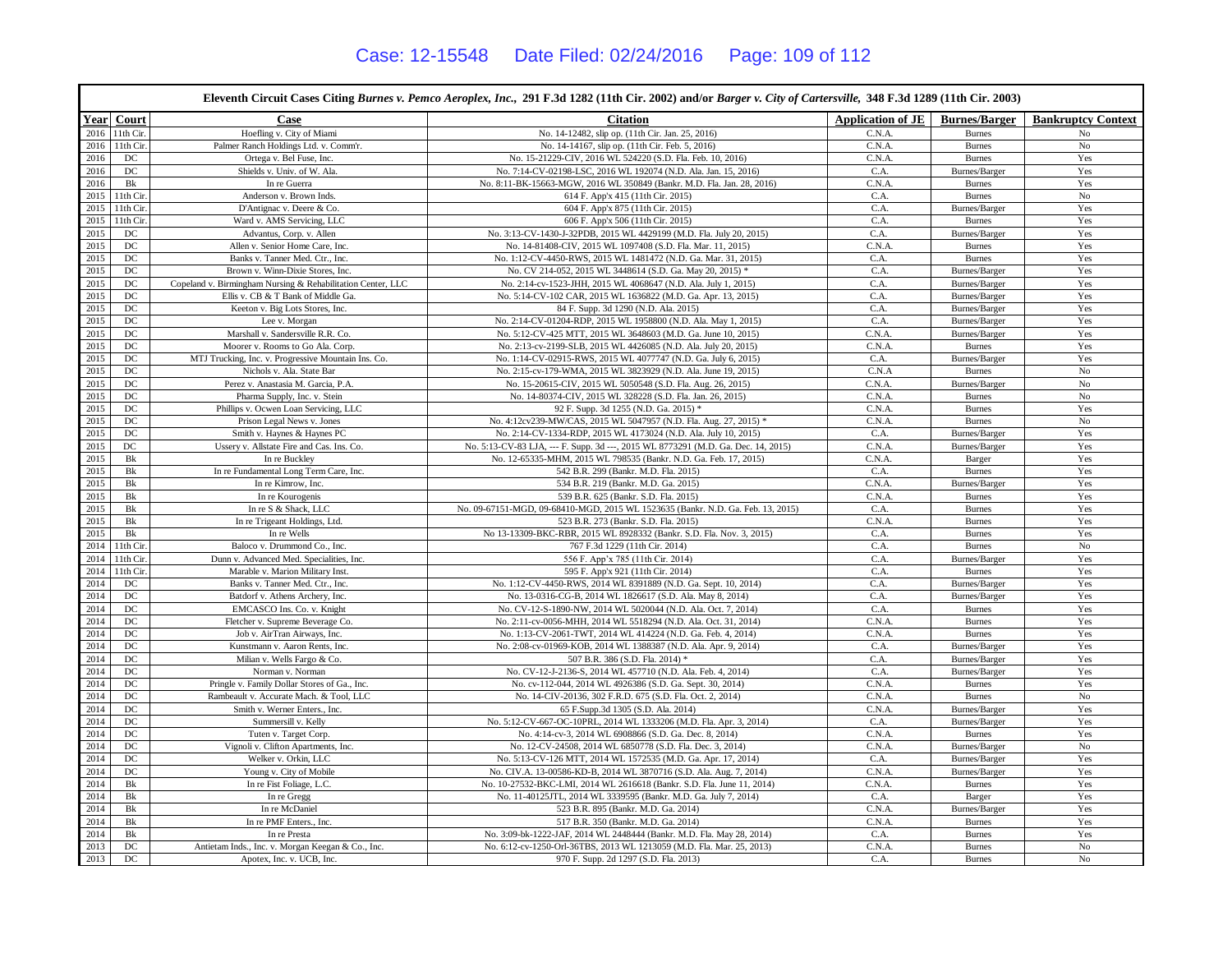## Case: 12-15548 Date Filed: 02/24/2016 Page: 110 of 112

| 2013 | DC                    | Brothers v. Bojangles' Rests., Inc.                              | No. CV-12-BE-2212-E, 2013 WL 6145332 (N.D. Ala. Nov. 21, 2013)                 | C.A.                                     | Burnes/Barger | Yes         |
|------|-----------------------|------------------------------------------------------------------|--------------------------------------------------------------------------------|------------------------------------------|---------------|-------------|
| 2013 | $_{\mathrm{DC}}$      | D'Antignac v. Deere & Co.                                        | No. CV 110-116, 2013 WL 6383113 (S.D. Ga. Dec. 5, 2013) *                      | C.A.                                     | Burnes/Barger | Yes         |
| 2013 | DC                    | Drakes v. Glenwood, Inc.                                         | No. 2:10-CV-2659-VEH, 2013 WL 3356944 (N.D. Ala. June 28, 2013)                | C.N.A.                                   | Burnes/Barger | Yes         |
| 2013 | DC                    | Helton v. Token, Inc.                                            | No. 6:11-cv-02846-LSC, 2013 WL 1767831 (N.D. Ala. Apr. 23, 2013)               | C.A.                                     | <b>Burnes</b> | Yes         |
| 2013 | DC                    | Pate v. Infirmary Health Sys., Inc.                              | No. CIV.A. 12-00513-KD-C, 2013 WL 5234312 (S.D. Ala. Sept. 17, 2013)           | C.A.                                     | Burnes/Barger | Yes         |
| 2013 | DC                    | Perkins v. Berg Spiral Pipe Corp.                                | No. CIV.A. 12-0468-CG-N, 2013 WL 489164 (S.D. Ala. Feb. 7, 2013)               | C.A.                                     | Burnes/Barger | Yes         |
| 2013 | DC                    | Stuart v. Resurgens Risk Mgmt., Inc.                             | No. 1:11-cv-04251-RWS, 2013 WL 2903571 (N.D. Ga. June 12, 2013)                | C.N.A                                    | Burnes/Barger | Yes         |
| 2013 | DC                    | Taylor v. Novartis Pharm. Corp.                                  | 506 B.R. 157 (S.D. Fla. 2013)                                                  | C.A.                                     | Burnes/Barger | Yes         |
| 2013 | DC                    | Thompson v. EarthLink Shared Servs., LLC                         | 956 F.Supp.2d 1317 (N.D. Ala. 2013)                                            | C.N.A                                    | Burnes/Barger | Yes         |
| 2013 | DC                    | Willis v. Homesite Ins. Co. of the Midwest                       | No. CV 4:10-1933-RBP, 2013 WL 4013477 (N.D. Ala. Aug. 6, 2013)                 | C.A.                                     | Burnes/Barger | Yes         |
| 2013 | $_{\mathrm{DC}}$      | Wolfe v. Solomon Law Grp., P.A.                                  | No. 8:09-cv-1207-T-17AEP, 2013 WL 4719343 (M.D. Fla. 2013)                     | C.N.A.                                   | <b>Burnes</b> | Yes         |
| 2013 | Bk                    | In re D'Antignac                                                 | No. 05-10620, 2013 WL 1084214 (Bankr. S.D. Ga. Feb. 19, 2013)                  | C.N.A.                                   | Barger        | Yes         |
| 2013 | <b>B</b> <sub>k</sub> | In re Dig. Comm. Networks, Inc.                                  | 496 B.R. 243 (Bankr. M.D. Fla. 2013)                                           | C.N.A                                    | Barger        | Yes         |
| 2013 | Bk                    | In re Fields                                                     | No. 11-06065-BGC-12, 12-00122, 2013 WL 1136923 (Bankr. Mar. 19, 2013)          | C.N.A                                    | <b>Burnes</b> | Yes         |
| 2013 | Bk                    | In re Foster                                                     | No. 11-30021, 2013 WL 5376040 (Bankr. S.D. Ga. Sept. 24, 2013)                 | C.A.                                     | <b>Burnes</b> | Yes         |
| 2013 | $\rm{Bk}$             | In re Inv'rs Lending Grp., LLC                                   | No. 11-41963 (Bankr. S.D. Ga. Jan. 9, 2013)                                    | C.A.                                     | <b>Burnes</b> | Yes         |
| 2013 | Bk                    | In re James                                                      | 487 B.R. 587 (Bankr. N.D. Ga. 2013)                                            | C.N.A                                    | <b>Burnes</b> | Yes         |
| 2013 | Bk                    | In re Mixon                                                      | No. 11-41568 (Bankr. S.D. Ga. 2013)                                            | C.A.                                     | <b>Burnes</b> | Yes         |
| 2013 | Bk                    | In re Mouttet                                                    | 493 B.R. 640 (Bankr. S.D. Fla. 2013)                                           | C.N.A.                                   | <b>Burnes</b> | Yes         |
| 2013 | Bk                    | In re Palm Beach Fin. Partners, L.P.                             | 517 B.R. 310 (Bankr. S.D. Fla. 2013)                                           | C.N.A                                    | <b>Burnes</b> | Yes         |
| 2013 | Bk                    | Riggins v. Ambrose                                               | 500 B.R. 190 (Bankr. N.D. Ga. 2013)                                            | C.N.A                                    | Burnes/Barger | Yes         |
| 2012 | 1th Cir               | Jones v. United States                                           | 467 F. App'x 815 (11th Cir. 2012)                                              | C.A.                                     | Burnes/Barger | Yes         |
| 2012 | DC                    | Axiom Worldwide, Inc. v. HTRD Grp. Hong Kong Ltd.                | No. 8:11-cv-1468-T-33TBM, 2012 WL 4077505 (M.D. Fla. July 18, 2012)            | C.N.A.                                   | Burnes/Barger | $\rm No$    |
| 2012 | DC                    | Burch v. AmerOnc, Inc.                                           | No. 7:11-CV-2342-RDP, 2012 WL 1566155 (N.D. Ala. Apr. 25, 2012)                | C.A.                                     | Burnes/Barger | Yes         |
| 2012 | DC                    | Cain v. Hyundai Motor Mfg. Alabama LLC                           | No. 2:11CV363-CSC, 2012 WL 1161443 (M.D. Ala. Apr. 6, 2012)                    | C.A.                                     | Burnes/Barger | Yes         |
| 2012 | DC                    | Carter v. Hartford Fire Ins. Co.                                 | No. 1:11-cv-04008-TWT-GGB, 2012 WL 4888533 (N.D. Ga. Sept. 17, 2012)           | C.A.                                     | Barger        | Yes         |
| 2012 | DC                    | Cashatt v. Merrimac Assocs., Inc.                                | 853 F. Supp. 2d 1244 (N.D. Ga. 2012)                                           | C.N.A                                    | <b>Burnes</b> | Yes         |
| 2012 | DC                    | Evans v. Books-A-Million                                         | 907 F. Supp. 2d 1284 (N.D. Ala. 2012)                                          | C.A.                                     | <b>Burnes</b> | No          |
| 2012 | DC                    | Huff v. Macon Behavioral Health Treatment                        | No. 5:11-CV-455 MTT, 2012 WL 1344355 (M.D. Ga. Apr. 18, 2012)                  | C.A.                                     | Burnes/Barger | Yes         |
| 2012 | DC                    | Lay v. Hixon                                                     | No. 09-0075-WS-M, 2012 WL 1946346 (S.D. Ala. May 20, 2012)                     | C.N.A.                                   | <b>Burnes</b> | $_{\rm No}$ |
| 2012 | DC                    | Likes v. DHL Exp. (USA), Inc.                                    | No. 2:08-cv-00428-AKK, 2012 WL 8499732 (N.D. Ala. Mar. 7, 2012)                | C.N.A.                                   | <b>Burnes</b> | Yes         |
| 2012 | DC                    | Lopez v. F.D.I.C.                                                | No. 2:10-CV-00158-RWS, 2012 WL 1898798 (N.D. Ga. May 23, 2012)                 | C.A.                                     | <b>Burnes</b> | Yes         |
| 2012 | DC                    | Marable v. Marion Military Inst.                                 | 906 F. Supp. 2d 1237 (S.D. Ala. 2012) aff'd, 595 F. App'x 921 (11th Cir. 2014) | C.A.                                     | Burnes/Barger | Yes         |
| 2012 | DC                    | Morton v. Bank of Am. Corp.                                      | No. 5:12-CV-188 CAR, 2012 WL 3901749 (M.D. Ga. Sept. 7, 2012)                  | C.A.                                     | Burnes/Barger | Yes         |
| 2012 | DC                    | Reynolds v. Ala. Dep't of Transp.                                | No. 2:85CV665-MHT, 2012 WL 1110121 (M.D. Ala. Apr. 3, 2012)                    | C.N.A.                                   | Burnes/Barger | Yes         |
| 2012 | DC                    | Slater v. U.S. Steel Corp.                                       | No. CV-09-BE-1732-S, 2012 WL 4478981 (N.D. Ala. Sept. 25, 2012)                | C.A.                                     | Burnes/Barger | Yes         |
| 2012 | $_{\rm DC}$           | Smith v. Wayne Farms, L.L.C.                                     | No. CV-11-S-3590-NE, 2012 WL 1746857 (N.D. Ala. May 16, 2012)                  | C.A.                                     | Burnes/Barger | Yes         |
| 2012 | DC                    | Terrell v. Rathman                                               | No. 1:11-cv-00199-WMA-HGD, 2012 WL 4953128 (N.D. Ala. Sept. 13, 2013)          | C.A.                                     | <b>Burnes</b> | $\rm No$    |
| 2012 | $_{\mathrm{DC}}$      | U.S. ex rel. Bibby v. Wells Fargo Bank, N.A.                     | 906 F.Supp.2d 1288 (N.D. Ga. 2012)                                             | C.N.A.                                   | Burnes/Barger | Yes         |
| 2012 | Bk                    | In re SOL, LLC                                                   | No. 09-12684-BKC-AJC, 2012 WL 2673254 (Bankr. S.D. Fla. 2012)                  | C.N.A.                                   | <b>Burnes</b> | Yes         |
| 2012 | $\rm Bk$              | In re Tinney                                                     | No. 07-42020-JJR13, 2012 WL 2742457 (Bankr. N.D. Ala. July 9, 2012)            | C.N.A.                                   | <b>Burnes</b> | Yes         |
| 2011 | 1th Cir.              | Warfield v. Stewart                                              | 434 F. App'x 777 (11th Cir. 2011)                                              | C.N.A                                    | <b>Burnes</b> | No          |
| 2011 | DC                    | Alvarez v. Royal Atl. Developers, Inc.                           | 854 F. Supp. 2d 1219 (S.D. Fla. 2011)                                          | C.A.                                     | Burnes/Barger | Yes         |
| 2011 | $_{\mathrm{DC}}$      | Bennett v. Flagstar Bank                                         | No. CV 210-181, 2011 WL 6152940 (S.D. Ga. Dec. 8, 2011)                        | C.N.A.                                   | Burnes/Barger | Yes         |
| 2011 | DC                    | Daniels v. Tucker                                                | No. 5:09cv328/RS/EMT, 2011 WL 7153921 (N.D. Fla. Nov. 22, 2011)                | C.N.A.                                   | <b>Burnes</b> | $\rm No$    |
| 2011 | DC                    | Farr v. Hall Cty.                                                | No. 2:11-CV-00074-RWS, 2011 WL 5921462 (N.D. Ga. Nov. 28, 2011)                | C.N.A.                                   | Burnes/Barger | Yes         |
| 2011 | DC                    | Mac v. Brooks                                                    | No. 3:11cv313-WHA, 2011 WL 3794683 (M.D. Ala. Aug. 25, 2011)                   | C.N.A.                                   | <b>Burnes</b> | $\rm No$    |
| 2011 | DC                    | Mason v. Mitchell's Contracting Serv., LLC                       | 816 F. Supp. 2d 1178 (S.D. Ala. 2011)                                          | C.A.                                     | Burnes/Barger | Yes         |
| 2011 | $_{\mathrm{DC}}$      | Matheus v. Wagner & Hunt, P.A.                                   | No. 10-61596-CIV, 2011 WL 1878582 (S.D. Fla. May 17, 2011)                     | C.N.A                                    | <b>Burnes</b> | Yes         |
| 2011 | $_{\mathrm{DC}}$      | Nettles v. State Farm Fire & Cas. Co.                            | No. 4:10-CV-106 CDL, 2011 WL 2462556 (M.D. Ga. June 17, 2011)                  | C.N.A.                                   | Burnes/Barger | Yes         |
| 2011 | DC                    | Pace v. Hurst Boiler & Welding Co.                               | No. 7:10-CV-116 HL, 2011 WL 97244 (M.D. Ga. Jan. 12, 2011)                     | C.A.                                     | Burnes/Barger | Yes         |
| 2011 | DC                    | Reynolds v. Ala. Dep't of Transp.                                | No. 2:85CV665-MHT, 2011 WL 2650244 (M.D. Ala. July 6, 2011)                    | C.A.                                     | Burnes/Barger | Yes         |
| 2011 | DC                    | Schreiber v. Ocwen Loan Servicing, LLC                           | No. 5:11-CV-211-OC-32TBS, 2011 WL 6055417 (M.D. Fla. Dec. 6, 2011)             | C.N.A.                                   | Burnes/Barger | Yes         |
| 2011 | $_{\mathrm{DC}}$      | United States v. All Funds in the Account of Prop. Futures, Inc. | 820 F. Supp. 2d 1305 (S.D. Fla. 2011)                                          | C.N.A.                                   | <b>Burnes</b> | No          |
| 2011 | Bk                    | In re Aum Shree of Tampa, LLC                                    | 449 B.R. 584 (Bankr. M.D. Fla. 2011)                                           | C.N.A.                                   | <b>Burnes</b> | Yes         |
| 2010 | 11th Cir.             | Hamilton v. Sec'y, DOC                                           | 410 F. App'x 216 (11th Cir. 2014)                                              | C.N.A.                                   | <b>Burnes</b> | No          |
| 2010 | 11th Cir              | Robinson v. Tyson Foods, Inc.                                    | 595 F.3d 1269 (11th Cir. 2010)                                                 | C.A. (majority);<br>C.D.A. (concurrence) | Burnes/Barger | Yes         |
| 2010 | DC                    | Counts v. Red Coats, Inc.                                        | No. 1:09-CV-3038-TWT-ECS, 2010 WL 2674423 (N.D. Ga. May 28, 2010)              | C.N.A.                                   | <b>Burnes</b> | Yes         |
| 2010 | DC                    | Fla. Farm Bureau Gen. Ins. Co. v. Concille Jerigan               | No. 3:09CV145/MCR/EMT, 2010 WL 3927816 (N.D. Fla. Sept. 30, 2010)              | C.N.A.                                   | <b>Burnes</b> | $\rm No$    |
| 2010 | DC                    | Hands v. Winn-Dixie Stores, Inc.                                 | No. CIV.A. 09-0619-WS N, 2010 WL 4496798 (S.D. Ala. Nov. 1, 2010)              | C.A.                                     | Burnes/Barger | Yes         |
| 2010 | DC                    | In re Tyson Foods, Inc.                                          | 732 F.Supp.2d 1363 (M.D. Ga. 2010)                                             | C.A.                                     | Burnes/Barger | Yes         |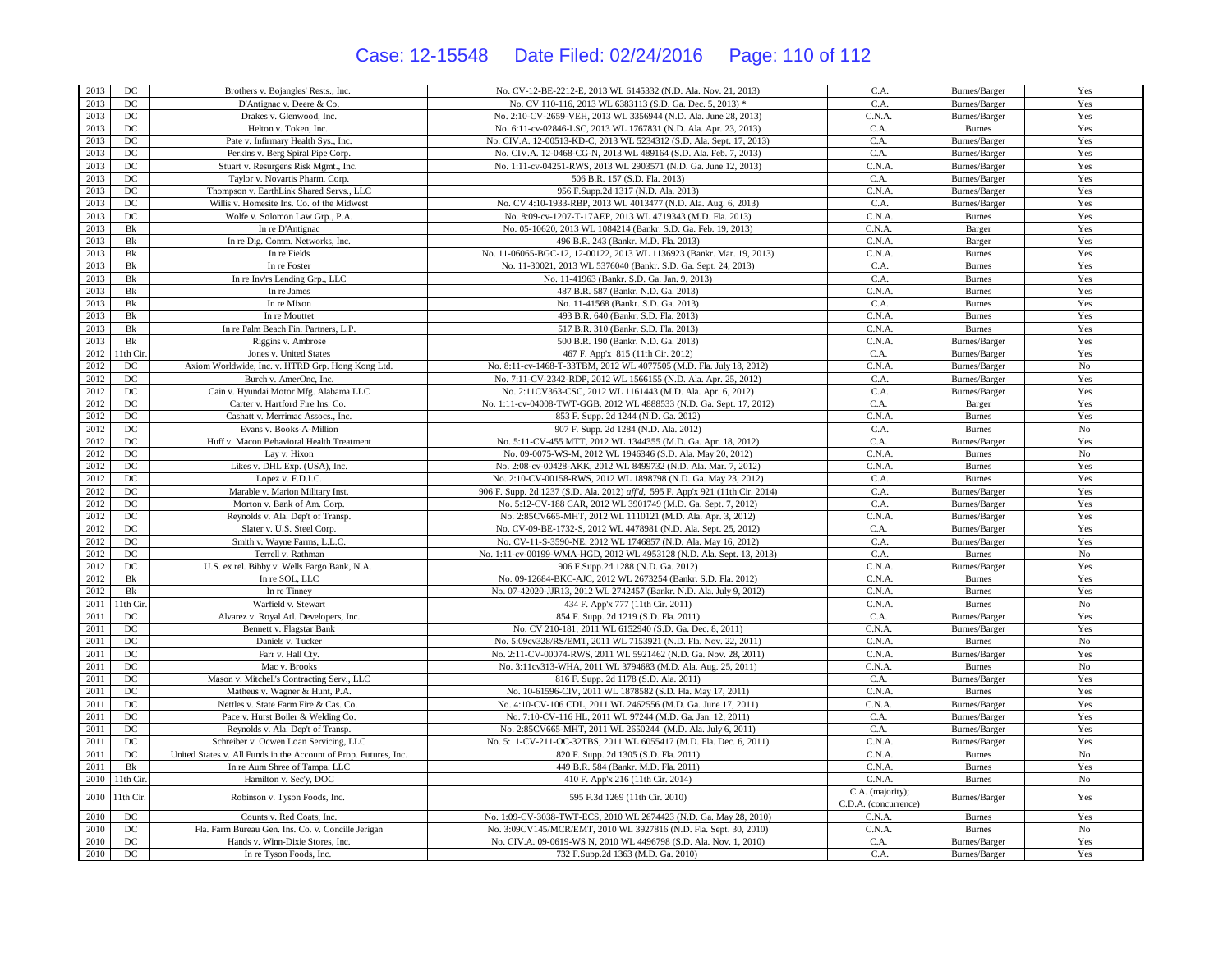## Case: 12-15548 Date Filed: 02/24/2016 Page: 111 of 112

| 2010 | DC               | Peyovich v. World Mortg. Co.                            | No. 6:08-cv-404-Orl-28KRS, 2010 WL 3516721 (M.D. Fla. July 29, 2010)    | C.N.A.           | <b>Burnes</b> | No          |
|------|------------------|---------------------------------------------------------|-------------------------------------------------------------------------|------------------|---------------|-------------|
| 2010 | $_{\mathrm{DC}}$ | Reynolds v. Ala. Dep't of Transp.                       | No. CIVA 2:85CV665-MHT, 2010 WL 1658284 (M.D. Ala. Apr. 21, 2010)       | C.A.             | Burnes/Barger | Yes         |
| 2010 | DC               | Solomon Tech., Inc. v. Toyota Motor Corp.               | No. 8:05-cv-1702-T-MAP, 2010 WL 715243 (M.D. Fla. Jan. 26, 2010)        | C.A.             | <b>Burnes</b> | $_{\rm No}$ |
| 2010 | $_{\mathrm{DC}}$ | State Farm Fire and Cas. Co. v. Billingsley             | No. 09-0267-KD-C, 2010 WL 1511560 (S.D. Ala. Apr. 14, 2010)             | C.N.A.           | <b>Burnes</b> | Yes         |
| 2010 | DC               | Wesley v. Nat'l Mentor Healthcare, LLC                  | No. CIV.A.109-CV-978-TWT, 2010 WL 520759 (N.D. Ga. Feb. 8, 2010)        | C.N.A.           | Barger        | Yes         |
| 2010 | DC               | Yerk v. People for the Ethical Treatment of Animals     | No. 209CV537FTM29SPC, 2010 WL 3746815 (M.D. Fla. Sept. 21, 2010)        | C.N.A.           | Burnes/Barger | Yes         |
| 2010 | Bk               | In re Boston                                            | No. 6:98-bk-08958-KSJ, 2010 WL 4117450 (Bankr. M.D. Fla. Oct. 18, 2010) | C.N.A            | <b>Burnes</b> | Yes         |
| 2010 | Bk               | In re Justo                                             | No. 09-12516-BKC-AJC, 2010 WL 5018353 (Bankr. Dec. 3, 2010)             | C.N.A.           | <b>Burnes</b> | Yes         |
| 2010 | Bk               | In re Sandlin                                           | No. 06-03792-TOM-13, 2010 WL 1416699 (Bankr. N.D. Ala. Apr. 8, 2010)    | C.N.A.           | Barger        | Yes         |
| 2010 | Bk               | In re Shelton                                           | No. 07-81534-JAC-7, 2010 WL 1743210 (Bankr. N.D. Ala. Apr. 26, 2010)    | C.A.             | Burnes/Barger | Yes         |
| 2010 | Bk               | In re Vasko                                             | No. 09-79334-MGD, 2010 WL 4638600 (Bankr. N.D. Ga. Aug. 9, 2010)        | C.A.             | <b>Burnes</b> | Yes         |
| 2009 | DC               | Bender v. Tropic Star Seafood, Inc.                     | No. 4:07-CV-438-SPM, 2009 WL 903351 (N.D. Fla. Apr. 1, 2009)            | C.N.A            | <b>Burnes</b> | Yes         |
| 2009 | DC               | Bishop's Prop. & Invs., LLC v. Protective Life Ins. Co. | 597 F. Supp. 2d 1354 (M.D. Ga. 2009)                                    | C.A.             | <b>Burnes</b> | No          |
| 2009 | $_{\mathrm{DC}}$ | Coppedge v. Suntrust Banks, Inc.                        | No. CIV.A. 3:08-CV-23(HL) 2009 WL 111639 (M.D. Ga. Jan. 14, 2009)       | C.A.             | Burnes/Barger | Yes         |
| 2009 | $_{\mathrm{DC}}$ | Evans v. Potter                                         | No. 1:08-CV-1687-TWT, 2009 WL 529599 (N.D. Ga. Feb. 27, 2009)           | C.N.A            | <b>Burnes</b> | Yes         |
| 2009 | $_{\mathrm{DC}}$ | Great Lakes Reinsurance (UK) PLC. v. Roca               | No. 07-23322-CIV, 2009 WL 200257 (S.D. Fla. Jan. 23, 2009)              | C.N.A.           | <b>Burnes</b> | No          |
| 2009 | $_{\mathrm{DC}}$ | Melton v. Nat'l Dairy Holdings, L.P.                    | No. CIV.A. 1:08CV174-TFM, 2009 WL 653024 (M.D. Ala. Mar. 10, 2009)      | C.N.A.           | Burnes/Barger | Yes         |
| 2009 | DC               | Reynolds v. Ala. Dep't of Transp.                       | No. 2:85cv665-MHT, 2009 WL 4456339 (M.D. Ala. Nov. 24, 2009)            | C.A.             | <b>Burnes</b> | Yes         |
| 2009 | $_{\mathrm{DC}}$ | Roots v. Morehouse Sch. of Med., Inc.                   | No. CIVA1:07-CV-00112JOF, 2009 WL 4798217 (N.D. Ga. Dec. 8, 2009)       | C.N.A.           | Burnes/Barger | Yes         |
| 2009 | $_{\mathrm{DC}}$ | Russell v. Promove, LLC                                 | No. CIVA.106-CV-00659RWS, 2009 WL 1285885 (N.D. Ga. May 5, 2009)        | C.N.A.           | Burnes/Barger | Yes         |
| 2009 | $_{\mathrm{DC}}$ | Welt v. Amerisourcebergen Drug Corp.                    | No. 08-80287-CIV, 2009 WL 2730167 (S.D. Fla. Aug. 25, 2009)             | C.N.A            | Burnes/Barger | Yes         |
| 2009 | Bk               | In re Grelier                                           | 400 B.R. 826 (Bankr. N.D. Ala. 2009)                                    | C.A.             | Burnes/Barger | Yes         |
| 2009 | Bk               | In re Vann                                              | No. 08-11824-DHW, 2009 WL 1311592 (Bankr. M.D. Ala. May 11, 2009)       | C.N.A            | <b>Burnes</b> | Yes         |
| 2009 | $\rm{Bk}$        | In re Webb                                              | No. 96-74639, 2009 WL 6499125 (Bankr. N.D. Ga. Aug. 26, 2009)           | C.N.A            | <b>Burnes</b> | Yes         |
| 2008 | 11th Cir.        | Betancur v. U.S. Atty. Gen.                             | 261 F. App'x 218 (11th Cir. 2008)                                       | C.N.A            | <b>Burnes</b> | $_{\rm No}$ |
| 2008 | $_{\mathrm{DC}}$ | Ameritox, Ltd. v. Aegis Servs. Corp.                    | No. 07-80498-CIV, 2008 WL 4540063 (S.D. Fla. Oct. 10, 2008)             | C.N.A            | <b>Burnes</b> | $_{\rm No}$ |
| 2008 | DC               | Geico Cas. Co. v. Beauford                              | No. 8:05-cv-697-T-24 EAJ, 2008 WL 2600861 (M.D. Fla. June 30, 2008)     | C.A.             | <b>Burnes</b> | No          |
| 2008 | DC               | Jackson v. Advanced Disposal Servs.                     | No. 307-CV-773-J-33TEM, 2008 WL 958110 (M.D. Fla. Apr. 8, 2008)         | C.N.A            | Burnes/Barger | Yes         |
| 2008 | $_{\mathrm{DC}}$ | Mark v. Labar                                           | No. 08-80646-CIV, 2008 WL 4753745 (S.D. Fla. Oct. 27, 2008)             | C.N.A            | <b>Burnes</b> | Yes         |
| 2008 | DC               | Oldfield v. Dolgencorp, Inc.                            | No. 3:08CV317/RS-EMT, 2008 WL 5191688 (N.D. Fla. Dec. 10, 2008)         | C.A.             | Burnes/Barger | Yes         |
| 2008 | DC               | Pendlebury v. Starbucks Coffee Co.                      | No. 04-80521-CIV, 2008 WL 763213 (S.D. Fla. Mar. 13, 2008)              | C.N.A            | <b>Burnes</b> | $_{\rm No}$ |
| 2008 | DC               | Wood v. Green                                           | No. 3:07CV95/MCR/EMT, 2008 WL 3200659 (N.D. Fla. Aug. 4, 2008)          | C.N.A.           | Burnes/Barger | Yes         |
| 2008 | Bk               | In re Brooks                                            | No. 06-81704-JAC-7, 2008 WL 1721876 (Bankr. N.D. Ala. Apr. 10, 2008)    | C.A.             | Barger        | Yes         |
| 2008 | $\rm{Bk}$        | In re Hackney                                           | No. 07-40952-JJR-11, 2008 WL 4830040 (Bankr. N.D. Ala. Oct. 10, 2008)   | C.A.             | <b>Burnes</b> | Yes         |
| 2008 | Bk               | In re Sholar                                            | No. 07-12927-WHD, 2008 WL 7874791 (Bankr. N.D. Ga. Sept. 4, 2008)       | C.N.A.           | Burnes/Barger | Yes         |
| 2008 | Bk               | Thompson v. Quarles                                     | 392 B.R. 517 (Bankr. S.D. Ga. 2008)                                     | C.D.N.A          | Burnes/Barger | Yes         |
| 2007 | 11th Cir.        | Casanova v. Pre Sols., Inc.                             | 228 F. App'x 837 (11th Cir. 2007)                                       | C.A.             | Burnes/Barger | Yes         |
| 2007 | 11th Cir.        | Pavlov v. Ingles Mkts., Inc.                            | 236 F. App'x 549 (11th Cir. 2008)                                       | C.A.             | <b>Burnes</b> | Yes         |
| 2007 | 11th Cir         | State Farm Fire and Cas. Co. v. Simmons                 | 217 F. App'x 851 (11th Cir. 2007)                                       | C.A.             | <b>Burnes</b> | Yes         |
| 2007 | $_{\mathrm{DC}}$ | Brown v. Brock                                          | No. 5:04-CV-339 (CAR), 2007 WL 2128191 (M.D. Ga. July 25, 2007)         | C.A.             | Burnes/Barger | Yes         |
| 2007 | DC               | Crosby v. Mobile Cty.                                   | No. CIV.A.04-0144CG-M, 2007 WL 4125895 (S.D. Ala. Nov. 14, 2007)        | C.N.A.           | Burnes/Barger | Yes         |
| 2007 | DC               | Isaac v. Am. Intercontinental Univ.                     | No. 1:05-CV-2839-JEC, 2007 WL 1959201 (N.D. Ga June 28, 2007)           | C.A.             | Burnes/Barger | Yes         |
| 2007 | $_{\mathrm{DC}}$ | Kuehn v. Cadle Co.                                      | No. 5:04CV432 OC10GRJ, 2007 WL 809656 (M.D. Fla. Mar. 15, 2007)         | C.N.A            | Burnes/Barger | Yes         |
| 2007 | $_{\mathrm{DC}}$ | McKenzie v. Citation Corp., LLC                         | No. CIV.A. 05-0138-CG-C, 2007 WL 1424555 (S.D. Ala. May 11, 2007)       | C.N.A            | Burnes/Barger | Yes         |
| 2007 | $_{\mathrm{DC}}$ | SFM Holdings, Ltd. v. Banc Of Am. Sec., LLC             | No. 06-80652-CIV-RYSKAMP, 2007 WL 7124464 (S.D. Fla. Feb. 12, 2007) *   | C.N.A.           | Burnes/Barger | $_{\rm No}$ |
| 2007 | DC               | Tedford v. United States                                | No. 8:05CV1017-T-30TGW, 2007 WL 1098506 (M.D. Fla. Apr. 12, 2007)       | C.N.A.           | Burnes/Barger | Yes         |
| 2007 | DC               | The Coca-Cola Co. v. Pepsi-Cola Co.                     | 500 F. Supp. 2d 1364 (N.D. Ga. 2007)                                    | C.A.             | <b>Burnes</b> | No          |
| 2007 | Bk               | In re Engelbrecht                                       | 368 B.R. 898 (Bankr. M.D. Fla. 2007)                                    | C.N.A.           | Burnes/Barger | Yes         |
| 2007 | Bk               | In re Foreman                                           | 378 B.R. 717 (Bank. S.D. Ga. 2007)                                      | C.N.A.           | Burnes/Barger | Yes         |
| 2007 | Bk               | In re Jones                                             | 381 B.R. 555 (Bankr. M.D. Fla. 2007)                                    | C.N.A.           | Burnes/Barger | Yes         |
| 2007 | Bk               | In re Lentek Int'l                                      | 377 B.R. 396 (Bankr. M.D. Fla. 2007)                                    | C.N.A            | <b>Burnes</b> | Yes         |
| 2007 | Bk               | In re Leto                                              | No. 06-12939-BKC-PGH, 2007 WL 4117271 (Bankr. S.D. Fla. Nov. 15, 2007)  | C.A.             | <b>Burnes</b> | Yes         |
| 2007 | Bk               | In re Pace Tr. of Pace Irreocovable Tr.                 | 376 B.R. 334 (Bankr. M.D. Fla. 2007)                                    | C.N.A.           | <b>Burnes</b> | Yes         |
| 2007 | Bk               | In re Reed                                              | No. 04-13062, 2007 WL 274322 (Bankr. S.D. Ala. Jan. 26, 2007)           | C.N.A.           | <b>Burnes</b> | Yes         |
| 2007 | Bk               | In re Tarver                                            | No. 05-12028-DHW, 2007 WL 1876369 (Bankr. M.D. Ala. June 28, 2007)      | C.N.A            | <b>Burnes</b> | Yes         |
| 2007 | Bk               | In re Taylor                                            | 363 B.R. 303 (Bankr. M.D. Fla. 2007)                                    | C.N.A.           |               | Yes         |
| 2006 |                  |                                                         |                                                                         | C.N.A.           | Burnes/Barger |             |
|      | 11th Cir.        | Ajaka v. BrooksAmerica Mortg. Corp.                     | 453 F.3d 1339 (11th Cir. 2006)                                          |                  | <b>Burnes</b> | Yes         |
| 2006 | 11th Cir.        | Bridge Capital Inv'rs, II v. Susquehanna Radio Corp.    | 458 F.3d 1212 (11th Cir. 2006)                                          | C.N.A.<br>C.N.A. | <b>Burnes</b> | Yes         |
| 2006 | 11th Cir.        | Strauss v. Rent-A-Ctr., Inc.                            | 192 F. App'x 821 (11th Cir. 2006)                                       |                  | Burnes/Barger | Yes         |
| 2006 | 11th Cir         | United States v. Campa                                  | 459 F.3d 1121 (11th Cir. 2006)                                          | C.N.A            | <b>Burnes</b> | No          |
| 2006 | DC               | Belnavis v. Nicholson                                   | No. 8:05-CV-778-T-23TGW, 2006 WL 3359684 (M.D. Fla. Nov. 20, 2006)      | C.A.             | Burnes/Barger | Yes         |
| 2006 | DC               | Carroll v. Henry Cty.                                   | 336 B.R. 578 (N.D. Ga. 2006)                                            | C.N.A.           | <b>Burnes</b> | Yes         |